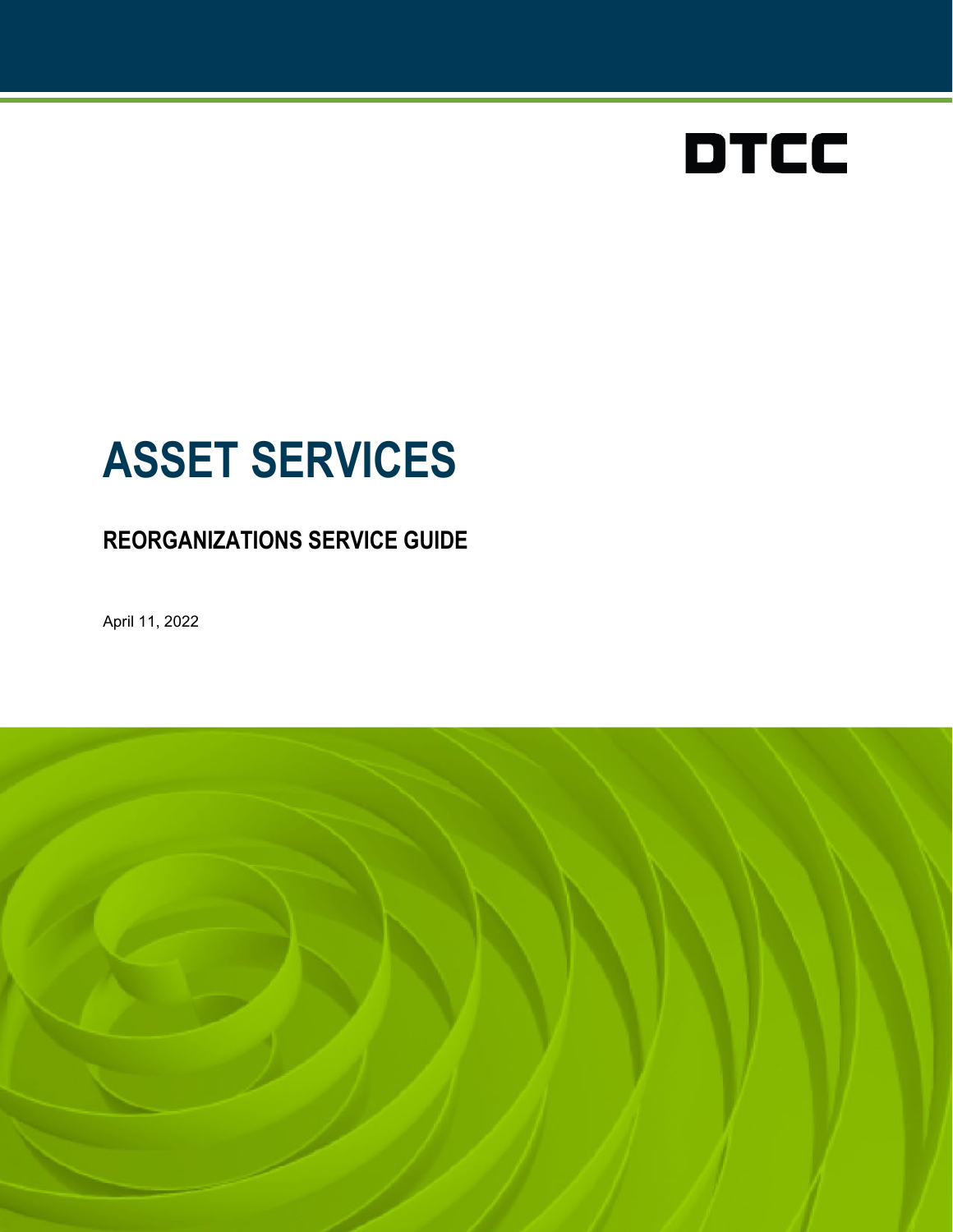# **TABLE OF CONTENTS**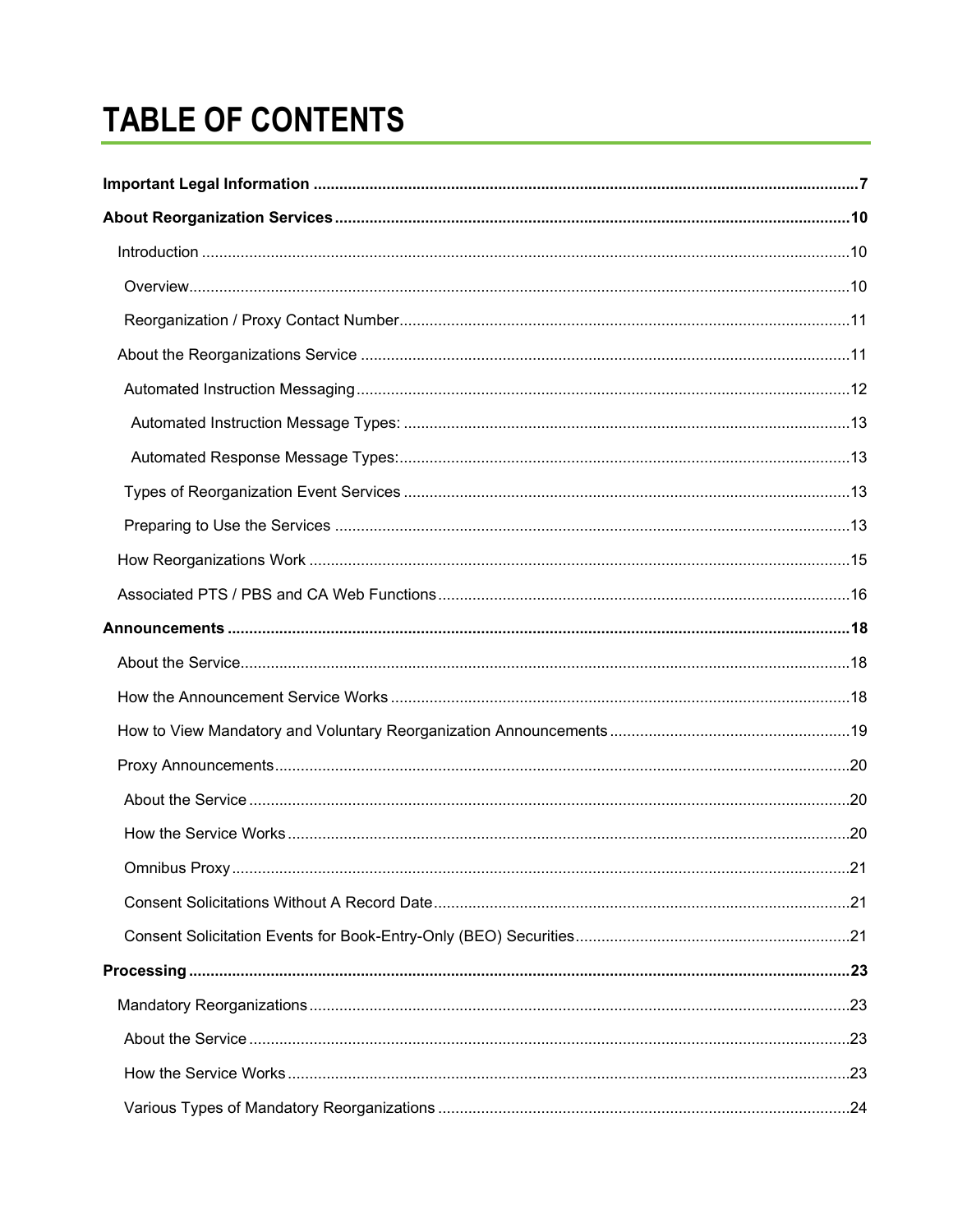| Interest Payments, Dividends, Distributions, and Voting Rights for Tendered Securities31             |  |
|------------------------------------------------------------------------------------------------------|--|
|                                                                                                      |  |
|                                                                                                      |  |
|                                                                                                      |  |
|                                                                                                      |  |
| Voluntary Offers by Issuer or Third Party (Processed via PTOP or Automated Instruction Messaging) 35 |  |
|                                                                                                      |  |
|                                                                                                      |  |
|                                                                                                      |  |
|                                                                                                      |  |
|                                                                                                      |  |
|                                                                                                      |  |
| Submitting a Cover of Protect via PTS PTOP, PBS Voluntary Tenders and Exchanges, or Automated        |  |
| Checklist for Submitting a Cover of Protect via PTS PTOP, PBS Voluntary Tenders and Exchanges, or    |  |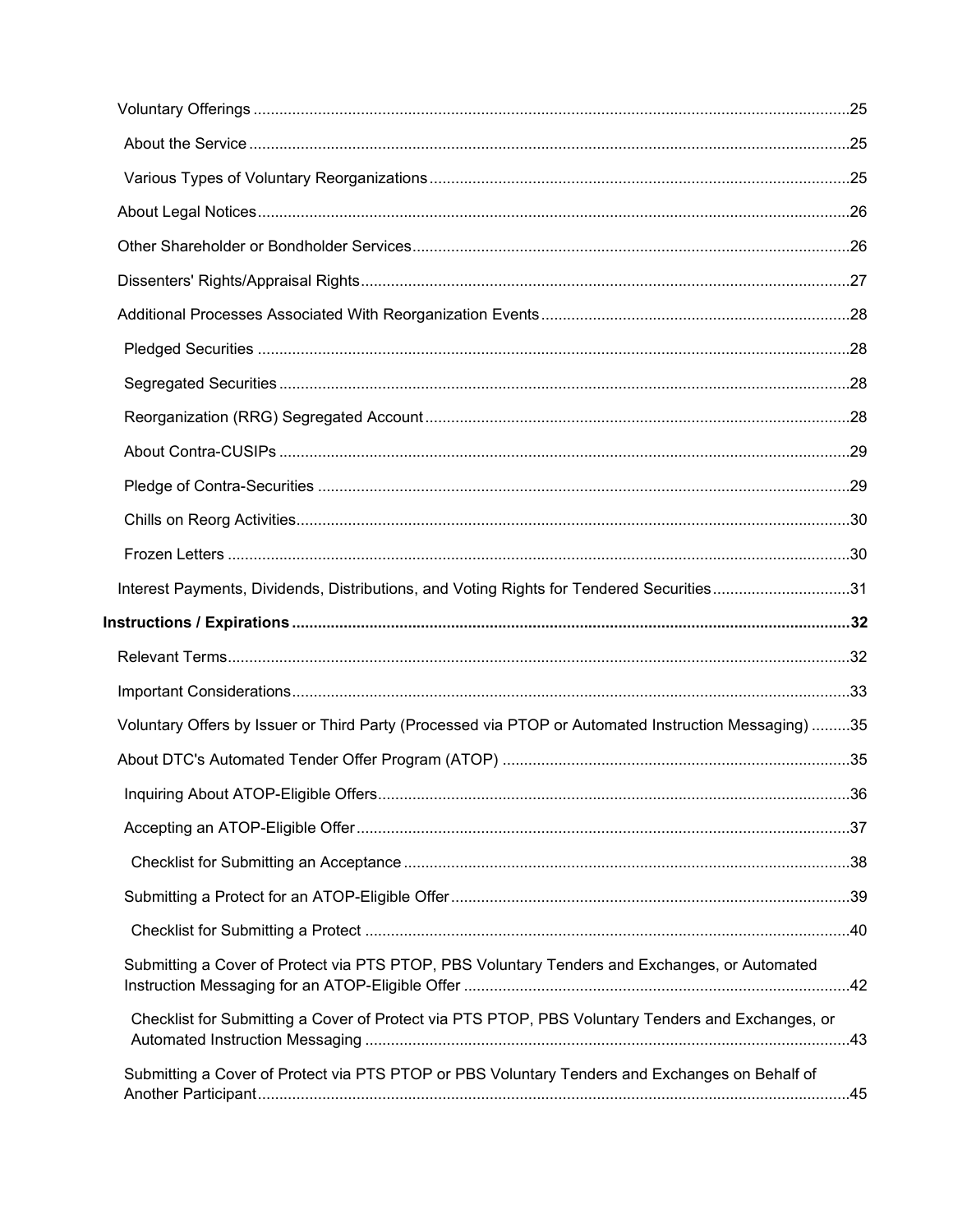| Checklist for Submitting a Cover of Protect via PTS PTOP or PBS Voluntary Tenders and Exchanges on |  |
|----------------------------------------------------------------------------------------------------|--|
|                                                                                                    |  |
|                                                                                                    |  |
|                                                                                                    |  |
|                                                                                                    |  |
|                                                                                                    |  |
| Voluntary Offers Representing Attributes of the Security (processed via various functions)49       |  |
|                                                                                                    |  |
|                                                                                                    |  |
|                                                                                                    |  |
|                                                                                                    |  |
|                                                                                                    |  |
|                                                                                                    |  |
|                                                                                                    |  |
|                                                                                                    |  |
|                                                                                                    |  |
|                                                                                                    |  |
|                                                                                                    |  |
|                                                                                                    |  |
|                                                                                                    |  |
|                                                                                                    |  |
|                                                                                                    |  |
|                                                                                                    |  |
|                                                                                                    |  |
|                                                                                                    |  |
|                                                                                                    |  |
|                                                                                                    |  |
|                                                                                                    |  |
|                                                                                                    |  |
|                                                                                                    |  |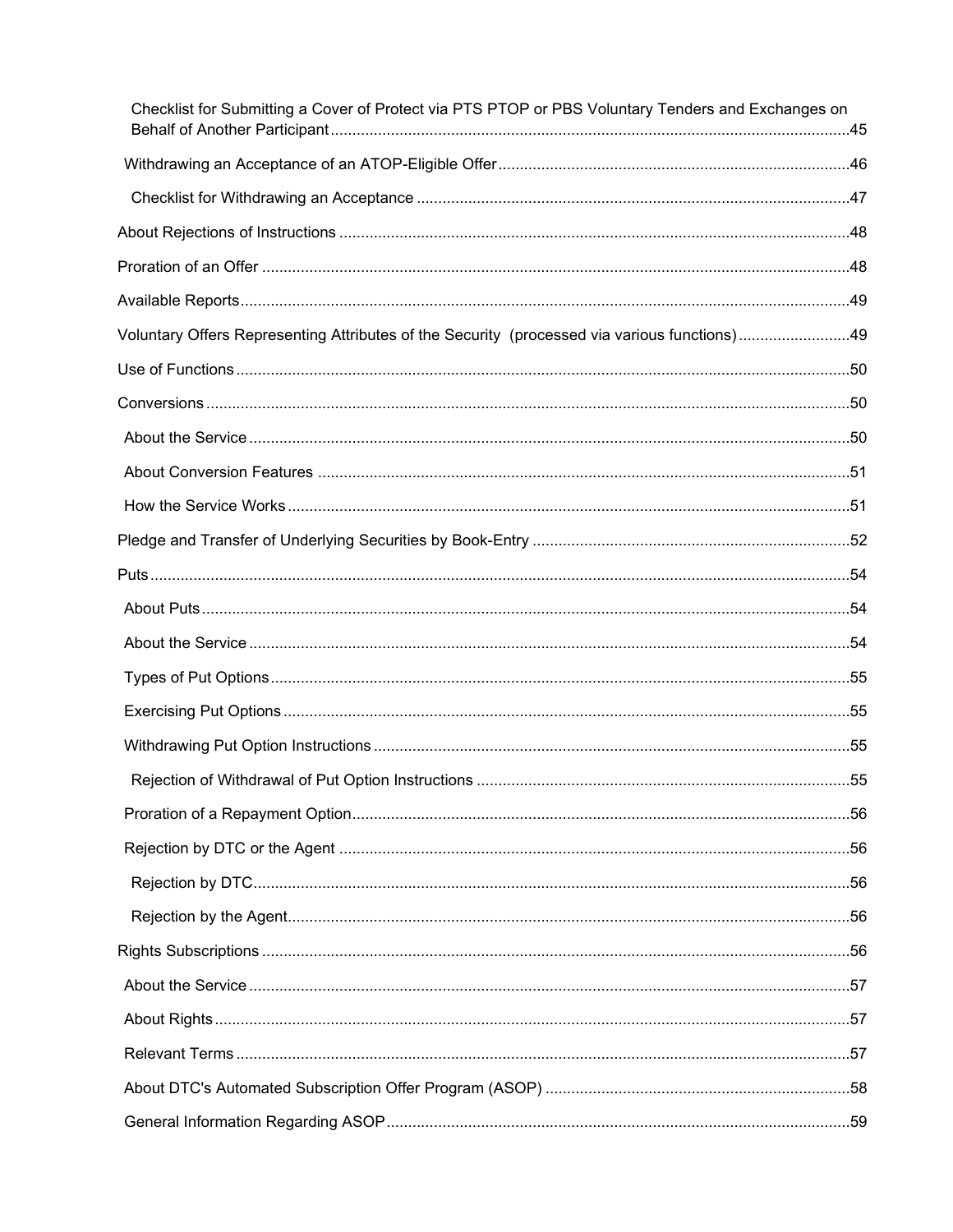| Submitting a Cover of Protect via PTS PSOP or PBS Rights Subscriptions for an ASOP-Eligible Offer69     |  |
|---------------------------------------------------------------------------------------------------------|--|
|                                                                                                         |  |
| Submitting a Cover of Protect via PTS PSOP or PBS Rights Subscriptions on Behalf of Another Participant |  |
| Checklist for Submitting a Cover of Protect via PTS PSOP or PBS Rights Subscriptions on Behalf of       |  |
|                                                                                                         |  |
|                                                                                                         |  |
|                                                                                                         |  |
|                                                                                                         |  |
|                                                                                                         |  |
|                                                                                                         |  |
|                                                                                                         |  |
|                                                                                                         |  |
|                                                                                                         |  |
|                                                                                                         |  |
|                                                                                                         |  |
|                                                                                                         |  |
|                                                                                                         |  |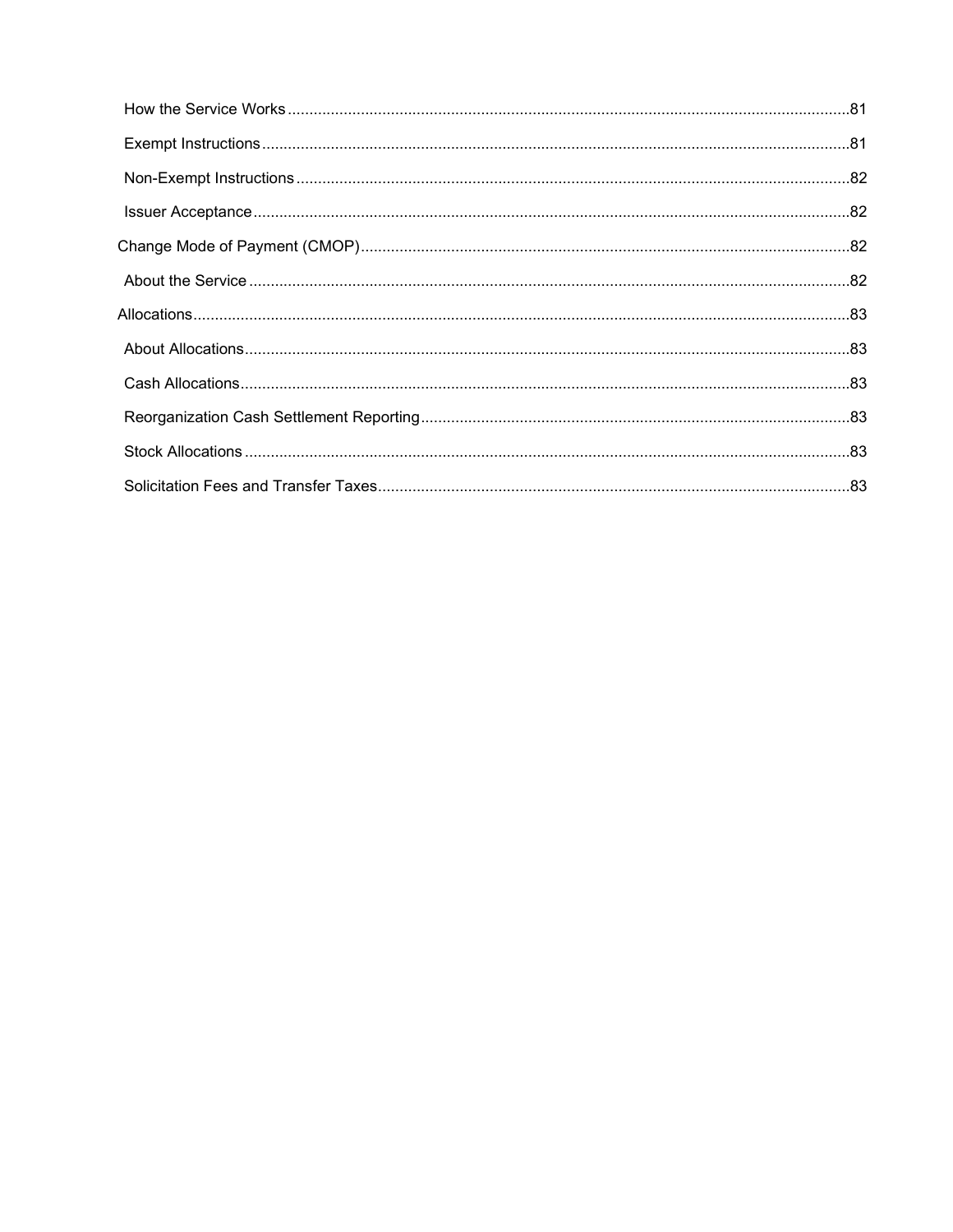# <span id="page-6-0"></span>**IMPORTANT LEGAL INFORMATION**

The contents of all Service Guides constitute "Procedures" of The Depository Trust Company ("DTC") as defined in the Rules of DTC. If Participants or other authorized users of DTC's services fail to follow these Procedures precisely, DTC shall bear no responsibility for any losses associated with such failures.

In connection with their use of the Corporation's services, Participants and Pledgees must comply with all applicable laws, including all applicable laws relating to securities, taxation, and money laundering, as well as sanctions administered and enforced by the Office of Foreign Assets Control ("OFAC"). As part of their compliance with OFAC sanctions regulations, all Participants and Pledgees must agree not to conduct any transaction or activity through DTC that violates sanctions administered and enforced by OFAC.

From time to time, DTC receives from outside sources notices and other documents, including corporate action information, and communications concerning financial assets. Although DTC may make certain of such documents and communications, or extracts therefrom ("Information") available to Participants and other authorized users, it shall be under no obligation to do so nor, having once or more done so, shall DTC have a continuing obligation to make available Information of a certain type. Information is not independently verified by DTC and is not intended to be a substitute for obtaining advice from an appropriate professional advisor. Therefore, Participants and other authorized users are advised to obtain and monitor Information independently. In addition, nothing contained in Information made available to Participants and other authorized users shall relieve them of their responsibility under DTC's Rules and Procedures or other applicable contractual obligations to check the accuracy, where applicable, of Participant Daily Activity Statements and all other statements and reports received from DTC and to notify DTC of any discrepancies. DTC DOES NOT REPRESENT THE ACCURACY, ADEQUACY, TIMELINESS, COMPLETENESS, OR FITNESS FOR ANY PARTICULAR PURPOSE OF ANY INFORMATION (AS DEFINED ABOVE) PROVIDED TO PARTICIPANTS AND OTHER AUTHORIZED USERS, WHICH IS PROVIDED AS-IS. DTC SHALL NOT BE LIABLE FOR ANY LOSS RELATED TO SUCH INFORMATION (OR THE ACT OR PROCESS OF PROVIDING SUCH INFORMATION) RESULTING DIRECTLY OR INDIRECTLY FROM MISTAKES, ERRORS, OR OMISSIONS, OTHER THAN THOSE CAUSED DIRECTLY BY GROSS NEGLIGENCE OR WILLFUL MISCONDUCT ON THE PART OF DTC. Further, such Information is subject to change. Participants and other authorized users should obtain, monitor, and review independently any available documentation relating to their activities and should verify independently information received from DTC.

#### DTC SHALL NOT BE LIABLE FOR: (1) ANY LOSS RESULTING DIRECTLY OR INDIRECTLY FROM INTERRUPTIONS, DELAYS, OR DEFECTS ARISING FROM OR RELATED TO ITS SERVICES; AND (2) ANY SPECIAL, CONSEQUENTIAL, EXEMPLARY, INCIDENTAL, OR PUNITIVE DAMAGES.

The services provided by DTC to its Participants and other authorized users are provided only pursuant to the terms and conditions of the Participants Agreement, which references the Rules and Procedures of DTC, and/or other contractual documents (collectively, the "Contractual Documents"). DTC's obligations to Participants and other authorized users are therefore contractual in nature and are limited solely to those obligations expressly set forth in the Contractual Documents. Participants and other authorized users are obligated to, among other things, follow precisely the procedures outlined in the Contractual Documents and provide DTC with complete and accurate information. In accepting financial assets from Participants and/or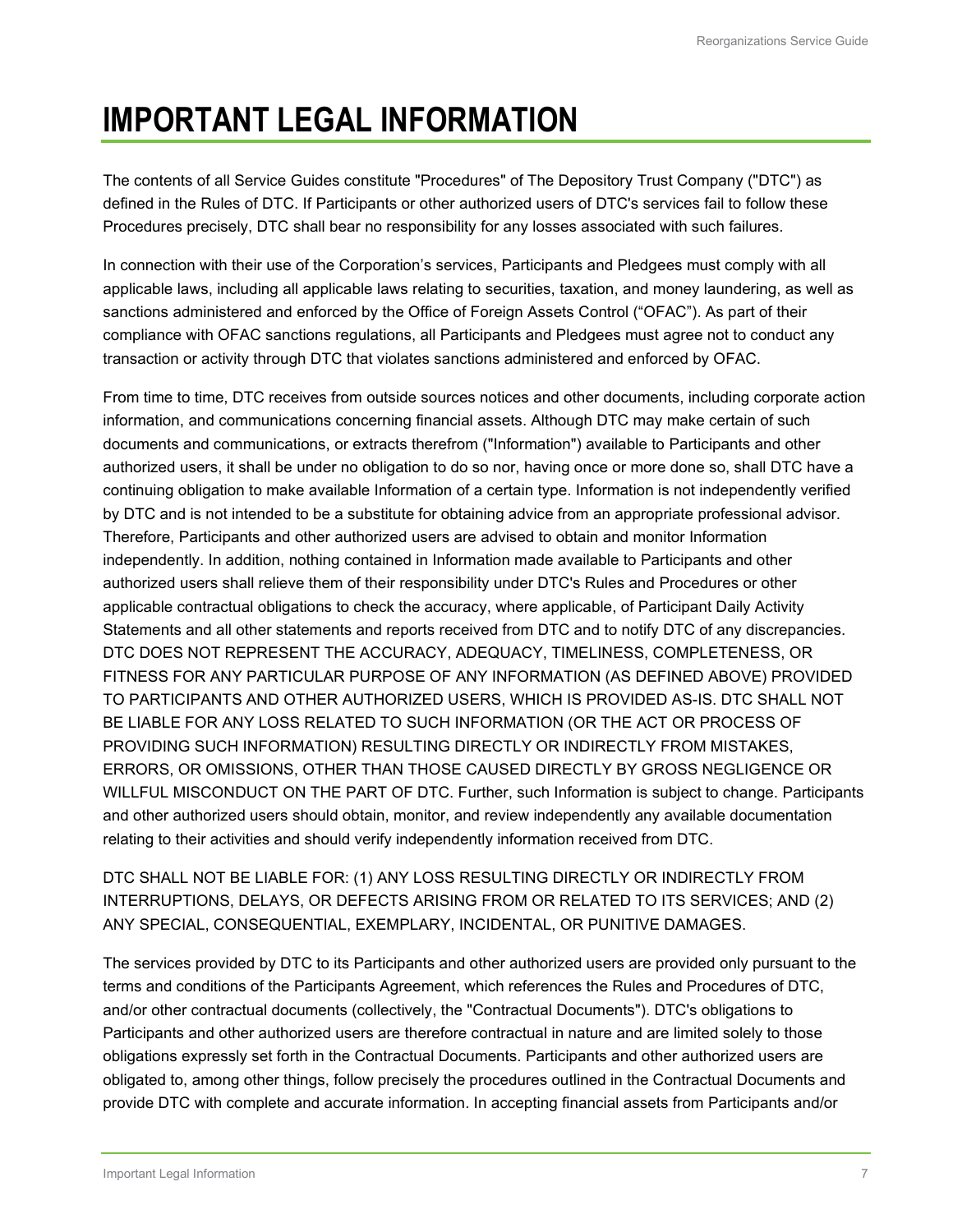providing services to other authorized users, DTC relies, among other things, upon the duty of Participants and other authorized users to exercise diligence in all aspects of each transaction processed through DTC.

Participants and other authorized users expressly acknowledge that the services provided by DTC are ministerial in nature. Moreover, as further reflected by DTC's fee structure (which typically bears no relationship to the dollar value of any given transaction), DTC does not accept any risk of loss to Participants, other authorized users and possible third party beneficiaries with respect to transactions being processed by DTC.

WHILE THIS SERVICE GUIDE DISCUSSES CERTAIN TAX CONSEQUENCES OF THE VARIOUS CORPORATE ACTIONS DESCRIBED HEREIN, DTC DOES NOT PROVIDE TAX ADVICE. FURTHERMORE, THIS SERVICE GUIDE DOES NOT DISCUSS ALL THE RELEVANT TAX CONSIDERATIONS THAT MAY BE APPLICABLE TO PARTICIPANTS AND OTHER AUTHORIZED USERS. IN ADDITION, THE SUBJECT TAX LAWS AND REGULATIONS MAY BE SUBJECT TO DIFFERING INTERPRETATIONS AND MAY BE CHANGED, PERHAPS RETROACTIVELY. PARTICIPANTS AND OTHER AUTHORIZED USERS ARE URGED TO CONSULT THEIR OWN TAX ADVISORS REGARDING ALL THE RELEVANT TAX CONSEQUENCES OF ANY PARTICULAR CORPORATE ACTION OR OTHER TAXABLE EVENT.

Copyright © 2022 by The Depository Trust Company ("DTC"). All rights reserved. This work (including, without limitation, all text, images, logos, compilation and design) is copyrighted, is proprietary, and is intended for the exclusive use of DTC's Participants and other authorized users of DTC's services. If this work is received in any electronic medium, authorized users of this work are permitted the limited right to make reproductions and transmissions necessary for downloading and storage of this work on the users' computers. Such users are also permitted to print one or more paper copies from the electronic version for their own use. Other than to this limited extent, no part of this work (including any paper copies thereof or print versions thereof) may be altered, reproduced or distributed (including by transmission) in any form or by any means, or stored in any information storage and retrieval system, without DTC's prior written permission.

REDISTRIBUTION BY PARTICIPANTS OF CERTAIN DATA FILES AND THE INFORMATION PROVIDED BY DTC IS STRICTLY PROHIBITED. FOR PURPOSES OF THIS PROCEDURE, "DATA FILES" SHALL MEAN THE BULK CORPORATE ACTIONS DATA FILES PROVIDED BY DTC TO PARTICIPANTS. EACH DATA FILE PROVIDED BY DTC TO A PARTICIPANT IS AND SHALL CONTINUE TO BE THE PROPERTY OF DTC AND NOT OF ANY PARTICIPANT IN RECEIPT THEREOF; THIS PROCEDURE DOES NOT CONSTITUTE THE GRANT OF ANY LICENSE IN, TO OR FOR THE USE OF, ANY DATA FILE OR INFORMATION DISTRIBUTED HEREUNDER OTHER THAN TO DISTRIBUTE TO ITS ACCOUNT HOLDERS INFORMATION CONTAINED IN ANY DATA FILE IT RECEIVES TO THE EXTENT SUCH INFORMATION IS RELEVANT TO THE SECURITY HOLDINGS OF SUCH ACCOUNT HOLDERS, OR IS OTHERWISE REQUIRED BY APPLICABLE LAW.

Participants shall not use, distribute, transmit or otherwise make available any Data File or Information, with or without any service charge or fee, as the basis for or as part of a data product or service offered for commercial gain to any other person. DTC's affiliate DTCC Solutions LLC ("DTCC Solutions") has the right to license usage of the Data Files for purposes other than those permitted in the first paragraph of this Procedure, and any Participant which wishes to use or distribute Data Files other than as contemplated hereby must contract directly with DTCC Solutions prior to any such distribution. This restriction includes, but is not limited to, service bureaus and other third parties, whether or not affiliated with a Participant, regardless of whether such person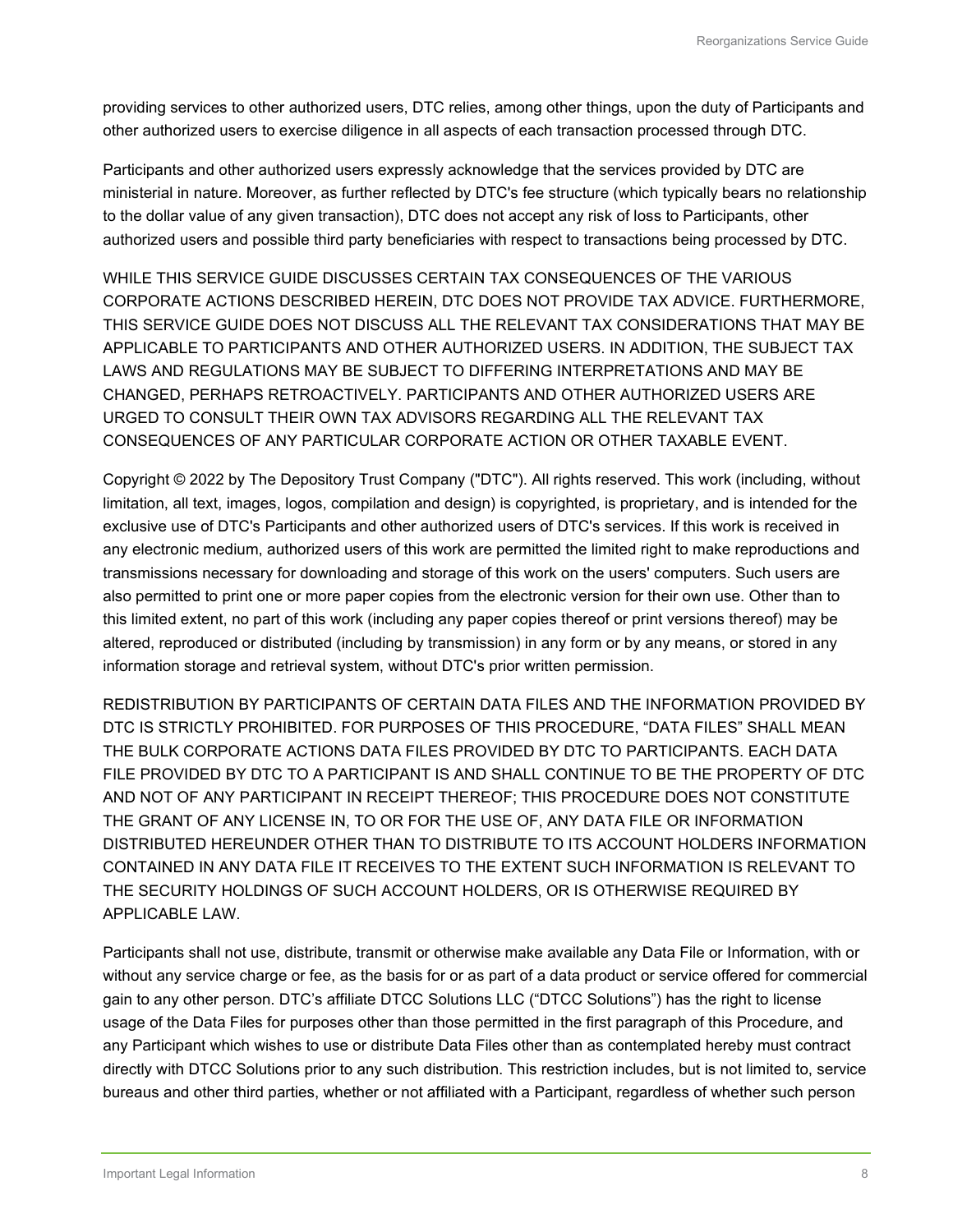as previously itself received and/or used any Data Files in the past; such entities may obtain the Data Files only upon execution of a license agreement with DTCC Solutions.

DTC shall have the right, but not the obligation, to audit the use and distribution of Information and Data Files by any Participant. Unauthorized use or distribution by Participant, any of its Affiliates or any of its account holders may result in a fine or other reasonable penalty determined by DTC in accordance with its rules in light of the facts and circumstances of such unauthorized use or distribution. By its acceptance of Information or any Data File, each Participant agrees that, in addition to all other remedies that may be available, DTC and its affiliate DTCC Solutions shall be entitled to seek specific performance and injunctive and other equitable relief as a remedy for any breach of this Procedure by such Participant, its officers, employees, advisors or agents. Neither DTC nor DTCC Solutions shall be liable for any loss, cost or expense arising out of the use of any Data File or the Information contained therein, or the gross negligence or willful misconduct of any Participant with respect to any Data File or the Information contained therein, provided hereunder, the failure of any Participant to comply with these Rules and Procedures or applicable law, or for any consequential, special or punitive damages related thereto.

The contents of the Service Guides are updated in different formats on a periodic basis. Participants and other authorized users of the Service Guides will find the most current version of the Service Guides, as well as DTC Important Notices which address the contents of the Service Guides, at [http://dtcc.com.](http://dtcc.com/) You can access the Important Notices at [http://dtcc.com/legal/important-notices.aspx.](http://dtcc.com/legal/important-notices.aspx) DTC shall bear no responsibility for any losses associated with the failure of Participants or other authorized users to follow DTC's most current Service Guides and/or Important Notices.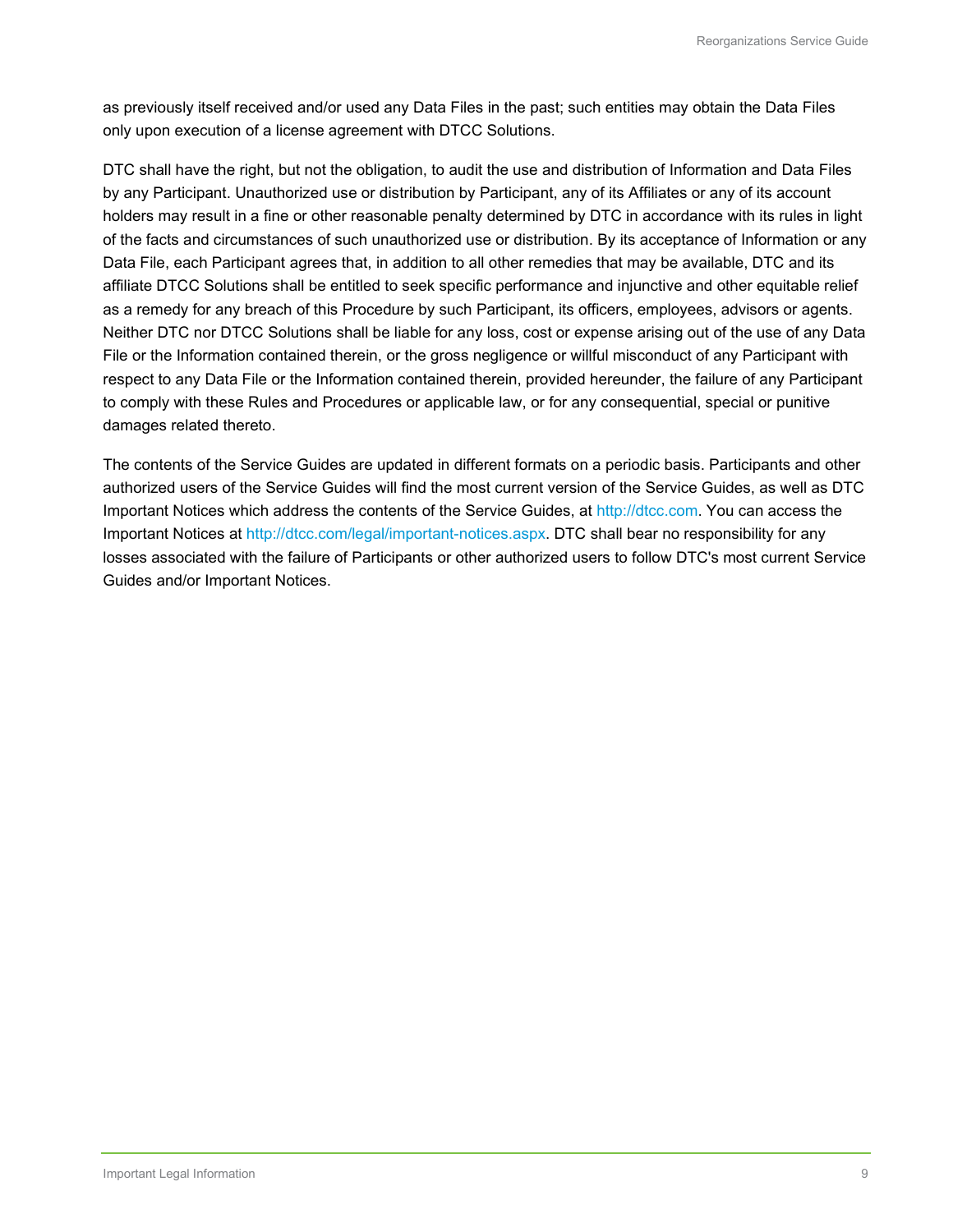# <span id="page-9-0"></span>**ABOUT REORGANIZATION SERVICES**

# <span id="page-9-1"></span>**Introduction**

### <span id="page-9-2"></span>**Overview**

This guide describes DTC's Reorganization services. Each section includes a description of the service, how it works, and a list of associated Participant Terminal System (PTS), Participant Browser Service (PBS) and Corporate Actions Web (CA Web) functions, as well as ISO 20022 messaging and Application Program Interfaces (API)s, all of which can be used to access the services. With the exception of voluntary reorganization instruction input, the Reorganization services concerning reorganization processing can be accessed on the Corporate Actions Web browser referred to as "CA Web". Functionality for input of voluntary reorganization instructions can be accomplished via associated Participant Terminal System (PTS) and Participant Browser System (PBS) functions, as well as via ISO 20022 messaging and APIs ("Automated Intstruction Messaging"). <sup>[1](#page-9-3)</sup>

Subject to the terms of the "Important Legal Information" section, while DTC endeavors to provide Participants with timely and accurate information with respect to Distributions, Redemptions, and Reorganizations events, Participants are responsible for monitoring, obtaining and confirming such information without reliance on DTC, and for reconciling their records in advance of any critical dates, including, but not limited to, dividend, interest payable, redemption, maturity payable, and voluntary and mandatory reorganizations dates.

#### **Note:**

It is the sole responsibility of Participants to perform a daily reconciliation of their activity and positions with the information, reports and statements provided by DTC. Participants must immediately report to DTC any discrepancy between their activity and positions with the information, reports and statements provided by DTC or other issues relating to the accuracy of the information, reports and statements provided by DTC. Such reports must be made to DTC by (i) calling the Client Support hotline at 1-888-382-2721 (and selecting Option 1, Option 1) to speak with a DTC representative and (ii) providing a written detailed description of the discrepancy to the DTC representative, or as otherwise directed by DTC in writing. DTC shall not be liable for any loss resulting or arising directly or indirectly from mistakes, errors, or omissions related to the information, reports or statements provided by DTC, other than those caused directly by gross negligence or willful misconduct on the part of DTC.

#### **Note:**

Note: DTC, as it deems appropriate, may extend any deadline, timeframe, or cutoff established by DTC, including, without limitation, to (i) address operational or other delays that could reasonably affect the ability of DTC, a Participant or other stakeholder from meeting the deadline, timeframe, or cutoff; or (ii) allow DTC time operationally to exercise its existing rights under the Rules and Procedures. In addition, times applicable to DTC are standards and not deadlines; actual processing times may vary, based upon the circumstances. Any action taken by DTC in connection with this paragraph shall not establish a precedent for any situation that may occur in the future (or otherwise bind DTC in any manner). DTC

<span id="page-9-3"></span><sup>&</sup>lt;sup>1</sup> See Automated Instruction Messaging section.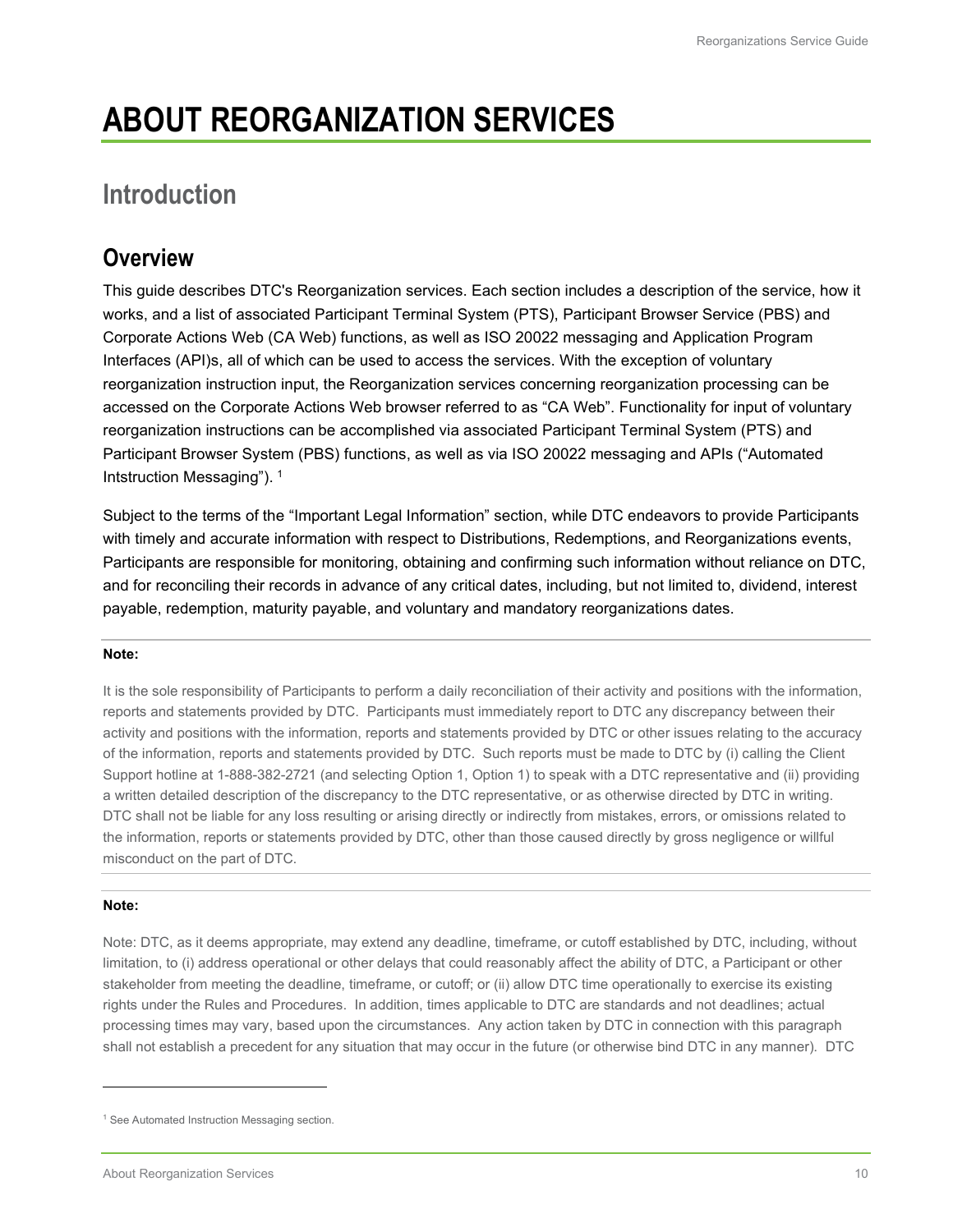disclaims all liability for any losses and/or expenses incurred by a Participant, stakeholder or any third-party resulting from, relating to, or arising from (i) any action taken by DTC in connection with this paragraph, (ii) the determination of DTC to decline to take action pursuant to this paragraph, and/or (iii) the failure of a Participant, stakeholder or any third-party to meet any deadline, timeframe, cutoff or requirement established by a party other than DTC.

### <span id="page-10-0"></span>**Reorganization / Proxy Contact Number**

For more information regarding any aspect of reorganization/proxy processing or a specific event, contact DTC's Customer Support Center at 1-888-382-2721 and follow the menu options.

For general information about Reorganization Services, visit [http://www.dtcc.com/settlement-and-asset](http://www.dtcc.com/settlement-and-asset-services/corporate-actions-processing/reorganizations)[services/corporate-actions-processing/reorganizations.](http://www.dtcc.com/settlement-and-asset-services/corporate-actions-processing/reorganizations)

For instructional and reference material, please visit the DTCC Learning Center at<https://dtcclearning.com/> and take advantage of the context sensitive help which is directly embedded in the CA Web Application. The help material is available by clicking on any question mark icon appearing throughout CA Web.

## <span id="page-10-1"></span>**About the Reorganizations Service**

DTC's Reorganizations Service provides full lifecycle processing, including sourcing and announcing the details of upcoming events, accepting and acting on instructions, and collecting, allocating, and reporting on the resulting entitlements on behalf of participants holding DTC-eligible securities serviced by the depository.

By centralizing corporate actions processing, including the receipt and allocation of cash and stock entitlements, the Reorganizations Service leverages the economies of scale and experience of DTC to provide cost savings to issuers, agents and participants – and ultimately to securities' beneficial owners. The service enables a single payment by an agent or issuer to be seamlessly translated into multiple allocations to participants, eliminating the need for separate payments to multiple firms across the financial industry. The use of the word "agent" in this guide means an Issuer's auction agent, custodian, depositary, dividend reinvestment plan administrator, exchange agent, issuing and/or paying agent, redemption agent, remarketing agent, registrar, tender agent, transfer agent, subscription agent, conversion agent, balloting agent, information agent, reorganization agent, warrant agent, trustee, trust company, and/or any other person or entity acting in an agency capacity on behalf of the issuer.

DTC employs a harmonized, single-event data model in CA Web. It includes event/sub event type combinations which differ from the legacy activity code model. As part of the data model, DTC manages a reorganization events group lifecycle through one holistic corporate action event identifier (CA ID).

DTC performs several functions in support of reorganization events on behalf of its participants:

**Announcements** - DTC receives and distributes information to you about various reorganization activities, and this includes events that DTC will process and some that DTC will not process for various reasons that will be described later in this document.

**Processing** - this includes: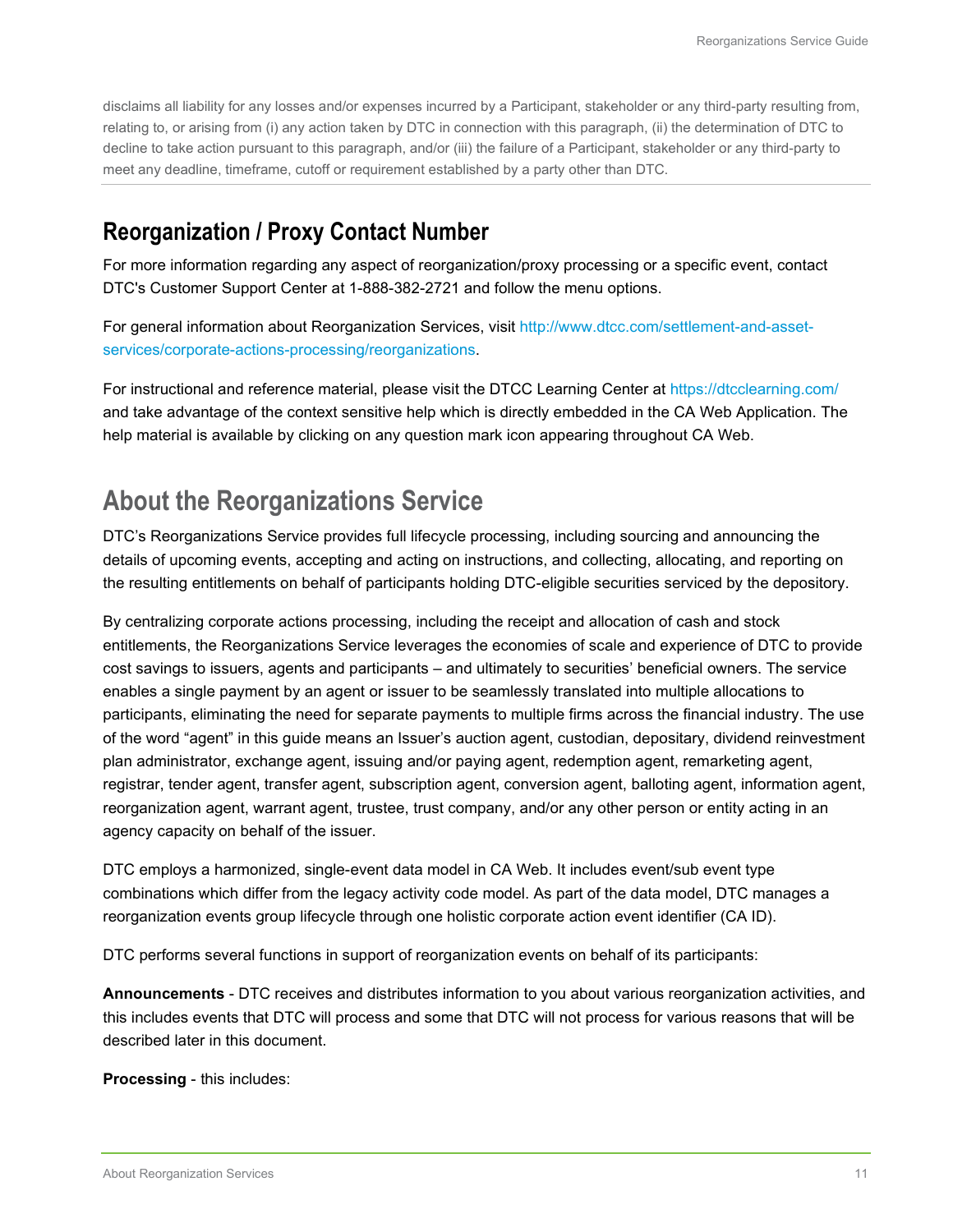- 1. Instructions/Expirations the collection of instructions (and locking of positions in a contra-CUSIP/RRG) for voluntary events or mandatory events requiring an election or certification up to an expiration date to instruct.
- 2. Allocations the surrender of position to the agent handling the event and allocation of entitlements based on participants position in the security (for mandatory events) and/or participant instructions (as applicable).

DTC will also accept and deliver instructions for events that will include entitlements that will not be allocated via DTC's services (e.g., for entitlements that are not DTC eligible). Target position will be taken down based on direction from the offeror. DTC may also accept and deliver consent instructions (without surrendering position) that may not have an entitlement or assign voting or consenting rights to you in conjunction with shareholder meetings or consent solicitations.

These services are available through DTC's Participant Terminal System (PTS), Participant Browser System (PBS), CA Web and automated transmission input and output (e.g., ISO 20022 messaging, API and Computerto-Computer Facilities (CCF)).

In certain cases, DTC may not be fully able to support a Reorganizations event. In such cases DTC will announce the event informing the Participants on an action to take outside of DTC (e.g., delivery of securities, hard copy paperwork, etc.). DTC will also notify its Participants when an event will be handled through both DTC and an outside party where an instruction will be required via PTS/PBS or Automated Instruction Messaging with an associated but separate action to be performed by the Participant such as the completion of a hard copy form (that may need to include a VOI instruction reference) delivered directly to the agent. The obligation to ensure both the instruction is made in PTS/PBS or Automated Instruction Messaging and the required documentation is received by the agent by the expiration date is the sole responsibility of the Participant.

#### **Warning!**

DTC has no obligation to examine for completeness or accuracy any instruction forms or accompanying documents submitted to DTC. Nevertheless, if DTC makes such an examination, and the form or accompanying documents do not appear to be complete or accurate or your general free position is insufficient, the instruction may be rejected by DTC. If possible, DTC will attempt to notify you of the rejection, but DTC cannot guarantee such notification.

### <span id="page-11-0"></span>**Automated Instruction Messaging**

Automated Instruction Messaging is currently available for the following ATOP actions:

- 1. Accepting an ATOP-Eligible Offer
- 2. Accepting an ATOP-Eligible Offer via Notice of Guaranteed Delivery
- 3. Submitting a Cover of Protect
- 4. Puts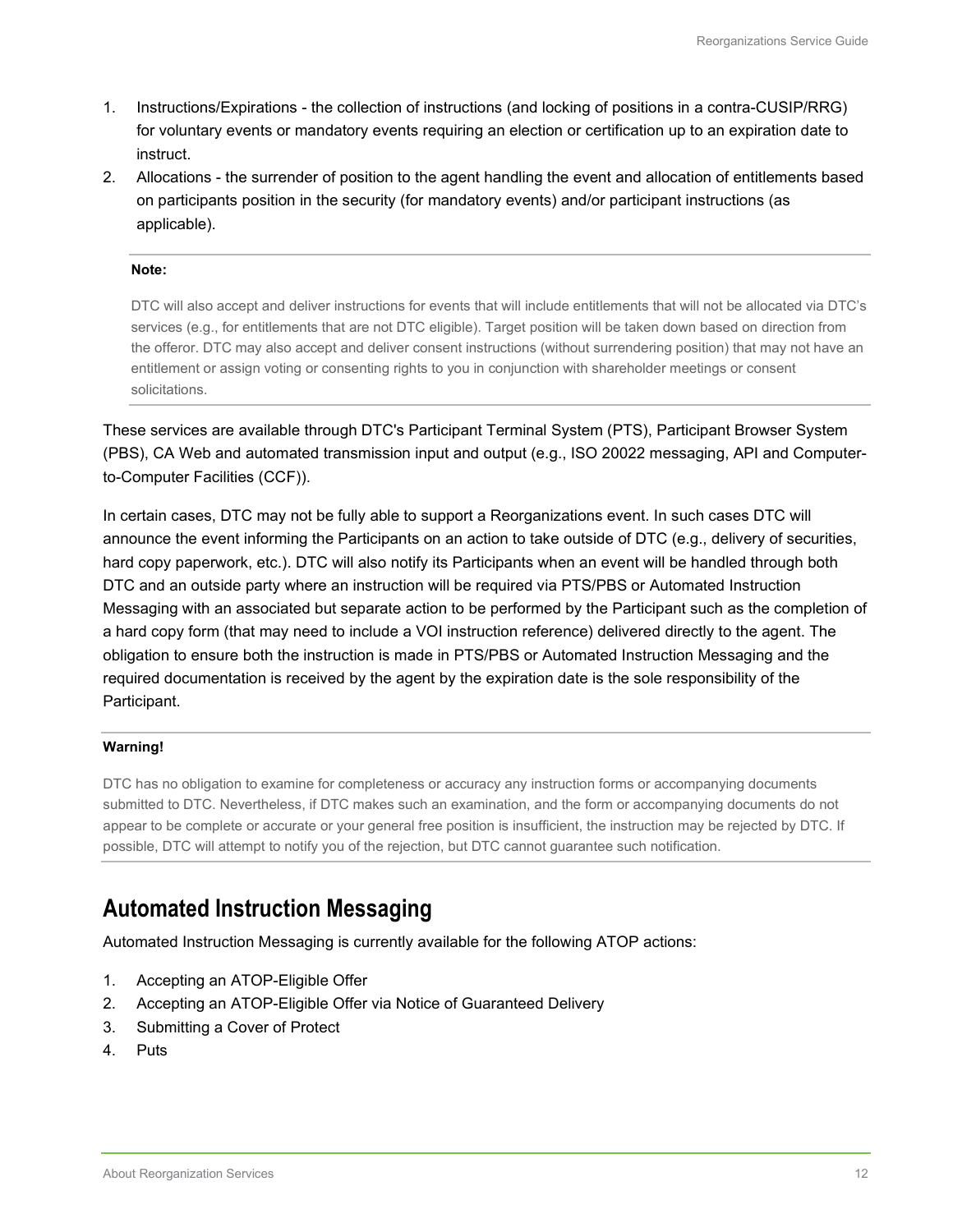All withdrawal and cancellation instructions for ATOP-eligible offers must be performed via PTS/PBS, and cannot be instructed via Automated Instruction Message.

#### <span id="page-12-0"></span>**Automated Instruction Message Types:**

- 1. ISO 20022 Corporate Action Instruction (CAIN)
- <span id="page-12-1"></span>2. API POST

#### **Automated Response Message Types:**

- 1. ISO 20022 Corporate Action Instruction Status Advice (CAIS)
- <span id="page-12-2"></span>2. API GET

#### **Types of Reorganization Event Services**

The following services are announced and processed by the Reorganization Department:

- Voluntary Offerings (including offers by an issuer or third party and offerings based on the structure of the security – e.g., convertible debt)
- Mandatory Reorganizations
- Proxy

#### <span id="page-12-3"></span>**Preparing to Use the Services**

In order to use the products associated with this service, you must have access to one of the following:

- The Participant Terminal System (PTS)
- The Corporate Actions Web (CA Web)
- The Participant Browser Service (PBS)
- ISO 20022 Messages via MQ and file protocols or APIs

DTC offers a comprehensive overview of reorganization activity comprised of Announcements, Allocations, Adjustments and applicable alerts via CA Web's Reorganization dashboard which "pushes" data to users.

Understanding the Reorganizations lifecycle and data model are important prerequisites for successful use of the Reorganizations service. DTC offers robust training resources available at its Asset Services Learning Center -- <https://dtcclearning.com/products-and-services/asset-services>

Contact your Relationship Manager for more information.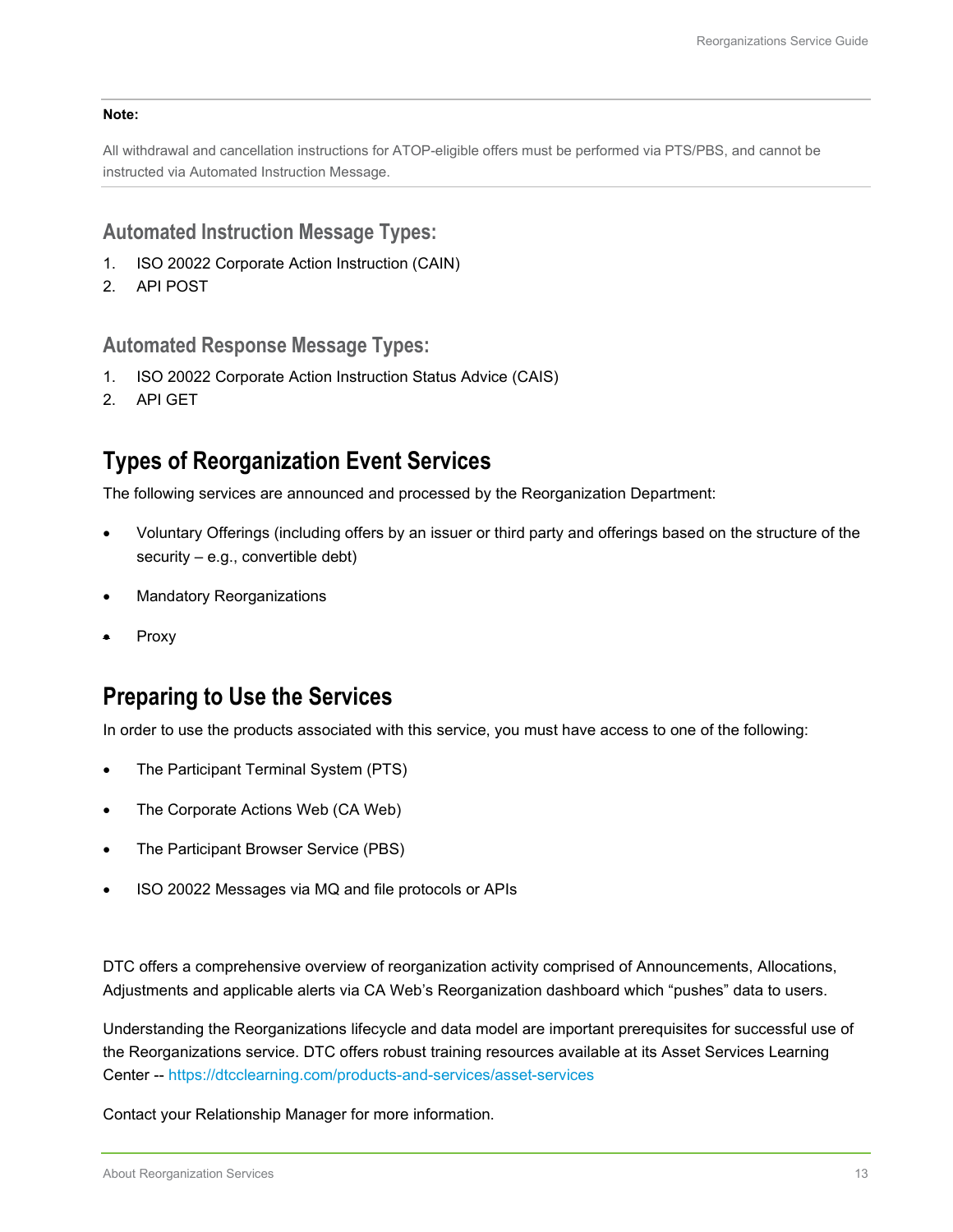DTC also provides various reports, including on SMART/Search, and Participants have the ability to export data from CA Web to spreadsheets, for manipulation and analysis.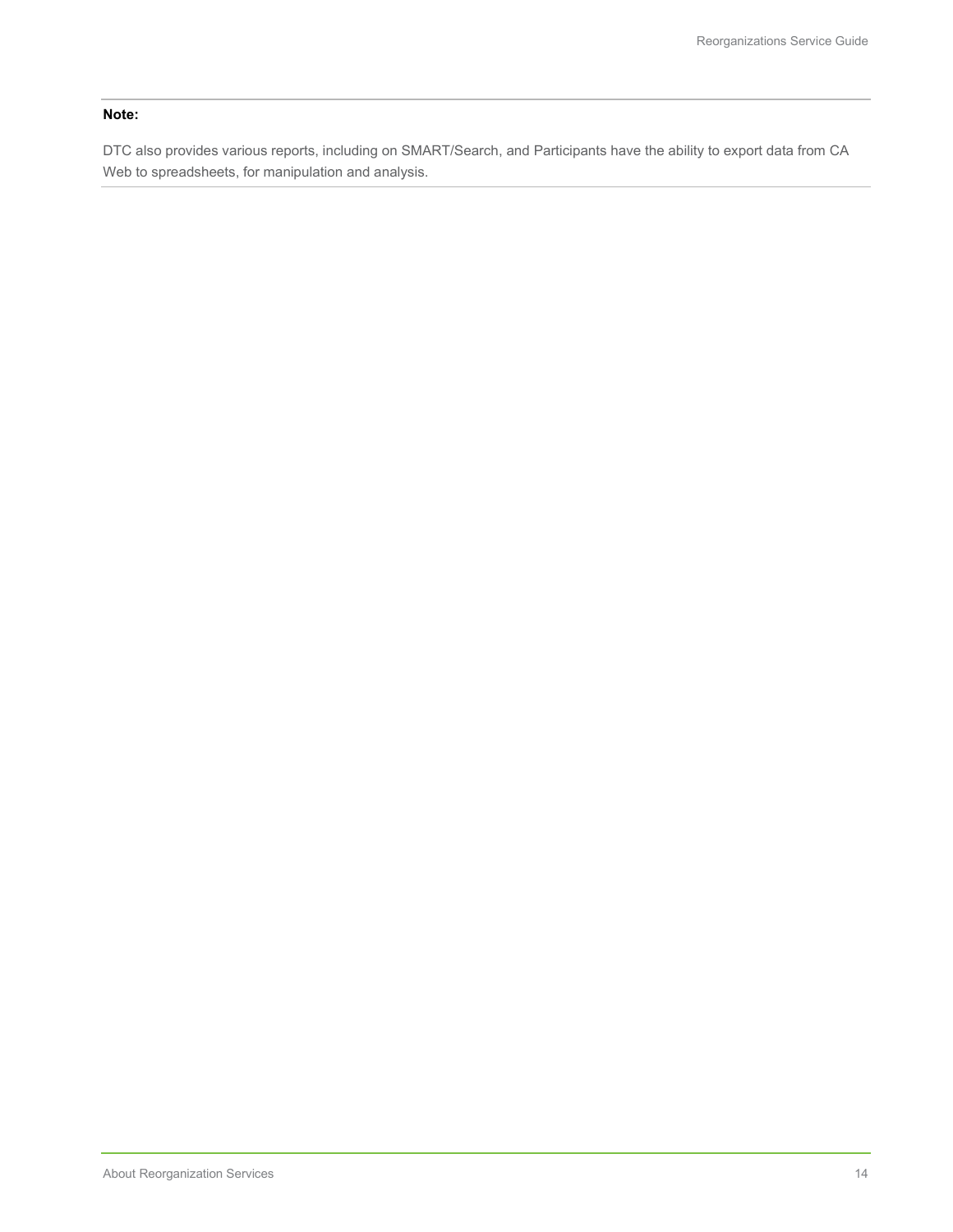## <span id="page-14-0"></span>**How Reorganizations Work**

- DTC distributes information electronically in advance of the reorganization or meeting date. This helps you reconcile your records with DTC before the payable date/effective date. Event information includes but is not limited to the following:
	- o Corporate Actions Event ID
	- o CUSIP
	- o Publication Date
	- o Expiration Date
	- o Record Date
	- o Security Rate
	- o Cash Rate
- Under the CA ID you will see event level information. Every event has one option and at least one payout. Options indicate what is available as an entitlement to eligible holders. Examples of option types include cash or securities. A payout should be considered the actual entitlement. Entitlements can include:
	- o Principal
	- o Interest
	- o Cash
	- o Securities
	- o Accrued Dividends
- DTC provides its participants with information pertaining to their entitlements through the following delivery mechanisms:
	- o Corporate Actions Web (CA Web)
	- o Computer to Computer Facility (CCF) file transmissions\*
	- o ISO 20022 Messaging
	- o SMART/Search

\*CCF files associated with entitlements and allocations will be retired on January 1, 2023.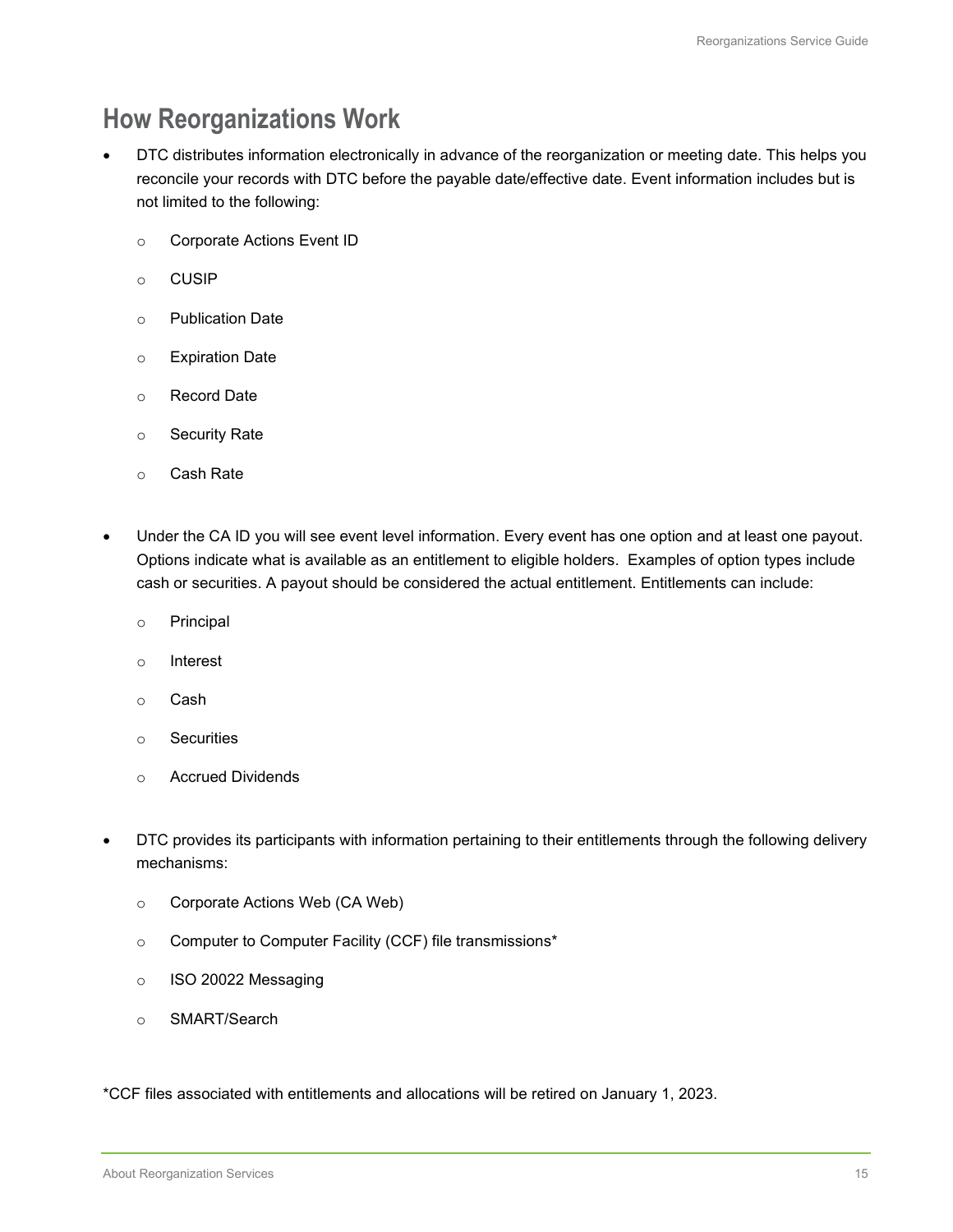# <span id="page-15-0"></span>**Associated PTS / PBS and CA Web Functions**

The following PTS / PBS and CA Web functions are used in association with Reorganization events:

| <b>Use this PTS</b><br><b>Function</b>                                              | <b>Use this PBS</b><br><b>Function</b>                                                   | <b>CA Web</b><br><b>Function</b> | To                                                                                                                                                                                                                                                                                                                                                      | Vol          | <b>Mand</b>               | <b>PXY</b> |
|-------------------------------------------------------------------------------------|------------------------------------------------------------------------------------------|----------------------------------|---------------------------------------------------------------------------------------------------------------------------------------------------------------------------------------------------------------------------------------------------------------------------------------------------------------------------------------------------------|--------------|---------------------------|------------|
| <b>RIPS</b>                                                                         | <b>CUSIP Search</b>                                                                      | Announcements                    | View information<br>concerning reorganization<br>events.                                                                                                                                                                                                                                                                                                | $\mathsf{X}$ |                           |            |
| <b>PANS</b>                                                                         | Proxy<br>Announcements                                                                   | Announcements                    | View shareholder meeting<br>information and solicitation<br>announcements.                                                                                                                                                                                                                                                                              |              |                           | X          |
| <b>WARR</b>                                                                         | Warrant<br>Subscriptions                                                                 | N/A                              | View information on<br>warrant exercises and<br>redemptions/maturities.                                                                                                                                                                                                                                                                                 | X            |                           |            |
| <b>WARI</b>                                                                         | Warrant Instruction<br>Inquiry                                                           | Announcements                    | View warrant processing<br>information.                                                                                                                                                                                                                                                                                                                 | X            |                           |            |
| <b>PTOP</b>                                                                         | <b>Voluntary Tenders</b><br>and Exchanges                                                | N/A                              | View information<br>regarding tender and<br>exchange offers + certain<br>mandatory events (for<br>example Cash-in-lieu, tax<br>withholding, waiver of<br>dissents and Canadian<br>settlement elections) +<br>some convertible<br>securities and warrants +<br>some consents - i.e.,<br>events that cannot be<br>facilitated via the normal<br>processor | X            | X                         |            |
| <b>PUTS</b>                                                                         | Put Option Bonds                                                                         | N/A                              | View information on put<br>option exercises.                                                                                                                                                                                                                                                                                                            | X            |                           |            |
| <b>CERR</b>                                                                         | CD Early<br>Redemption<br><b>Requests</b>                                                | N/A                              | View information on CD<br>early redemptions.                                                                                                                                                                                                                                                                                                            | $\sf X$      |                           |            |
| <b>RCIP</b>                                                                         | Participant Reorg<br>Conversions                                                         | N/A                              | View information on<br>convertible issues.                                                                                                                                                                                                                                                                                                              | X            |                           |            |
| <b>DIVA</b><br>Replaced by<br>CA Web but<br>available for<br>historical<br>purposes | Dividend and<br>Income Replaced<br>by CA Web but<br>available for<br>historical purposes | Announcements                    | View all general<br>announcements.                                                                                                                                                                                                                                                                                                                      | $\mathsf X$  | $\boldsymbol{\mathsf{X}}$ |            |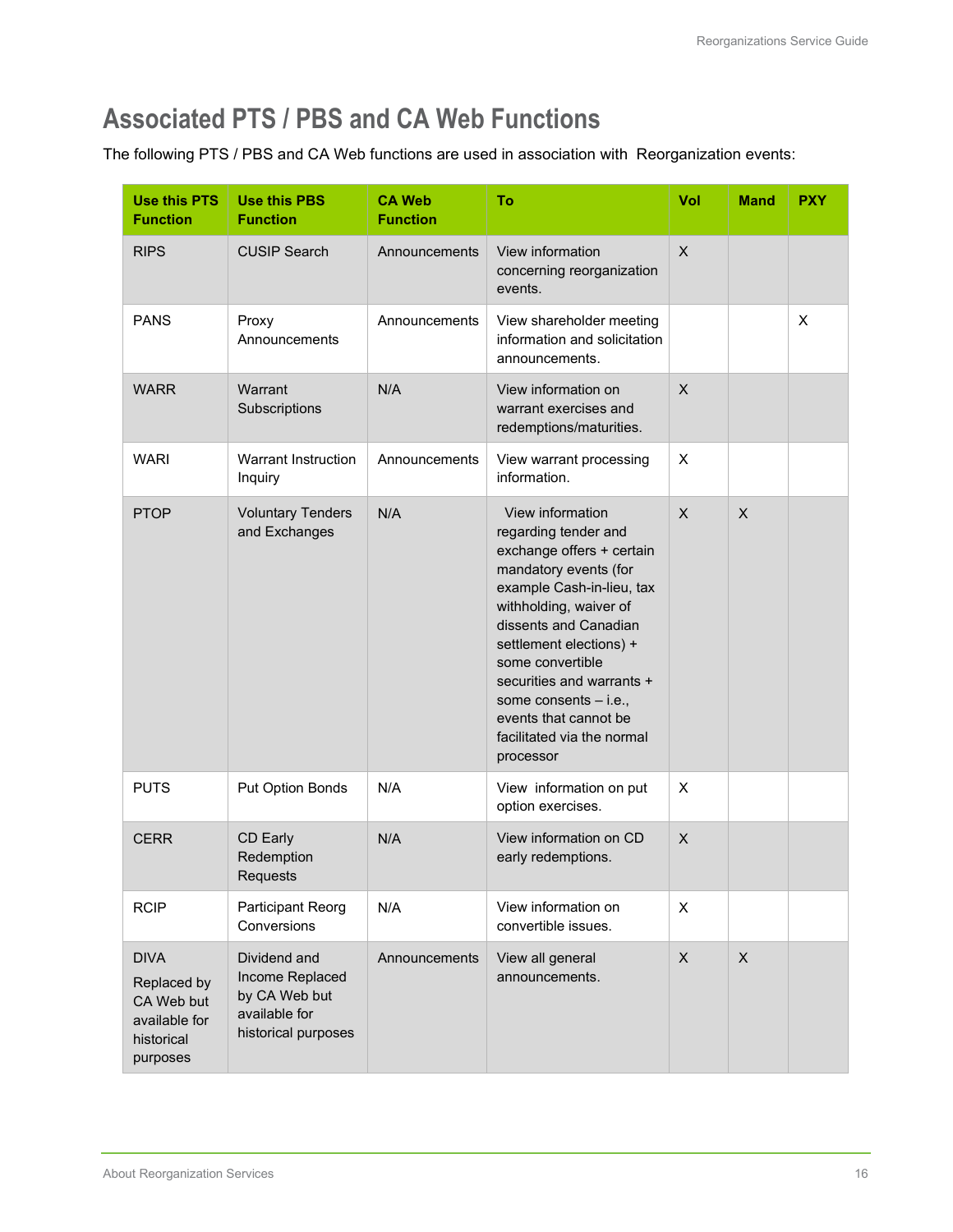| <b>Use this PTS</b><br><b>Function</b> | <b>Use this PBS</b><br><b>Function</b>              | <b>CA Web</b><br><b>Function</b> | To                                                                                                                                                                                                                              | Vol            | <b>Mand</b> | <b>PXY</b>     |
|----------------------------------------|-----------------------------------------------------|----------------------------------|---------------------------------------------------------------------------------------------------------------------------------------------------------------------------------------------------------------------------------|----------------|-------------|----------------|
| GWIZ                                   | <b>Security Detail</b>                              | N/A                              | View DTC's Eligible<br>Security Masterfile and<br>pricing information.                                                                                                                                                          | $\pmb{\times}$ | $\times$    | $\pmb{\times}$ |
| <b>PART</b>                            | <b>Participant Activity</b><br><b>Research Tool</b> | N/A                              | View security activity and<br>adjustment information.<br>(Functionality also<br>available via Settlement<br>Web.)                                                                                                               | $\times$       | $\times$    | $\sf X$        |
| <b>RTOP</b>                            | Release Reorg<br>Transaction                        | N/A                              | Release instructions for<br>processing                                                                                                                                                                                          | X              |             |                |
| <b>PSOP</b>                            | <b>Rights</b><br>Subscriptions                      | N/A                              | View information regarding<br>rights offerings.                                                                                                                                                                                 | X              |             |                |
| <b>RCUR</b>                            | Foreign Currency<br>Elections                       | N/A                              | Receive maturity or<br>redemption payments<br>directly from the Agent in<br>foreign currency for Put<br>Bond options                                                                                                            | X              |             |                |
| <b>RCNV</b>                            | Reorg Conversion                                    | N/A                              | Enter conversion<br>instructions                                                                                                                                                                                                | $\mathsf{X}$   |             |                |
| <b>CMOP</b>                            | Change Mode of<br>Payment<br>Instructions           | N/A                              | Change the frequency<br>("mode") of future dividend<br>or interest payments on<br>certain DTC-eligible<br>securities, such as Unit<br>Investment Trusts (UITs)<br>and Variable Mode<br>Preferred (VMP) stocks by<br>book-entry. | $\times$       |             |                |
| <b>CMPI</b>                            | Change Mode of<br>Payment Inquiry                   | N/A                              | Inquire about the current<br>mode of payment for a<br>specific issue.                                                                                                                                                           | $\times$       |             |                |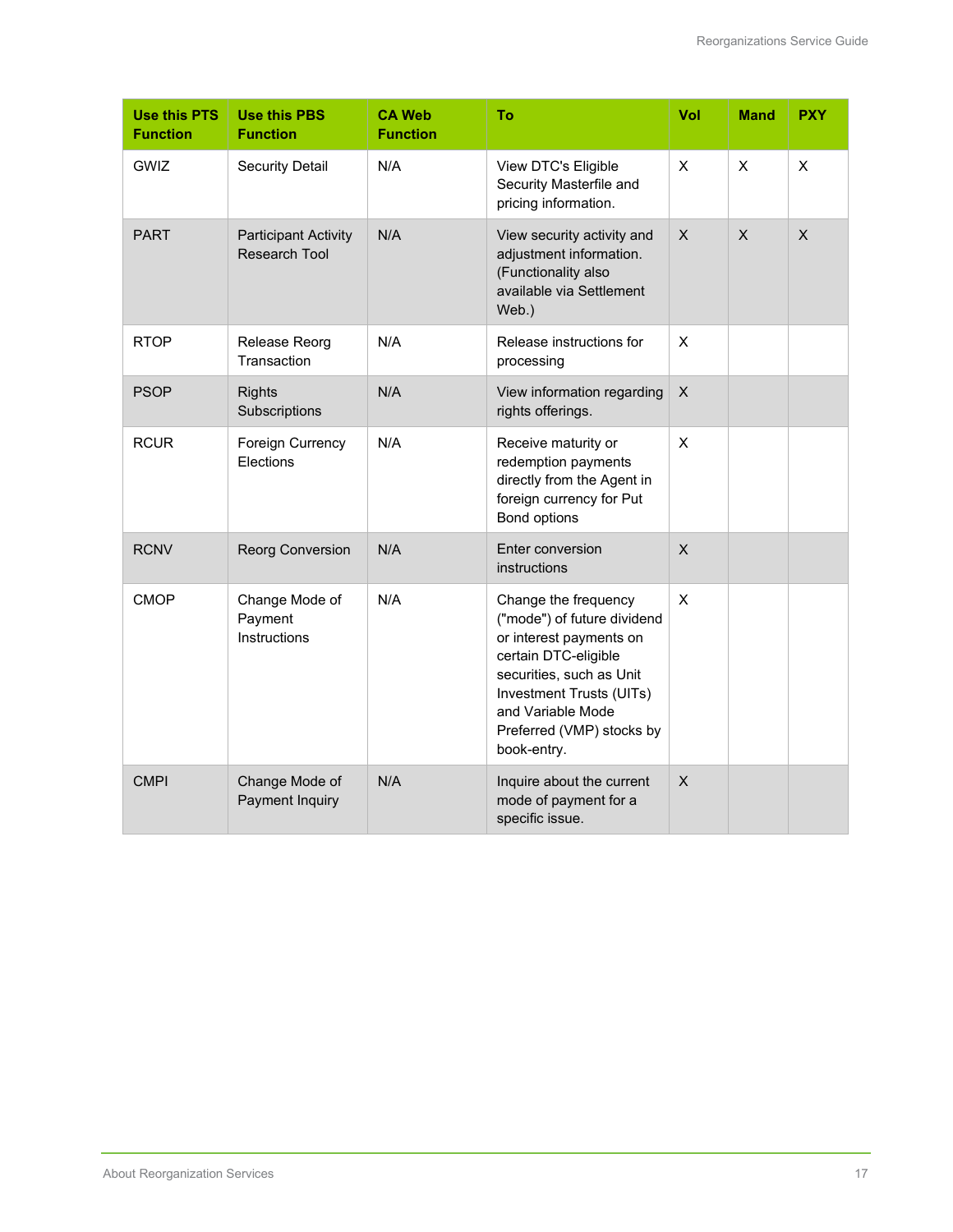# <span id="page-17-0"></span>**ANNOUNCEMENTS**

## <span id="page-17-1"></span>**About the Service**

The Announcements service provides you with information regarding the processing of securities undergoing reorganization activity such as:

- Mandatory exchanges, tenders and mergers at a set rate
- Name changes, description changes and reverse splits
- Voluntary tenders and exchange offers and mergers with elections for cash/securities
- Conversions and conversion expirations
- Warrant exercises and warrant expirations
- Mandatory puts and put option exercises
- Rights subscriptions
- Other types of corporate actions (such as bankruptcies, liquidations, consents).

This information is distributed to you electronically via ISO 20022, the Corporate Actions Web (CA Web) and PTS / PBS, and, in limited cases, through Important Notices which are available on DTCC's web site at [http://www.dtcc.com/legal.aspx.](http://www.dtcc.com/legal.aspx)

#### **Note:**

For all the event/activity types listed, if the event involves a Canadian issue paying in Canadian dollars, DTC will announce either two events or one event with multiple options to include a US dollar option.

### <span id="page-17-2"></span>**How the Announcement Service Works**

DTC retrieves reorganization information from various outside sources including:

- **Prospectuses**
- Proxy Statements
- Plans of Reorganization
- Letters of Transmittal or Election Forms
- Notices to Security Holders regarding reorganizations
- NYSE, NASDAQ, and FINRA bulletins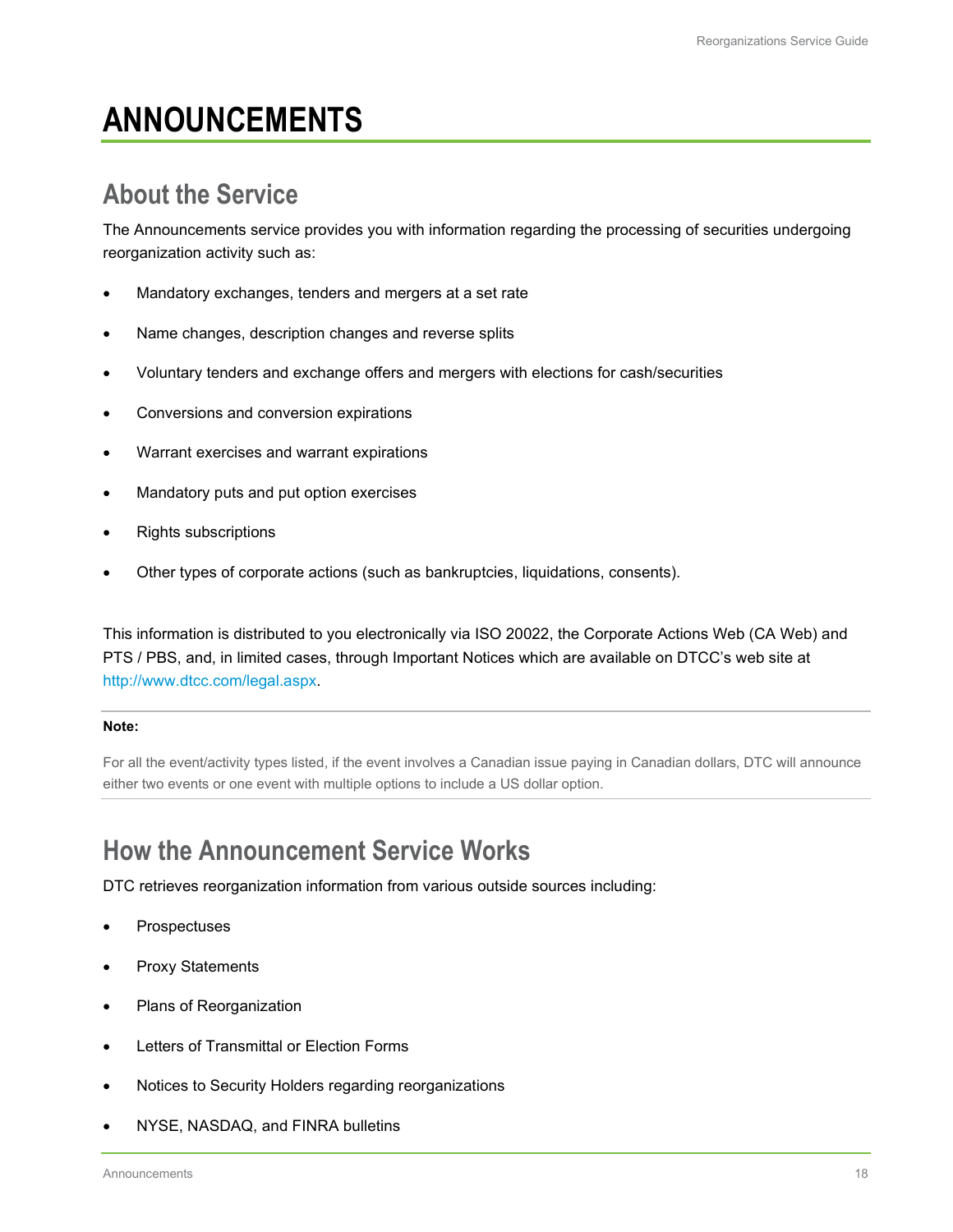#### • Press releases

This information is then communicated to you through PTS RIPS / PBS Reorganizations and Redemptions, online via CA Web and electronically via ISO 20022 messaging.

#### **Warning!**

DTC obtains this information from sources it believes to be reliable, but DTC does not represent the accuracy, adequacy, timeliness, completeness or fitness for any particular purpose of this information, which is provided as is. Furthermore, this information is subject to change. Participants should obtain, monitor and review independently any available documentation relating to the reorganization activity and should verify independently information obtained from DTC.

## <span id="page-18-0"></span>**How to View Mandatory and Voluntary Reorganization Announcements**

DTC communicates reorganization announcements for which it has been notified via the CA Web Application, ISO 20022 Announcement messages and, for voluntary events only<sup>2</sup>, the Reorganization Inquiry for Participants (RIPS) function. Both CA Web and the ISO 20022 Announcements messages provide the Participant with information critical to processing the event such as but not limited to:

- Security ID (e.g., CUSIP)
- Record Date
- **Effective Date**
- Instruction Expiration Dates and Times (includes withdrawals, submission of protects, cover of protects)
- Instruction Option Types including informing the Participant which function to use to place an instruction
- Identification of the security being used for encumbrance
- Cash and Security Rates
- Allocation Dates and Times
- Key Dates for restricting security activities also known as "Chills" such as Deposits, Delivery Orders and Pledges
- **Meeting Date**

<span id="page-18-1"></span><sup>2</sup> The RIPS function for mandatory reorganizations announcements will be retired on November 16, 2020.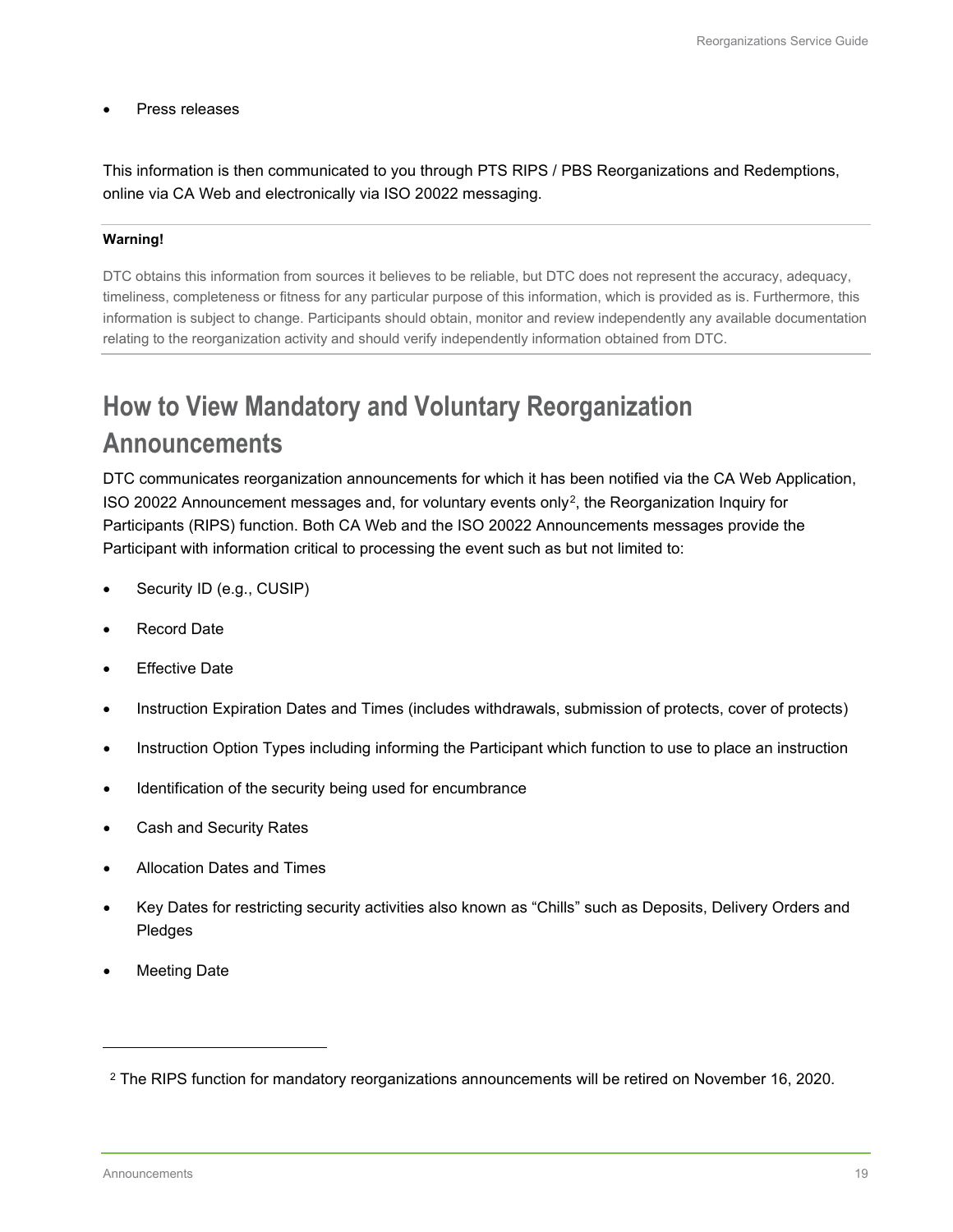- Last Date for Voluntary action
- Dissenter's Rights Applicable Flag
- **Ballot Due Date**

The Participant can navigate through the CA Web via a series of search mechanisms, overviews and dashboards in order to process the event. Some of the functionality the CA Web lets Participants perform is as follows:

- Search by critical information such as dates, CUSIP and Event Type
- Customize and save search queries
- Event information pushed to the Participant in the form of an overview page in categories such as events expiring within five days, new events added and amended events compiled on a daily basis
- Overview, dashboard and search features allow the Participant to see all events or events where the Participant account holds position
- View past Corporate Actions on a particular security for historical purposes at both the target security and disbursed security levels

Once the event announcement is added to the CA Web and published on the ISO 20022 announcement message, if new or updated information is made available to DTC concerning that announcement, DTC will update CA Web and republish the ISO 20022 announcement message.

## <span id="page-19-0"></span>**Proxy Announcements**

### <span id="page-19-1"></span>**About the Service**

DTC's Proxy Announcements service provides communication between participants and issuers. The most common types of information communicated involve:

- Shareholders' annual, general, extraordinary or special meetings
- Consent solicitations

### <span id="page-19-2"></span>**How the Service Works**

DTC is made aware of a shareholders or bondholders meeting or, consent by the issuer, issuer's attorney, issuer's trustee, or industry vendor. DTC announces the information to you via CA Web Announcements, ISO 20022 messaging, the PTS RIPS / PBS Reorganizations and Redemptions and/or PTS PANS / PBS Proxy Announcements.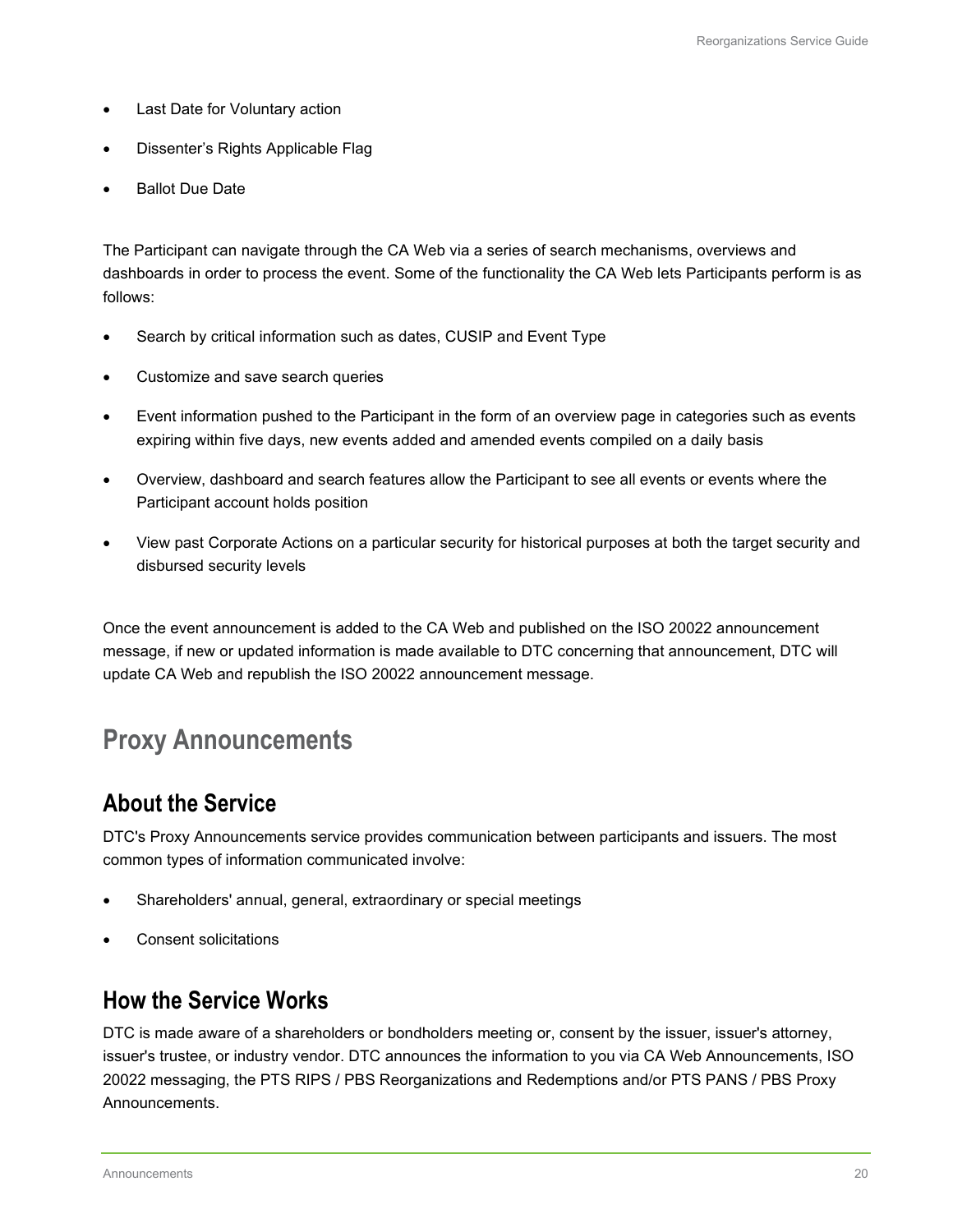### <span id="page-20-0"></span>**Omnibus Proxy**

DTC does not vote securities registered in the name of its nominee, Cede & Co. Instead, DTC provides an electronic copy of the Omnibus Proxy to the issuer soon after the record date. The Omnibus Proxy assigns Cede & Co.'s voting rights to those participants that have position in their account at the close of business on the record date. Accompanying the Omnibus Proxy is a security position listing that reflects each participant's closing balance in the issue on the record date. To facilitate communication between issuers and participants, the listing also includes the name, address, telephone number, and proxy contact of each participant listed on the report. DTC provides omnibus proxies and security position reporting via the Security Position Reports (SPR) service which enables issuers, trustees and authorized agents to register online to see the position holdings of DTC participants in the issuer's security as of a specified time period.

Each participant is notified via the PTS/PBS PANS function of their position in the issue that they are entitled to vote.

You should obtain the necessary proxy material directly from the issuer. It is the responsibility of DTC participants to maintain current name, address, telephone number, and proxy contact information with DTC to facilitate the communication of proxy materials between issuer and participants.

#### **Note:**

If you wish to vote securities registered in DTC's nominee name, Cede & Co., that have been withdrawn from DTC on or before the record date, you may do so by submitting a request letter that must include the following:

- Authorized signature that has been notarized,
- Certificate numbers evidencing the securities,
- An indemnity clause (provided by DTC),
- Proof from the transfer agent (TA) that the securities were outstanding in Cede & Co. name on the record date, and
- Images (scanned copies) of the front and back of the certificates.

Prior to submitting the letter, please contact DTC's Proxy Department via DTC's Customer Support Center at 1-888-382-2721 and follow the menu options.

### <span id="page-20-1"></span>**Consent Solicitations Without A Record Date**

While DTC expects the issuers to establish a record date for consent solicitations, if no record date is established, DTC cannot follow its Omnibus Proxy procedures. To allow a Participant to consent, DTC will, at the request of the Participant, at the Participant's expense, or upon the request of the issuer or the indenture trustee, provide an authorization letter to the issuer or indenture trustee.

The authorization letter of Cede & Co., which will not have a DTC security position listing attached to it, grants you the authority to consent on the quantity of securities specified for you on any DTC security positions listing or listings for any date or dates. It is the responsibility of the issuer or indenture trustee to select the appropriate date or dates on which to obtain a security position listing from DTC and to address any matters resulting from the absence of a record date.

### <span id="page-20-2"></span>**Consent Solicitation Events for Book-Entry-Only (BEO) Securities**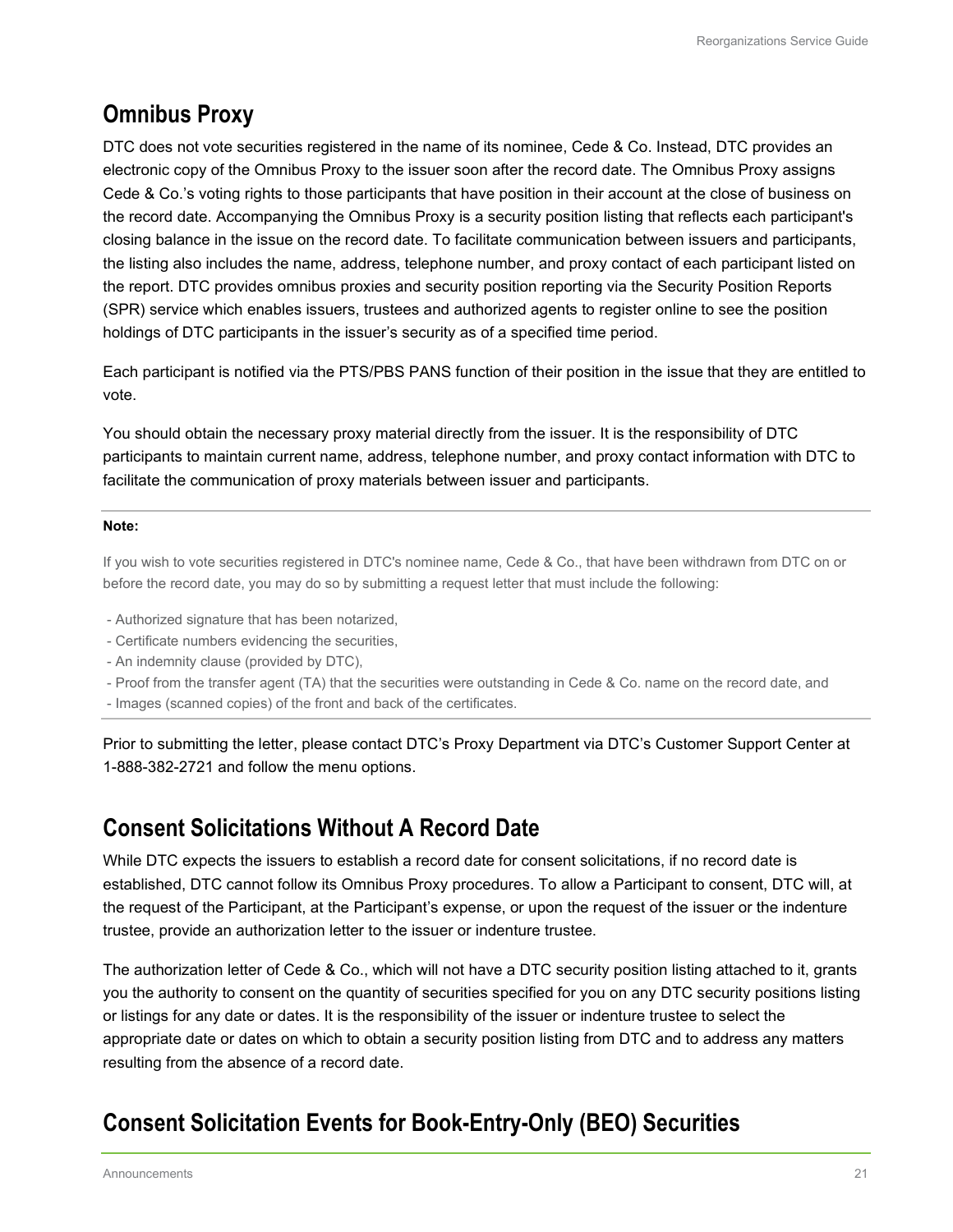An agent or issuer soliciting consent solicitation events for book-entry-only (BEO) securities and BEO securities in DTC's Fast Automated Securities Transfer (FAST) Program, where Cede & Co. is the registered holder of the security and holds 100% of the principal in a global note, the agent/issuer is required to use the ATOP consent processing service to solicit and collect consents from participant holders, provided that the consent solicitation satisfies the criteria for ATOP processing:

- 1. The consent solicitation must be made by the issuer. (Third-party solicitations are handled by DTC's Shareholder Demand Process.)
- 2. The consent solicitation must be for affirmative consent to modify the terms of the indenture.
- 3. The consent solicitation is not linked to a security holder meeting, vote, or negative consent.
- 4. Electronic transmission of consents does not violate the terms of the indenture.
- 5. Hard-copy documentation is not required to support the consent instructions.
- 6. Blocking:
	- a. If blocking is a requirement of the consent solicitation and the event is predicated on record date, the record date must be equal to the final expiration date of the consent solicitation.
	- b. If blocking is a requirement of the consent solicitation, positions are to be returned no more than three (3) days after the expiration of the event and not exceeding forty-five (45) days from the date of the consent solicitation memorandum, unless there is an opportunity for a Participant to withdraw its consent instructions when the issuer extends the consent deadline beyond forty-five (45) days.

#### **Note:**

DTC will block positions only when blocking is a requirement of the consent solicitation. To avoid blocking positions (where there is a record date and blocking is not a requirement of the solicitation), DTC will establish a position in a contra-CUSIP as of the record date (without affecting positions on the target security) for the purposes of collecting, transmitting and processing consents, thereby allowing the target security for the consent to continue to trade and settle in the marketplace.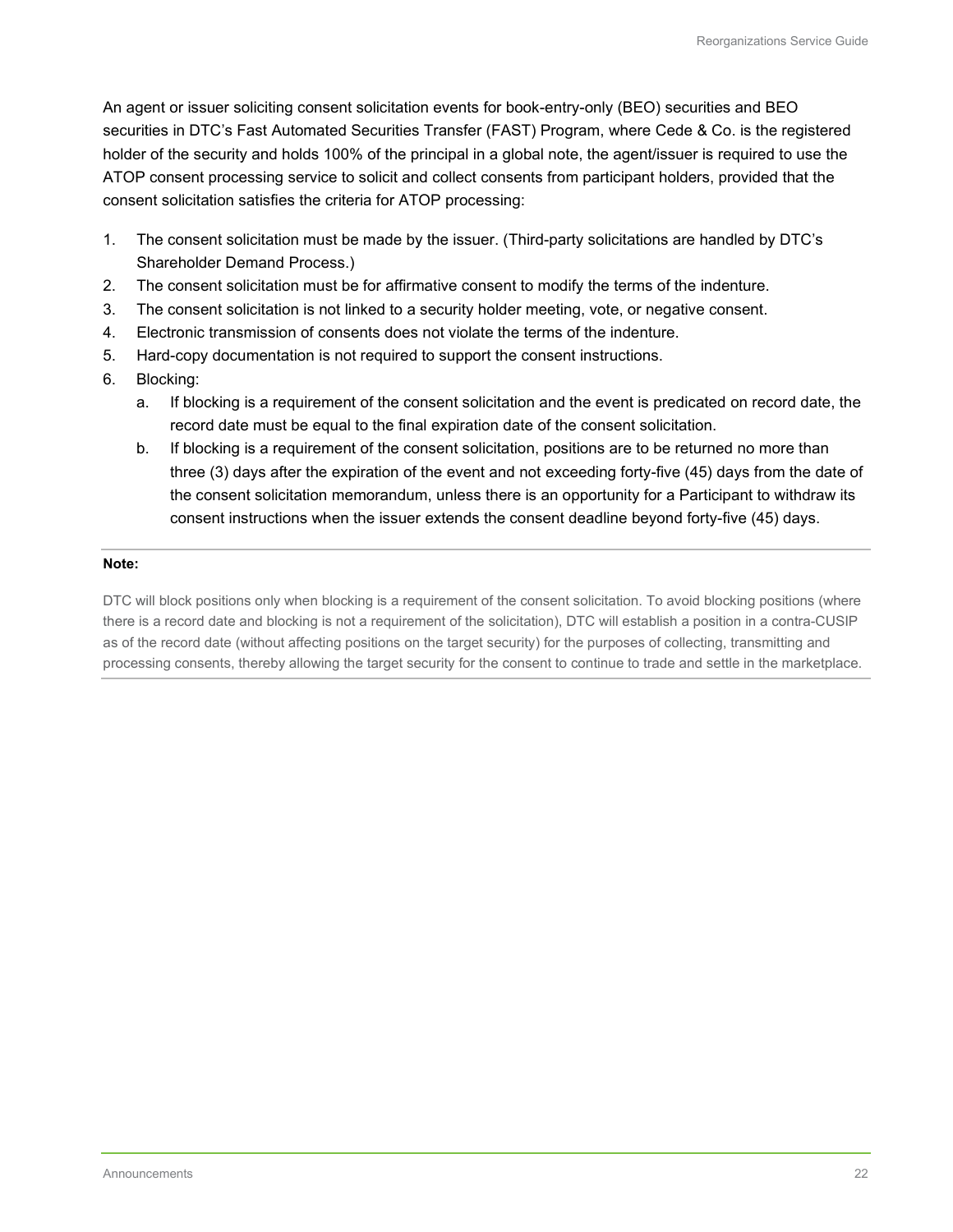# <span id="page-22-0"></span>**PROCESSING**

# <span id="page-22-1"></span>**Mandatory Reorganizations**

### <span id="page-22-2"></span>**About the Service**

The majority of Mandatory Reorganizations are those reorganizations for which no election option exists – i.e., no participant input is required. DTC processes these actions and will act on your behalf. When a mandatory reorganization occurs, DTC will:

- Notify you of the upcoming mandatory corporate action via CA Web Announcements and ISO 20022 messaging
- Process the mandatory corporate action on your behalf
- Submit the affected securities to the agent and collect entitlements from the agent
- Allocate the entitlements to you

Some mandatory corporate actions result in the creation of an escrow CUSIP with position for each participant based on the position as of a certain date in anticipation of future payments. For these CUSIPs, DTC will also perform the actions noted above.

Some mandatory corporate action events allow participants to input an instruction that identifies and/or certifies the beneficial owner's right to a specific entitlement based on the terms of the event (e.g., tax withholding based on residency or a mandatory event with a cash out option for positions held that are less than a certain amount). These events will be set up similar to a Voluntary Reorganization Announcement (as noted in the Voluntary Processing section).

### <span id="page-22-3"></span>**How the Service Works**

When a mandatory reorganization is effective, DTC surrenders the securities to the agent and:

- Reduces your position for the securities surrendered, and
- Increases your position in the new security announced on your Participant Daily Activity Statement (and available via CA Web), and/or,
- Disburses cash proceeds and/or cash in lieu of fractional shares reflected on the Reorganization Cash Settlement List

For those events that the entitlement may vary based on certain qualifications (e.g., residency), a period of time after the effective date will be identified and the PTOP processor utilized to capture instructions. See Voluntary Offerings.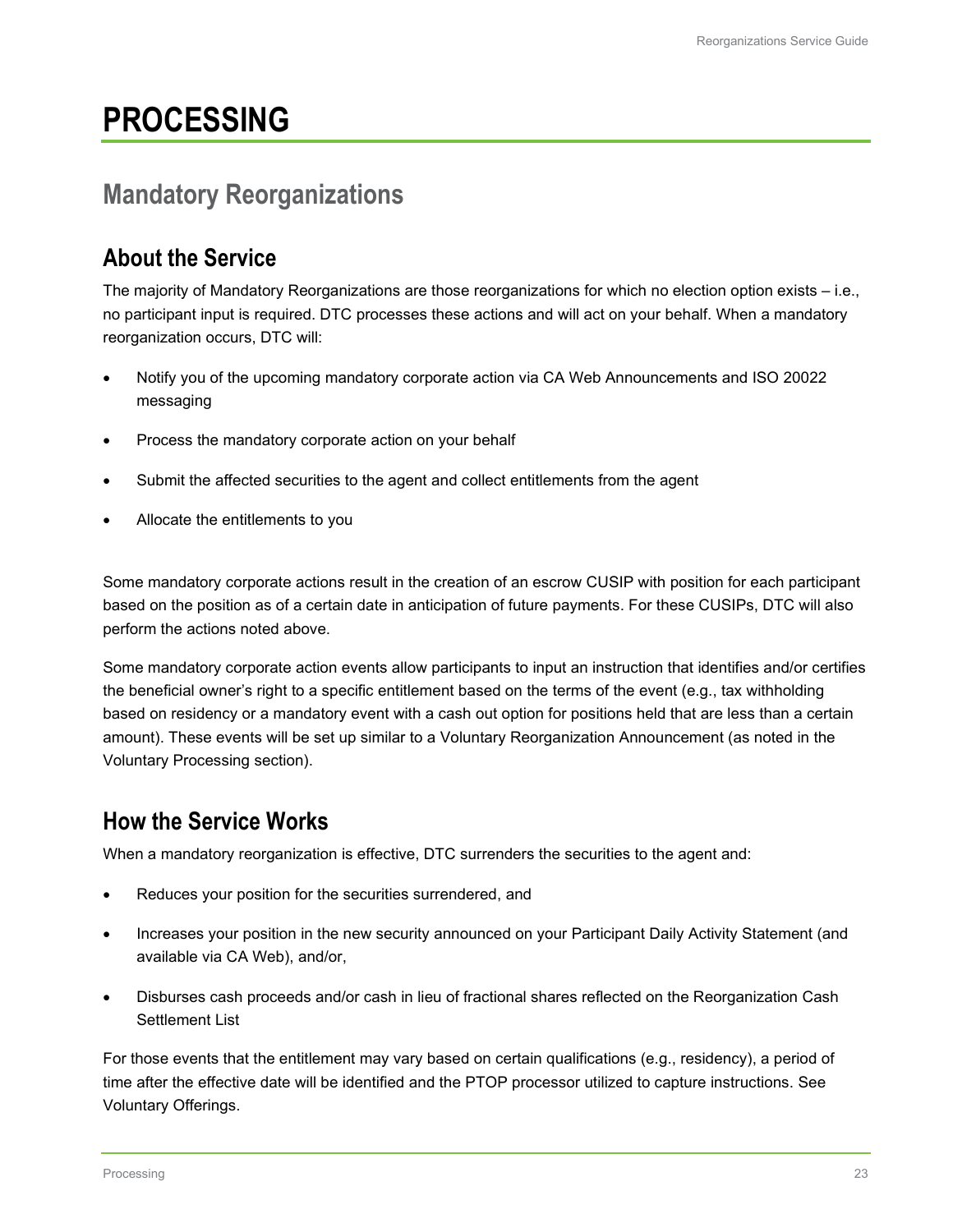See Dissenters' Rights/Appraisal Rights for information regarding Dissenters' Rights on a mandatory reorganization.

### <span id="page-23-0"></span>**Various Types of Mandatory Reorganizations**

The following events are examples of Mandatory Reorganizations:

| <b>Event</b>                  | <b>Description</b>                                                                                                                                                                                                                                                                                            |
|-------------------------------|---------------------------------------------------------------------------------------------------------------------------------------------------------------------------------------------------------------------------------------------------------------------------------------------------------------|
| Merger (Securities)           | The exchange of one company's security for another company's security or<br>securities at a preset rate.                                                                                                                                                                                                      |
| Merger (Cash)                 | The exchange of one company's security for cash at a preset rate.                                                                                                                                                                                                                                             |
| <b>Reverse Split</b>          | The exchange of a company's security for the same company's new security at a<br>preset rate. This reduces the number of shares outstanding.                                                                                                                                                                  |
| Liquidation                   | The dismantling of a company with the distribution of cash to creditors first<br>(bondholders). A new contra-CUSIP may be assigned to those holders whose<br>original CUSIP was deleted upon receiving the initial distribution proceeds. That new<br>contra-CUSIP will be used for any future disbursements. |
| Merger (Cash/Securities)      | The exchange of one company's security for another company's security and cash<br>at a preset rate.                                                                                                                                                                                                           |
| Name/Description Change       | The changing of a company name. The CUSIP for the security may or may not<br>change as well.                                                                                                                                                                                                                  |
| Maturity (Securities)         | The final repayment, paid in securities by an issuer for the entire issue, or remaining<br>outstanding securities of a specific security on a specified date.                                                                                                                                                 |
| Corporate Action              | Any mandatory action not categorized as one of the above (such as bankruptcy).                                                                                                                                                                                                                                |
| <b>Mandatory Puts</b>         | The mandatory exchange of all outstanding bonds (with a puttable feature) for cash<br>or a new security, where the target security is remarketed. The issuer may offer<br>holders the right to retain their securities instead of exchanging them.                                                            |
| <b>Redemption of Warrants</b> | An event where the issuer pays proceeds to holders at or after the expiration date of<br>the warrant rather than expire the warrant for no cash (worthless).                                                                                                                                                  |
| <b>Full Call/Maturity</b>     | An event where a convertible security is redeemed for cash in its entirety on a date<br>that is prior to (full call) or on the maturity date (maturity), and for which the holders<br>receive the principal amount of the security.                                                                           |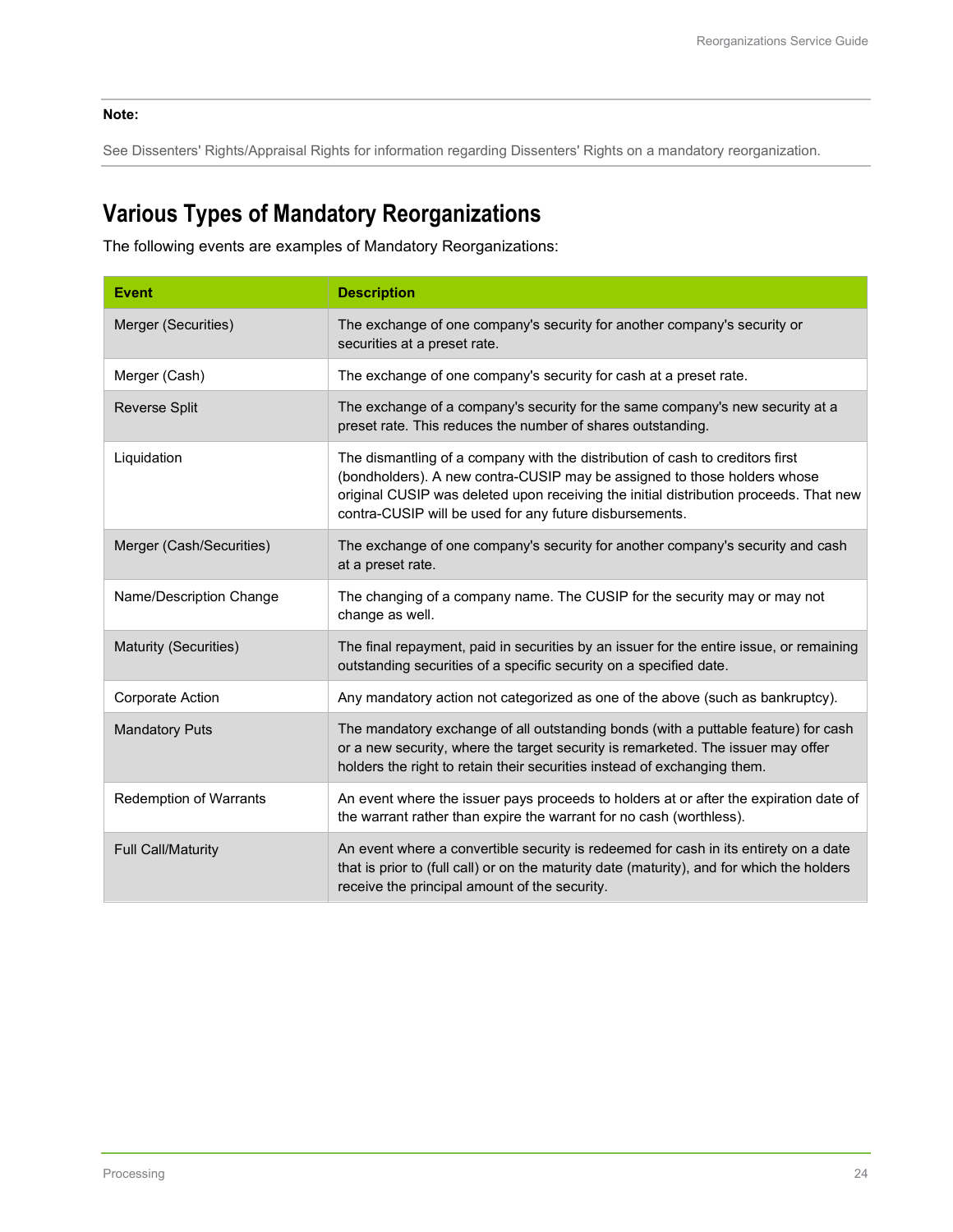# <span id="page-24-0"></span>**Voluntary Offerings**

### <span id="page-24-1"></span>**About the Service**

The Voluntary Offerings service allows you to accept various voluntary offerings within the book-entry environment. When you use this service, DTC will:

- Provide information on voluntary offers for DTC-eligible securities via CA Web Announcements, ISO 20022 messaging and PTS / PBS
- Process your instructions to accept offers via the Automated Tender Offer Program (ATOP), Automated Instruction Messaging or, in very rare cases, via hard copy instructions
- Forward instructions and securities to agents and balance with those agents throughout the offering period
- Collect offering proceeds from agents and allocate them to you.

Voluntary offerings are in the form of either (1) issuer or third party offers (e.g., tender, exchange, merger with elections), (2) offers that reflect the attributes of the security (e.g., Right, Convertible Security, Put Bond or Warrant) and (3) certain consent-only solicitations (which do not require securities being forwarded to the agent and may not include collecting and allocating proceeds to you).

In addition, this service may require certifications as part of the acceptance of an offer (instruction process) and could include provisions such as conditional tenders and odd-lots.

### <span id="page-24-2"></span>**Various Types of Voluntary Reorganizations**

The following events are examples of Voluntary Reorganizations:

| <b>Event</b>                                    | <b>Description</b>                                                                                                                           |
|-------------------------------------------------|----------------------------------------------------------------------------------------------------------------------------------------------|
| Tender offers                                   | Issuer or 3rd party offers to surrender securities for cash                                                                                  |
| Tender and consent                              | Issuer offer to surrender securities for cash and instruct to consent                                                                        |
| Exchange offers                                 | Issuer or 3 <sup>rd</sup> party offers to surrender securities for securities                                                                |
| Exchange and consent                            | Issuer offer to surrender securities for securities and instruct to consent                                                                  |
| Mergers with elections<br>(cash and securities) | Issuer or 3 <sup>rd</sup> party offers to surrender securities for cash and securities at<br>a set rate subject to proration                 |
| Bid tenders/<br>Dutch auctions                  | Issuer or 3 <sup>rd</sup> party offers to surrender securities for cash at price selected<br>within a range subject to acceptance by offeror |
| Consent-only events                             | Issuer solicitation for consent to proposed changes to an indenture                                                                          |
| Conversion                                      | Option of the security to convert debt or preferred shares (normally to<br>underlying common shares)                                         |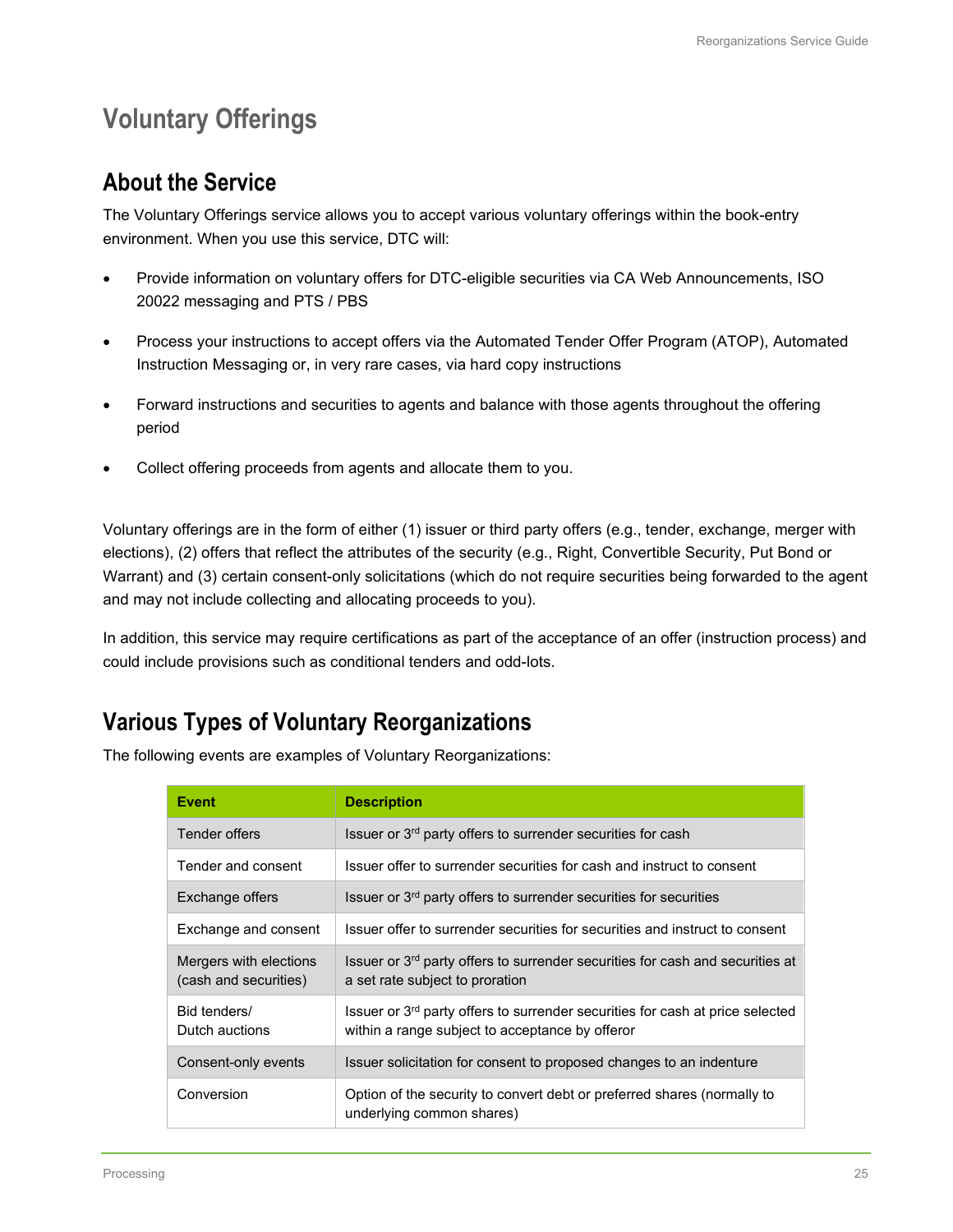# <span id="page-25-0"></span>**About Legal Notices**

DTC receives legal notices from various sources and makes them available to Participants and non-Participants. You can view these notices via the Legal Notice System.

## <span id="page-25-1"></span>**Other Shareholder or Bondholder Services**

DTC assists you in exercising other rights available to DTC's nominee, Cede & Co., as the record holder of securities on deposit at DTC. Examples of the rights that you can exercise through DTC via securityholder letter are:

- Assertion of Appraisal or Dissenters' Rights (see next section for details)
- Withdrawal of Assertion of Appraisal or Dissenters' Rights (if an assertion was previously provided)
- Demand to Inspect a Stock Ledger
- Confirmation of Participant Position
- Demand to Accelerate a Bond

A Participant can seek DTC's assistance in exercising such rights on its own behalf or on behalf of its customers. DTC will act in these matters only upon receipt of written instructions from the Participant.

In order to exercise such rights through DTC, a Participant must complete and submit to DTC via the MyDTCC portal an instruction letter on the Participant's letterhead identifying the subject securities, the quantity of securities involved, the beneficial owner, and the nature of the request, along with the exact form of securityholder letter that the Participant is instructing Cede & Co. to sign in order to exercise the relevant rights for the beneficial owner.

To help ensure timely processing of a Participant's request for a Cede & Co. securityholder letter, a Participant should anticipate a DTC processing time of approximately six business days. Processing time may increase if, for example, a Participant requests notarization of the Cede & Co. securityholder letter, or if, once a request is submitted to DTC, DTC needs to return the request to the Participant for technical revisions. In addition, Participants should anticipate longer processing times during periods of high volumes and plan accordingly. DTC is not responsible for a Participant's failure to meet any deadline or cut-off in connection with its request.

#### **Note:**

There are examples of instruction letters and Cede & Co. securityholder letters on the DTCC website at [http://www.dtcc.com/settlement-and-asset-services/issuer-services/proxy-services.](http://www.dtcc.com/settlement-and-asset-services/issuer-services/proxy-services) Please note that these example letters are for illustrative purposes only, and DTC makes no determination as to whether a letter is sufficient, legally or otherwise, for a Participant's or beneficial owner's intended purpose. Participants and beneficial owners must consult with their own counsel to make such determination.

Completed forms must be submitted by a Participant via the MyDTCC portal. DTC will not accept the request from any other party or outside of the MyDTCC portal.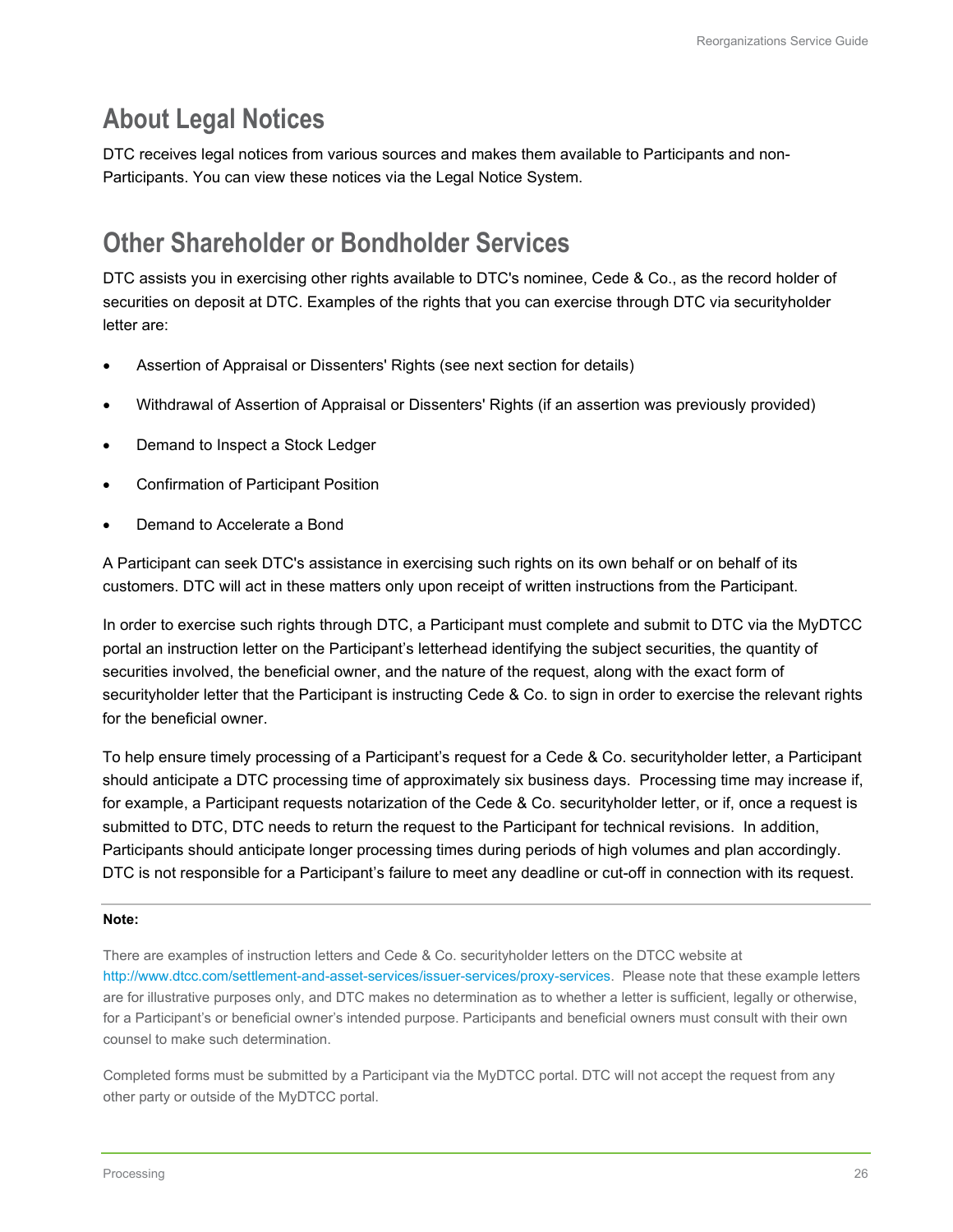A user guide is available at https://www.dtcc.com/-/media/Files/Downloads/Settlement-Asset-Services/Issuer-Services/Shareholder-Demand-Dissent-MyDTCC-CAWeb.pdf.

# <span id="page-26-0"></span>**Dissenters' Rights/Appraisal Rights**

These rights are available to many stockholders as a remedy when they object to the terms of proposed corporate actions. Such actions can include, but are not limited to, a merger or a sale of assets.

The stockholders assert their dissenters' rights in a signed letter to the corporation. This letter must be signed by the stockholder of record. For participants with securities on deposit at DTC, that record holder is Cede &Co., which is DTC's nominee.

In addition, stockholders may be required to present physical share certificates (or in the case of Direct Registration Service (DRS) only securities, a DRS Statement) to the corporation or a court in connection with their dissent.

To exercise dissenters' rights or appraisal rights, a Participant must complete and submit the following to DTC via the MyDTCC portal:

- A letter from the Participant instructing DTC to sign an attached letter in order to assert dissenters' rights or appraisal rights (Instruction Letter; see note below)
- A letter to be signed by Cede & Co. that asserts the dissenters' rights or appraisal rights (Assertion Letter; see note below).

Upon receipt of the above, DTC will:

- Return via the MyDTCC portal an executed Assertion Letter to the Participant
- Deliver a Cede certificate (or in the case of Direct Registration Service (DRS) securities, a DRS Statement) representing the appropriate quantity of securities to the Participant.

To help ensure timely processing of a Participant's request for an Assertion Letter, a Participant should anticipate a DTC processing time of approximately six business days. Processing time may increase if, for example, a Participant requests notarization of the Assertion Letter, or if, once a request is submitted to DTC, DTC needs to return the request to the Participant for technical revisions. In addition, Participants should anticipate longer processing times during periods of high volumes and plan accordingly. DTC is not responsible for a Participant's failure to meet any deadline or cut-off in connection with its request.

#### **Note:**

There are examples of instruction letters and Assertion Letters on the DTCC website at http://www.dtcc.com/settlementand-asset-services/issuer-services/proxy-services. Please note that these example letters are for illustrative purposes only, and DTC makes no determination as to whether a letter is sufficient, legally or otherwise, for a Participant's or beneficial owner's intended purpose. Participants and beneficial owners must consult with their own counsel to make such determination.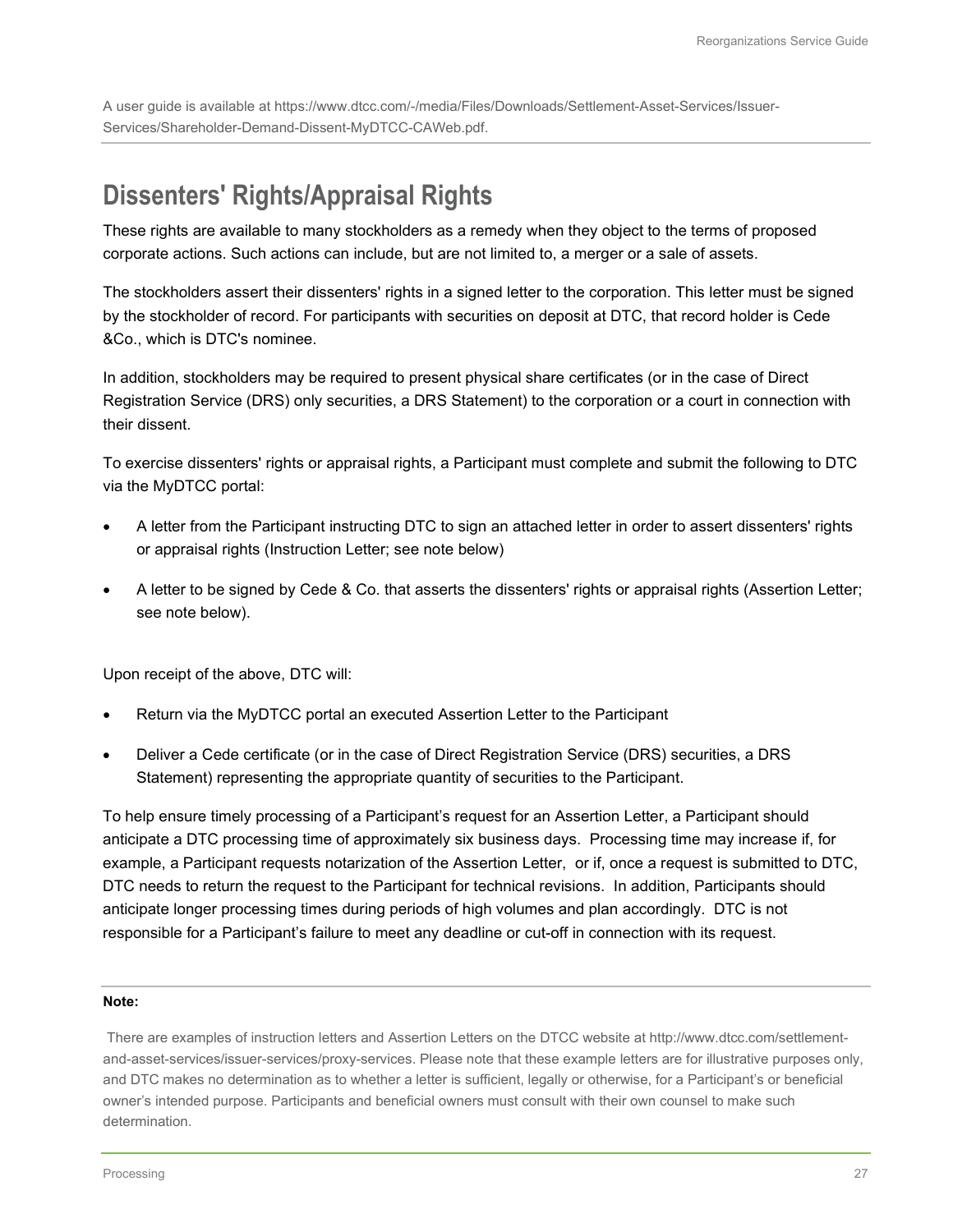Completed forms must be submitted by a Participant via the MyDTCC portal. DTC will not accept the request from any other party or outside of the MyDTCC portal.

A user guide is available at https://www.dtcc.com/-/media/Files/Downloads/Settlement-Asset-Services/Issuer-Services/Shareholder-Demand-Dissent-MyDTCC-CAWeb.pdf.

# <span id="page-27-0"></span>**Additional Processes Associated With Reorganization Events**

### <span id="page-27-1"></span>**Pledged Securities**

For pledged securities, you will not receive payments (cash or securities) resulting from a reorganization until those securities are released.

There are specific processes for pledging on voluntary reorganization events detailed below.

### <span id="page-27-2"></span>**Segregated Securities**

For segregated securities, you will receive payment and your segregated position will be decremented. If your position is split between your free account and Segregated position, both will be decremented with the exception of partial redemptions, in which case your free position will be decremented first and any remaining portion will come from your segregated position.

Additionally, to account for any position movements between the Segregated and Free accounts on allocation date, DTC will execute an additional real time position capture immediately prior to allocation to recognize any adjustments you may have made prior to allocation.

### <span id="page-27-3"></span>**Reorganization (RRG) Segregated Account**

In certain cases, DTC uses contra-CUSIP numbers and RRG accounts to report reorganization activity on your positions. The RRG account contains numerous subaccounts, organized by the various types of reorganization activities.

| Securities undergoing a reorganization are segregated from your general free account into one of the following: |  |
|-----------------------------------------------------------------------------------------------------------------|--|
|-----------------------------------------------------------------------------------------------------------------|--|

| This RRG sub-account | Is used to segregate                                                                                                                      |
|----------------------|-------------------------------------------------------------------------------------------------------------------------------------------|
| B                    | Basic rights subscriptions.                                                                                                               |
|                      | Calls without interest (currently not used).                                                                                              |
|                      | "Phase one" redemption reorg deposits (Full calls, partial calls and<br>maturities), up to five business days before the redemption date. |
| F                    | "Phase two" redemption reorg deposits, beginning four business days<br>before the redemption date and continuing onward.                  |
|                      | Foreign currency, allowing you to receive payment in foreign currency<br>directly from the agent.                                         |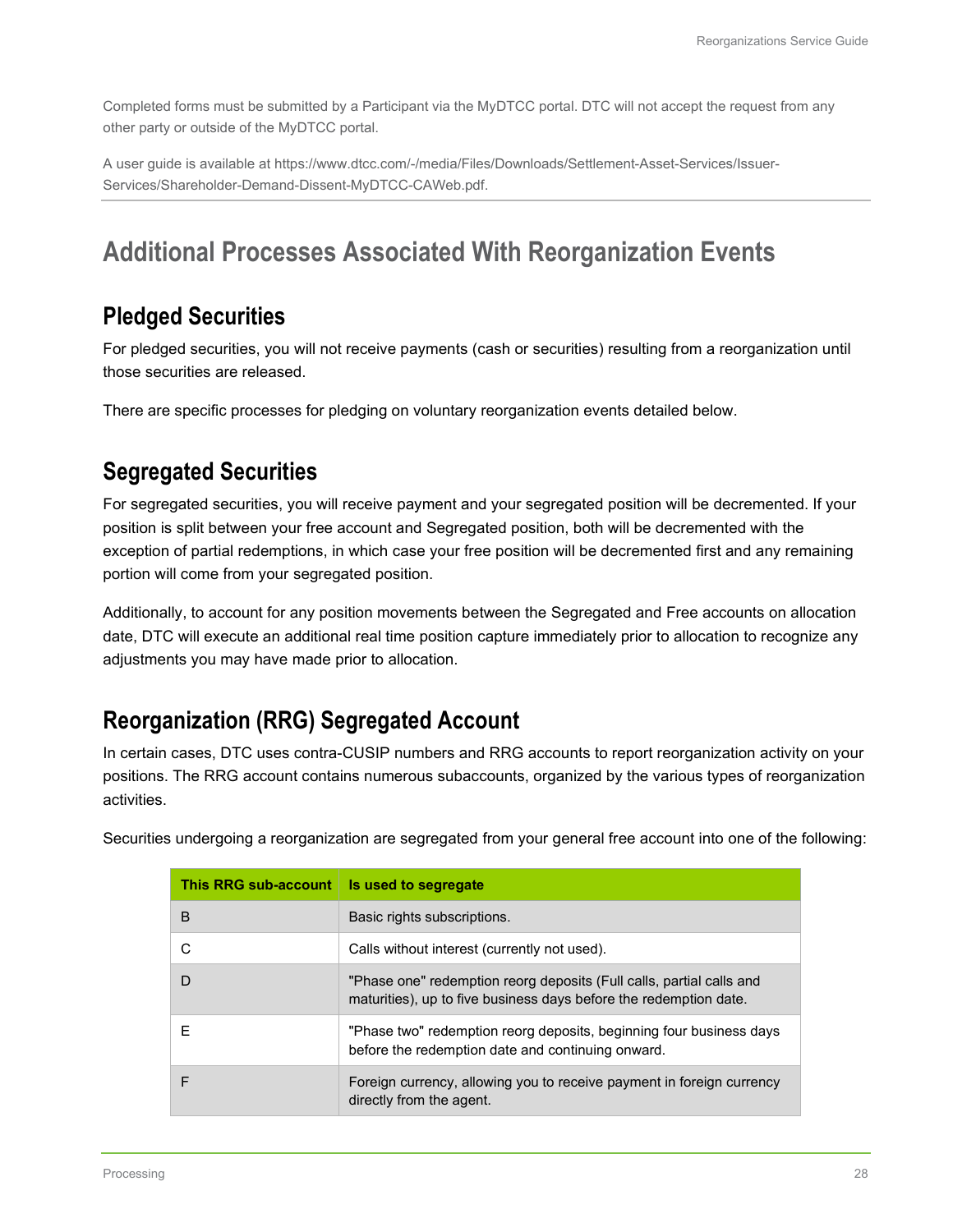| <b>This RRG sub-account</b> | Is used to segregate                              |
|-----------------------------|---------------------------------------------------|
|                             | IVORS redemptions.                                |
| L                           | Legal mandatory reorg deposits. *                 |
| М                           | Mandatory reorg deposits. *                       |
| O                           | Custody mandatory reorg deposits. *               |
| P                           | Calls with interest (currently not used).         |
| R                           | Custody redemption reorg deposits. *              |
| S                           | Sales of rights.                                  |
| т                           | Custody tenders.                                  |
| U                           | Custody mutual funds.                             |
| $\vee$                      | Rights oversubscriptions.                         |
| W                           | Custody warrants.                                 |
| X                           | Custody conversions.                              |
| Z                           | CD redemptions.                                   |
| 3                           | Mandatory reorg deposits* (over three years old). |

RRG accounts appear on your statements in this basic format:

B 059-01

- $B =$  The type of instruction (in this case, basic rights subscriptions)
- $059$  = The activity code (in this case, rights)
- $01$  = The sequence number

### <span id="page-28-0"></span>**About Contra-CUSIPs**

Contra-CUSIP numbers are generated by DTC and used to segregate your position (representing instructions submitted) for voluntary offers and put bonds options. The contra-CUSIP contains the first three digits of the issuer number as assigned to the security to be tendered.

#### **Note:**

For internal processing and input to DTC, you should use the same CUSIP number reserved by DTC for contra-securities.

### <span id="page-28-1"></span>**Pledge of Contra-Securities**

If you have surrendered securities in response to a Voluntary Offering under these procedures, you can pledge the contra-securities that have been credited to your account by book-entry. The surrendered securities have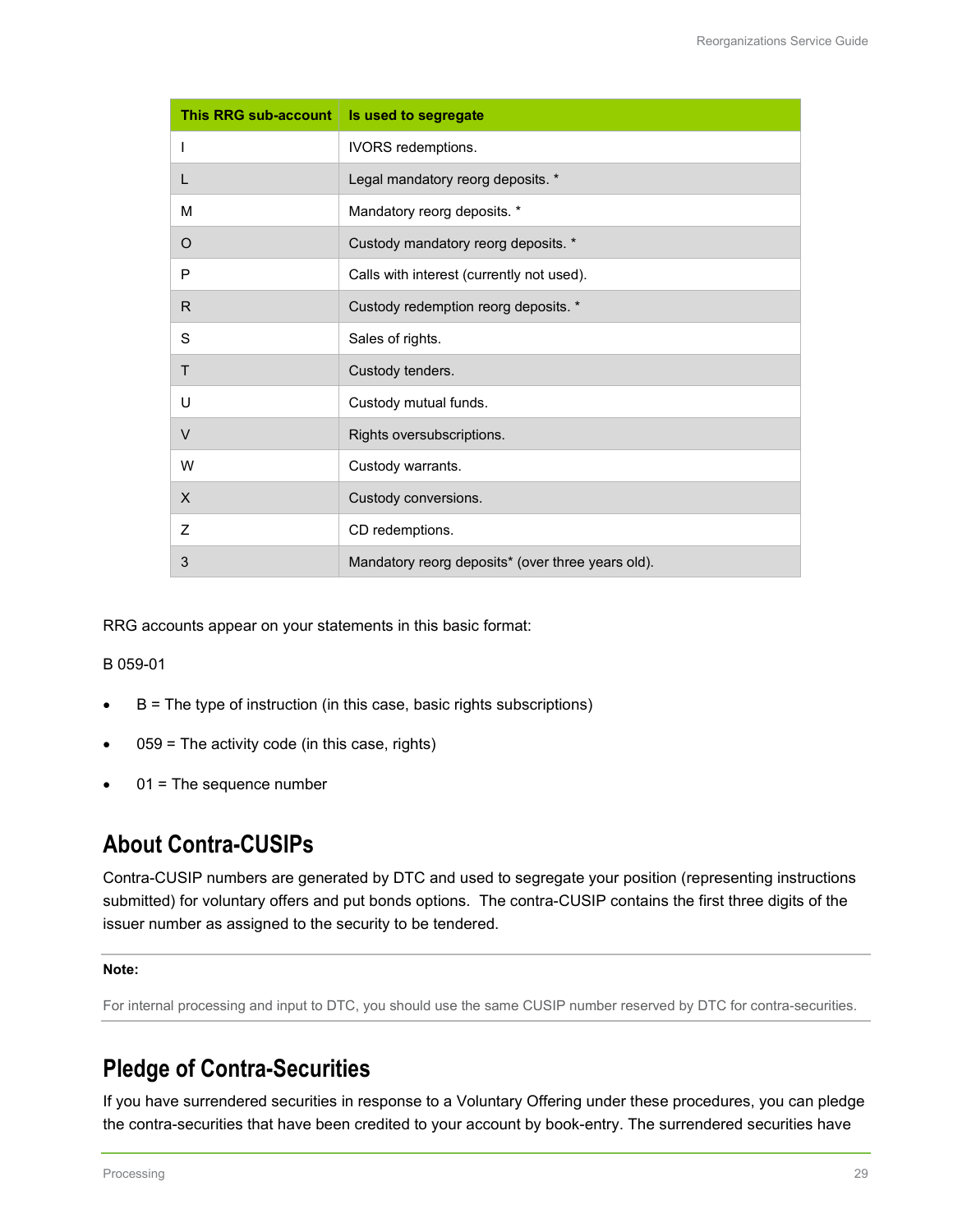been delivered by book-entry to the agent's account, and from the time of debit from your account are subject solely to the agent's instructions. DTC is in possession of a receipt from the agent for those securities that have been properly surrendered through DTC. Therefore, for the purpose of their pledge, the contra-securities represent your rights through DTC to receive from the agent the cash and/or security payments based on the rate or accepted bid and/or the return of some or all of the surrendered securities in accordance with the terms of the offer.

#### **Note:**

DTC will not deliver the securities that are the subject of a withdrawal request approved for processing by the agent from the agent's account to your general free account if you have pledged the related position under the contra-CUSIP number. You must release the pledge of the contra-securities before the return of the securities that are the subject of the approved withdrawal request can be processed.

#### <span id="page-29-0"></span>**Chills on Reorg Activities**

Certain reorganizations may require that DTC place chills (restrictions) on physical and/or book entry activity. Contra-CUSIPs are generally chilled also. The timing of the chills will vary depending upon the event type or security type such as book-entry only.

#### <span id="page-29-1"></span>**Frozen Letters**

In certain instances, DTC will process a book-entry delivery on your behalf for securities that have a chill for deliver order (DO) activities. To request DTC to do so, you must contact DTC at [frozenletter@dtcc.com](mailto:frozenletter@dtcc.com) to obtain and complete a frozen position movement request letter form.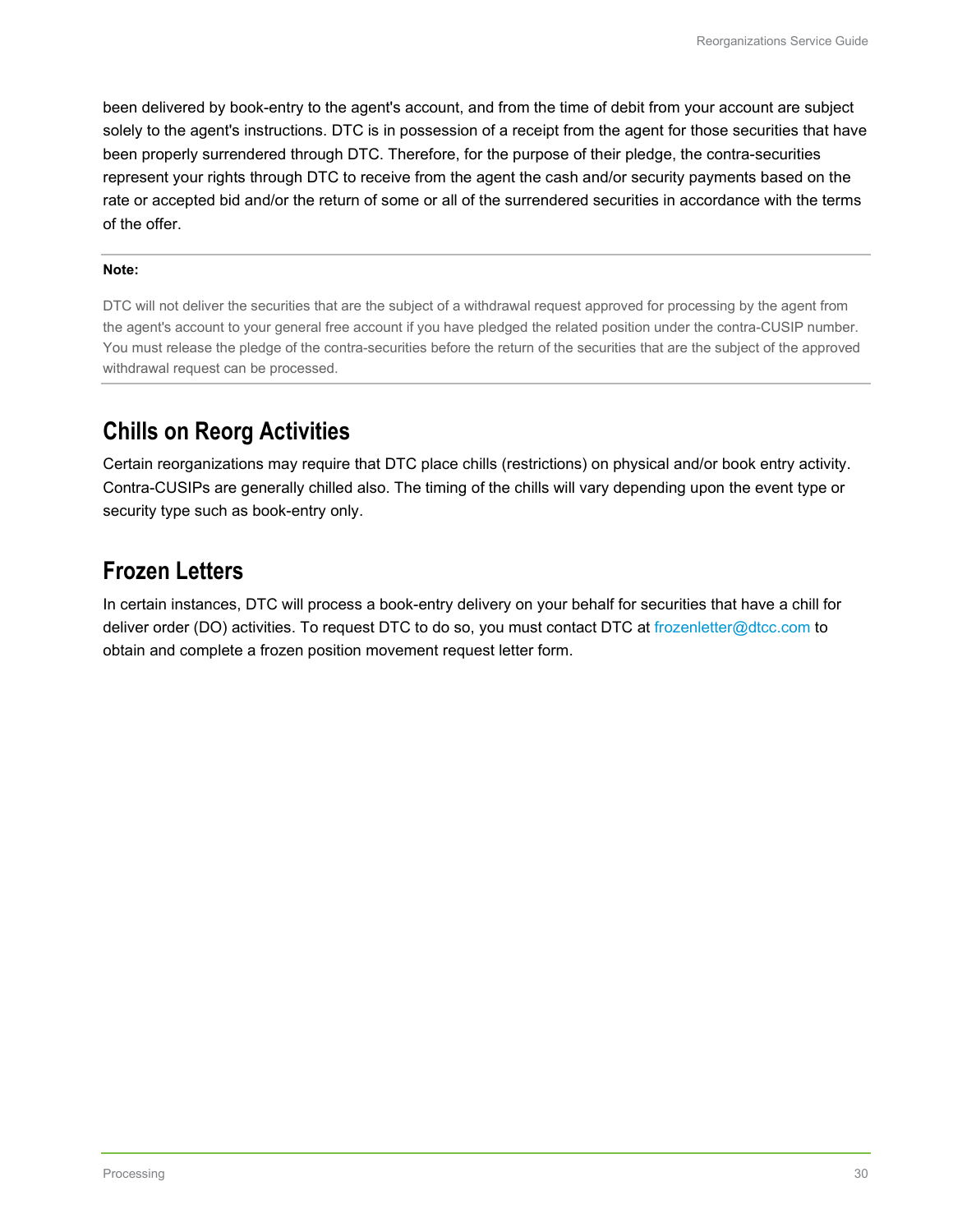# <span id="page-30-0"></span>**Interest Payments, Dividends, Distributions, and Voting Rights for Tendered Securities**

Property and rights, such as interest payments, dividends, distributions and voting rights with respect to tendered securities including puts, rights subscriptions, surrendered payment securities (warrants), converted securities and underlying securities received or due to be received by DTC as part of a corporate action can be paid or given to Cede & Co., DTC's nominee, during or after the corporate action.

DTC distributes such property and/or rights to the agent and/or participants solely in accordance with instructions received from the agent. Generally, accrued interest paid as a result of a Voluntary Reorganization is paid by the Reorganization department, whereas regular, on-cycle payments are paid by the Distributions department.

#### **Warning!**

If you disagree with such an action, you must take the matter up directly with the agent. DTC's responsibility in such matters is limited to acting in accordance with the agent's instructions, notwithstanding any rights you may have against the agent in respect thereof under the terms of an offer, the attributes of the security or applicable law.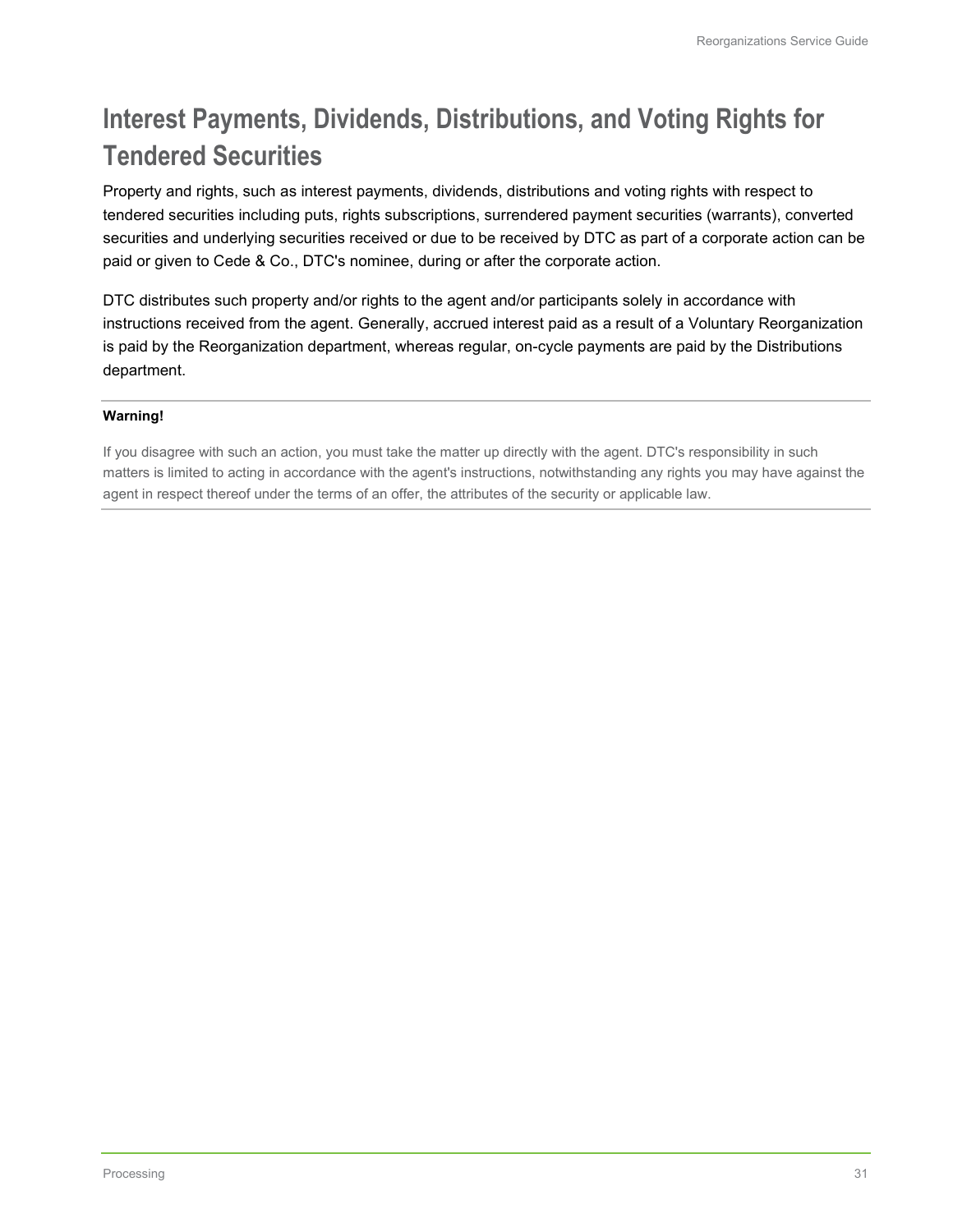# <span id="page-31-0"></span>**INSTRUCTIONS / EXPIRATIONS**

# <span id="page-31-1"></span>**Relevant Terms**

The following terms are relevant to Voluntary Offerings:

| <b>This term</b>                                   | <b>Refers to</b>                                                                                                                                                                                                                                                                                     |
|----------------------------------------------------|------------------------------------------------------------------------------------------------------------------------------------------------------------------------------------------------------------------------------------------------------------------------------------------------------|
| <b>Target Security</b>                             | The security that is the subject of a Voluntary Offering.                                                                                                                                                                                                                                            |
| Contra-CUSIP                                       | The CUSIP used to segregate your position (representing instructions submitted) for<br>voluntary offers.                                                                                                                                                                                             |
| Exchange offer                                     | An offer to surrender securities in exchange for securities, or a combination of securities and<br>cash.                                                                                                                                                                                             |
| Tender Offer or<br>Invitation to Tender            | An offer to surrender securities for cash.                                                                                                                                                                                                                                                           |
| Conversion                                         | Exchange of a debt or preferred stock for cash and or shares/bonds (usually shares of<br>common stock of the issuing company)                                                                                                                                                                        |
| Offeror                                            | The party making the offer.                                                                                                                                                                                                                                                                          |
| <b>Tendered Security</b>                           | A target security you've surrendered for cash/exchange.                                                                                                                                                                                                                                              |
| Payment                                            | Cash and/or securities in return for tendered securities.                                                                                                                                                                                                                                            |
| <b>Protect Period</b>                              | The period after the expiration of an offer during which securities may still be tendered<br>(pursuant to a Notice of Guaranteed Delivery or other required documents submitted to the<br>agent prior to the expiration of the offer).                                                               |
| Letter of Transmittal                              | The legal document signed by the securities holder in which it agrees to tender its securities<br>pursuant to the terms of the offer. It contains information about the certificates and quantity<br>being tendered as well as where and to whom the payment should be made.                         |
| Proration                                          | The percentage of exchanged or tendered securities accepted based on the terms of the<br>offer.                                                                                                                                                                                                      |
| Odd Lot Preference                                 | A feature that allows the purchaser to accept odd-lot tenders in full, without proration.                                                                                                                                                                                                            |
| Merger with Election                               | A merger that provides the security holder the option of electing different entitlements, usually<br>cash, stock, or a combination of both.                                                                                                                                                          |
| <b>Conditional Tender</b>                          | A holder placing conditions on the acceptance of their tender by instructing that a minimum<br>number of shares be accepted in the event of a proration.                                                                                                                                             |
| Protect or Notice of<br><b>Guaranteed Delivery</b> | A notice that allows holders who do not have their securities readily available to accept a<br>tender offer by the expiration date and deliver the securities within the period prescribed in<br>the offer.                                                                                          |
| <b>DTC Expiration Date</b>                         | The last day you can accept an offer through DTC. This day may be earlier than the actual<br>expiration date established by the Offeror.                                                                                                                                                             |
| Sealed Bid Tender Offer                            | An offer allowing securities owners to choose the price at which they are willing to tender their<br>securities. This is submitted in a sealed bid and sometimes must be within limits prescribed<br>by the Offeror. The Offeror normally reserves the right to accept or reject any or all tenders. |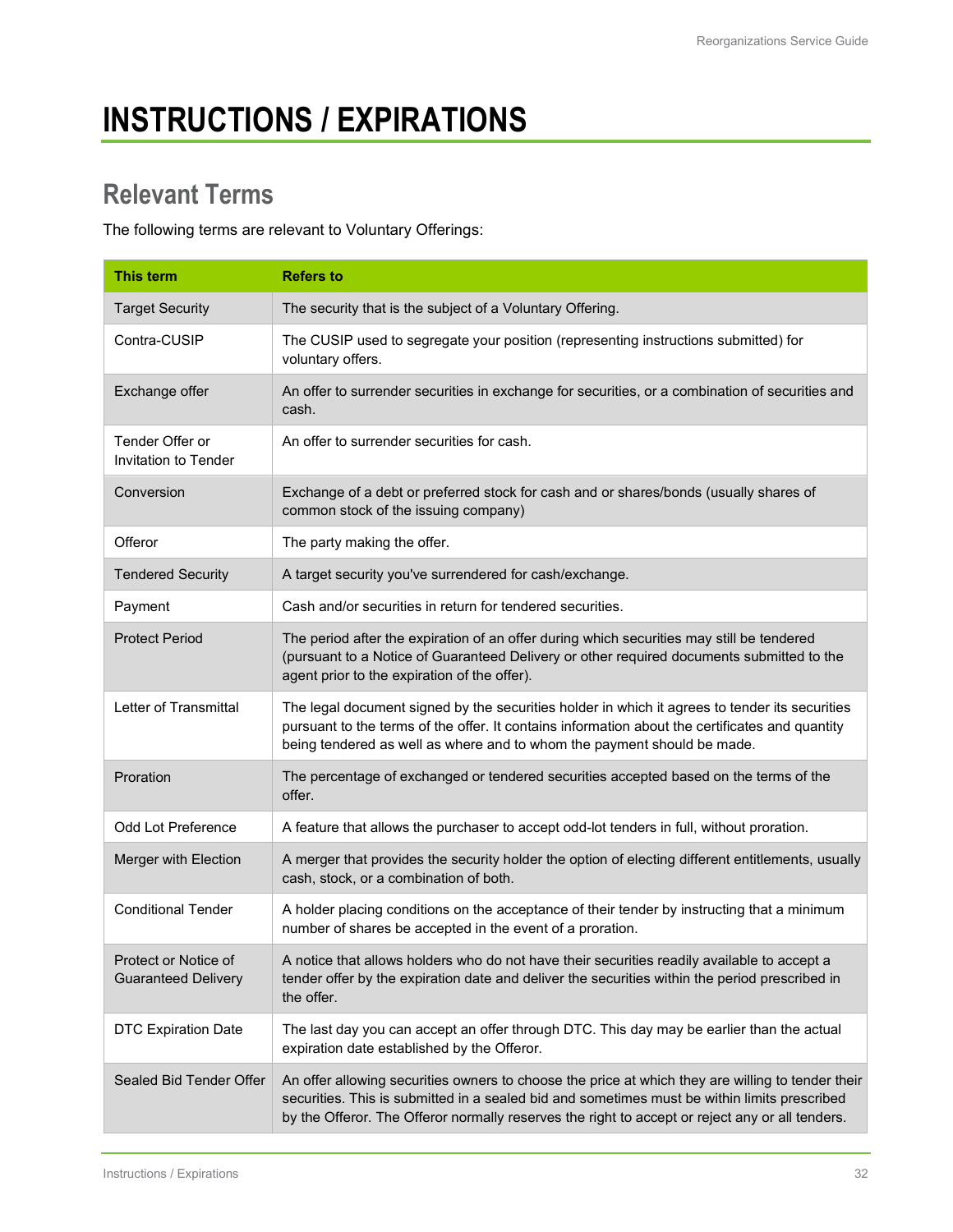#### **Warning!**

Regarding incomplete instructions: An instruction that was submitted via PTS (PTOP, PSOP, PUTS, WARR, RCNV, CERR), PBS (Voluntary Tenders and Exchanges, Rights Subscriptions, Put Option Bonds, Reorg Conversions, CD Early Redemptions, Warrants Subscriptions) or via Automated Instruction Messaging, but was not fully processed by DTC is an incomplete transaction.

A Participant has the sole responsibility to monitor its messages and confirm that its instruction was processed and that the quantity of securities that are the subject of its instruction are shown under the contra-CUSIP/RRG specified in the instruction. A Participant that submits an incomplete instruction via Automated Instruction Messaging will receive an Automated Response Message indicating a rejection. Neither DTC nor the agent will take action on an incomplete transaction. The Participant is solely responsible for taking the additional processing steps to complete the transactions before expiration cut-off date and time. DTC shall have no responsibility in respect of a Participant's failure to recognize its instruction as incomplete or to take the steps necessary to complete its transaction. Participants can use the inquiry feature of the aforementioned PTS and PBS functions, as applicable, to identify an incomplete transaction. For instructions submitted via Automated Instruction Messaging, the Automated Response Message will indicate the reason for rejection.

#### **Note:**

All withdrawal/cancellation instructions must be performed via PTS/PBS.

### <span id="page-32-0"></span>**Important Considerations**

The following considerations apply to DTC's Voluntary Reorganization Services:

- You must notify DTC's Reorganization Department immediately of any delay or activity problems. Failure to do so could result in losses for which DTC will not be responsible.
- You may not deliver, transfer or physically withdraw securities that have been tendered; however, account transfers (a "swing") may be permitted in certain circumstances.
- The completeness and accuracy of the instructions you submit to DTC are your responsibility. If your instructions are incomplete or your unpledged position is insufficient to permit deduction of the surrendered securities, DTC may reject the instructions.
- In case of rejection, DTC will notify you electronically via PTS/PBS functions, or Automated Instruction Messaging, as appropriate.
- If you disagree with any action taken by the agent on your instruction, you must take up the matter directly with the agent. DTC's responsibility in such matters is limited to acting in accordance with the agent's instructions, notwithstanding any rights you may have against the agent in respect thereof under the terms of the event or applicable law.
- It is your responsibility to verify that DTC received the instructions and moved the instructed position into the contra-CUSIP number or RRG account when applicable on the date the instructions were submitted to DTC.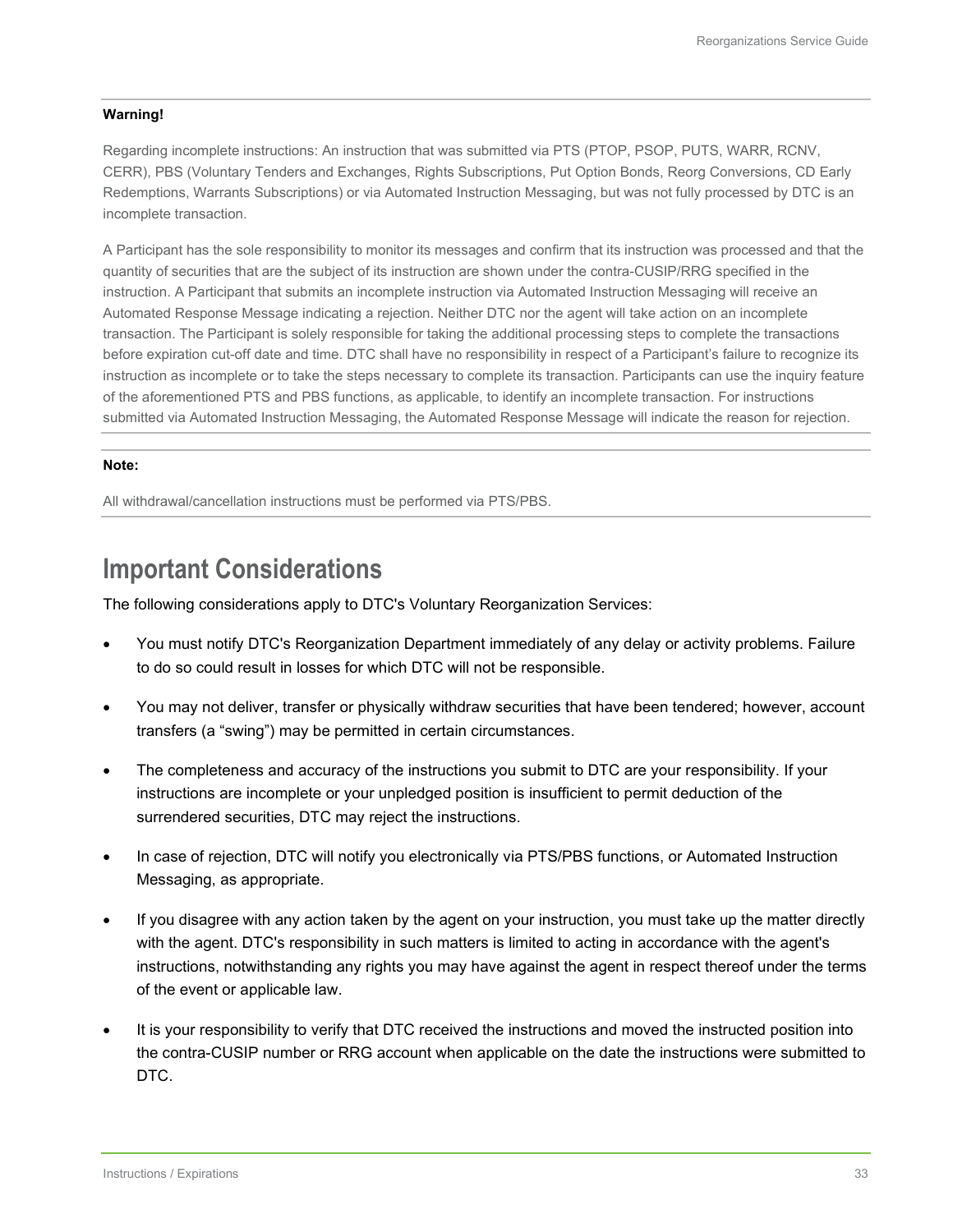- If you have securities on deposit with DTC that are subject to a put exercise you can accept the put exercise (repayment or retainment) at DTC.
- Securities that you surrender by book-entry to the agent are subject solely to the agent's instructions. You can pledge by book-entry for collateral loans your rights to receive securities and/or cash payment from the agent in return for surrendered securities and/or the return of some or all of the surrendered securities in accordance with the terms of the offer. Other depository services, including transfers and withdrawals, are not available in the surrendered securities or in such rights.

You must follow established industry reorganization procedures at all times. Failure to do so could result in losses for which DTC will not be responsible.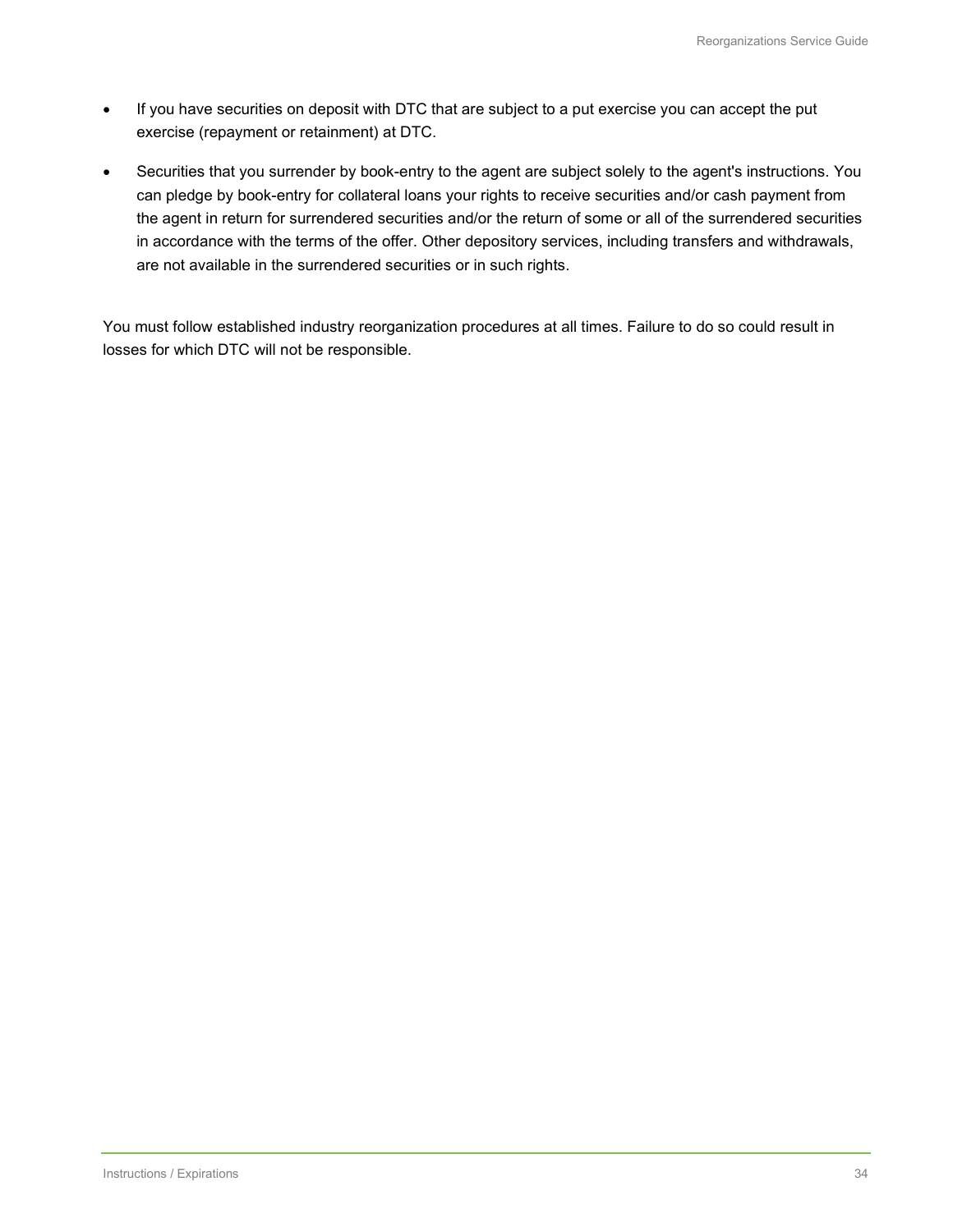# <span id="page-34-0"></span>**Voluntary Offers by Issuer or Third Party (Processed via PTOP or Automated Instruction Messaging)**

PTOP (PTS) / Voluntary Tenders and Exchanges (PBS): PTOP is a function that is used by DTC Participants to complete a variety of actions associated with voluntary offers (as dictated by the offering) and it provides a snapshot of the offer details, inquiry functionality and maintains history of all instruction details. Automated Instruction Messaging can also be used for certain actions.

Actions could include:

- submitting instructions for positions held in the participant's free account
- submitting protects for offers that allow for guaranteed delivery when there isn't sufficient position to cover the amount of the instruction
- submitting instructions to cover prior protect positions once sufficient position is available in the free account
- submitting instructions on behalf of another Participant to cover prior protects submitted by the participant
- submitting withdrawals of instructions previously submitted

All these actions can be taken for a period of time up to the DTC expiration date including events with a short window for the event (which may or may not be the same date and time as the actual expiration date and time for the offer). Participants should use CA Web, PTS (RIPS) and PBS (Reorganizations and Redemptions) to view all expiration windows prior to submitting instructions.

You should check your Participant Settlement account to ensure that your transactions were properly processed and recorded. For Voluntary Offerings, the entry on the report is Voluntary Offerings (Account#4444), a two-part entry showing movement from the surrendered security to the contra-security.

# <span id="page-34-1"></span>**About DTC's Automated Tender Offer Program (ATOP)**

DTC's Voluntary Offerings service allows you to accept various voluntary offers in a book-entry environment. The Automated Tender Offer Program (ATOP) allows you to transmit acceptances of offers via the PTS PTOP, PBS Voluntary Tenders and Exchanges functions, or CCF, or Automated Instruction Messaging. Review the PTS PTOP or PBS Voluntary Tenders and Exchanges procedures or Automated Instruction Messaging specifications and use them along with the procedures in this section.

ATOP allows you to:

- Accept an offer and surrender securities
- Accept an offer by submitting a Notice of Guaranteed Delivery (also known as a protect) to an agent
- Submit instructions on Consent Solicitation events for transmission to agents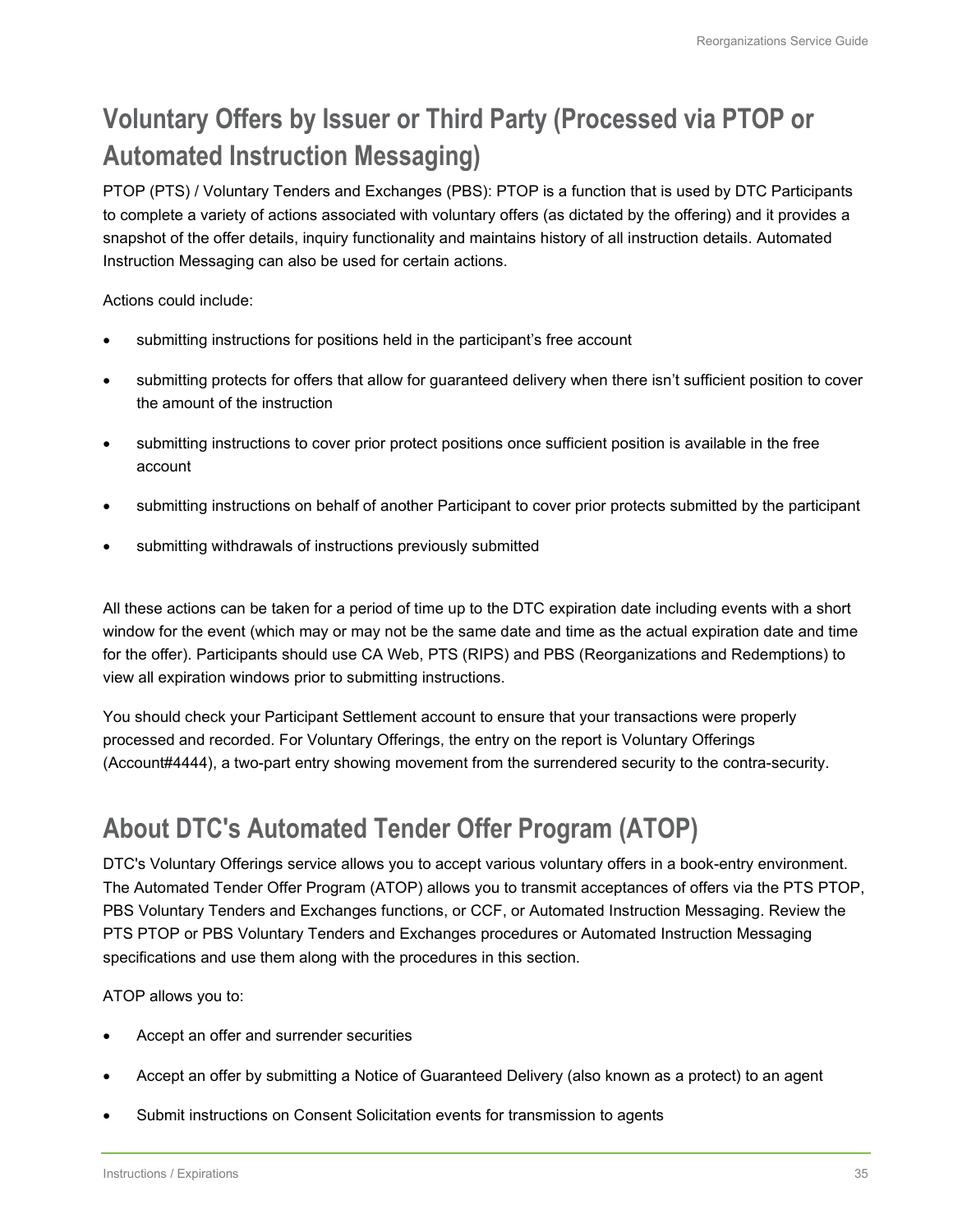- Surrender securities after a Notice of Guaranteed Delivery has been submitted (also known as covering a protect)
- Submit a cover of protect on behalf of another Participant
- Withdraw your acceptance of an offer

Offers eligible for ATOP are identified in information from DTC. The information describing an offer is intended as an aid, and can be viewed via the CA Web Announcements, PTS RIPS or PBS Reorganizations and Redemptions functions. This information is based on the best information available to DTC concerning the offer but may be subject to inaccuracies or omissions. You have the primary responsibility to obtain and monitor announcements of offers involving securities you have on deposit at DTC from all sources, including any documents stating the terms and conditions of the offer obtainable from an agent.

For each offer eligible for ATOP, the agent has entered into a master agreement with DTC providing, among other things, that the delivery by DTC of an Agent's Message to the agent will satisfy the terms of the offer as to the execution and delivery of a Letter of Transmittal or a Notice of Guaranteed Delivery by the participant identified in the Agent's Message.

### <span id="page-35-0"></span>**Inquiring About ATOP-Eligible Offers**

Upon learning that an offer has been made, DTC notifies you via:

- The CA Web Announcements, ISO 20022 messaging and the PTS RIPS or PBS Reorganizations and Redemptions functions, or
- The inquiry sub-functions of PTS PTOP or PBS Voluntary Tenders and Exchanges, or
- Email alert

Notification occurs whether or not the offer is eligible for ATOP.

When notified by DTC of an eligible offer, or after inquiring via CA Web Announcements, ISO 20022 messaging, PTS RIPS, PBS Reorganizations and Redemptions, PTS PTOP or PBS Voluntary Tenders and Exchanges, you should note the following:

- 1. The last day for submission of original acceptances (including Notices of Guaranteed Delivery) to the agent via PTS PTOP, PBS Voluntary Tenders and Exchanges, or Automated Instruction Messaging.
- 2. If a Guarantee of Delivery period is available, the last day on which deliveries in satisfaction of Notices of Guaranteed Delivery (instructions to cover protects) can be submitted via PTS PTOP, PBS Voluntary Tenders and Exchanges, or Automated Instruction Messaging.
- 3. The contra-CUSIP number identifying the offer (see Note below).
- 4. Any special conditions of the offer, such as the existence of odd-lot preference or the ability to submit a conditional acceptance, the price range and permissible increments on bid price tenders and early expirations associated with a premium or consent.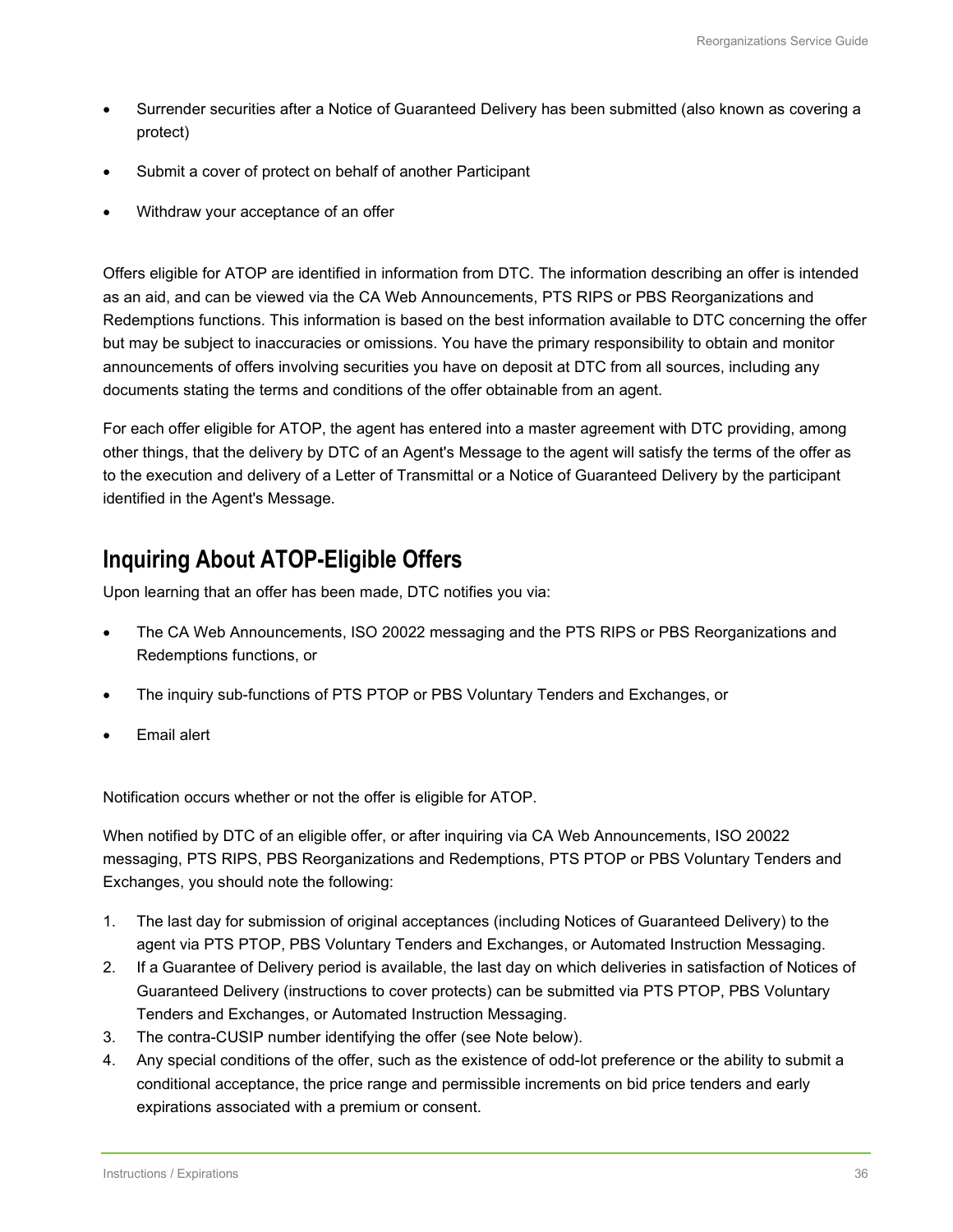5. If a withdrawal of a previously submitted instruction is part of the offer and the timeframes for requesting the withdrawal.

#### **Note:**

If more than one offer has been made for the target security, or if participants accepting an offer for the target security may elect to receive alternative combinations of cash and/or securities, the different offers or combinations of cash and/or securities will be identified by different contra-CUSIP numbers. You must ensure that the contra-CUSIP you use to transmit an acceptance (including a Notice of Guaranteed Delivery) or an instruction to cover a protect via PTS PTOP, PBS Voluntary Tenders and Exchanges, or Automated Instruction Messaging correctly identifies the offer or combination you want to accept.

You should also determine from the information provided by DTC whether there will be any interruption in the availability of any DTC services for the target security, such as a chill on deposits or withdrawals.

### **Accepting an ATOP-Eligible Offer**

After receiving information from DTC about an ATOP-eligible offer, you can accept the offer and deliver securities on deposit with DTC to the agent via PTS PTOP, PBS Voluntary Tenders and Exchanges, or Automated Instruction Messaging.

#### **Warning!**

You must accept ATOP-eligible offers via PTS PTOP, PBS Voluntary Tenders and Exchanges, or Automated Instruction Messaging; instructions outside of PTS/PBS, Automated Instruction Messaging and email Letters of Transmittal will not be accepted by DTC during the period when instructions can be input and, if submitted, will be rejected. If possible, DTC will attempt to notify you of the rejection, but DTC cannot guarantee such notification.

If you intended to accept an offer via PTS PTOP, PBS Voluntary Tenders and Exchanges, or Automated Instruction Messaging, but missed the cutoff for submitting the acceptance via PTS PTOP, PBS Voluntary Tenders and Exchanges or Automated Instruction Messaging, it is your responsibility to contact the agent and determine if they will accept an email submission directly. If accepted, the agent will notify DTC and the Participant should submit an acceptance instruction form to DTC via email. DTC will then input the acceptance on behalf of the Participant. The Participant must confirm the acceptance input by DTC is accurate.

The dates on which you can accept an offer via PTS PTOP, PBS Voluntary Tenders and Exchanges, and Automated Instruction Messaging are specified in the notice about the offer, which you can view via CA Web Announcements, ISO 20022 messaging and PTS RIPS or PBS Reorganizations and Redemptions functions. Unless otherwise specified in the notice, PTS PTOP, PBS Voluntary Tenders and Exchanges, and Automated Instruction Messaging are available on those dates for this purpose. DTC processing cut-off times on the day of expiration typically will be either 5:00 p.m. ET (where the notice of the offer specifies an expiration time of 5:00 p.m. ET on expiration date) or 6:00 p.m. ET (where the notice of the offer specifies an expiration time between 6:00 p.m. ET and midnight on expiration date). Please note that the DTC processing cut-off times for offers that specify an offer expiration time before 5:00 p.m. ET on expiration date will vary depending on the facts and circumstances of the offer.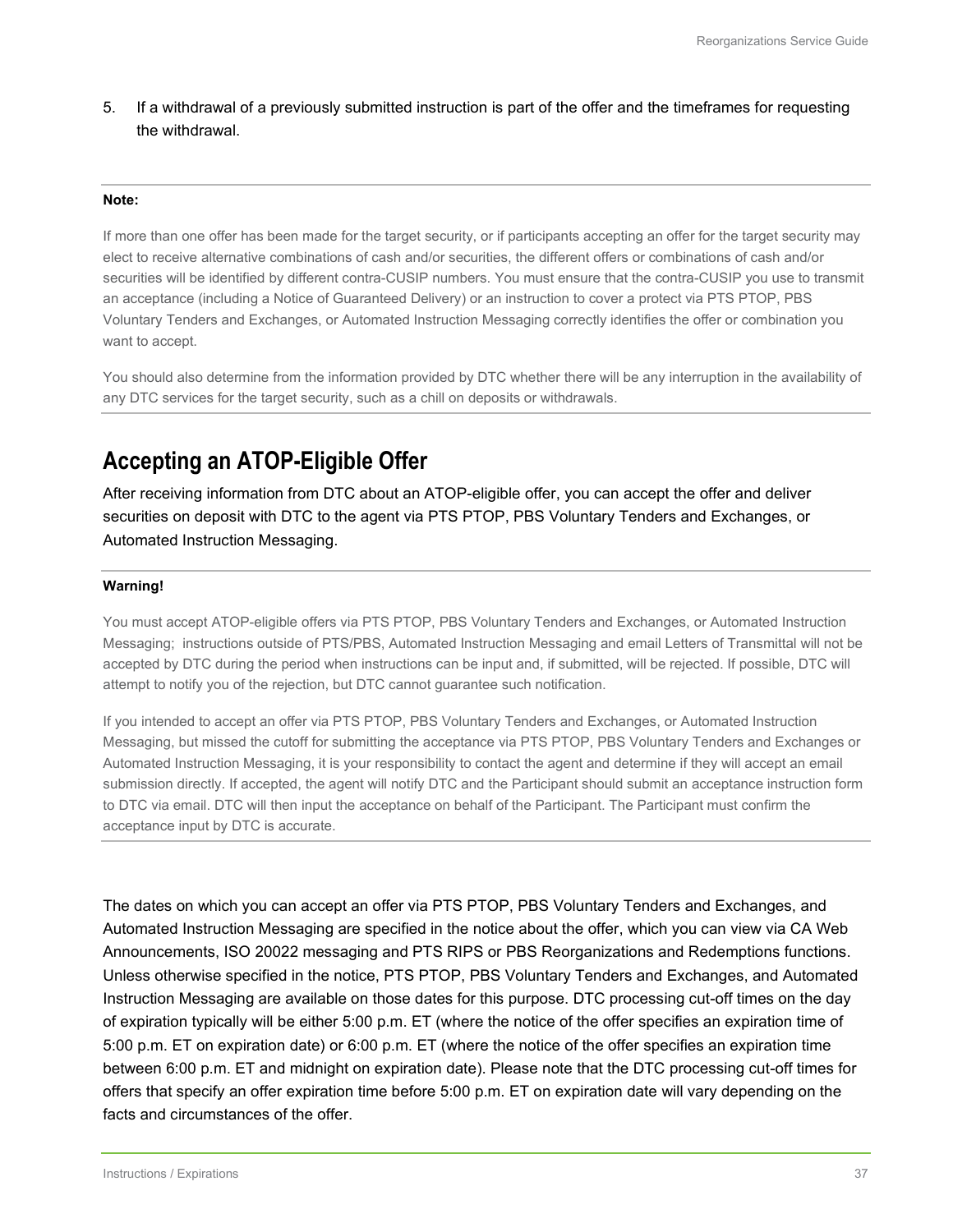#### **Note:**

Participants are reminded that expiration and cutoff time may vary per the terms of the offer. Participants are independently responsible to confirm, per the terms of the offer and announcement, the offer expiration date and time, as well as the applicable DTC processing cut-off time, per the terms of the offer and the announcement.

If you are unable to use PTS/PBS or Automated Instruction Messaging to submit instructions during this time, the terms of the offer may permit you to accept the offer directly through the agent via a hard copy Notice of Guaranteed Delivery.

### **Checklist for Submitting an Acceptance**

- 1. Obtain the Offering Circular/Prospectus and the Letter of Transmittal required by the offer and review the terms of the offer as stated in those documents.
- 2. Determine the terms of acceptance that you want to transmit via PTOP. Some information may require specific responses including, but not limited to, the following:
	- Odd-lot preference: If there is an odd-lot preference on the offer, indicate whether the acceptance you transmit represents an odd-lot or multiple odd-lots that qualify for the preference. (When you transmit an acceptance via PTS PTOP or PBS Voluntary Tenders and Exchanges, or Automated Instruction Messaging, you are required to indicate that the acceptance does or does not represent an odd-lot or multiple odd-lots qualifying for the preference.)
	- Conditional tender: If the terms of the offer allow you to specify a minimum quantity to be purchased if the offer is prorated, determine whether or not to specify a minimum quantity on the transmitted acceptance. (When you transmit an acceptance via PTS PTOP or PBS Voluntary Tenders and Exchanges, or Automated Instruction Messaging you are required to state such a minimum quantity or to state "0" as a minimum quantity, which indicates that you are not conditioning your acceptance on any minimum quantity of securities to be purchased if the offer is prorated.)
	- Special representations: If special representations are required by the Letter of Transmittal, determine your response to such representations to be indicated in the transmitted acceptance. (Based on the offer, you will be required to make these representations in specific fields on the PTS PTOP or PBS Voluntary Tenders and Exchanges screen, or in the Comments field, as well as via Automated Instruction Messaging.)
	- Comments: If any additional acceptance information is required, prepare a statement of such to enter in the Comments field on the PTS PTOP, PBS Voluntary Tenders and Exchanges screen or via Automated Instruction Messaging.
- 3. Enter and transmit the acceptance via PTS PTOP, PBS Voluntary Tenders and Exchanges, or Automated Instruction Messaging during the period when submissions can be input via PTS, PBS, or Automated Instruction Messaging for ATOP eligible offers. Your acceptance should indicate the determinations you made in Step 2 above.
- 4. Acknowledge the Letter of Transmittal. When you transmit an acceptance via PTS PTOP or PBS Voluntary Tenders and Exchanges, a space will be indicated on the PTS PTOP or PBS Voluntary Tenders and Exchanges screen for you to enter an acknowledgment of the Letter of Transmittal required by the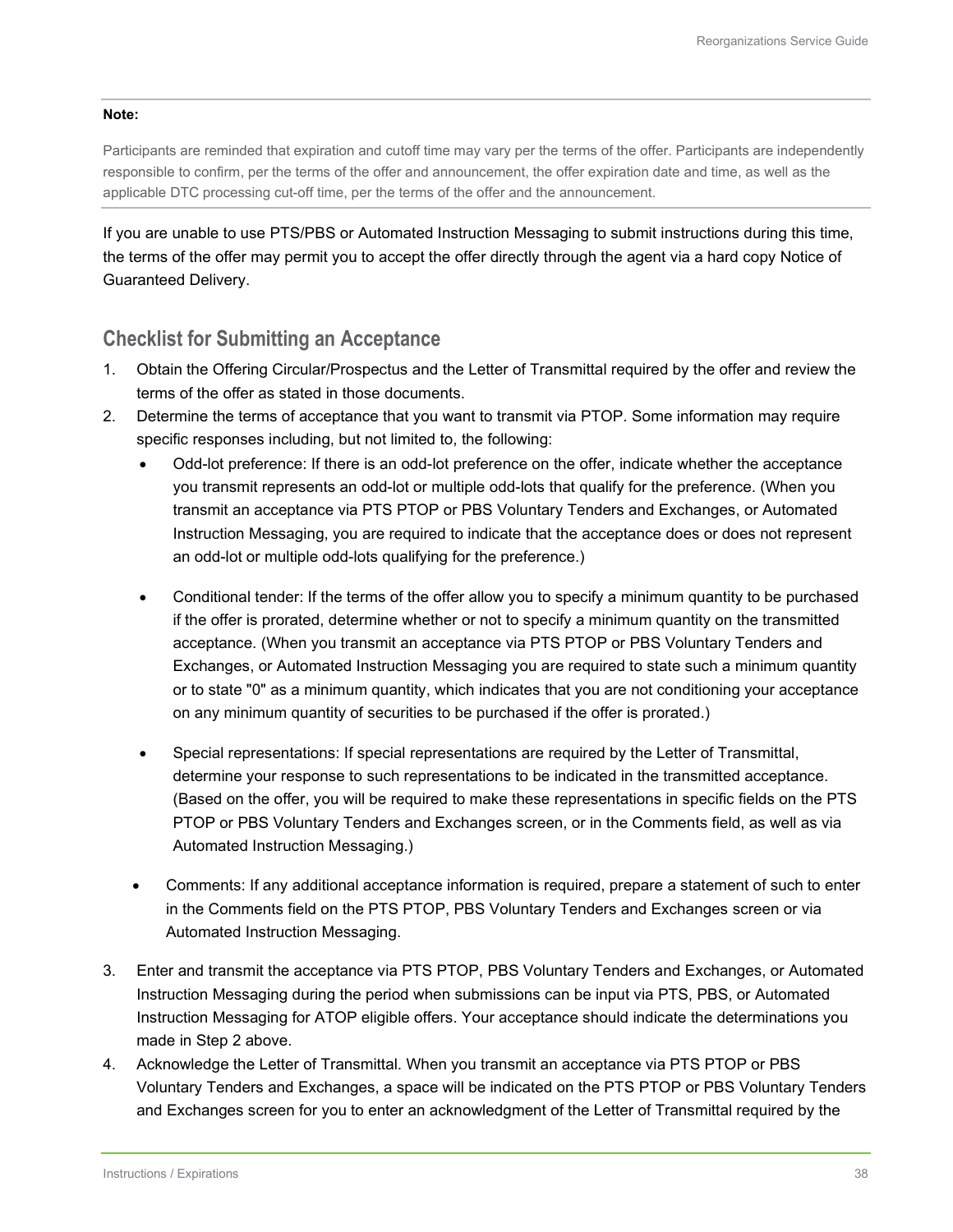offer identified by the contra-CUSIP you specify in your acceptance. If you do not enter the acknowledgment, PTS PTOP or PBS Voluntary Tenders and Exchanges will reject the acceptance. By entering the acknowledgment via PTS PTOP or PBS Voluntary Tenders and Exchanges, you agree that (i) you have received, and will be bound by the terms of, the Letter of Transmittal required by the offer identified in the acceptance and (ii) the agreement set forth in the preceding clause (i) may be enforced against you by the Offeror in such offer. Likewise, when you transmit an acceptance via Automated Instruction Messaging, you will be required to acknowledge the Letter of Transmittal required by the offer identified by the contra-CUSIP you specify in your acceptance. The message must contain your acknowledgement. If your message does not contain your acknowledgement, your acceptance will be rejected. By acknowledging the Letter of Transmittal via Automated Instruction Messaging, you agree that (i) you have received, and will be bound by the terms of, the Letter of Transmittal required by the offer identified in the acceptance and (ii) the agreement set forth in the preceding clause (i) may be enforced against you by the Offeror in such offer.

#### **Note:**

The Letter of Transmittal referred to in these procedures is the form of the Letter of Transmittal required by the offer when you transmit the acceptance.

- 5. Receive a message acknowledging transmission of the acceptance and reporting the status.
	- If the message states that the acceptance was processed (made), confirm that the quantity of securities subject of the acceptance is now shown in your position under the contra-CUSIP specified in the acceptance.
	- If the message states that the acceptance was not processed and is now pending (recycling), monitor future messages to determine if the acceptance is subsequently processed. Acceptances are not transmitted to the agent and securities moved into the contra-CUSIP number until the acceptance has been processed (made). You must monitor messages carefully to ensure that all your transactions are processed, and take appropriate action to resolve pending (recycling) acceptances.
	- Participants that submit an Automated Instruction Message must monitor the status of their instruction using the Automated Response Message. Additionally, the CAST message is available to monitor instructed and uninstructed balances.

#### **Note:**

When an acceptance is processed as reported in the -message, DTC transmits an Agent's Message to the agent indicating your acceptance. This Agent's Message includes your acknowledgment of the Letter of Transmittal.

### **Submitting a Protect for an ATOP-Eligible Offer**

After receiving information from DTC that an offer is eligible for ATOP and includes a guaranteed delivery (protect), you can accept the offer by submitting a Notice of Guaranteed Delivery to the agent via the Protect Submission feature of the PTS PTOP, PBS Voluntary Tenders and Exchanges functions, or via Automated Instruction Messaging and subsequently, on or before the end of the period, you will be able to cover your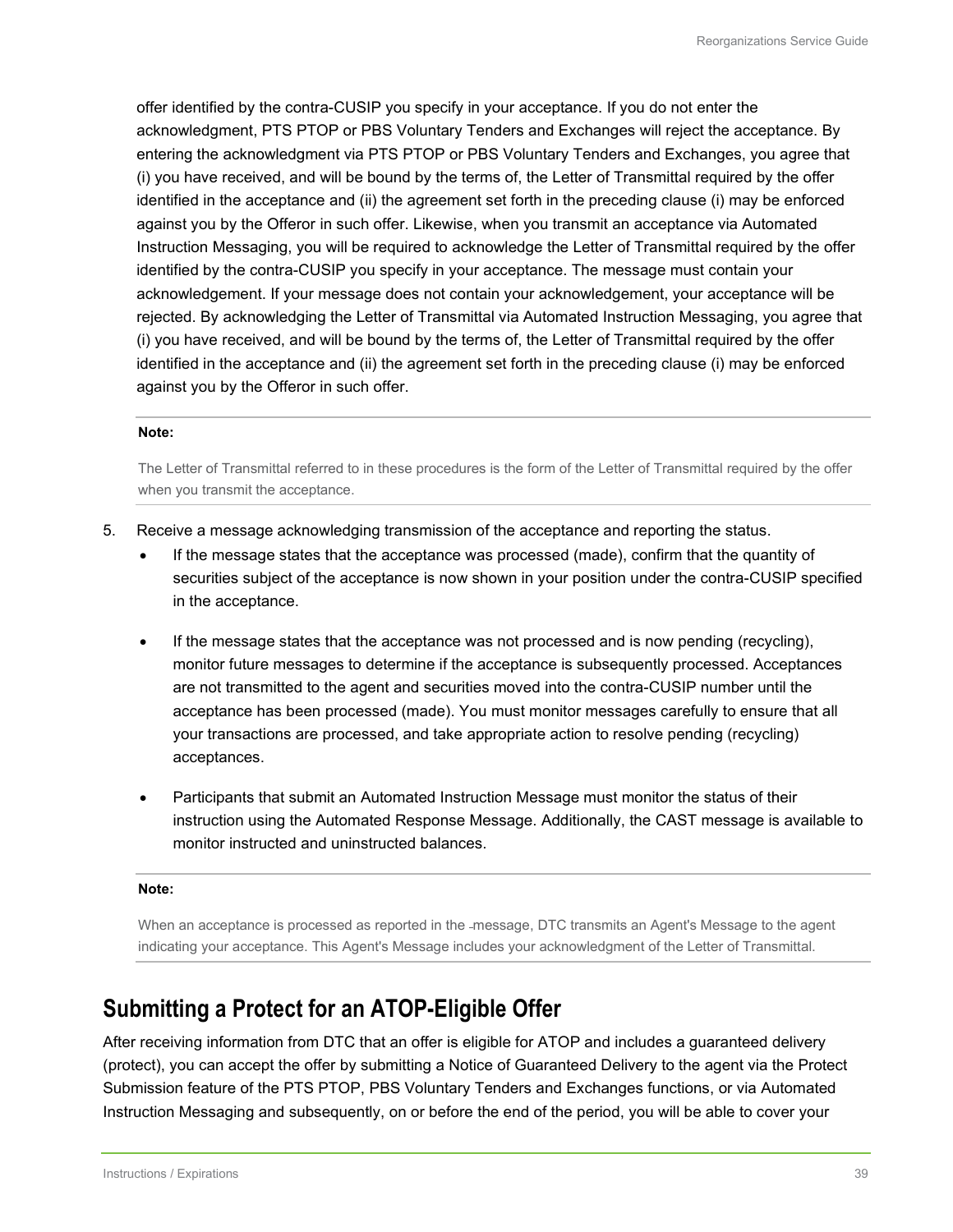protect by either delivering securities you have on deposit with DTC or having another participant deliver on your behalf to the tender agent via PTS PTOP, PBS Voluntary Tenders and Exchanges, or via Automated Instruction Messaging.

#### **Warning!**

You must submit Notices of Guaranteed Delivery on ATOP-eligible offers via PTS PTOP, PBS Voluntary Tenders and Exchanges, or Automated Instruction Messaging; instructions outside of PTS/PBS will not be accepted by DTC on ATOPeligible offers during the period when protect submissions can be input via PTOP and aforementioned interfaces for ATOP eligible offers and, if submitted during this period, will be rejected. If possible, DTC will attempt to notify you of the rejection, but cannot guarantee such notification. If you intended to submit a protect instruction via PTOP or aforementioned interfaces but missed the cutoff for submitting the protect, it is your responsibility to contact the agent before the actual expiration of the offer and determine if they will accept an email submission directly. If accepted, the agent will notify DTC and the Participant should email a Protect Submission Form to DTC. Once the communication from both the agent and participant has been received by DTC, with each having provided the appropriate indemnification language, DTC will then input the protect submission on behalf of the Participant. The Participant must confirm the protect submission input by DTC is accurate. If the offer expired prior to the participant contacting the agent, any agreements to handle the protect will be required to be completed outside DTC.

The dates on which you can accept an offer by submitting a Notice of Guaranteed Delivery via PTS PTOP, PBS Voluntary Tenders and Exchanges, and Automated Instruction Messaging are specified in the notice about the offer, which you can view via CA Web Announcements, ISO 20022 messaging and PTS RIPS or PBS Reorganizations and Redemptions functions. Unless otherwise specified in the notice, PTS PTOP, PBS Voluntary Tenders and Exchanges, and Automated Instruction Messaging are available on those dates for this purpose. DTC processing cut-off times on the day of expiration typically will be either 5:00 p.m. ET (where the notice of the offer specifies an expiration time of 5:00 p.m. ET on expiration date) or 6:00 p.m. ET (where the notice of the offer specifies an expiration time between 6:00 p.m. ET and midnight on expiration date). Please note that the DTC processing cut-off times for offers that specify an offer expiration time before 5:00 p.m. ET on expiration date will vary depending on the facts and circumstances of the offer.

#### **Note:**

Participants are reminded that expiration and cutoff time may vary per the terms of the offer. Participants are independently responsible to confirm, per the terms of the offer and announcement, the offer expiration date and time, as well as the applicable DTC processing cut-off time, per the terms of the offer and the announcement.

### **Checklist for Submitting a Protect**

- 1. Obtain the Offering Circular/Prospectus and the Letter of Transmittal required by the offer and review the terms of the offer as stated in those documents.
- 2. Determine the terms of acceptance that you want to transmit via PTOP. Some information may require specific responses, including, but not limited to, the following:
	- Odd-lot preference: If there is an odd lot preference on the offer, indicate whether the acceptance you transmit represents an odd-lot or multiple odd-lots qualifying for the preference. (When you transmit an acceptance by means of a Notice of Guaranteed Delivery through PTS PTOP, PBS Voluntary Tenders and Exchanges functions, or Automated Instruction Messaging, you are required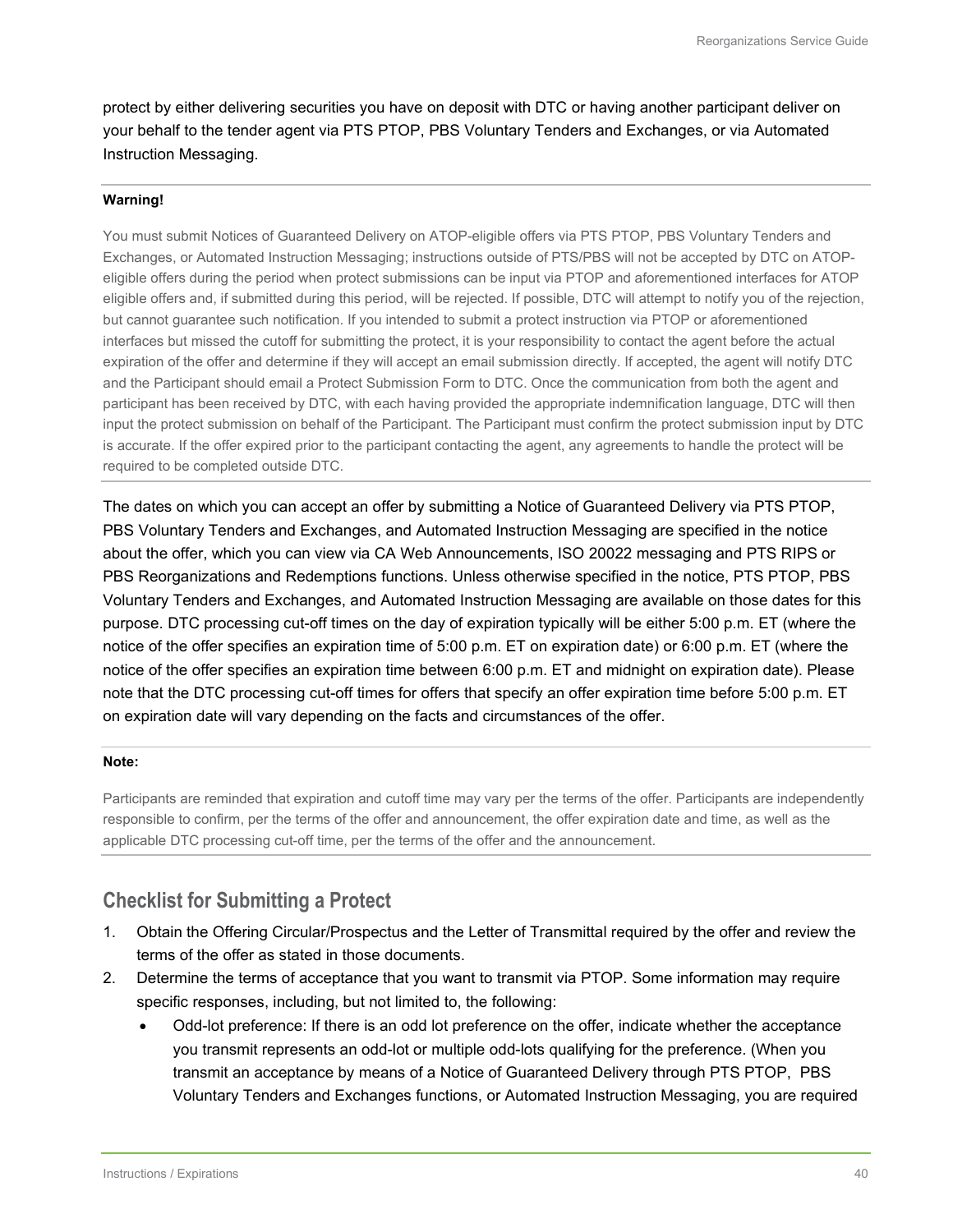to indicate that the acceptance does or does not represent an odd-lot or multiple odd-lots qualifying for the preference.)

- Conditional tender: If the terms of the offer allow you to specify a minimum quantity to be purchased if the offer is prorated, determine whether or not to specify it on the transmitted acceptance. (When you transmit an acceptance by means of a Notice of Guaranteed Delivery through PTS PTOP, PBS Voluntary Tenders and Exchanges functions, or Automated Instruction Messaging, you are required to state such a minimum quantity or to state "0" as a minimum quantity, which indicates that you are not conditioning your acceptance on any minimum quantity of securities to be purchased if the offer is prorated.)
- Special representations: If special representations are required by the Letter of Transmittal and the Notice of Guaranteed Delivery, determine your response to such representations to be indicated in the transmitted acceptance. (Based on the offer you will be able to make these representations in specific fields on the PTS PTOP, PBS Voluntary Tenders and Exchanges functions screen, via Automated Instruction Messaging or in the Comments field.)
- Comments: If any additional acceptance information is required for the agent, prepare a statement of such to enter in the Comments field on the PTS PTOP or PBS Voluntary Tenders and Exchanges functions screen, or Automated Instruction Messaging.
- 3. Enter and transmit the Notice of Guaranteed Delivery via PTS PTOP, PBS Voluntary Tenders and Exchanges functions, or Automated Instruction Messaging during the period when protect submissions can be input. Your Notice of Guaranteed Delivery should indicate the determinations you made in Step 2 above. See Submitting a Protect for an ATOP-Eligible Offer for more information.
- 4. Acknowledge the Notice of Guaranteed Delivery. When you transmit an acceptance via a Notice of Guaranteed Delivery, a space will be indicated on the PTS PTOP or PBS Voluntary Tenders and Exchanges functions screen for you to enter an acknowledgment concerning the Notice of Guaranteed Delivery required by the offer identified by the contra-CUSIP you specify in your acceptance. If you do not enter the acknowledgment, PTS PTOP or PBS Voluntary Tenders and Exchanges functions will reject the acceptance. By entering the acknowledgment via PTS PTOP or PBS Voluntary Tenders and Exchanges functions, you agree that (i) you have received, and will be bound by the terms of, the Notice of Guaranteed Delivery required by the offer identified in the acceptance and (ii) the agreement set forth in the preceding clause (i) may be enforced against you by the Offeror in such offer. Likewise, when you transmit an acceptance via Automated Instruction Messaging, you will be required to acknowledge the Notice of Guaranteed Delivery required by the offer identified by the contra-CUSIP you specify in your acceptance. The message must contain your acknowledgement. If your message does not contain your acknowledgement, your acceptance will be rejected. By acknowledging the Notice of Guaranteed Delivery via Automated Instruction Messaging, you agree that (i) you have received, and will be bound by the terms of, the Notice of Guaranteed Delivery required by the offer identified in the acceptance and (ii) the agreement set forth in the preceding clause (i) may be enforced against you by the Offeror in such offer.

### **Note:**

The Notice of Guaranteed Delivery referred to in these procedures is the form of the Notice of Guaranteed Delivery required by the offer when you transmit the acceptance.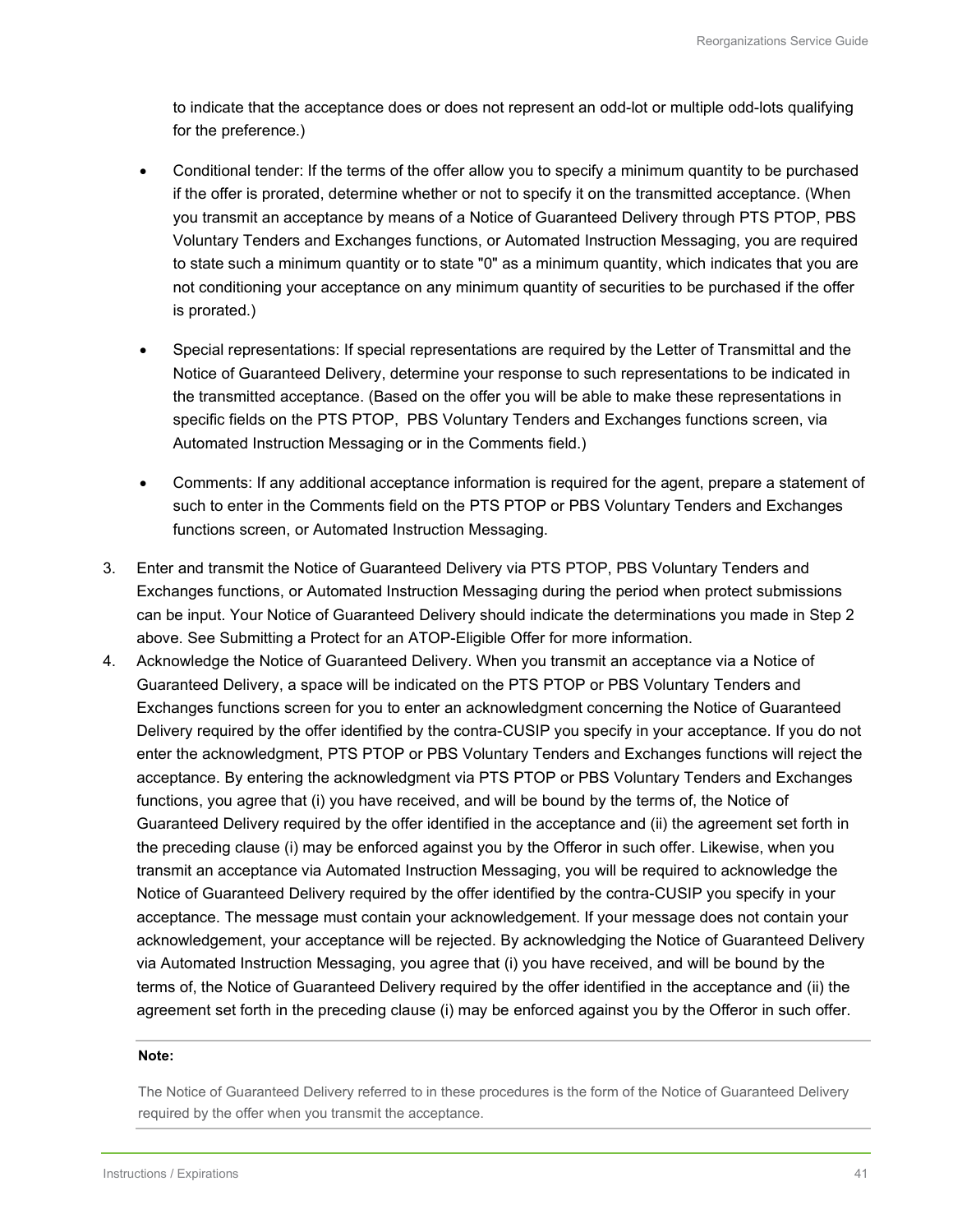- 5. Receive a message acknowledging transmission of the acceptance by means of a protect. The message includes the status of the transaction.
	- If the message states that the acceptance was processed (made), confirm that the quantity of securities subject of the acceptance via a Notice of Guaranteed Delivery is shown in the information available through the inquiry feature of the PTS PTOP or PBS Voluntary Tenders and Exchanges functions, under the contra-CUSIP number specified in the submission. The Automated Response Message will confirm the "made" status.
	- You must carefully monitor Automated Response Messages and the PTOP inquiry feature to ensure that all Notices of Guaranteed Delivery are processed, and that you take appropriate action to resolve unprocessed transactions or discrepancies.
	- Participants that submit an Automated Instruction Message must monitor the status of their instruction using the Automated Response Message. Additonially, the CAST message is available to monitor instructed and uninstructed balances.

#### **Note:**

When an acceptance via a Notice of Guaranteed Delivery is processed as reported in the message, DTC transmits an Agent's Message to the agent indicating your acceptance. This Agent's Message includes your acknowledgment of the Notice of Guaranteed Delivery.

## **Submitting a Cover of Protect via PTS PTOP, PBS Voluntary Tenders and Exchanges, or Automated Instruction Messaging for an ATOP-Eligible Offer**

Once you have accepted an offer through the agent via a hard copy Notice of Guaranteed Delivery submitted directly to the agent, you cannot subsequently deliver the securities to the agent via the PTS PTOP, PBS Voluntary Tenders and Exchanges functions, or Automated Instruction Messaging. Only protects submitted via PTS PTOP, PBS Voluntary Tenders and Exchanges, or Automated Instruction Messaging can be covered via PTS PTOP, PBS Voluntary Tenders and Exchanges, or Automated Instruction Messaging.

If you have accepted an offer by submitting a Notice of Guaranteed Delivery to the agent via PTS PTOP, PBS Voluntary Tenders and Exchanges functions, or Automated Instruction Messaging, you can subsequently deliver all or a portion of the securities subject to the Notice of Guaranteed Delivery to the agent through DTC via the Cover Protect Submitted via PTS PTOP or PBS Voluntary Tenders and Exchanges feature of the PTS PTOP or PBS Voluntary Tenders and Exchanges functions or via Automated Instruction Messaging.

### **Warning!**

You must submit covers of protects on ATOP-eligible offers (for which protect instructions had been accepted via PTS/PBS or Automated Instruction Messaging via PTS PTOP, PBS Voluntary Tenders and Exchanges, or Automated Instruction Messaging; cover of protect instructions outside of PTS/PBS or Automated Instruction Messaging will not be accepted by DTC on ATOP-eligible offers during the period when instructions can be input via PTOP or Automated Instruction Messaging for ATOP eligible offers nor when the protect was not accepted in PTS, PBS or via or Automated Instruction Messaging, and, if submitted, will be rejected. If practicable, DTC will attempt to notify you of the rejection, but cannot guarantee such notification.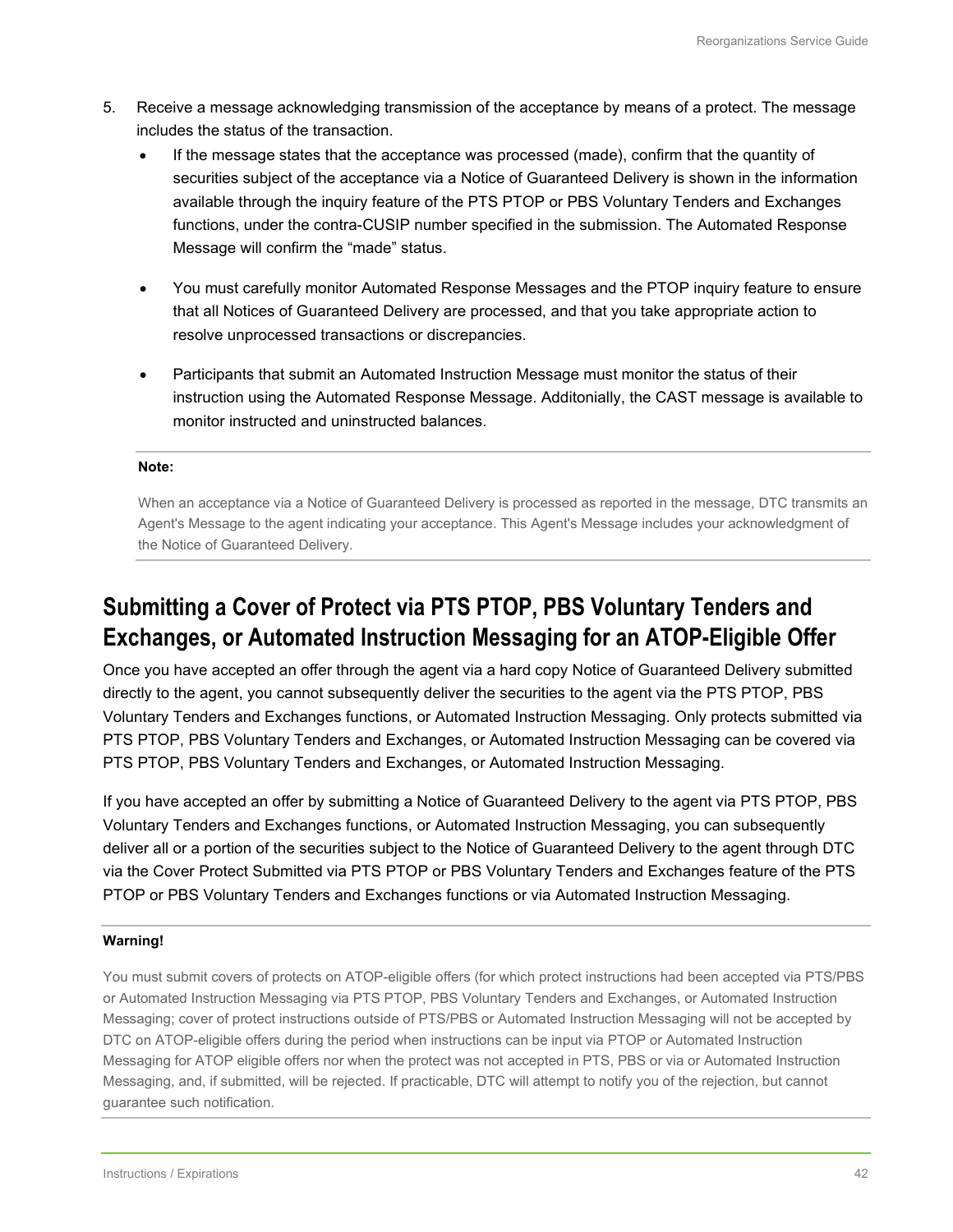The dates on which you can submit a cover of protect via PTS PTOP, PBS Voluntary Tenders and Exchanges, and Automated Instruction Messaging are specified in the notice about the offer, which you can view via CA Web Announcements, ISO 20022 messaging and PTS RIPS or PBS Reorganizations and Redemptions functions. Unless otherwise specified in the notice, PTS PTOP, PBS Voluntary Tenders and Exchanges, and Automated Instruction Messaging are available on those dates for this purpose. DTC processing cut-off times on the day of expiration typically will be either 5:00 p.m. ET (where the notice of the offer specifies an expiration time of 5:00 p.m. ET on expiration date) or 6:00 p.m. ET (where the notice of the offer specifies an expiration time between 6:00 p.m. ET and midnight on expiration date). Please note that the DTC processing cut-off times for offers that specify an offer expiration time before 5:00 p.m. ET on expiration date will vary depending on the facts and circumstances of the offer.

### **Note:**

Participants are reminded that expiration and cutoff time may vary per the terms of the offer. Participants are independently responsible to confirm, per the terms of the offer and announcement, the offer expiration date and time, as well as the applicable DTC processing cut-off time, per the terms of the offer and the announcement.

### **Note:**

DTC shall have no responsibility in respect of your failure to instruct or properly instruct DTC to surrender securities in accordance with acceptances by submission of Notices of Guaranteed Delivery to the agent via PTS PTOP or PBS Voluntary Tenders and Exchanges, or Automated Instruction Messaging.

### **Checklist for Submitting a Cover of Protect via PTS PTOP, PBS Voluntary Tenders and Exchanges, or Automated Instruction Messaging**

- 1. Verify that a protect instruction was submitted and accepted.
- 2. Verify the existence of sufficient position being available to cover the protect instruction position.
- 3. Retrieve the specific protect instruction you are looking to cover.
- 4. Enter and transmit an instruction to surrender securities and cover the protect via PTS PTOP, PBS Voluntary Tenders and Exchanges, or Automated Instruction Messaging during the period when cover of protect submissions can be input. (See Cover of Protect on Behalf of Another Participant if another participant is covering the protect on your behalf).
- 5. Acknowledge the Letter of Transmittal. When you transmit an instruction to cover a protect via PTS PTOP or PBS Voluntary Tenders and Exchanges, a space will be indicated on the PTS PTOP or PBS Voluntary Tenders and Exchanges screen for you to enter an acknowledgment concerning the Letter of Transmittal required by the offer identified by the contra-CUSIP you specify in your instruction. If you do not enter the acknowledgment, PTS PTOP or PBS Voluntary Tenders and Exchanges will reject the instruction. By entering the acknowledgment via PTS PTOP or PBS Voluntary Tenders and Exchanges, you agree that (i) you have received, and will be bound by the terms of, the Letter of Transmittal required by the offer identified in the instruction and (ii) the agreement set forth in the preceding clause (i) may be enforced against you by the Offeror in such offer. Likewise, when you transmit an instruction to cover a protect via Automated Instruction Messaging, you will be required to acknowledge the Letter of Transmittal required by the offer identified by the contra-CUSIP you specify in your instruction. The message must contain your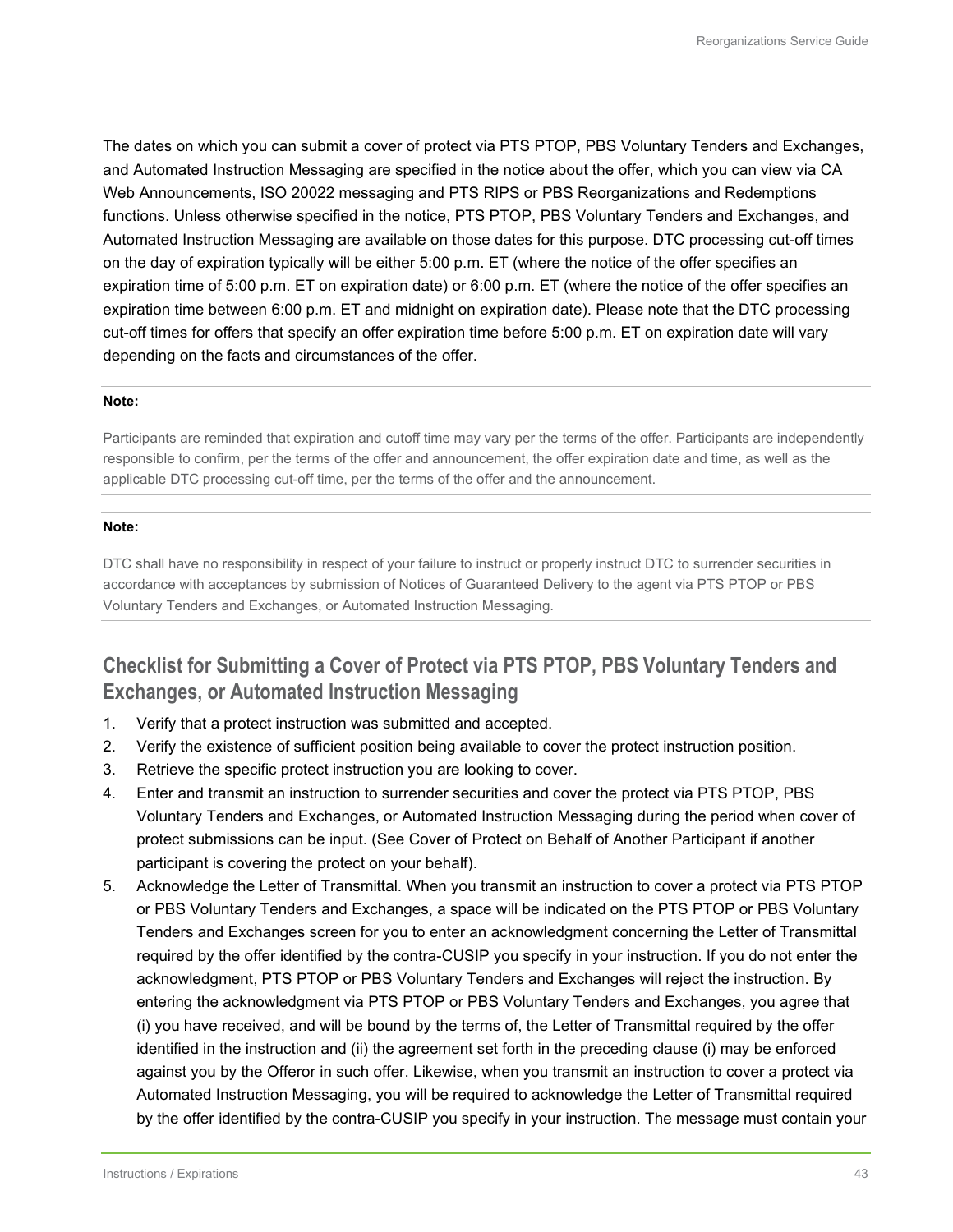acknowledgment. If your message does not contain your acknowledgement, your instruction will be rejected. By submitting the acknowledgment via Automated Instruction Messaging, you agree that (i) you have received, and will be bound by the terms of, the Letter of Transmittal required by the offer identified in the acceptance and (ii) the agreement set forth in the preceding clause (i) may be enforced against you by the Offeror in such offer.

#### **Note:**

The Letter of Transmittal referred to in these procedures is the form of the Letter of Transmittal required by the offer when you transmit the instruction.

An instruction to deliver securities to cover a Notice of Guaranteed Delivery that was submitted under these procedures can be for a quantity less than, but not more than, the open quantity of the acceptance submitted via PTS PTOP, PBS Voluntary Tenders and Exchanges, or Automated Instruction Messaging. You can submit more than one instruction to cover the Notice of Guaranteed Delivery.

#### **Note:**

You must monitor the status of acceptances submitted via PTS PTOP, PBS Voluntary Tenders and Exchanges, or Automated Instruction Messaging to ensure that the securities subject to the Notice of Guaranteed Delivery are subsequently delivered by the date indicated and in accordance with the Notice of Guaranteed Delivery and the terms of the offer. Use the PTS PTOP, PBS Voluntary Tenders and Exchanges function's inquiry feature, or Automated Instruction Messaging to inquire about the status of Notices of Guaranteed Delivery. .

- 6. Receive a message acknowledging transmission of the cover of protect. The message includes the status of the transaction.
	- If the message states that the instruction was processed (made), verify that the quantity of securities subject of the instruction is shown in the information available through the inquiry feature of the PTS PTOP, PBS Voluntary Tenders and Exchanges functions, or Automated Instruction Messaging under the contra-CUSIP number specified in the instruction. The Automated Response Message will confirm the "made" status.
	- If the message states that the instruction was not processed and is now pending (recycling), monitor PTS PTOP, PBS Voluntary Tenders and Exchanges, or Automated Response Messages to determine the appropriate action to resolve pending (recycling) acceptances, and to ensure that all of your transactions are processed.
	- Participants that submit an Automated Instruction Message must monitor the status of their instruction using the Automated Response Message. Additionally, the CAST message is available to monitor instructed and uninstructed balances.

#### **Note:**

When an instruction to cover a protect is processed as reported in the message, DTC transmits an Agent's Message to the agent indicating your instruction. This Agent's Message includes your acknowledgment of the Letter of Transmittal.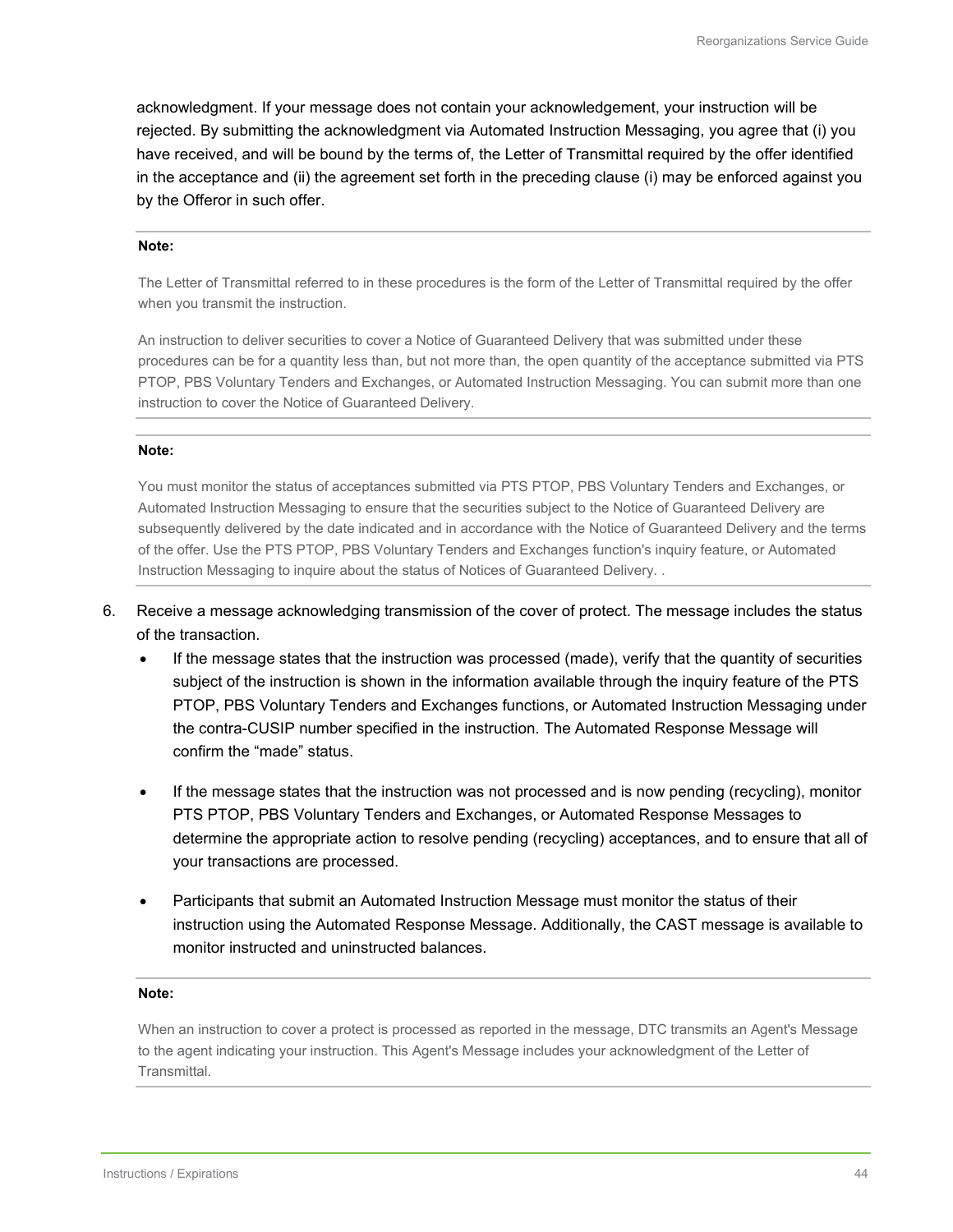# **Submitting a Cover of Protect via PTS PTOP or PBS Voluntary Tenders and Exchanges on Behalf of Another Participant**

### **Warning!**

If you want to cover a protect via PTS PTOP or PBS Voluntary Tenders and Exchanges, on behalf of another participant, that participant must have either (i) submitted a protect on ATOP-eligible offers via PTS PTOP or PBS Voluntary Tenders and Exchanges, or (ii) have had a protect submitted directly to the agent via email and subsequently communicated to DTC and input to PTOP by DTC; cover of protect instructions outside of PTS/PBS will not be accepted by DTC on ATOP-eligible offers and, if submitted, will be rejected. If practicable, DTC will attempt to notify you of the rejection, but cannot guarantee such notification.

The dates on which you can submit a cover of protect via PTS PTOP and PBS Voluntary Tenders and Exchanges are specified in the notice about the offer, which you can view via CA Web Announcements, ISO 20022 messaging and PTS RIPS or PBS Reorganizations and Redemptions functions. Unless otherwise specified in the PTS RIPS, PBS Reorganizations and Redemptions or ISO 20022 messaging, PTS PTOP and PBS Voluntary Tenders and Exchanges are available on those dates for this purpose. DTC processing cut-off times on the day of expiration typically will be either 5:00 p.m. ET (where the notice of the offer specifies an expiration time of 5:00 p.m. ET on expiration date) or 6:00 p.m. ET (where the notice of the offer specifies an expiration time between 6:00 p.m. ET and midnight on expiration date). Please note that the DTC processing cut-off times for offers that specify an offer expiration time before 5:00 p.m. ET on expiration date will vary depending on the facts and circumstances of the offer.

### **Note:**

Participants are reminded that expiration and cutoff time may vary per the terms of the offer. Participants are independently responsible to confirm, per the terms of the offer and announcement, the offer expiration date and time, as well as the applicable DTC processing cut-off time, per the terms of the offer and the announcement.

### **Note:**

DTC shall have no responsibility in respect of your failure to instruct or properly instruct DTC to surrender securities in accordance with acceptances by submission of Notices of Guaranteed Delivery to the agent via PTS PTOP or PBS Voluntary Tenders and Exchanges.

### **Checklist for Submitting a Cover of Protect via PTS PTOP or PBS Voluntary Tenders and Exchanges on Behalf of Another Participant**

- 1. Determine the terms of the acceptance of the protect that were submitted by another Participant through PTS PTOP or PBS Voluntary Tenders and Exchanges, and which you now want to cover via PTS PTOP or PBS Voluntary Tenders and Exchanges, and input the necessary information, including, but not limited to:
	- Protect ID The Instruction Identification Number for the Protect with an uncovered quantity. The participant ID for the entered Protect ID must not match the signed-on participant ID.
	- Protect Participant ID A valid participant ID and must not match the signed-on participant ID. Must match the participant ID for the entered Protect ID.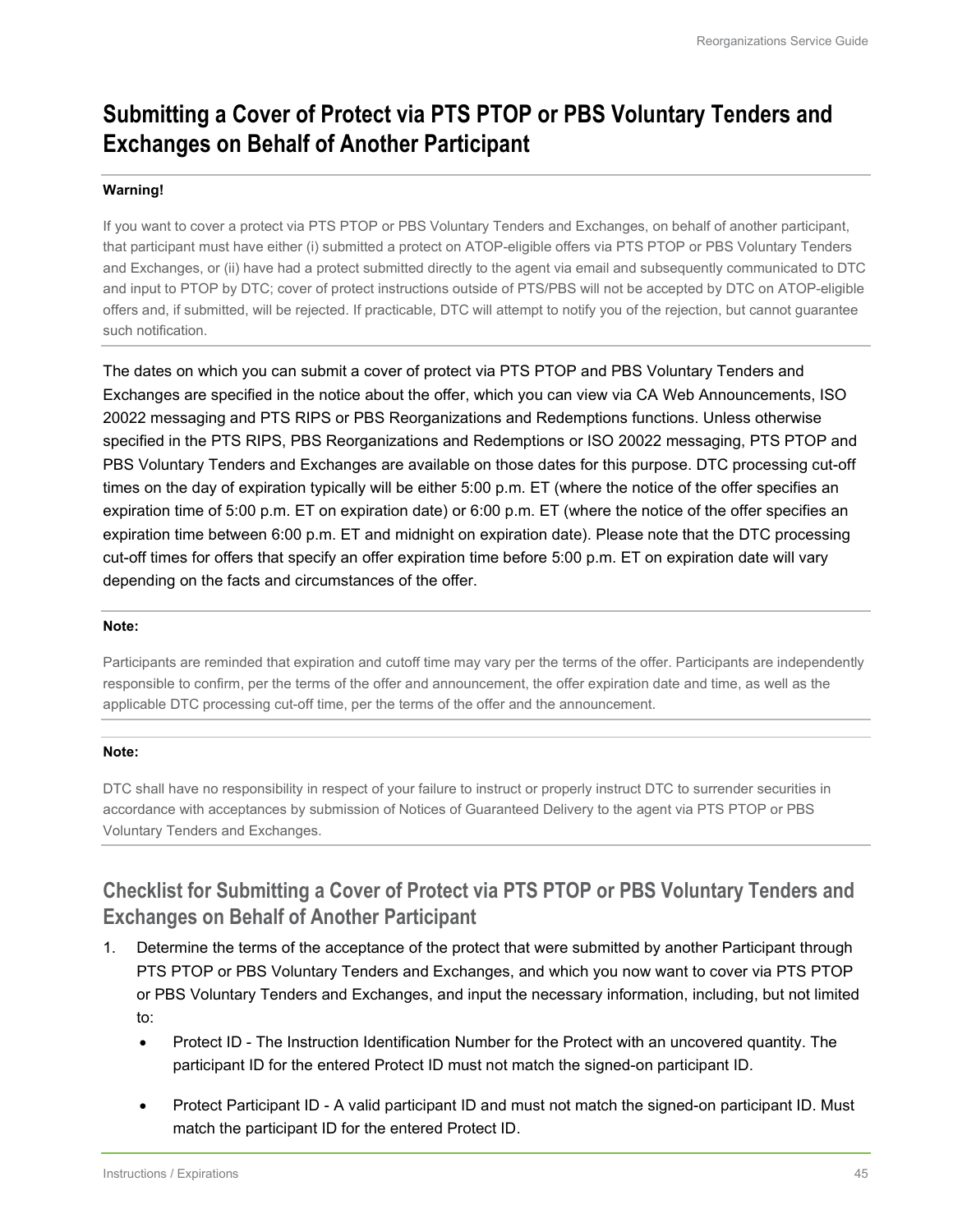- 2. Enter and transmit an instruction to cover the protect via PTS PTOP or PBS Voluntary Tenders and **Exchanges**
- 3. Acknowledge the Letter of Transmittal. When you transmit an instruction to cover a protect via PTS PTOP or PBS Voluntary Tenders and Exchanges, a space will be indicated on the PTS PTOP or PBS Voluntary Tenders and Exchanges screen for you to enter an acknowledgment concerning the Letter of Transmittal required by the offer identified by the contra-CUSIP you specify in your instruction. If you do not enter the acknowledgment, PTS PTOP or PBS Voluntary Tenders and Exchanges will reject the instruction. By entering the acknowledgment, you agree that (i) you have received, and will be bound by the terms of, the Letter of Transmittal required by the offer identified in the instruction and (ii) the agreement set forth in the preceding clause (i) may be enforced against you by the Offeror in such offer.

#### **Note:**

The Letter of Transmittal referred to in these procedures is the form of the Letter of Transmittal required by the offer when you transmit the instruction.

- 4. Receive a message acknowledging transmission of the cover of protect. This message includes the status of the transaction.
	- If the message states that the instruction to cover the protect was processed (made), that the quantity of securities subject of the instruction are now shown in your position under the contra-CUSIP specified in the instruction.
	- If the message states that the cover of protect instruction was not processed and is now pending (recycling), monitor PTS PTOP or PBS Voluntary Tenders and Exchanges to determine the appropriate action to resolve pending (recycling) acceptances, and to ensure that all of your transactions are processed.
	- When an instruction to cover a protect is processed as reported in the message, DTC transmits an Agent's Message to the agent indicating your instruction. This Agent's Message includes your acknowledgment of the Letter of Transmittal.
	- Participants that subscribe to the ISO 20022 Instructions Statement Report (CAST) will be able to verify instructions status on the message.

### **Withdrawing an Acceptance of an ATOP-Eligible Offer**

If you have accepted an offer and surrendered the securities through DTC, or accepted via a Notice of Guaranteed Delivery through DTC, you can fully or partially withdraw the acceptance if full or partial withdrawals are permitted by the terms of the offer.

### **Warning!**

You must submit withdrawals of acceptances on ATOP-eligible offers via PTS PTOP or PBS Voluntary Tenders and Exchanges; withdrawals outside PTS/PBS will not be accepted by DTC on ATOP-eligible offers during the period when withdrawal of instructions can be input, and, if submitted, will be rejected. If possible, DTC will attempt to notify you of the rejection, but cannot guarantee such notification.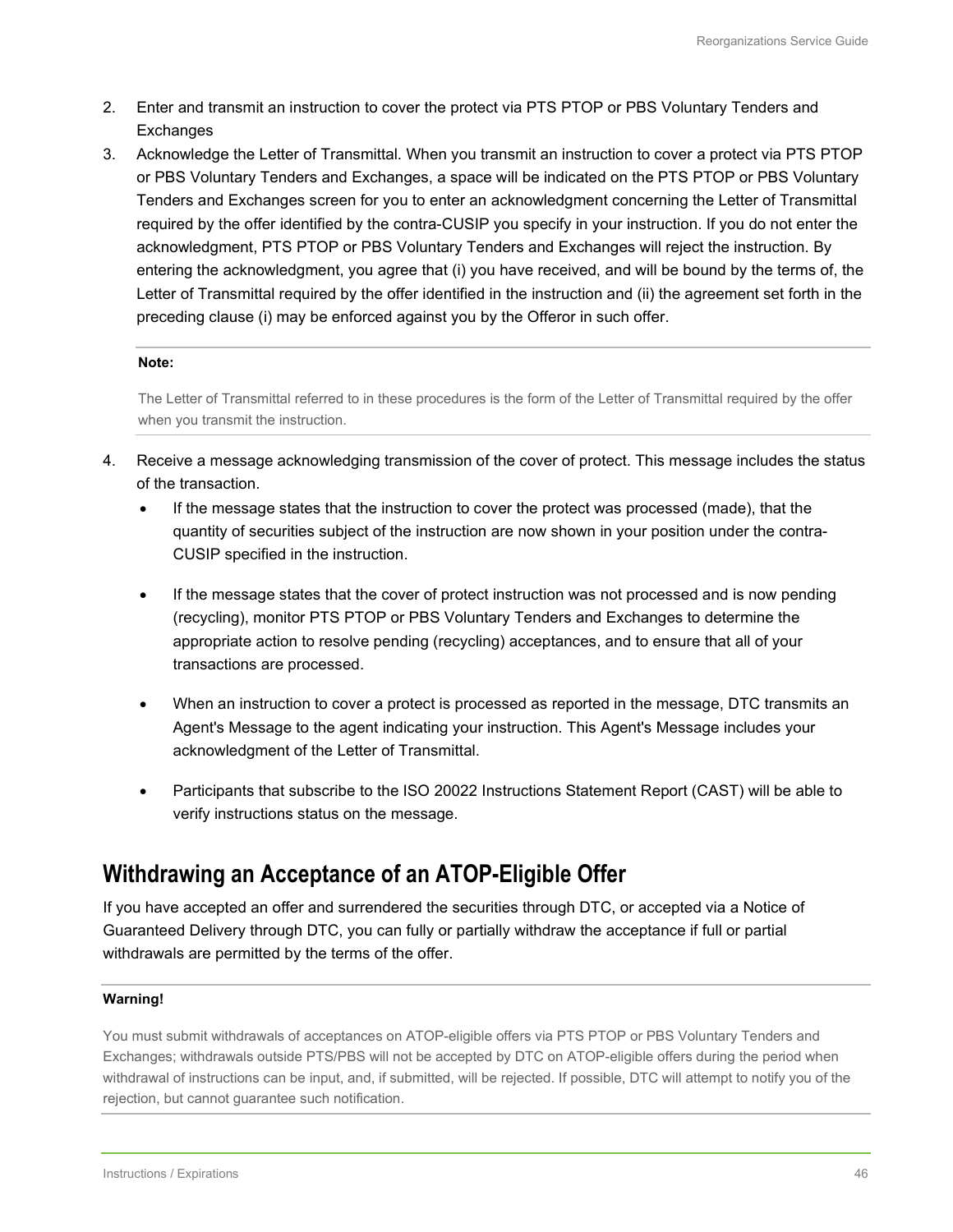The dates on which you can submit a withdrawal of acceptance via PTS PTOP and PBS Voluntary Tenders and Exchanges are specified in the notice about the offer, which you can view via CA Web Announcements, ISO 20022 messaging and PTS RIPS or PBS Reorganizations and Redemptions functions. Unless otherwise specified in the PTS RIPS, PBS Reorganizations and Redemptions or ISO 20022 messaging, PTS PTOP and PBS Voluntary Tenders and Exchanges are available on those dates for this purpose. DTC processing cut-off times on the day of expiration typically will be either 5:00 p.m. ET (where the notice of the offer specifies an expiration time of 5:00 p.m. ET on expiration date) or 6:00 p.m. ET (where the notice of the offer specifies an expiration time between 6:00 p.m. ET and midnight on expiration date). Please note that the DTC processing cut-off times for offers that specify an offer expiration time before 5:00 p.m. ET on expiration date will vary depending on the facts and circumstances of the offer.

#### **Note:**

Participants are reminded that expiration and cutoff time may vary per the terms of the offer. Participants are independently responsible to confirm, per the terms of the offer and announcement, the offer expiration date and time, as well as the applicable DTC processing cut-off time, per the terms of the offer and the announcement.

### **Checklist for Withdrawing an Acceptance**

- 1. Retrieve the message reporting that the acceptance you want to withdraw was processed, or retrieve the necessary information via the inquiry feature of PTS PTOP or PBS Voluntary Tenders and Exchanges.
- 2. Enter and transmit an instruction to withdraw the acceptance via PTS PTOP or PBS Voluntary Tenders and Exchanges. The withdrawal request can be for all or any part of the acceptance previously submitted via PTS PTOP or PBS Voluntary Tenders and Exchanges, and you can submit more than one withdrawal request as long as the quantity of securities indicated in the withdrawal instructions does not exceed the original quantity of the acceptance.
- 3. Receive and retain the message acknowledging transmission of the withdrawal instruction and reporting the status of the instruction as "Pending Agent's Acceptance."

#### **Note:**

When a withdrawal instruction is processed as reported in the message, DTC transmits an Agent's Message to the agent indicating that your instruction is held in pending status until the agent acts on it. The agent must accept or reject the withdrawal via the ATOP program. To reject the withdrawal, the agent must provide a comment stating the reason for rejection.

4. Verify the acceptance or rejection of the withdrawal request.

### **Note:**

If the agent accepts the withdrawal of an acceptance in which the securities were surrendered (not an acceptance via a Notice of Guaranteed Delivery), DTC reduces the quantity of the original acceptance by the quantity of the withdrawal accepted by the agent and, in most cases, returns the securities to your account under the original CUSIP number. Securities that are the subject of an accepted withdrawal request that have been pledged under the contra-CUSIP number, however, are not returned to your account in the regular CUSIP number until the pledge has been released.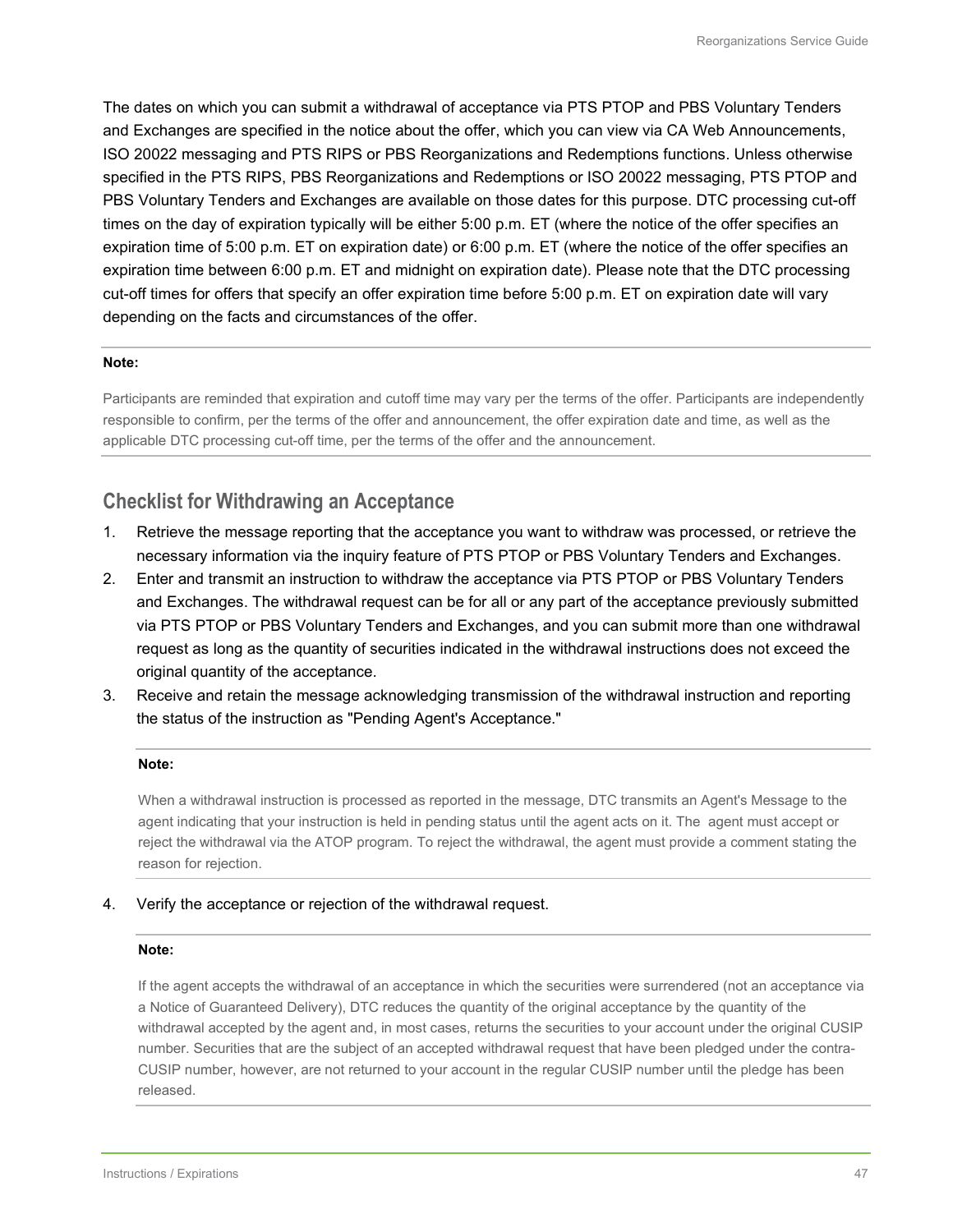- You can inquire about your withdrawal instructions and the status thereof via the PTS PTOP, PBS Voluntary Tenders and Exchanges function's inquiry feature, or ISO 20022 messages.
- Participants that submit an Automated Instruction Message must monitor the status of their instruction using the Automated Response Message. Additionally, the CAST message is available to monitor instructed and uninstructed balances.

# **About Rejections of Instructions**

The agent may reject acceptances, including those submitted via Notices of Guaranteed Delivery or instructions to cover protects. In the event of such rejections, it is the obligation of the agent to notify you directly.

DTC will follow the directions of the agent with respect to the delivery of the securities subject of the rejected acceptance (not an acceptance via a Notice of Guaranteed Delivery) or instruction by book-entry from the agent's account to your general free account and the corresponding deduction of securities of like quantity under the contra-CUSIP number from your general free account.

# **Proration of an Offer**

Proration of an offer may be permitted by the terms of the offer including Put repayments. If proration is required, DTC will communicate the proration rates and percentage as well as the handling of proration for uniquely denominated issues to ensure that the minimum and multiple denominations are maintained. DTC will complete the allocation on the basis of calculations and instructions received from the agent, and will notify you accordingly. Based on the terms of the offer, unaccepted positions as a result of proration will either be returned or applied to another option.

If the unaccepted position is to be returned, the position movements representing the unaccepted position will be reflected on your Participant Daily Activity Statement and CA Web. The amount not accepted will appear as a Receive in your general free position and as a Deliver in your contra-CUSIP position.

### **Note:**

Cancellation of an offer may also be permitted. DTC will notify you of a cancellation as soon as it is notified by the agent.

### **Warning!**

Be sure to obtain the release of contra-securities from pledge. Otherwise, the surrendered securities will be subject to the same pledge as the deducted contra-securities and added to your pledged account.

If you disagree with either a proration or cancellation, you must take the matter up directly with the agent. DTC's responsibility in such matters is limited to acting in accordance with the tender agent's instructions, notwithstanding any rights you may have against the agent in respect thereof under the terms of an offer or applicable law.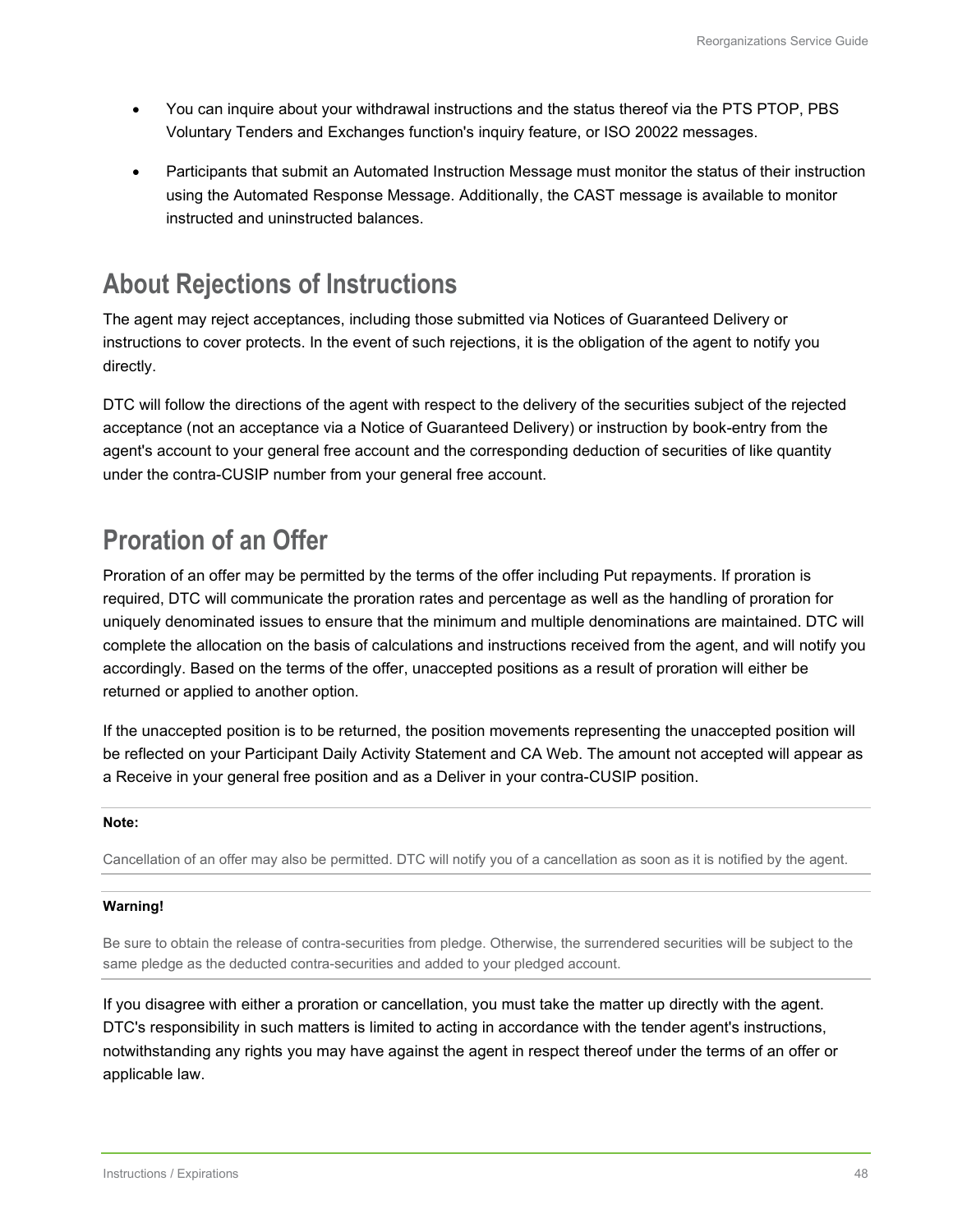# **Available Reports**

Offering information and activity reports are available via DTC's online services, CCF, CA Web, ISO 20022 Announcement messages, and the PTS PTOP or PBS Voluntary Tenders and Exchanges and PTS RIPS or PBS Reorganizations and Redemptions. These online reports provide you with a listing of eligible offers, brief terms of the offer and the details of all instructions submitted. Offering information (such as terms of the offer, critical dates and special processing requirements) is also available via DTC's online services. Allocation information is available through the Reorganization Cash/Stock Settlement Lists and the Participant Daily Activity Statement, and ISO 20022 messages.

# **Voluntary Offers Representing Attributes of the Security (processed via various functions)**

| <b>This activity</b>   | <b>Accept instruction to</b>                                                                                                     | <b>PTS Function</b>                                                                                                                                                                                |
|------------------------|----------------------------------------------------------------------------------------------------------------------------------|----------------------------------------------------------------------------------------------------------------------------------------------------------------------------------------------------|
| Convertible securities | Surrender security for common shares and/or<br>cash                                                                              | Primary - PTS RCNV; PBS Reorg<br>Conversions<br>Secondary (for cash and/or TBD<br>endtitlements):<br>- PTS PTOP; PBS Voluntary<br><b>Tenders and Exchanges</b><br>- ISO 20022 messaging<br>$-$ API |
| Warrant exercises      | Surrender security for common shares at an<br>exercise price either paid in cash or reduced<br>from the entitlement (cashless)   | Primary - PTS WARR; PBS<br><b>Warrants Subscriptions</b><br>Secondary (for cashless warrants):<br>- PTS PTOP; Voluntary Tenders<br>and Exchanges<br>- ISO 20022 messaging<br>$-$ API               |
| Rights subscriptions   | Surrender security for common shares at the<br>subscription price (may be an assumed price<br>until final price determined)      | Primary - PTS PSOP; PBS Rights<br>Subscriptions<br>Secondary (for non-standard rights<br>offers)<br>- PTS PTOP; PBS Voluntary<br><b>Tenders and Exchanges</b>                                      |
| Put options            | Surrender security for cash, or retain security<br>that would otherwise be mandatorily tendered<br>(for cash or debt securities) | Primary - PTS PUTS; PBS Put<br><b>Option Bonds</b><br>Secondary<br>- PTS PTOP; PBS Voluntary<br><b>Tenders and Exchanges</b><br>- ISO 20022 messaging<br>– API                                     |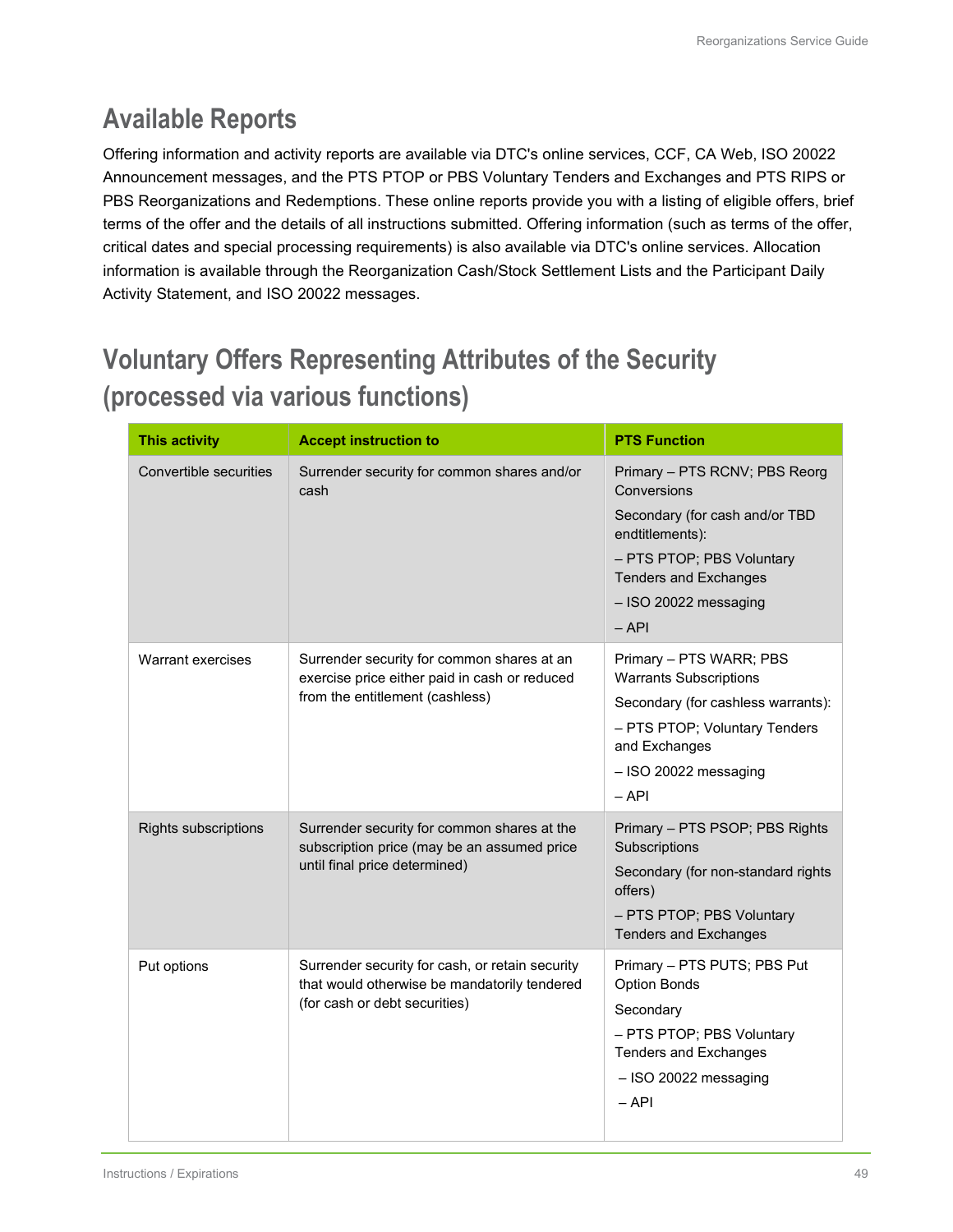# **Use of Functions**

RCNV (PTS) / Reorg Conversions (PBS): RCNV is a function that is used by DTC Participants to submit instructions to convert to underlying security – credit of underlying security is allocated at the time of the instruction. This function provides a snapshot of the offering details, inquiry functionality and maintains history of all instruction details.

WARR (PTS) / Warrants Subscriptions (PBS): WARR is a function that is used by DTC Participants to submit instructions to exercise warrants to receive underlying security – credit of underlying security is allocated at the time of the instruction. This function provides a snapshot of the offering details, inquiry functionality and maintains history of all instruction details.

PSOP (PTS) / Rights Subscriptions (PBS): PSOP is a function that is used by DTC Participants to submit instructions including oversubscriptions, submit protects, submit cover protects, submit cover protects on behalf of another Participant and submit Rights sell instructions on Rights Subscription events. This function provides a snapshot of the offering details, inquiry functionality and maintains history of all instruction details

PUTS (PTS) / Put Options Bonds (PBS): PUTS is a function that is used by DTC Participants to submit instructions to have position redeemed or retained on the pre-determined payment date. This function provides a snapshot of the offering details, inquiry functionality and maintains history of all instruction details.

# **Conversions**

### **About the Service**

DTC's Conversions service provides you with an economical and orderly method for exercising conversion privileges. When you use this service, DTC will:

- Notify you of upcoming expirations and record dates for conversion privileges
- Process your instructions on conversions
- Submit securities to agents and collect from them the underlying stock or cash
- Allocate underlying securities to you on the date instructions are processed or move the instructed position into a contra-CUSIP until the entitlements, cash and/or securities, are determined.

You should check your Participant Daily Activity Statement, or Security Position tab on CA Web or Automated Instruction Messaging to ensure that your transactions were properly processed and recorded. For Conversions, the entry on the report is Conversions (Account#2222/4444), a two-part entry converting an eligible bond or preferred security into the underlying common stock or contra-CUSIP until such date that the entitlement is determined.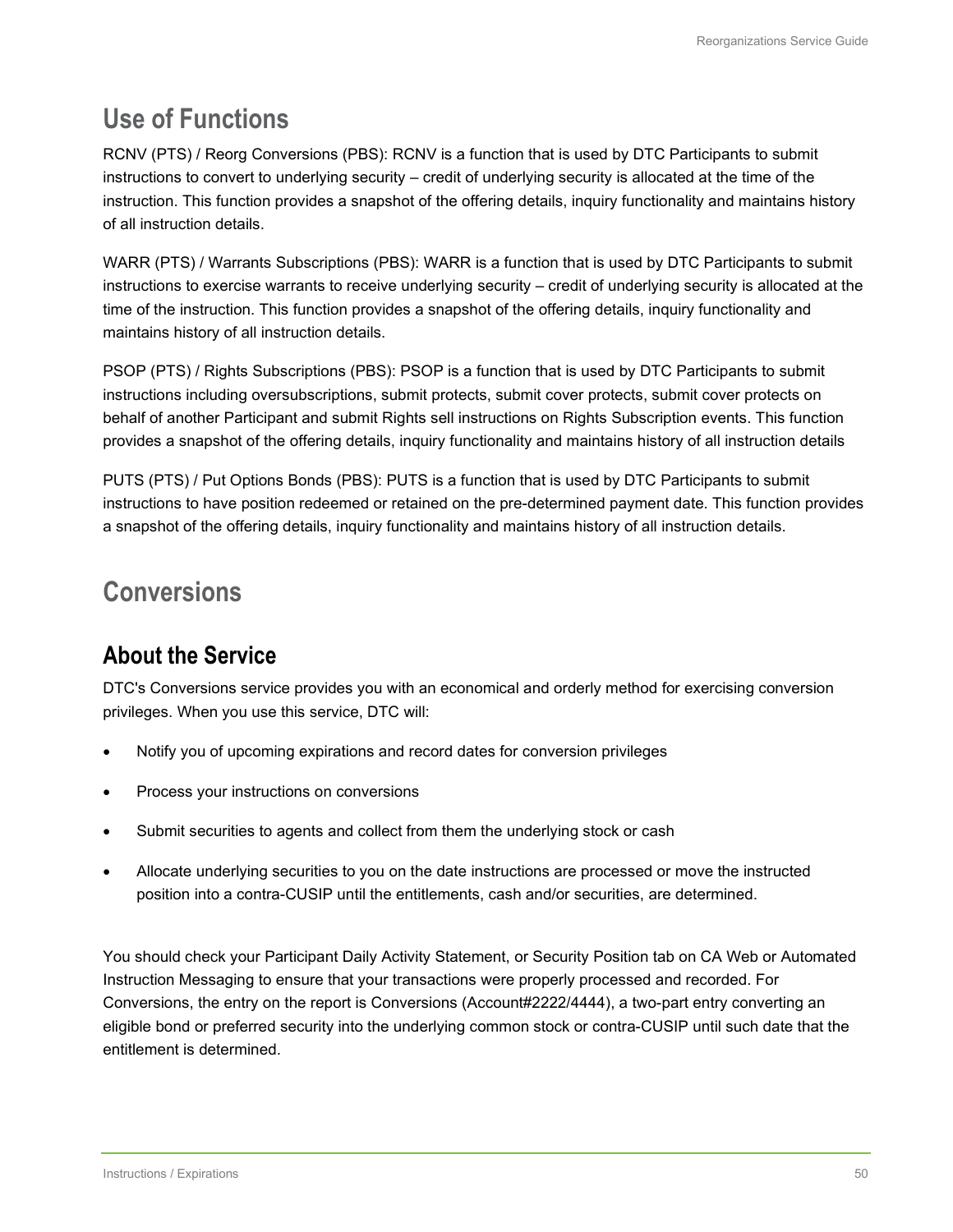### **About Conversion Features**

Conversion features are dynamic and change as the capital markets evolve. The below features outline some of those scenarios.

Some debt securities and preferred stocks are convertible at the option of holders. Typically, these convertible securities can be exchanged without additional payment for underlying securities (usually common stock) of the issuing corporation.

Conversions are generally exercisable at a fixed rate any time throughout the life of the convertible securities and are irrevocable or convertible upon a trigger in the market. Conversion privileges will expire when any of the following occur:

- The convertible security is the subject of a partial or full call (conversion privileges expire only for the called securities)
- The security matures
- The conversion privilege expires (based on rules/triggers identified in the indenture) without a pending call.

When this happens, DTC will, upon proper notification from the issuer or its agent, notify you of an impending expiration of a conversion privilege.

Conversion exercises of equity securities are expressed as rates. For example, one share of convertible preferred stock is convertible at the rate of 1.5 shares of the underlying security, with the fractional interest being payable in cash based on the current market value of the securities.

Conversion exercises of debt securities are expressed as prices that are paid from the principal amount. For example, \$15.00 of the principal amount is exchanged to receive one share of the underlying security, or \$1,000.00 of the principal amount is exchanged for 66.66 shares of the underlying security.

Based on the indenture, the issuer may have the option to elect to pay cash or a combination of cash and securities and may be at a rate to-be-determined. The rate is typically based on the market price either on a set date, or over a period of time, thus it may not be determined at the time of your instruction. If either option applies, DTC will utilize PTS PTOP, PBS Voluntary Tenders and Exchanges, or Automated Instruction Messaging to accept instructions (see Accepting an ATOP Eligible Offer above) and allocation will not occur at the time of the instruction as in the case with PTS RCNV, PBS Voluntary Tenders and Exchanges, or Automated Instruction Messaging.

### **How the Service Works**

DTC determines which convertible securities are eligible for the conversion program.

You can enter conversion instructions via the PTS RCNV or PBS Reorg Conversions functions, and view eligible convertible securities via PTS RCIP or PBS Participant/Reorg Conversions functions. Once the processor receives your "made" (completed) conversion instructions, DTC deducts the convertible securities from your account and adds the underlying securities to it.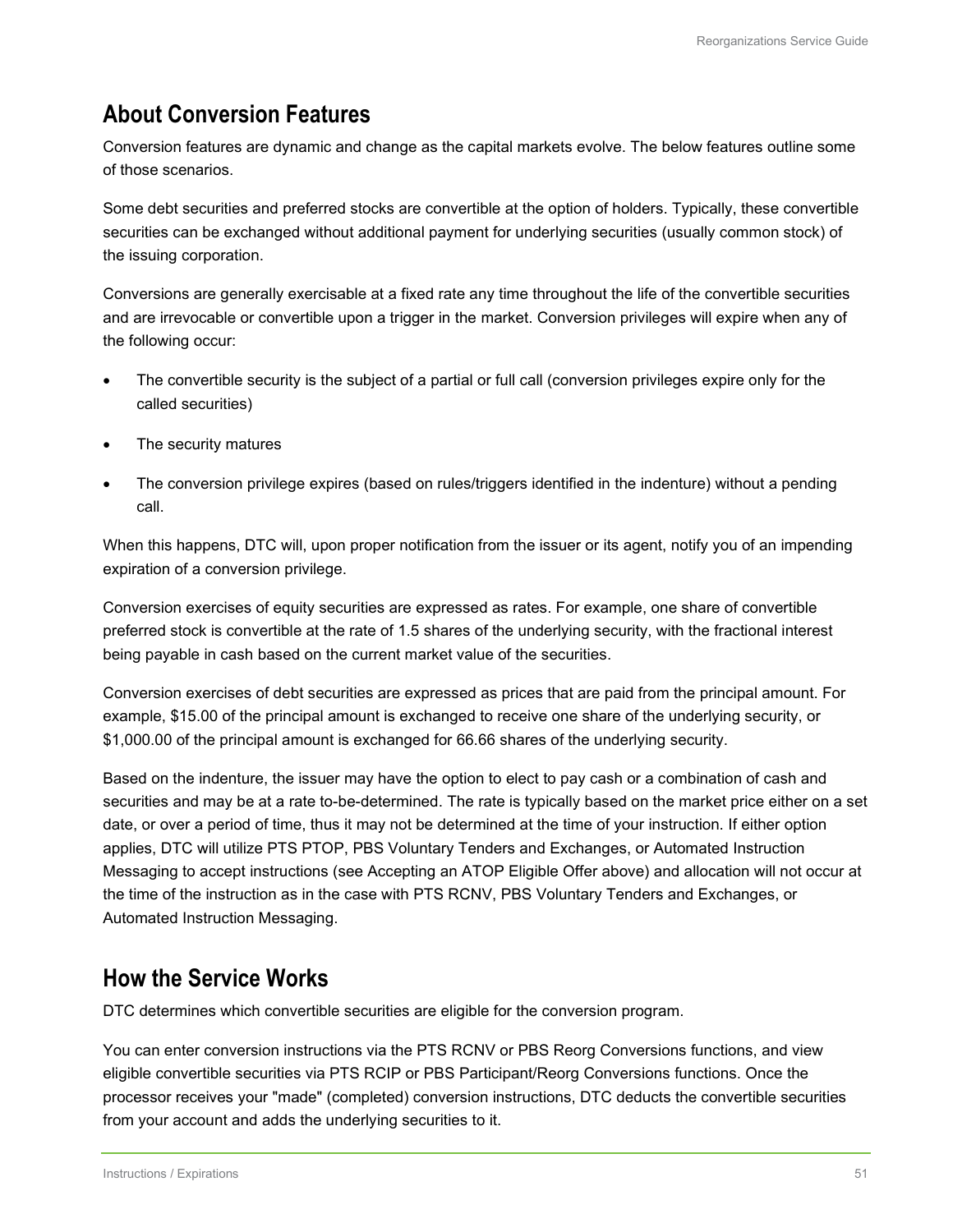On conversions where the entitlement could be cash and/or securities at a to-be-determined rate, instructions will be submitted via PTS PTOP, PBS Tender and Exchanges, or Automated Instruction Messaging, where instructed positions are moved to a contra-CUSIP and, proceeds are credited to your account after the price determination period. The underlying securities, once allocated, are immediately eligible for all of DTC's services, including book-entry delivery and pledges for collateral loans.

DTC will notify you via CA Web, ISO 20022 and the PTS RIPS or PBS Reorganizations and Redemptions functions when it receives notification from the issuer or its agent of changes to convertibility or terms of the conversion such as:

- A convertible security is undergoing a partial or full call for redemption. DTC will chill Delivery Orders the evening prior to the redemption date.
- A conversion privilege will expire.
- There is a temporary reduction in the conversion price.
- There was an event triggering convertibility.

The announcement will indicate the cutoff date and time by which you must submit your conversion exercise instructions. If the appropriate instruction platform is not available, you must submit hard copy instructions (see Hard Copy Procedures) to DTC.

### **Note:**

Legal deposits on convertible securities undergoing any of the above are not permitted.

# **Pledge and Transfer of Underlying Securities by Book-Entry**

When you instruct DTC via PTS RCNV or PBS Reorg Conversion Functions to convert a quantity of convertible securities into a quantity of the underlying securities, DTC will deduct such quantity of convertible securities from your general free account and add the appropriate quantity of underlying securities. Since the conversion process will not have been completed at the time of the addition of the underlying securities to your general free account because DTC will not yet have received the securities from the agent, a credit to any participant's or pledgee's account, whether or not the participant or pledgee has participated in a conversion, of a quantity of the underlying securities will represent:

- 1. The rights in the quantity of the underlying securities in the custody of DTC or of a custodian bank or of a nominee of either, including underlying securities resulting from a participant's conversion instructions that are held by the agent,
- 2. The rights in the quantity of convertible securities subject to a participant's conversion instructions which are in the custody of DTC or of a custodian bank or of a nominee of either, including such convertible securities that are held by the agent,
- 3. The rights, if any, in the underlying securities prior to their issuance pursuant to the terms governing the convertible securities, and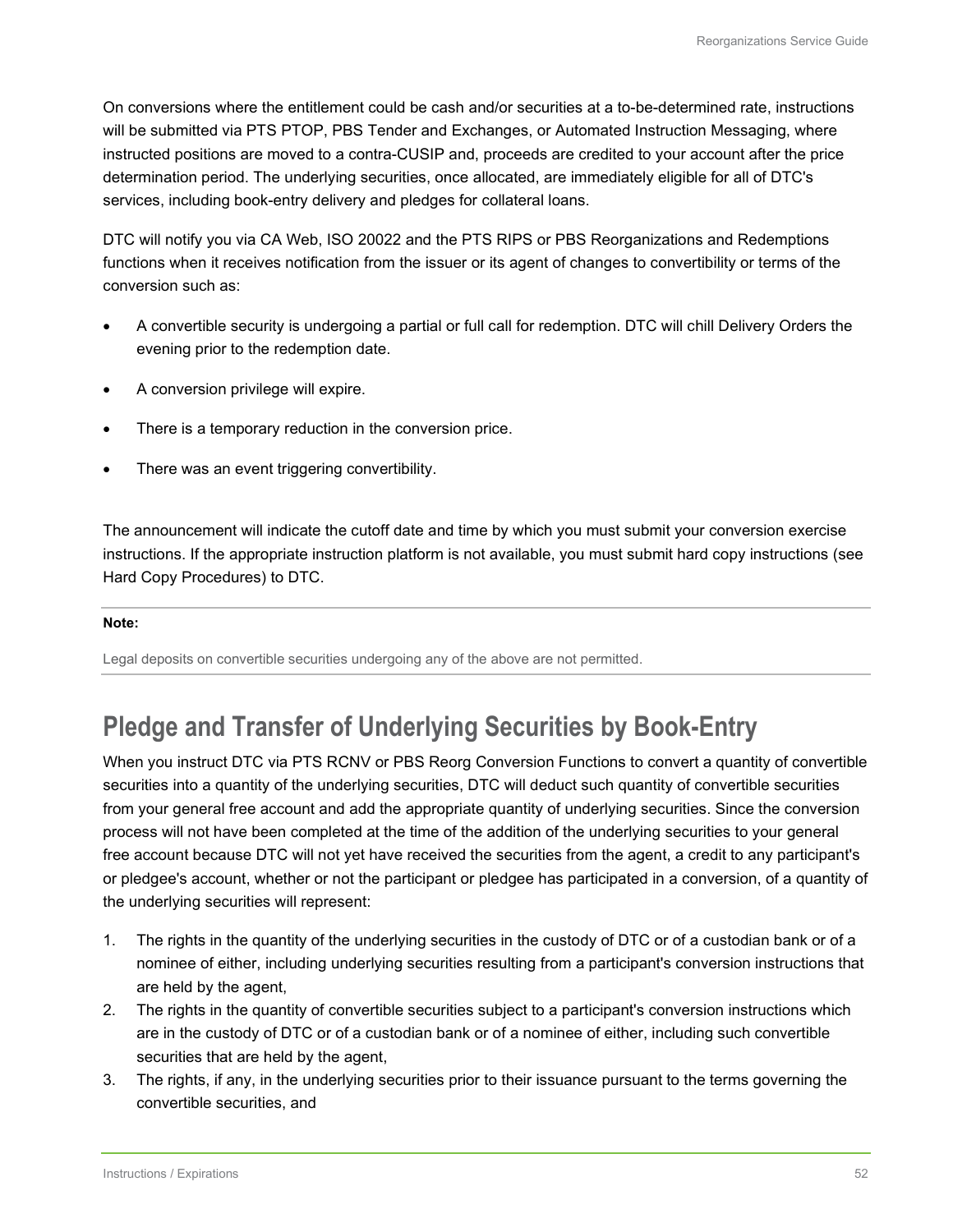4. The rights against the agent and the issuer arising from the submission of convertible securities to the agent.

If DTC does not receive the underlying securities promptly, DTC will reverse the allocation.

Any instruction given by a participant or a pledgee to transfer, pledge or release from pledge underlying securities by book-entry will be deemed for all purposes of DTC's Rules and Procedures to be an instruction to transfer, pledge or release from pledge the rights described in clauses 1, 2, 3, and 4 of the preceding sentence rather than the underlying securities identified in the instruction. Any instruction given by a participant or a pledgee to withdraw from DTC physical certificates representing underlying securities shall nevertheless be deemed to be an instruction to DTC to deliver only the quantity of underlying securities identified in the instruction. Should, for any reason, the underlying securities subject to such withdrawal instruction exceed the amount of underlying securities available for withdrawal, such instruction may be rejected by DTC.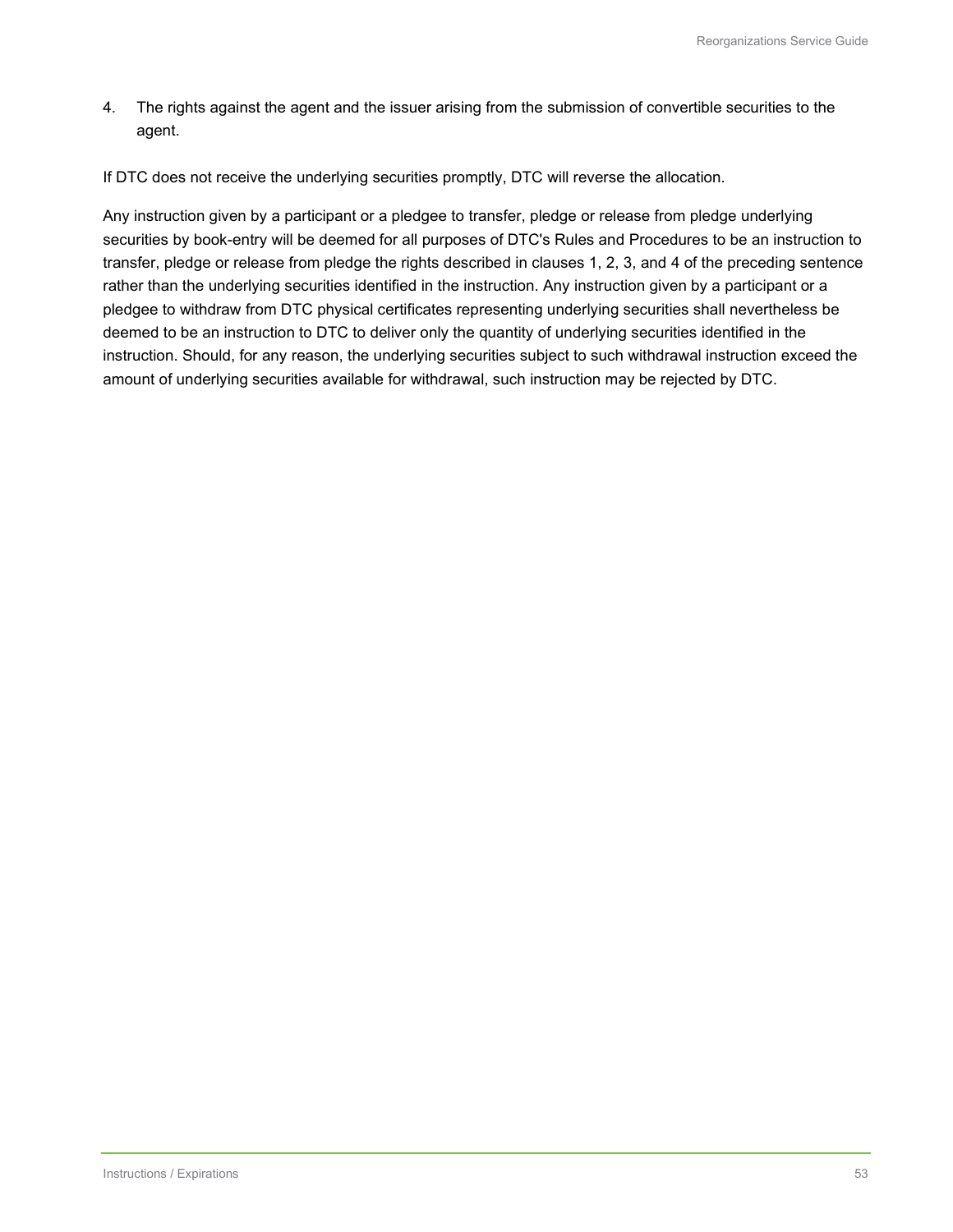### **Puts**

## **About Puts**

Put issues are securities (usually bonds) with provisions that generally allow beneficial owners to sell the bonds back to the issuer, or its Agent, within a preset time period at a specified price (usually 100% of its face value). Put provisions can permit exercise of the put at various frequencies (such as semiannually, annually, or only on one specific date) and often have floating or variable interest rates, with the availability of the put linked to the rate change cycle.

### **Warning!**

Put provisions differ widely from issue to issue and many issues have unique features that significantly affect your ability to exercise the put provision. For this reason, it is very important that you follow the guidelines in the PTS RIPS or PBS Reorganizations and Redemptions functions, CA Web and ISO 20022 messages and the indenture or other documents regarding the specific processing details relating to individual options. You are responsible for obtaining and monitoring announcements of put provisions from all sources (including any material available from the agent) involving securities you have deposited at DTC.

## **About the Service**

The Puts program allows you to view announcements about upcoming repayment options and mandatory tenders, as well as process instructions to exercise repayments and retainments. When you use the Puts program, DTC will:

- Notify you of upcoming repayment options, mandatory tenders and mandatory tenders with the option to retain
- Process your instructions to exercise repayments and retainments
- Submit securities to agents and collect put proceeds from them
- Allocate put proceeds to you on the payment date.

You should check your Participant Daily Activity Statement or Security Position tab on CA Web, or Automated Response Messages to ensure that your transactions were properly processed and recorded. For Puts, the entry on the report is Puts (Account#1444), a two-part entry showing movement from the surrendered security to the contra-security.

After the expiration of a put exercise period, the agent is obligated to make cash payment or a distribution of securities to DTC for the quantity of surrendered securities accepted in whole or in part. You will receive one of the following:

• Re-marketed securities based on your position in the contra (retainment) security, or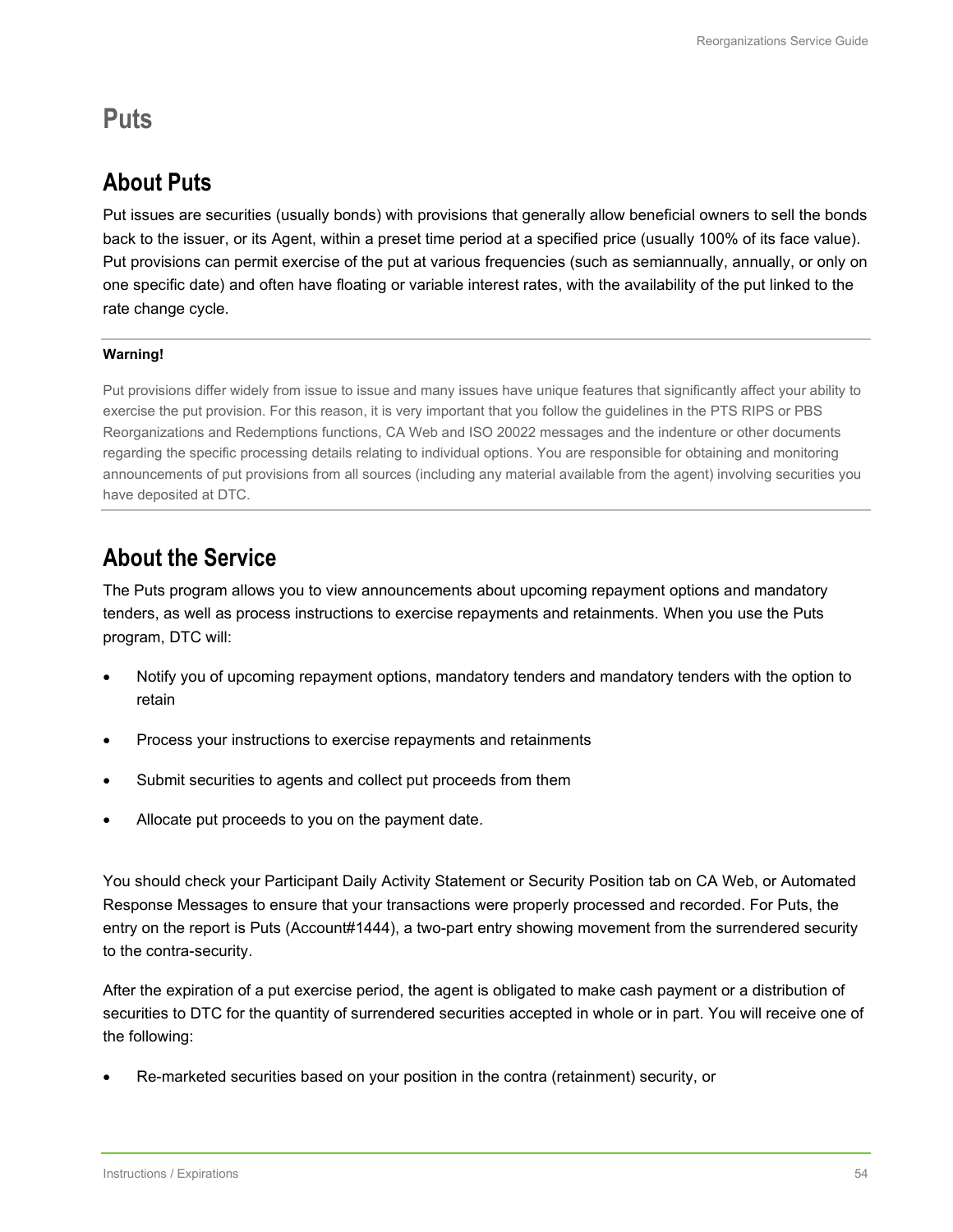• An allocated cash payment from DTC based on your position in the contra (optional or mortgagebacked)/target (mandatory) security. The contra/target securities will then be deducted from your account.

## **Types of Put Options**

The following are the types of put bond options that can be processed:

| This type of option              | <b>Refers to</b>                                                                                                                                                                                                                                             |  |
|----------------------------------|--------------------------------------------------------------------------------------------------------------------------------------------------------------------------------------------------------------------------------------------------------------|--|
| <b>Optional Repayment</b>        | A feature of a bond that entitles the holder to elect to surrender the<br>bond for cash during a predetermined time period with a predetermined<br>payable date. A holder that does not give notice retains the bond under<br>its current or adjusted terms. |  |
| Mandatory Tender with Retainment | The exchange of bonds for cash, however, holders can elect to keep, or<br>retain, their bonds.                                                                                                                                                               |  |
| Mortgage-Backed/Monthly Put      | An early redemption feature that allows the holder to elect to sell the<br>bonds back to the issuer on a monthly basis according to specified<br>priorities.                                                                                                 |  |
| Put (Survivor Option)            | Issue has an early redemption feature. This feature allows the holder to<br>elect to sell bonds back to the issuer on a predetermined basis<br>(excluding monthly) according to specific priorities.                                                         |  |

### **Exercising Put Options**

Except with respect to put options that have an offer to purchase with no withdrawal privilege, you can submit exercise instructions via the PTS PUTS or PBS Put Option Bonds functions. Instructions relating to put options that have an offer to purchase with a withdrawal privilege can be submitted through the PTS PTOP or PBS Voluntary Tenders and Exchanges functions.

### **Withdrawing Put Option Instructions**

If allowed under the terms of the indenture (or other document that specifies the put provisions), you can withdraw all or part of your put option instruction using the PTS or PBS function specified in the event details on PTS RIPS, PBS Redemptions and Reorganizations, CA Web Announcements or ISO 20022 message. In most cases, you can withdraw previously submitted put option instructions on mortgage-backed securities only.

Questions about the availability of the withdrawal privilege must be directed to the tender agent. DTC will follow the instructions of the agent.

### **Rejection of Withdrawal of Put Option Instructions**

The agent may reject the withdrawals of a put option exercise you submitted. You will be notified of the rejection by DTC.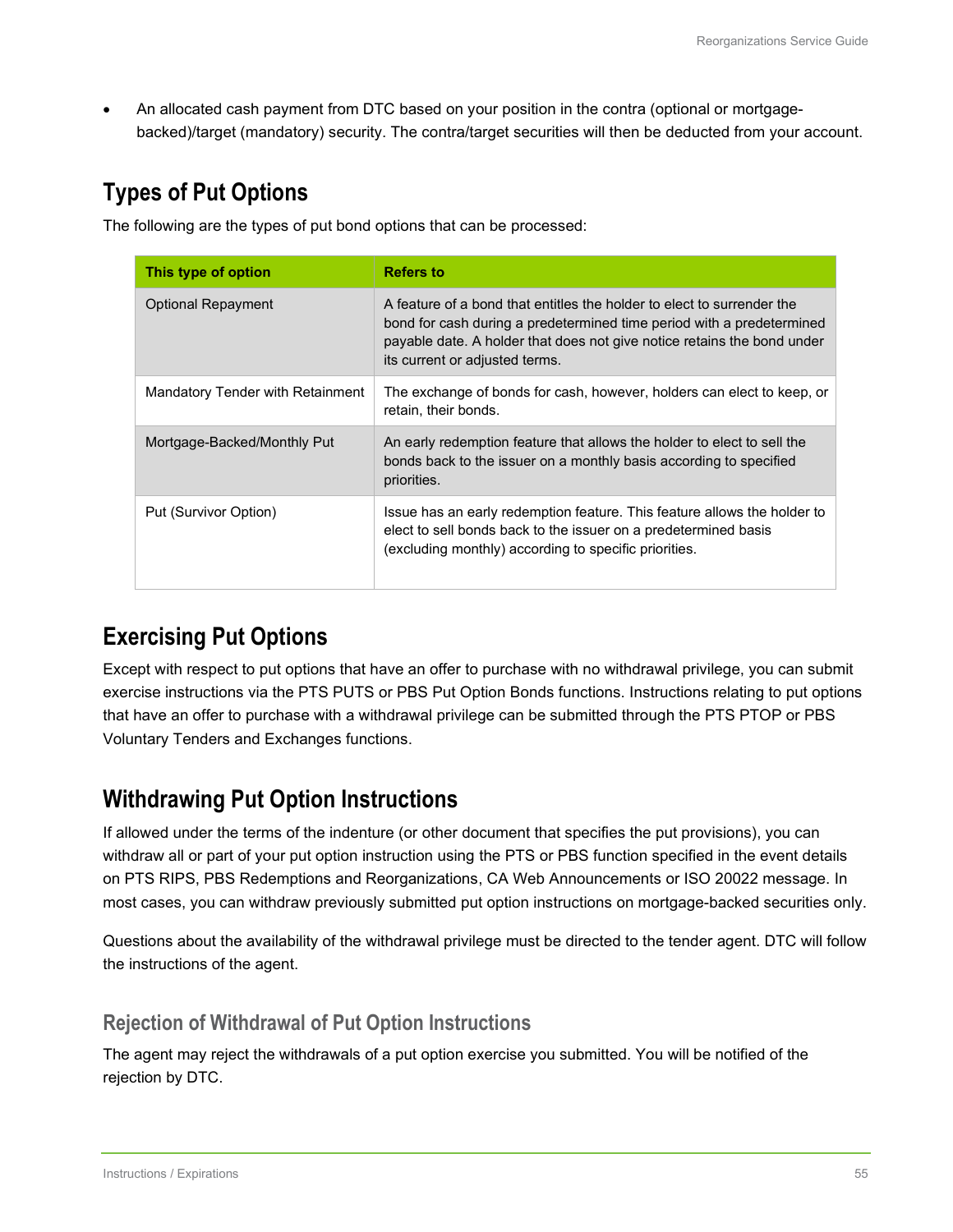### **Proration of a Repayment Option**

If a Put event is subject to proration, DTC will allow instructions through the PTS PTOP and PBS Voluntary Tenders and Exchanges functions as well as Automated Instruction Messaging. Refer to the proration details found in the Proration of an Offer section of the About DTC's Automated Tender Offer Program (ATOP) topic of this guide.

### **Rejection by DTC or the Agent**

### **Rejection by DTC**

DTC has no obligation to examine for completeness or accuracy any instruction forms or any accompanying documents submitted to DTC. Nevertheless, if DTC makes such an examination and the forms or accompanying documents do not appear to be complete or accurate and/or your general free position is insufficient to permit deduction of the securities that are the subject of the instruction, the instruction may be rejected by DTC.

### **Rejection by the Agent**

The agent may reject an instruction forwarded by DTC on your behalf. You will be notified by DTC of such rejection.

DTC will process the entries necessary to give effect to the reject. In the case of a rejected Voluntary Offering instruction, your position in the contra securities will be reduced and your position in the surrendered securities will be increased. In the case of a rejected Conversion instruction or Warrant Subscription instruction, your position in the surrendered security will be increased (upon return of the surrendered security by the agent) as appropriate to reflect the rejection. In addition, with respect to a rejected Warrant Subscription instruction, DTC will process the entries necessary to credit you with any subscription cash payment or payment securities returned to DTC by the agent in connection with the rejection instruction.

- If you disagree with the rejection by the agent, you must take up the matter directly with the agent. DTC's responsibility as to such matter is limited to acting in accordance with the agent's instructions, notwithstanding any rights you may have against the agent in respect thereof under the terms of the Reorganization transaction or applicable law.
- In the case of Voluntary Offerings, be sure to obtain the release of the contra securities from pledge. Otherwise, tendered securities added to your account will be subject to the same pledge as deducted contra securities, and will be added to your pledged account.

If rejection is for a reason other than that your tender price was not accepted or that a pro rata portion of your tender was not accepted, DTC will attempt to notify you by telephone, calling first the coordinator (s) at the telephone number (s) entered on the instructions form, but takes no responsibility therefor.

# **Rights Subscriptions**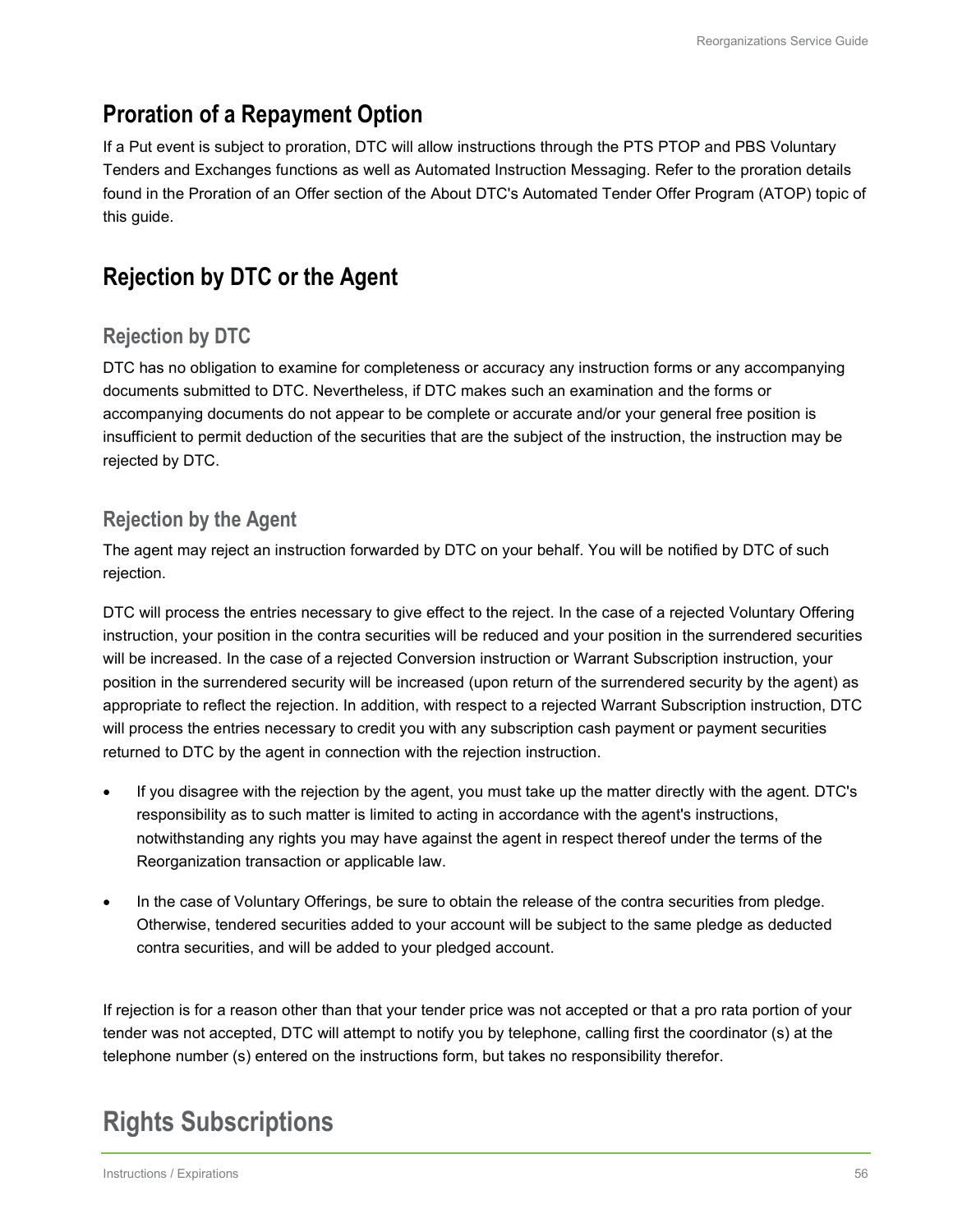### **About the Service**

The Rights Subscriptions service allows you to accept a rights offer and receive the entitlements within a fully automated book-entry environment. When you use this service, DTC will:

- Provide information on rights subscriptions involving DTC-eligible securities
- Process your instructions and collect subscription fees when applicable to accept offers via the Automated Subscription Offer Program (ASOP) or, in very rare cases, via hard copy instructions
- Forward instructions, subscription fees and rights to agents and balance with those agents throughout the offering period
- Collect the entitlements and allocate them to you, along with refunds when applicable.

You should check your Participant Daily Activity Statement or Security Position tab on CA Web to assure that your transactions were properly processed and recorded. For Rights, the entry on the report is Rights Subscriptions (Account#5555), showing that DTC deducted the right from your account and added the entitlements to your reorganization account.

### **About Rights**

Rights are short term instruments (usually 15 to 30 days) that give the holder the right to purchase shares of new underlying securities (usually common stock) at a given price.

### **Note:**

Rights usually have limited advance notification, a restricted acceptance period, and specific acceptance requirements. You should refer to the CA Web Announcements, ISO 20022 messages and PTS RIPS or PBS Reorganizations and Redemptions functions to view these requirements before submitting subscription instructions.

### **Relevant Terms**

The following terms are relevant to Rights Subscriptions:

| This term                           | <b>Refers to</b>                                                                                                                                                                                                                                                                                                                                                                          |
|-------------------------------------|-------------------------------------------------------------------------------------------------------------------------------------------------------------------------------------------------------------------------------------------------------------------------------------------------------------------------------------------------------------------------------------------|
| <b>Rights Subscription</b><br>Offer | An offer made to owners of securities by the issuer entitling them to purchase from the issuer<br>a quantity of new securities related to the quantity of securities presently owned, usually at a<br>favorable market price, as evidenced by rights issued by the issuer.                                                                                                                |
| <b>Basic Subscription</b>           | The exercise of rights entitling the holder to receive new underlying securities upon the<br>surrendering of rights and payment of the subscription cost.                                                                                                                                                                                                                                 |
| Oversubscription                    | A provision in a rights offer that allows a holder that fully exercises the basic subscription to<br>subscribe to one or more additional shares, subject to the availability of additional shares.<br>The maximum allowed shares available through the oversubscription privilege is usually a<br>percentage of the basic subscription shares (such as an owner subscribing to 100 shares |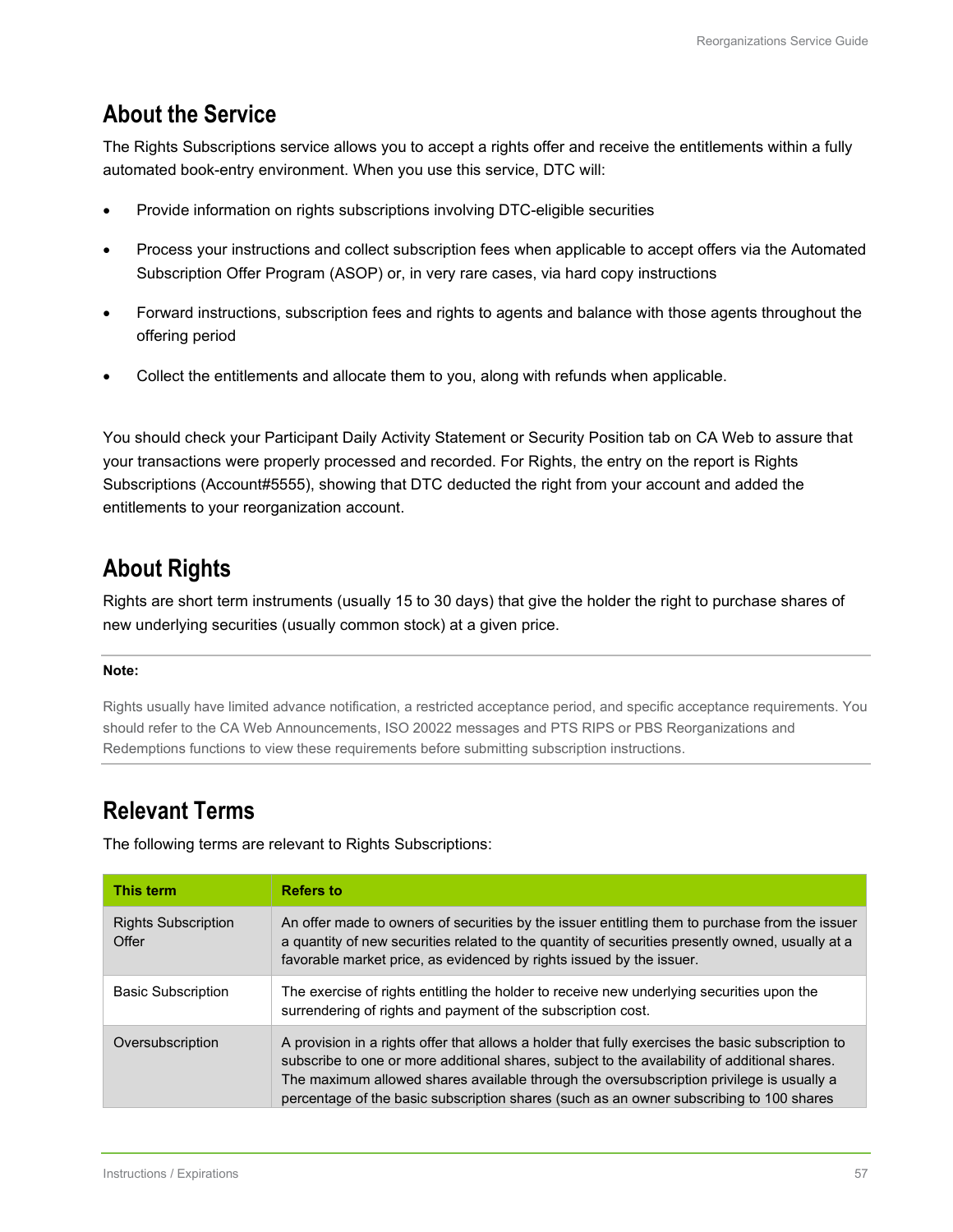| <b>This term</b>                                    | <b>Refers to</b>                                                                                                                                                                                                                                                                                                                                                                                                                                                                        |
|-----------------------------------------------------|-----------------------------------------------------------------------------------------------------------------------------------------------------------------------------------------------------------------------------------------------------------------------------------------------------------------------------------------------------------------------------------------------------------------------------------------------------------------------------------------|
|                                                     | may oversubscribe to a maximum of 50 additional shares when the oversubscription<br>maximum is 50 percent).                                                                                                                                                                                                                                                                                                                                                                             |
| Round-up                                            | A provision that permits a record date owner of the underlying security to round up the<br>quantity of rights the owner would otherwise receive in the rights distribution, to an amount<br>that allows the owner to purchase one additional share in lieu of a fractional share. This is<br>exercised between the record date and the distribution date of the rights distribution. In lieu of<br>a round-up privilege, the terms of the rights offer may provide a step-up privilege. |
| Step-up                                             | A provision in an offer that permits you, when you exercise your basic subscription, to<br>subscribe to one additional share of the underlying security in lieu of a fractional share to<br>which you might otherwise be entitled, subject to the availability of the additional full share. A<br>step-up provision may require you to purchase the required quantity of rights to subscribe to<br>the one additional share (for example, the "step-up price").                         |
| Subscription price                                  | The cost to subscribe to one share of the underlying security.                                                                                                                                                                                                                                                                                                                                                                                                                          |
| Subscription rate                                   | The number of rights that must be exercised to subscribe to one share of the underlying<br>security.                                                                                                                                                                                                                                                                                                                                                                                    |
| <b>Assumed Subscription</b><br>Price                | A price determined by the agent to allow for payment at the time of the instruction pending<br>notification of the final or actual price.                                                                                                                                                                                                                                                                                                                                               |
| <b>DTC Expiration Date</b>                          | The last day you can accept an offer by submitting subscription or Notice of Guaranteed<br>Delivery instructions to DTC. This date may be earlier than the date established for this<br>purpose by the Offeror.                                                                                                                                                                                                                                                                         |
| <b>DTC Cover Expiration</b><br>Date                 | The last day you can cover your protects and surrender rights through DTC pursuant to<br>Notices of Guaranteed Delivery. This date may be earlier than the date established for this<br>purpose by the Offeror.                                                                                                                                                                                                                                                                         |
| <b>Guarantee of Delivery</b><br>Period              | The period after the expiration of an offer during which, under the terms of the offer, rights<br>may be surrendered pursuant to notices of Guaranteed Delivery submitted to the agent prior<br>to the expiration of the offer. The guarantee of delivery period is sometimes called the protect<br>period.                                                                                                                                                                             |
| Cover of Protect                                    | The surrendering of rights for which a previous protect had been submitted as a guarantee of<br>delivery.                                                                                                                                                                                                                                                                                                                                                                               |
| <b>DTC Sell Expiration</b><br>Date                  | The last day you can surrender rights to the agent to sell and receive the sale proceeds<br>through DTC.                                                                                                                                                                                                                                                                                                                                                                                |
| Proration                                           | The method used to determine accepted oversubscription of rights.                                                                                                                                                                                                                                                                                                                                                                                                                       |
| Protect, or Notice of<br><b>Guaranteed Delivery</b> | A notice delivered to the agent that allows holders who do not have their securities readily<br>available to accept a rights offer by the expiration date and deliver the securities within the<br>period prescribed in the offer.                                                                                                                                                                                                                                                      |

## **About DTC's Automated Subscription Offer Program (ASOP)**

DTC's Automated Subscription Offer Program (ASOP) allows you to accept a rights offer and receive the underlying securities within a fully automated book-entry environment. A right is a privilege granted to holders of an issuer's securities, allowing them to subscribe to shares of new underlying securities (usually common stock). Rights are short-term instruments with a life usually of 15 to 30 days. Rights subscription offers are normally characterized by limited advance notification of the offer, a restricted acceptance period, and specific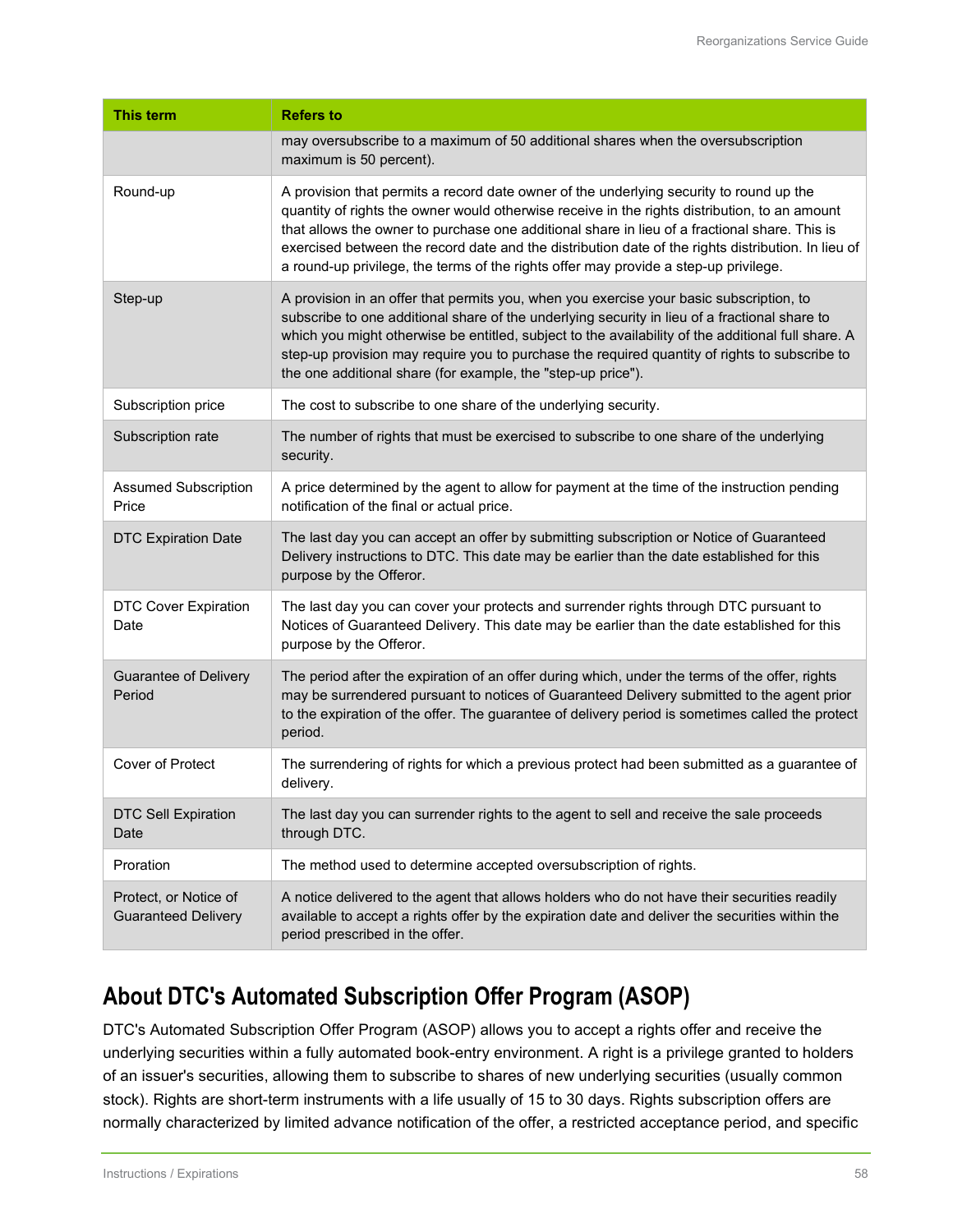requirements for the acceptance of an offer. Rights offers can also be characterized by step-up and oversubscription privileges, allowing a holder that fully exercises its rights (the basic subscription) to subscribe to one or more additional shares, over and above the number of shares to which the holder is entitled through the basic subscription, subject to the availability of additional shares.

ASOP allows you to submit subscription instructions, including basic subscriptions and the exercise of step-up and oversubscription privileges, authorizing DTC to surrender the rights and make the subscription payment to the agent.

### **Note:**

Rights surrendered by participants and delivered by book-entry to the agent are subject solely to the agent's instructions. DTC effects book-entry delivery of surrendered rights from your account and debits your settlement account with the subscription payment. The surrendered rights and the corresponding subscription payment are credited to an account maintained by DTC on behalf of the agent. When the underlying securities are issued by the agent, DTC distributes the securities to you by book-entry.

Under ASOP, you transmit your subscription instructions to DTC via the PTS PSOP or PBS Rights Subscriptions. The agent can use the ASOP function to receive immediate notification of the subscription instructions you submitted and to obtain other pertinent information.

The PSOP function allows you to transmit subscription instructions to DTC to:

- Accept an offer by means of surrendering rights and making the required subscription payment
- Accept an offer by means of a Notice of Guaranteed Delivery (also known as a protect) and subscription payment
- Surrender rights after having accepted an offer by means of a Notice of Guaranteed Delivery (also known as a cover of protect) submitted either through the PTS PSOP or PBS Rights Subscriptions functions.
- Submit a cover of protect on behalf of another participant
- Surrender rights for the purpose of selling them through the agent

The PTS PSOP or PBS Rights Subscriptions functions also allow you to exercise any step-up or oversubscription privileges when submitting instructions to accept a rights offer.

### **General Information Regarding ASOP**

The following general information applies to the distribution of rights to participants and the acceptance and surrendering of rights thereafter through ASOP:

• The distribution of rights to record date holders of the underlying security is completed by book-entry in accordance with DTC's Dividend procedures (see the Distributions Service Guide). In the event the rights distribution allows you to exercise a round-up privilege to receive additional rights at the time of the record date distribution, the processing of round-up instructions through DTC is completed in accordance with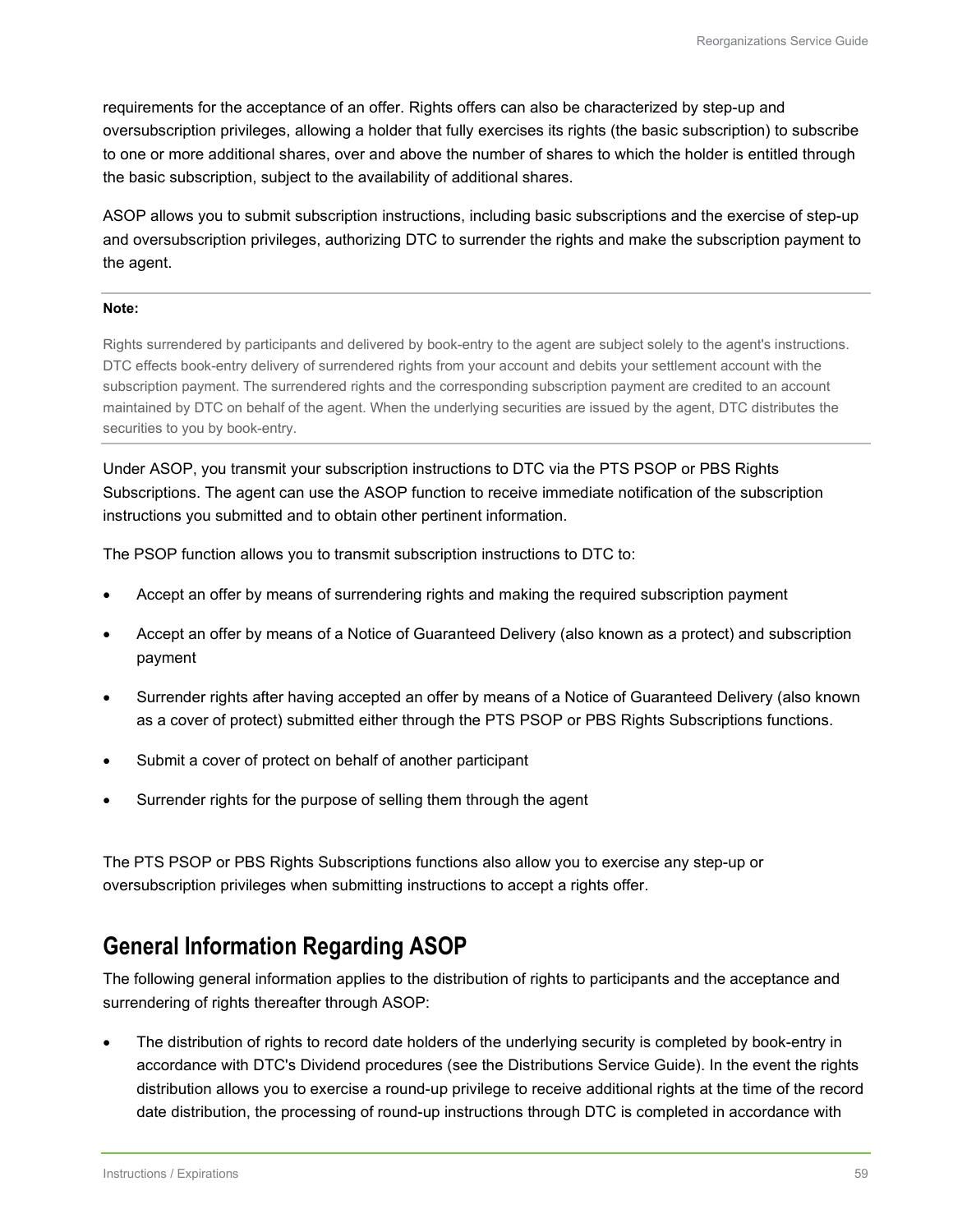procedures contained in the information about the rights distribution made available through DTC's Dividend department.

- If a rights CUSIP number is not assigned by the CUSIP Service Bureau, DTC establishes a user (contra) CUSIP number for the rights offer.
- For rights offers that qualify for ASOP, the agent has entered into a master agreement with DTC providing, among other things, that the delivery by DTC of an Agent's Message to the agent satisfies the terms of the rights offer as to the execution and delivery of a Subscription Form or a Notice of Guaranteed Delivery by the participant identified in the Agent's Message.
- For rights held on DTC's behalf at another depository, the agent agrees to accept rights from the other depository in a quantity that fulfills DTC's obligation to deliver rights to the agent for subscription instructions submitted under these procedures by participants.
- Rights offers eligible under ASOP are announced in the CA Web Announcements, ISO 20022, and PTS RIPS and PBS Reorganizations and Redemptions functions. Information about qualifying rights offers is also available to participants by means of an inquiry option of the PTS PSOP and PBS Rights Subscriptions functions, and may also be available by means of hard copy notices distributed to you by DTC.

The information provided by DTC describing a rights offer is intended as an aid, and can be viewed via CA Web Announcements, ISO 20022 and PTS RIPS and PBS Reorganizations and Redemptions functions. This information is based on the best information available to DTC concerning the offer but may be subject to inaccuracies or omissions. It is your responsibility to obtain and monitor announcements from all sources, including any documents stating the terms and conditions of the offer obtainable from an agent, of offers involving securities you have on deposit at DTC.

### **Subscription Instructions**

Participants enter and transmit subscription instructions to DTC via the PTS PSOP or PBS Rights Subscriptions functions. Subscription instructions entered by PTS RTOP or PBS Release Reorg Transactions users are automatically applied to the processor controls and must be released and transmitted to DTC via this function after the instructions have been entered via PTS PSOP or PBS Rights Subscriptions.

When accepting a rights offer by means of surrendering rights or by means of a Notice of Guaranteed Delivery through PTS PSOP or PBS Rights Subscriptions, you can enter and combine in one instruction up to 12 separate customer instructions. Upon the successful processing of an instruction with multiple customers, DTC automatically generates separate transactions and Agent's Messages for each customer, and these separate transactions are treated as individual acceptances thereafter by both DTC and the agent.

### **Subscription Payments**

In general, the subscription price of a rights offer is established at the outset of the offer and payment is required when you accept an offer. In these cases DTC automatically calculates and charges the subscription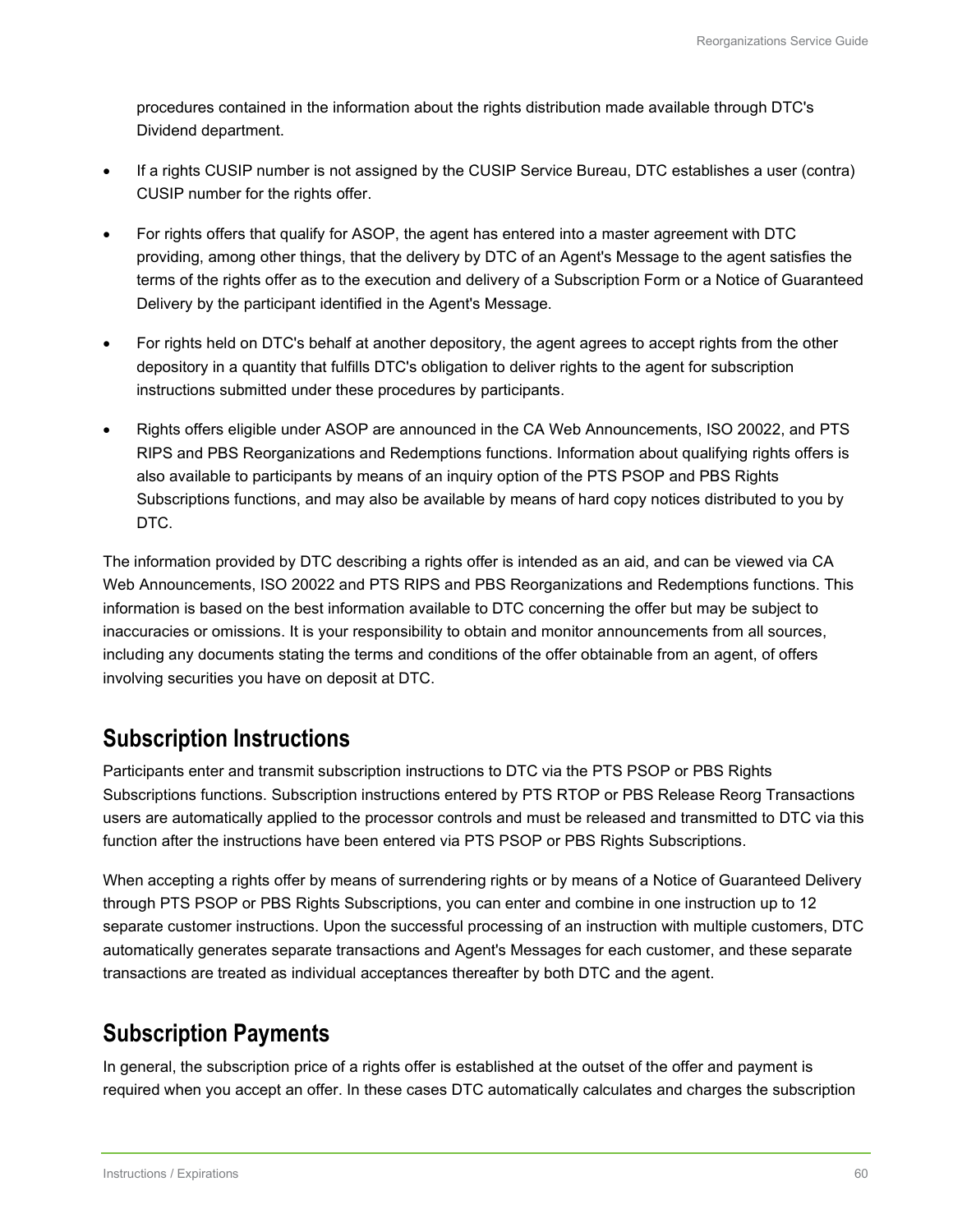payment to your settlement account on the same day subscription and Notice of Guaranteed Delivery instructions are successfully processed.

The terms of some rights offers specify that the subscription price is initially either an unknown or an assumed price. In these cases, the actual subscription price is established during or after the acceptance period of the rights offer.

When the subscription price is not known, DTC will accept your subscription instructions, but will not charge your settlement account until the agent advises DTC of the actual subscription price. At that time, your settlement account is automatically charged the subscription payment for your previous subscription activities. Any subsequent activity is also automatically charged to that account.

When there is an assumed subscription price, DTC charges the assumed subscription payment to your settlement account on the same day instructions are successfully processed. Once the actual subscription price is known, DTC remits to or collects from the agent the difference between the assumed and actual prices and credits or debits your account accordingly. Any subsequent activity is automatically charged to your settlement account. These charges appear on your daily Reorganization Cash Settlement List, CA Web and ISO 20022 messages.

### **Payments with Notices of Guaranteed Delivery**

If the terms of the rights offers specify that subscription payment must accompany your Notice of Guaranteed Delivery, DTC charges the subscription payment to your settlement account on the same day you submit a Notice.

Some offers, however, permit you to make the subscription payment when the rights that are the subject of the Notice of Guaranteed Delivery are surrendered. In this case, the subscription payment is charged to you when the rights are surrendered. These charges appear on your daily Reorganization Cash Settlement List, CA Web and ISO 20022 messages.

### **Movement of Underlying Securities**

Rights offers are normally subject to cancellation. Therefore, DTC does not provide immediate credit for the underlying securities to your general free account. The underlying securities to which you are entitled, subject to cancellation, availability, or proration, are instead immediately credited to your reorganization account in the underlying security CUSIP number or in some cases, a contra-CUSIP number. In addition, the underlying securities resulting from a step-up or oversubscription privilege are subject to the availability or prorated distribution of new underlying securities. You cannot use the underlying security position credited to your reorganization account for any DTC book-entry services other than those described in this section.

When the underlying securities are made available to the agent, DTC distributes the new securities to your general free account by book-entry and reduces your reorganization account or contra-CUSIP accordingly.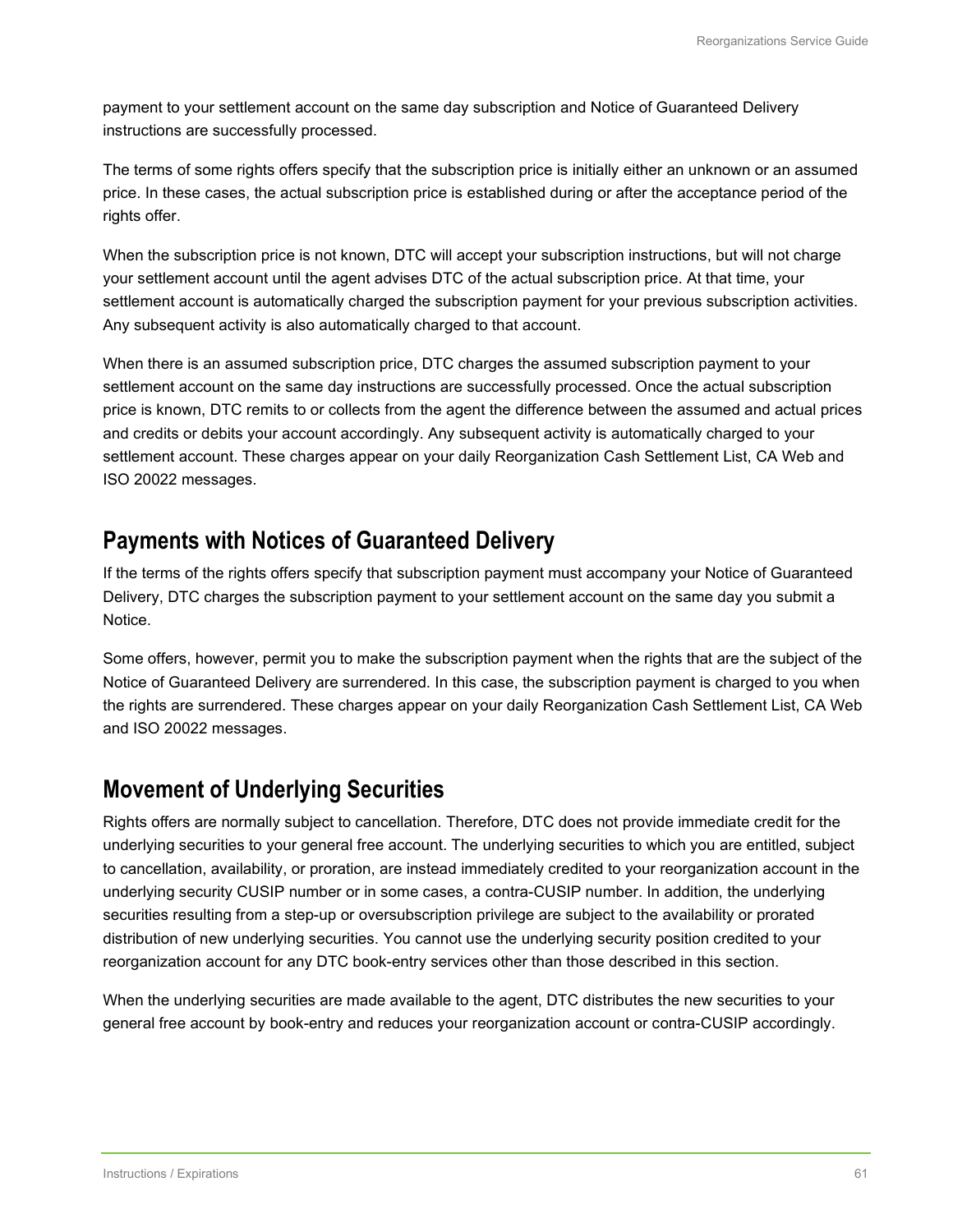### **Note:**

In the event a rights offer is neither subject to cancellation nor the availability of new underlying securities, and the new underlying securities are immediately issuable and available, DTC processes entries which results in you receiving immediate credit for new underlying securities in your general free account.

## **Subscription Sub-Accounts**

The underlying securities credited to your reorganization account are further identified by sub-accounts of the reorganization account. There are two subaccounts of the reorganization account for this purpose: the basic subscription and oversubscription subaccounts.

The underlying securities to which you are entitled through the exercise of the basic subscription and any stepup privilege are credited to your basic subscription subaccount. The quantity of underlying securities you want to purchase through an oversubscription privilege, as indicated in the instruction you transmit to DTC via the PTS PSOP or PBS Rights Subscriptions, is credited to your oversubscription subaccount. Both of these subaccount positions are shown in your reorganization account with the underlying security number.

When you surrender rights for the purpose of selling them through the agent, the quantity of rights the subject of the sell instruction is credited to a third subaccount, named the sell subaccount. The sell subaccount position is shown in your reorganization account with the rights CUSIP number until DTC receives and credits your settlement account with the cash proceeds.

You can view your reorganization account and subaccount activities via CA Web and in your Participant Activity Statement and Reorganization Cash Settlement List.

### **Schedule for Submitting Instructions**

The dates and times when you can submit instructions via PTS PSOP or PBS Rights Subscriptions are specified in the related CA Web Announcements, ISO 20022 messaging and PTS RIPS or PBS Reorganizations and Redemptions envelope or via the PTS PSOP or PBS Rights Subscriptions inquiry option. Unless otherwise specified in the information from DTC, the following table describes the availability of PTS PSOP or PBS Rights Subscriptions on those dates and times. All times are eastern time.

| <b>For this instruction</b>                                | The PSOP hours are       |
|------------------------------------------------------------|--------------------------|
| Basic subscriptions (with step-ups and over-subscriptions) | $8:00$ a.m. to 2:15 p.m. |
| Notices of Guaranteed Delivery                             | $8:00$ a.m. to 2:15 p.m. |
| Instructions to sell rights                                | 8:00 a.m. to 2:15 p.m.   |
| Instructions to cover protects                             | $8:00$ a.m. to 2:15 p.m. |

### **Note:**

Instructions and/or Notices of Guaranteed Delivery on DTC's expiration date may be permitted between 3:30 p.m. and 5:00 p.m., after DTC's cutoff time for the settlement of cash activities. In such cases, DTC defers charging the subscription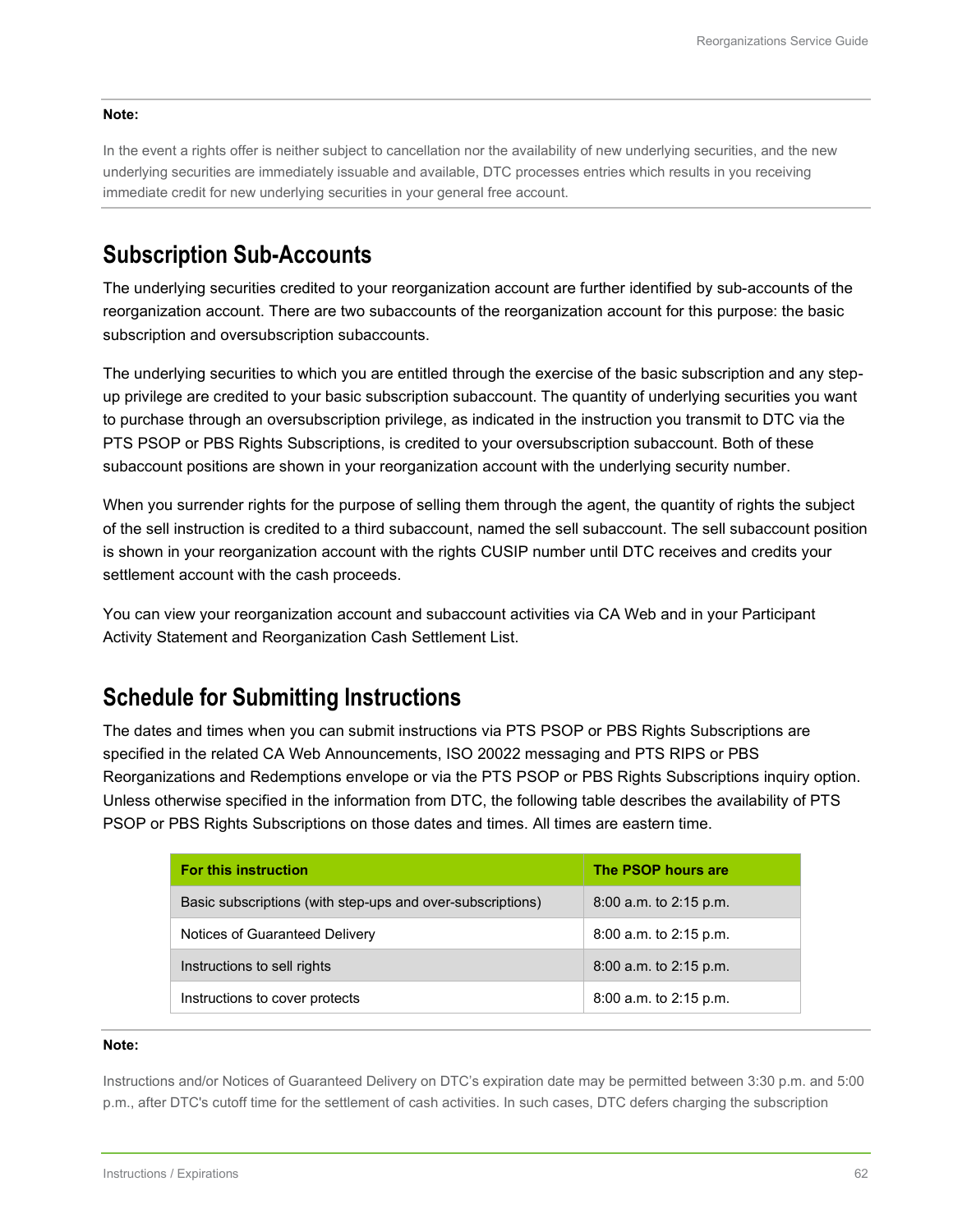payment with respect to Notices of Guaranteed Delivery processed on the last day of the offer until the next business day on which DTC is open for cash settlement services.

### **Inquiring About ASOP-Eligible Offers**

Upon learning that a rights offer has been made, DTC notifies you via:

- CA Web Announcements, ISO 20022 messaging and the PTS RIPS or PBS Reorganizations and Redemptions functions, or
- The inquiry option of PTS PSOP or PBS Rights Subscriptions, or
- Email alert

When notified by DTC of an eligible offer, or after inquiring via CA Web Announcements or ISO 20022 messaging or PTS PSOP or PBS Rights Subscriptions, you should note the following:

- 1. The rights CUSIP number and the CUSIP number of the underlying security that can be subscribed to through the offer.
- 2. The exercise terms of the rights offer, including the number of rights that must be surrendered to subscribe to one share of the underlying security, and the subscription price to purchase each new share.
- 3. Any step-up privilege, including the step-up prices (if any) and the minimum fractional amount required to exercise the step-up privilege.
- 4. Any oversubscription privilege, including the subscription prices of the oversubscription privilege and the maximum number of shares to which you can oversubscribe.
- 5. The last day and time for submission of original acceptances (including Notices of Guaranteed Delivery, if available) to the agent via PTS PSOP or PBS Rights Subscriptions.
- 6. If a Guarantee of Delivery period is available, the last day and time on which deliveries in satisfaction of Notices of Guaranteed Delivery (instructions to cover protects) can be submitted via PTS PSOP or PBS Rights Subscriptions.
- 7. If the terms of the rights offer allow rights to be sold through to the agent, the last day and time for the submission of sell instructions via PTS PSOP or PBS Rights Subscriptions.
- 8. Any special representations required for the acceptance of an offer (for example, when the oversubscription privilege can be exercised only for rights distributed to record date holders of the underlying security and exercised in full).

### **Note:**

With certain rights subscription events you may be directed to submit your instructions through PTOP.

### **Note:**

You should also determine from the information provided by DTC if there will be any interruption in the availability of DTC services for the rights, such as a chill on deposits or withdrawals.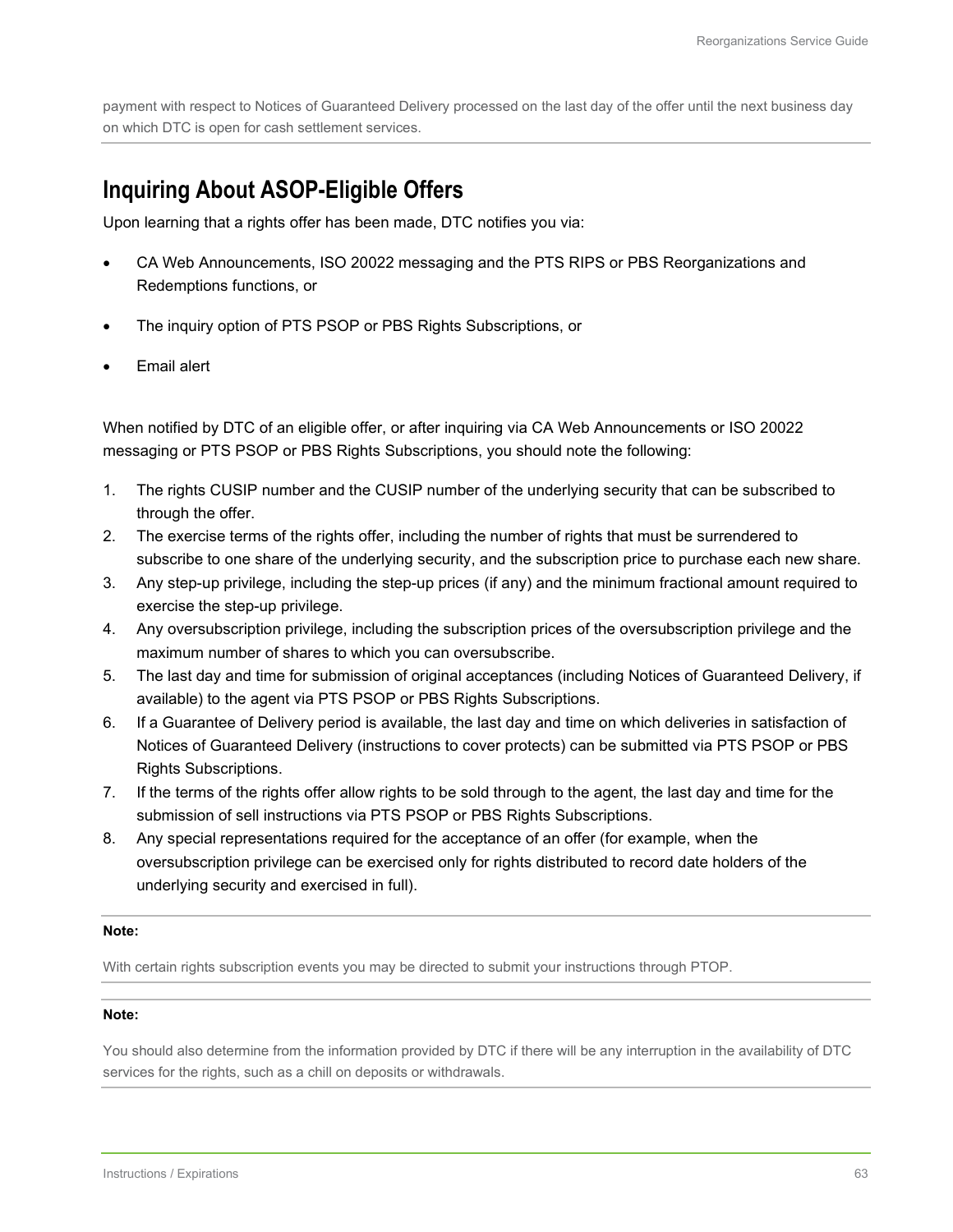### **Accepting an ASOP-Eligible Offer**

After receiving information from DTC about an ASOP-eligible rights offer, you can accept the offer and deliver securities on deposit with DTC to the agent via the PTS PSOP or PBS Rights Subscriptions function.

### **Warning!**

You must accept ASOP-eligible offers via PTS PSOP or PBS Rights Subscriptions; except as noted in Subscription Instructions, instructions on ASOP-eligible offers outside of PTS/PBS will not be accepted by DTC and, if submitted, will be rejected. If possible, DTC will attempt to notify you of the rejection, but DTC cannot guarantee such notification.

If you intended to accept an offer via PSOP but missed the cutoff for submitting the acceptance via PSOP, it is your responsibility to contact the agent and determine if they will accept an email submission directly. If accepted, the agent will notify DTC and the Participant should submit an acceptance instruction form to DTC via email. DTC will then input the acceptance on behalf of the Participant. The Participant must confirm the acceptance input by DTC is accurate.

Instructions being submitted to DTC after the DTC cutoff must be approved by, and delivered to, the agent handling the event, prior to submission to DTC.

The dates on which you can accept a rights offer and surrender rights and the required subscription payment via PTS PSOP or PBS Rights Subscriptions are specified in the notice about the offer, which you can view via CA Web Announcements and the PTS RIPS or PBS Reorganizations and Redemptions functions. Unless otherwise specified in the information from DTC, PTS PSOP or PBS Rights Subscriptions is available for the purpose of transmitting acceptances from 8:00 a.m. to 2:15 p.m. eastern time. The terms of the offer may permit you to accept the offer directly through the agent via a hard copy Notice of Guaranteed Delivery. See Submitting a Protect for an ASOP-Eligible Offer.

### **Checklist for Submitting an Acceptance**

- 1. Obtain the Offering Circular/Prospectus and the Subscription Form required by the offer and review the terms of the offer as stated in those documents.
- 2. Determine the terms of acceptance that you want to transmit via PTS PSOP or PBS Rights Subscriptions including, but not limited to:
	- Basic subscription: Determine the quantity of rights you want to exercise. When you transmit an acceptance of the rights offer via PTS PSOP or PBS Rights Subscriptions, you must enter this quantity in the field provided.
	- Step-up privilege: If there is a step-up privilege provided by the rights offer, determine if the acceptance must include the exercise of the step-up privilege. When you transmit an acceptance including the step-up privilege, you must respond affirmatively to the step-up privilege in the field provided.
	- Oversubscription privilege: If there is an oversubscription privilege provided by the rights offer, determine if the acceptance must include the exercise of the oversubscription privilege. If so, determine the quantity of underlying securities you want to subscribe to through the oversubscription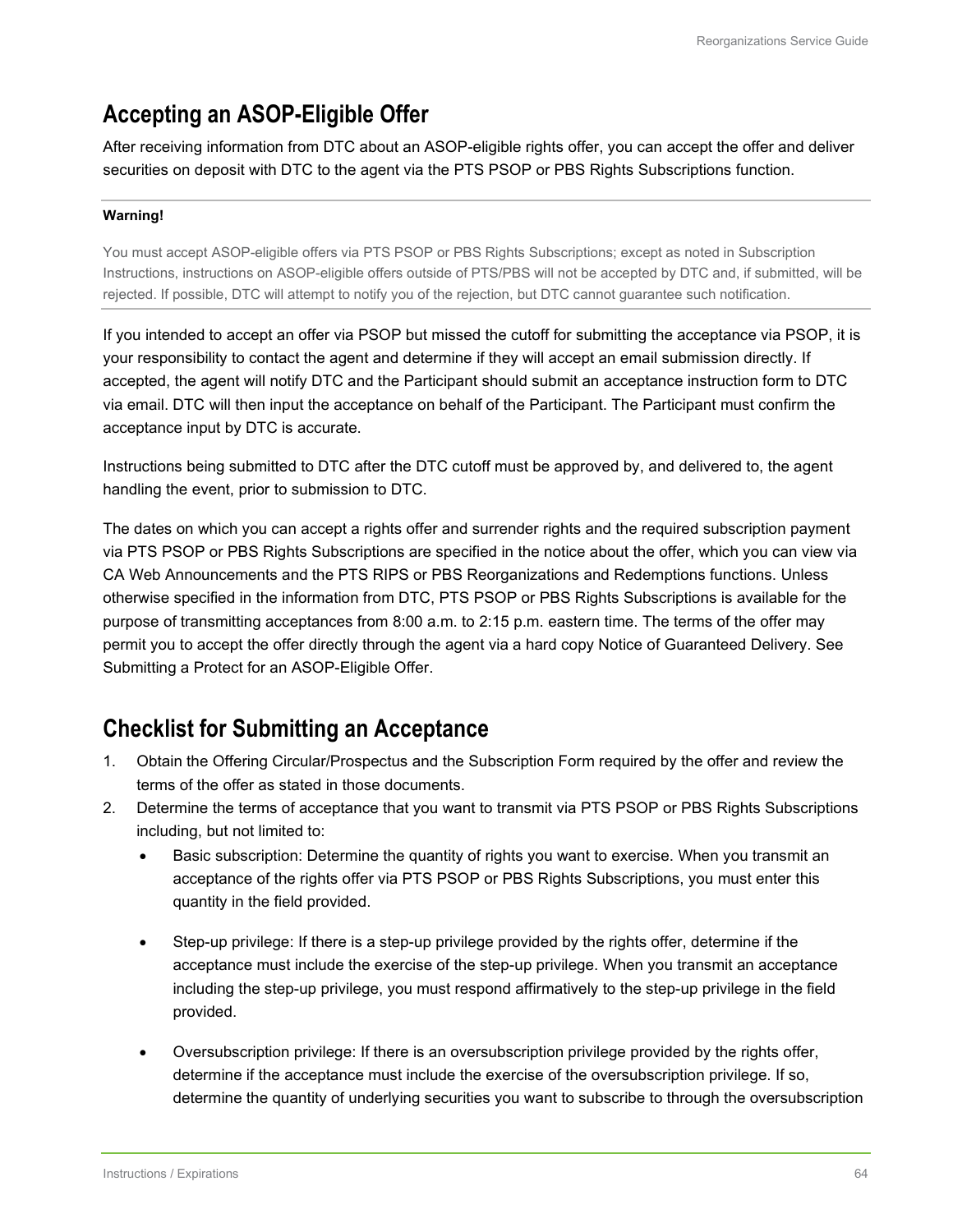privilege. When you transmit an acceptance including the oversubscription privilege, you must enter this quantity in the field provided.

- Subscription payment: Determine the subscription payment that will be charged to your DTC settlement account as a result of the basic subscription and the exercise of any step-up or oversubscription privilege. When you transmit an acceptance, you do not enter the subscription payment dollar amount. This amount is automatically calculated by DTC and displayed to you prior to your approval of the transmission of the acceptance to DTC for processing.
- Special representations: If special representations are required by the Subscription Form, determine your response to such representations to be indicated in the transmitted acceptance. (Based on the offer, you will be able to make these representations in specific fields on the PTS PSOP or PBS Rights Subscriptions screen, or in the Comments field.)
- Comments: If any additional acceptance information is required, prepare a statement of such to enter in the Comments field on the PTS PSOP or PBS Rights Subscriptions screen.

#### **Note:**

When you transmit an acceptance, you can combine in a single acceptance a maximum of 12 separate customer instructions to which the above information applies, including the special representations and comments. The PTS PSOP or PBS Rights Subscriptions function's Rights Exercise Customer Breakdown screen will allow you to enter the basic subscription rights quantity, the oversubscription underlying security quantity, and a response to the step-up privilege for each separate customer instruction. The sum of these quantities must equal the respective quantities you enter on the primary Rights Exercise screen.

- 3. Enter and transmit the acceptance via PTS PSOP or PBS Rights Subscriptions during the period when submissions can be input via PTS or PBS for ASOP eligible offers. Your acceptance should indicate the determinations you made in Step 2 above.
- 4. Acknowledge the Subscription Form. When you transmit an acceptance via PTS PSOP or PBS Rights Subscriptions, a space will be indicated on the PTS PSOP or PBS Rights Subscriptions screen for you to enter an acknowledgment of the Subscription Form required by the offer identified by the rights CUSIP you specify in your acceptance. If you do not enter the acknowledgment, PTS PSOP or PBS Rights Subscriptions will reject the acceptance. By entering the acknowledgment via PTS PSOP or PBS Rights Subscriptions, you agree that (i) you have received, and will be bound by the terms of, the Subscription Form required by the offer identified in the acceptance and (ii) the agreement set forth in the preceding clause (i) may be enforced against you by the Offeror in such offer.

#### **Note:**

The Subscription Form referred to in these procedures is the form of documentation required by the offer when you transmit the acceptance.

5. Receive the PTS PSOP or PBS Rights Subscriptions input response screen after having transmitted to DTC the information entered in Steps 2 and 3 above. The PTS PSOP or PBS Rights Subscriptions input response screen displays error messages for any input errors (such as an error message indicating that the number of shares reflected in the oversubscription field for the PSOP input screen exceeds the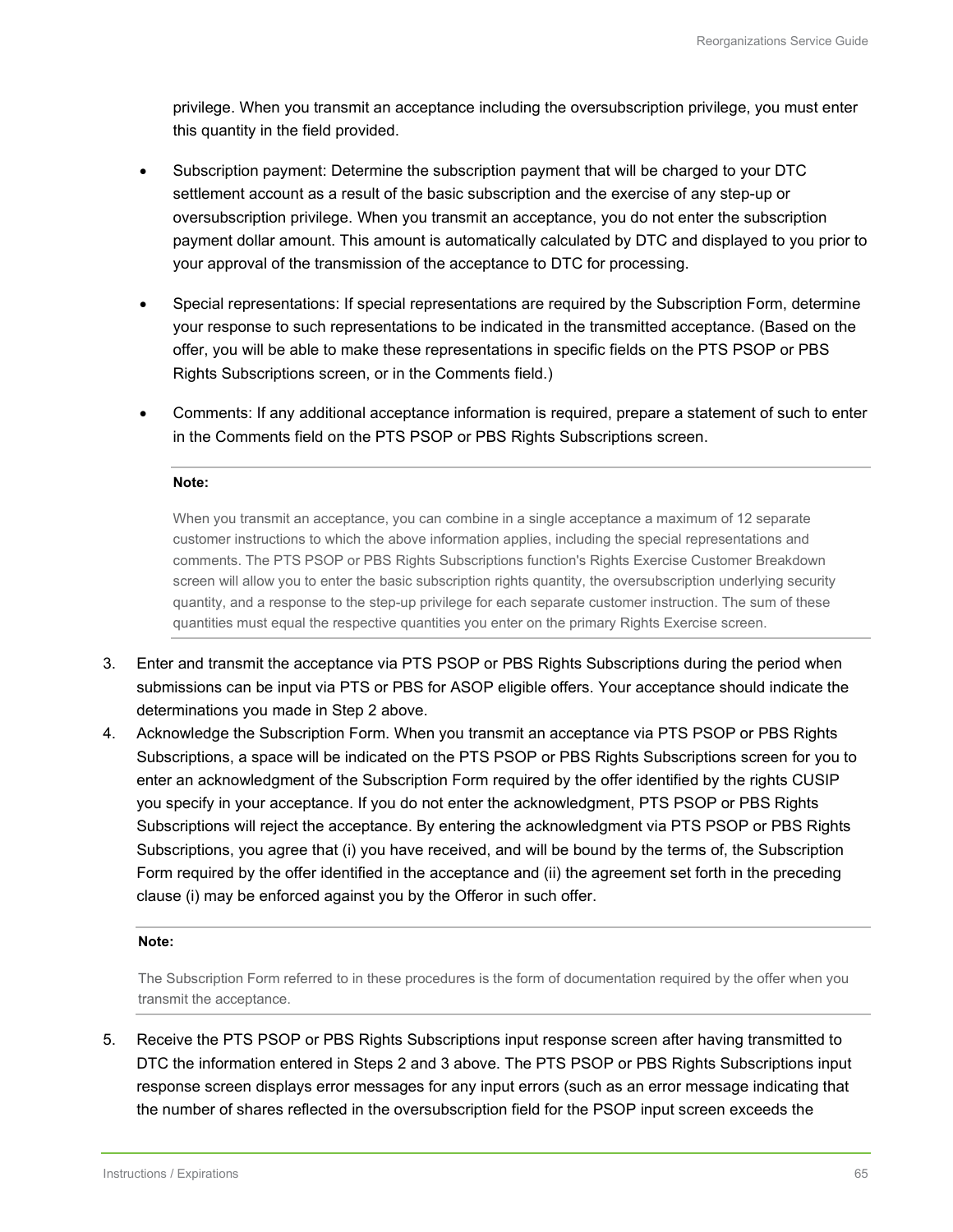maximum allowed by the terms of the offer). If necessary, correct the required fields of the PTS PSOP or PBS Rights Subscriptions input screen and re-transmit the instruction to DTC for editing.

- 6. Receive the PTS PSOP or PBS Rights Subscriptions input response screen showing that the instruction does not contain errors, and showing the subscription payment that will be charged to your DTC settlement account. Verify the information you have entered and re-transmit the instruction to DTC for processing.
- 7. Receive a message acknowledging transmission of the acceptance and reporting the status.
	- If the message states that the acceptance was processed (made), confirm that 1) the quantity of rights subject of the instruction has been deducted from your position in the specified rights CUSIP number, 2) that you now have the quantity of underlying securities to which you are entitled through the basic subscription and any step-up privilege shown in your position in the basic subscription subaccount with the underlying security CUSIP number specified in the acceptance and 3) that you now have the quantity of underlying securities to which you are entitled through the exercise of any oversubscription privilege shown in your position in the oversubscription sub-account with the underlying security CUSIP number specified in the acceptance.
	- If the message states that the acceptance was not processed and is pending (recycling), monitor future messages to determine that the acceptance is subsequently processed. Acceptances are not transmitted to the agent and securities are not moved into the reorganization account of the underlying security CUSIP number until the acceptance has been processed (made). You must monitor messages carefully to ensure that all your transactions are processed, and take appropriate action to resolve pending (recycling) acceptances.
	- Participants that subscribe to the ISO 20022 Instruction Statement Report (CAST) will be able to verify instructions status on the message

#### **Note:**

When an acceptance is processed as reported in the message, DTC transmits an Agent's Message to the agent indicating your acceptance. This Agent's Message includes your acknowledgment concerning the Subscription Form.

### **Submitting a Protect for an ASOP-Eligible Offer**

After receiving information from DTC that a rights offer is eligible for ASOP, and after determining that the terms of the rights offer provide for the acceptance of the offer via a Notice of Guaranteed Delivery, you can accept the offer by submitting a Notice of Guaranteed Delivery to the agent via the Protect Submission option of PTS PSOP or PBS Rights Subscriptions and subsequently, on or before the end of the period, you will be able to cover your protect by either delivering securities you have on deposit with DTC or having another participant deliver on your behalf to the agent via the PTS PSOP or PBS Rights Subscriptions function.

### **Warning!**

You must submit Notices of Guaranteed Delivery on ASOP-eligible offers via PTS PSOP or PBS Rights Subscriptions; instructions outside of PTS/PBS will not be accepted by DTC on ASOP-eligible offers and, if submitted, will be rejected. If possible, DTC will attempt to notify you of the rejection, but cannot guarantee such notification. If you intended to submit a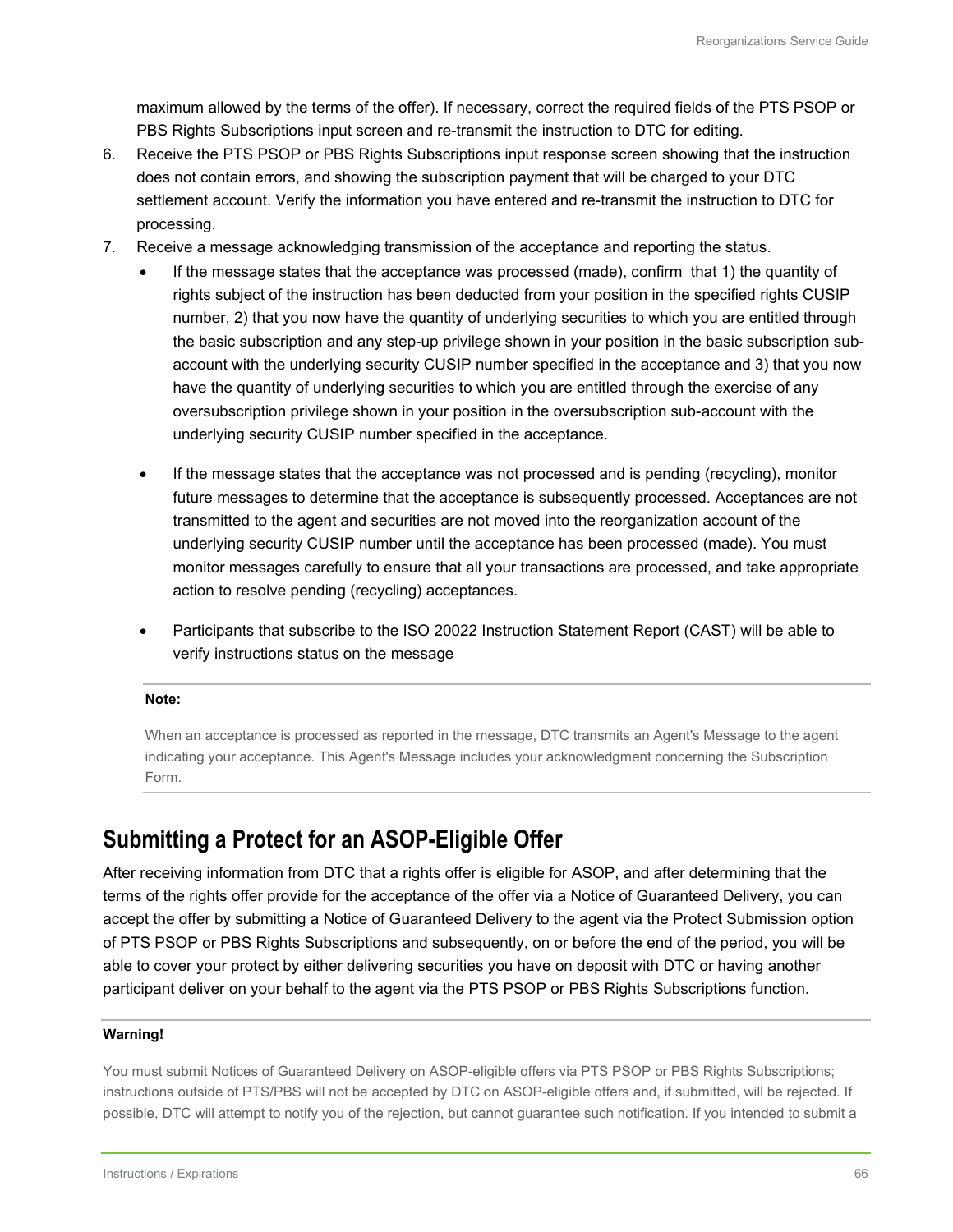protect instruction via PSOP but missed the cutoff for submitting the protect via PSOP it is your responsibility to contact the agent and determine if they will accept an email submission directly. If accepted, the agent will notify DTC and the Participant should submit a Protect Submission Form to DTC via email. DTC will then input the protect submission on behalf of the Participant. The Participant must confirm the protect submission input by DTC is accurate. The Participant will be able to cover the protect opened by DTC.

The dates on which you can accept an offer by submitting a Notice of Guaranteed Delivery via PSOP or PBS Rights Subscriptions are specified in the notice about the offer, which you can view via the CA Web Announcements, PTS RIPS or PBS Reorganizations and Redemptions functions. Unless otherwise specified in the PTS RIPS or PBS Reorganizations and Redemptions functions notice, PTS PSOP or PBS Rights Subscriptions is available on those dates for this purpose from 8:00 a.m. to 2:15 p.m. eastern time on the offer's expiration date only.

The deferred subscription payment procedure may be used (see Schedule for Submitting Instructions). In this case, PTS PSOP or PBS Rights Subscriptions is available until 5:00 p.m. eastern time on the offer's expiration date.

### **Checklist for Submitting a Protect**

- 1. Obtain the Offering Circular/Prospectus and the Subscription Form required by the offer and review the terms of the offer as stated in those documents.
- 2. Determine the terms of acceptance that you want to transmit via PTS PSOP or PBS Rights Subscriptions including, but not limited to:
	- Basic subscription: Determine the quantity of rights you want to exercise. When you transmit an acceptance of the rights offer via PTS PSOP or PBS Rights Subscriptions, you must enter this quantity in the field provided.
	- Step-up privilege: If there is a step-up privilege provided by the rights offer, determine if the acceptance must include the exercise of the step-up privilege. When you transmit an acceptance including the step-up privilege, you must respond affirmatively to the step-up privilege in the field provided.
	- Oversubscription privilege: If there is an oversubscription privilege provided by the rights offer, determine if the acceptance must include the exercise of the oversubscription privilege. If so, determine the quantity of underlying securities you want to subscribe to through the oversubscription privilege. When you transmit an acceptance including the oversubscription privilege, you must enter this quantity in the field provided.
	- Subscription payment: Determine the subscription payment that will be charged to your DTC settlement account as a result of the basic subscription and the exercise of any step-up or oversubscription privilege. When you transmit an acceptance, you do not enter the subscription payment dollar amount. This amount is automatically calculated by DTC and displayed to you prior to your approval of the transmission of the acceptance to DTC for processing.
	- Special representations: If special representations are required by the Subscription Form, determine your response to such representations to be indicated in the transmitted acceptance. (Based on the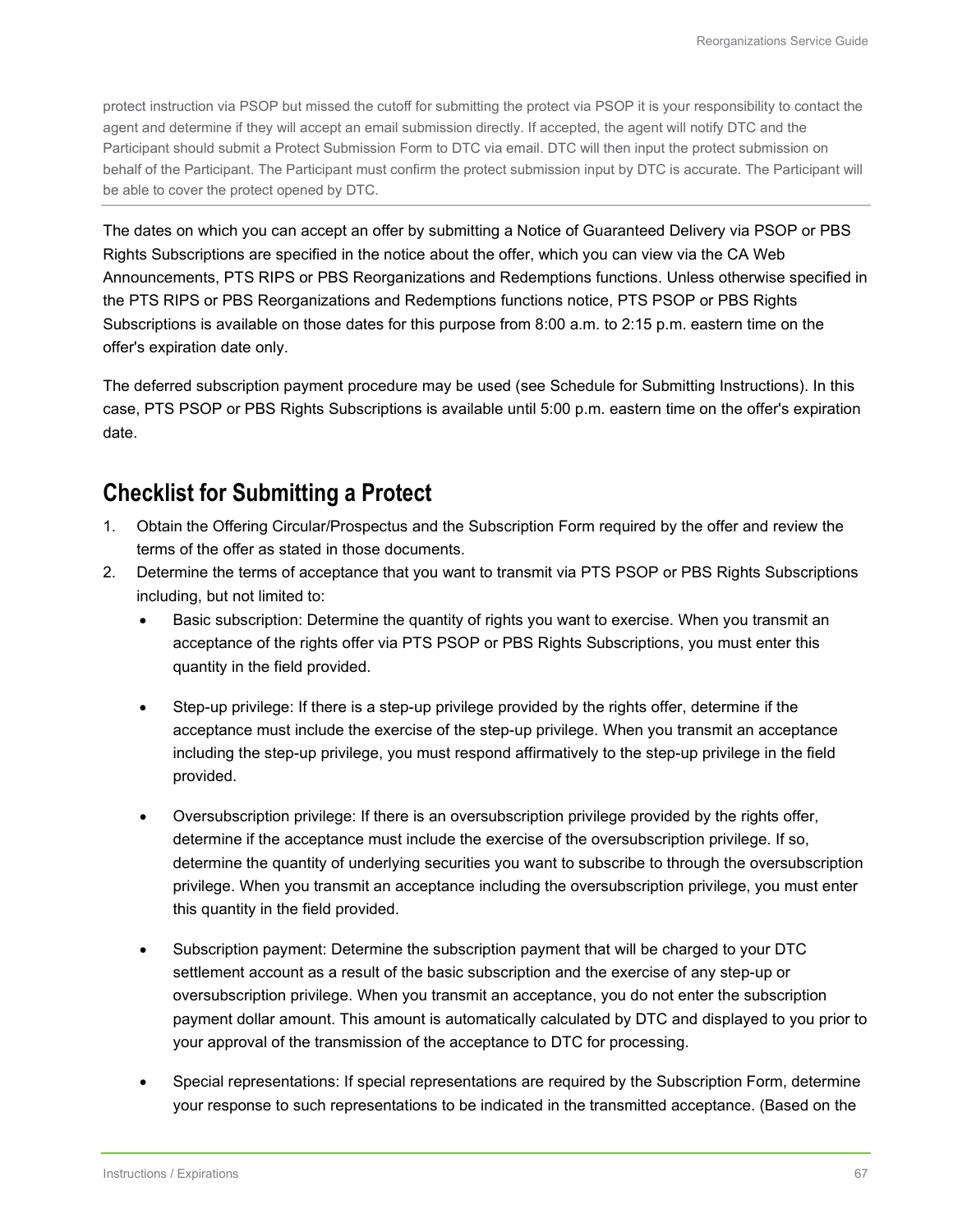offer you will be able to make these representations in specific fields on the PSOP screen, or in the Comments field.)

- Comments: If any additional acceptance information is required, prepare a statement of such to enter in the Comments field on the PTS PSOP or PBS Rights Subscriptions screen.
- 3. Enter and transmit the Notice of Guaranteed Delivery via PTS PSOP or PBS Rights Subscriptions. Your Notice of Guaranteed Delivery should indicate the determinations you made in Step 2 above.
- 4. Acknowledge the Notice of Guaranteed Delivery. When you transmit an acceptance via a Notice of Guaranteed Delivery, a space will be indicated on the PTS PSOP or PBS Rights Subscriptions screen for you to enter an acknowledgment concerning the Notice of Guaranteed Delivery required by the offer identified by the rights CUSIP you specify in your acceptance. If you do not enter the acknowledgment, PTS PSOP or PBS Rights Subscriptions will reject the acceptance. By entering the acknowledgment via PSOP, you agree that (i) you have received, and will be bound by the terms of, the Notice of Guaranteed Delivery required by the offer identified in the acceptance and (ii) the agreement set forth in the preceding clause (i) may be enforced against you by the Offeror in such offer.

### **Note:**

The Notice of Guaranteed Delivery referred to in these procedures is the form of the Notice of Guaranteed Delivery required by the offer when you transmit the acceptance.

- 5. Receive the PTS PSOP or PBS Rights Subscriptions input response screen after having transmitted to DTC the information entered in Steps 2 and 3 above. The PTS PSOP or PBS Rights Subscriptions input response screen displays error messages for any input errors (such as an error message indicating that the number of shares reflected in the oversubscription field for the PTS PSOP or PBS Rights Subscriptions input screen exceeds the maximum allowed by the terms of the offer). If necessary, correct the required fields of the PTS PSOP or PBS Rights Subscriptions input screen and re-transmit the instruction to DTC for editing.
- 6. Receive the PTS PSOP or PBS Rights Subscriptions input response screen showing that the instruction does not contain errors. Verify the information you have entered and re-transmit the instruction to DTC for processing.
- 7. Receive a message acknowledging transmission of the acceptance by means of a Notice of Guaranteed Delivery. The message includes the status of the transaction.
	- If the message states that the acceptance was processed (made), confirm that the quantity of rights subject of the acceptance via a Notice of Guaranteed Delivery is shown in the information available through the inquiry feature of the PTS PSOP or PBS Rights Subscriptions function, under the rights CUSIP number specified in the submission.
	- You must carefully monitor PTS PSOP or PBS Rights Subscriptions and the PTS PSOP or PBS Rights Subscriptions inquiry option to ensure that all Notices of Guaranteed Delivery are processed, and that you take appropriate action to resolve unprocessed transactions or discrepancies.
	- Participants that subscribe to the ISO 20022 Instructions Statement Report (CAST) will be able to verify instructions status on the message.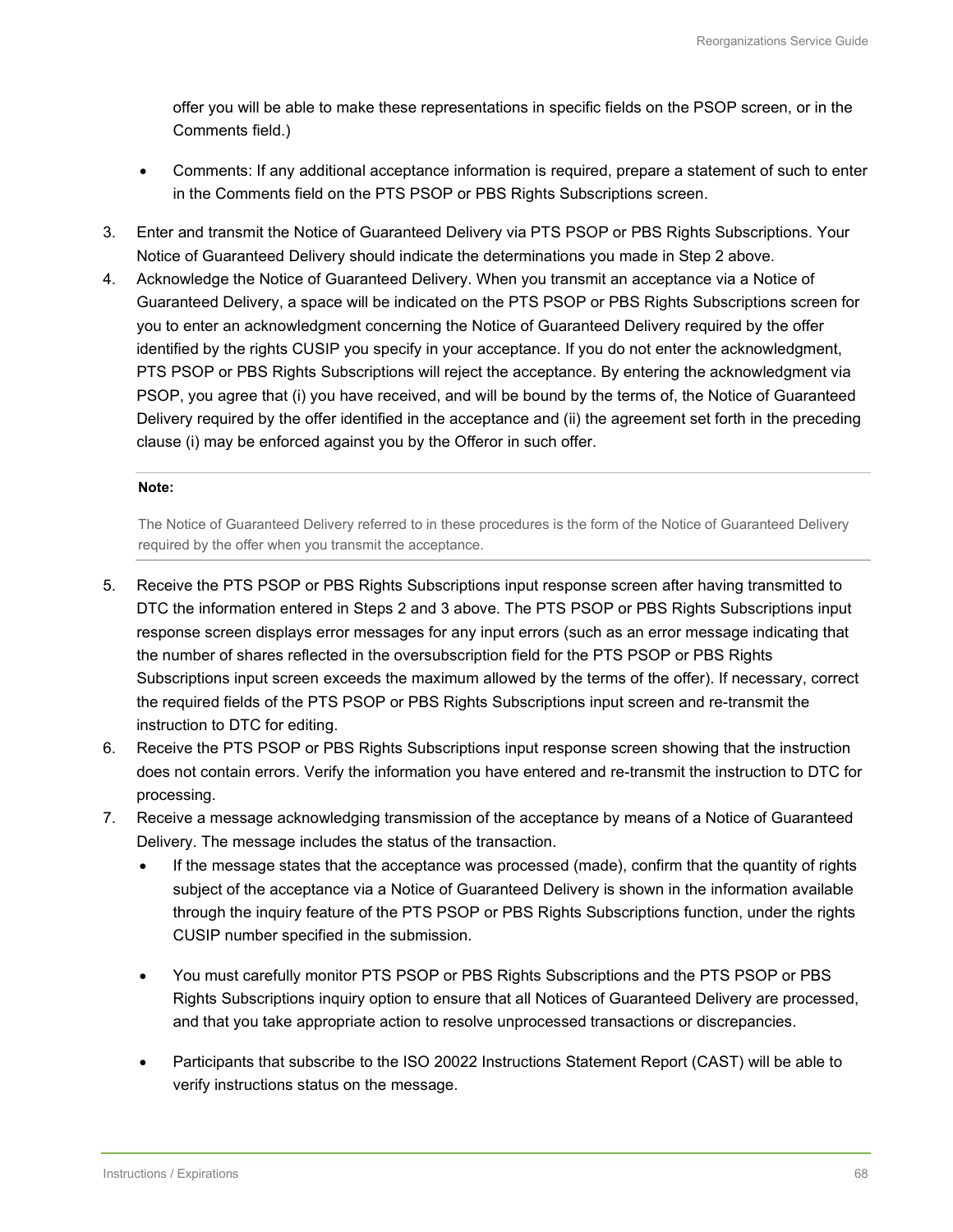#### **Note:**

When an acceptance via a Notice of Guaranteed Delivery is processed as reported in the message, DTC transmits an Agent's Message to the agent indicating your acceptance. This Agent's Message includes your acknowledgment concerning the Notice of Guaranteed Delivery.

## **Submitting a Cover of Protect via PTS PSOP or PBS Rights Subscriptions for an ASOP-Eligible Offer**

Once you have accepted a rights offer through the Agent via a hard copy Notice of Guaranteed Delivery submitted directly to the Agent, you cannot subsequently deliver the securities to the Agent via the PTS PSOP or PBS Rights Subscriptions function unless the instruction was subsequently input by DTC. Only protects submitted via PTS PSOP or PBS Rights Subscriptions can be covered via PTS PSOP or PBS Rights Subscriptions.

If you have accepted a rights offer through the agent by means of a Notice of Guaranteed Delivery via PTS PSOP or PBS Rights Subscriptions, you can subsequently deliver all or a portion of the rights subject to the Notice of Guaranteed Delivery to the agent through DTC via the Cover Protects Submitted via PTS PSOP or PBS Rights Subscriptions option of the PTS PSOP or PBS Rights Subscriptions function.

### **Warning!**

You must accept ASOP-eligible offers via PTS PSOP or PBS Rights Subscriptions; except as noted in Subscription Instructions, instructions outside of PTS/PBS will not be accepted by DTC on ASOP-eligible offers during the period when instructions can be input via PSOP for ASOP eligible offers and, if submitted, will be rejected. If possible, DTC will attempt to notify you of the rejection, but DTC cannot guarantee such notification.

The dates on which you can cover a protect via PTS PSOP or PBS Rights Subscriptions are specified in the notice about the offer, which you can view via CA Web Announcements and the PTS RIPS or PBS Reorganizations and Redemptions functions. Unless otherwise specified in the CA Web Announcements, PTS RIPS or PBS Reorganizations and Redemptions functions notice, PTS PSOP or PBS Rights Subscriptions are available on those dates for this purpose from 8:00 a.m. to 2:15 p.m. eastern time.

### **Note:**

DTC shall have no responsibility in respect of your failure to instruct or properly instruct DTC to surrender securities in accordance with acceptances by submission of Notices of Guaranteed Delivery to the agent via PSOP.

### **Checklist for Submitting a Cover of Protect via PTS PSOP or PBS Rights Subscriptions**

- 1. Verify that a Notice of Guaranteed Delivery and the required subscription payment to the agent via PTS PSOP or PBS Rights Subscriptions was submitted and accepted.
- 2. Retrieve the specific protect instruction you want to cover.
- 3. Note: If covering on behalf of another Participant you will be required to provide a valid Protect ID, Protect Sequence Number and the Protect Participant ID (account number) for the Participant that submitted the original protect instruction.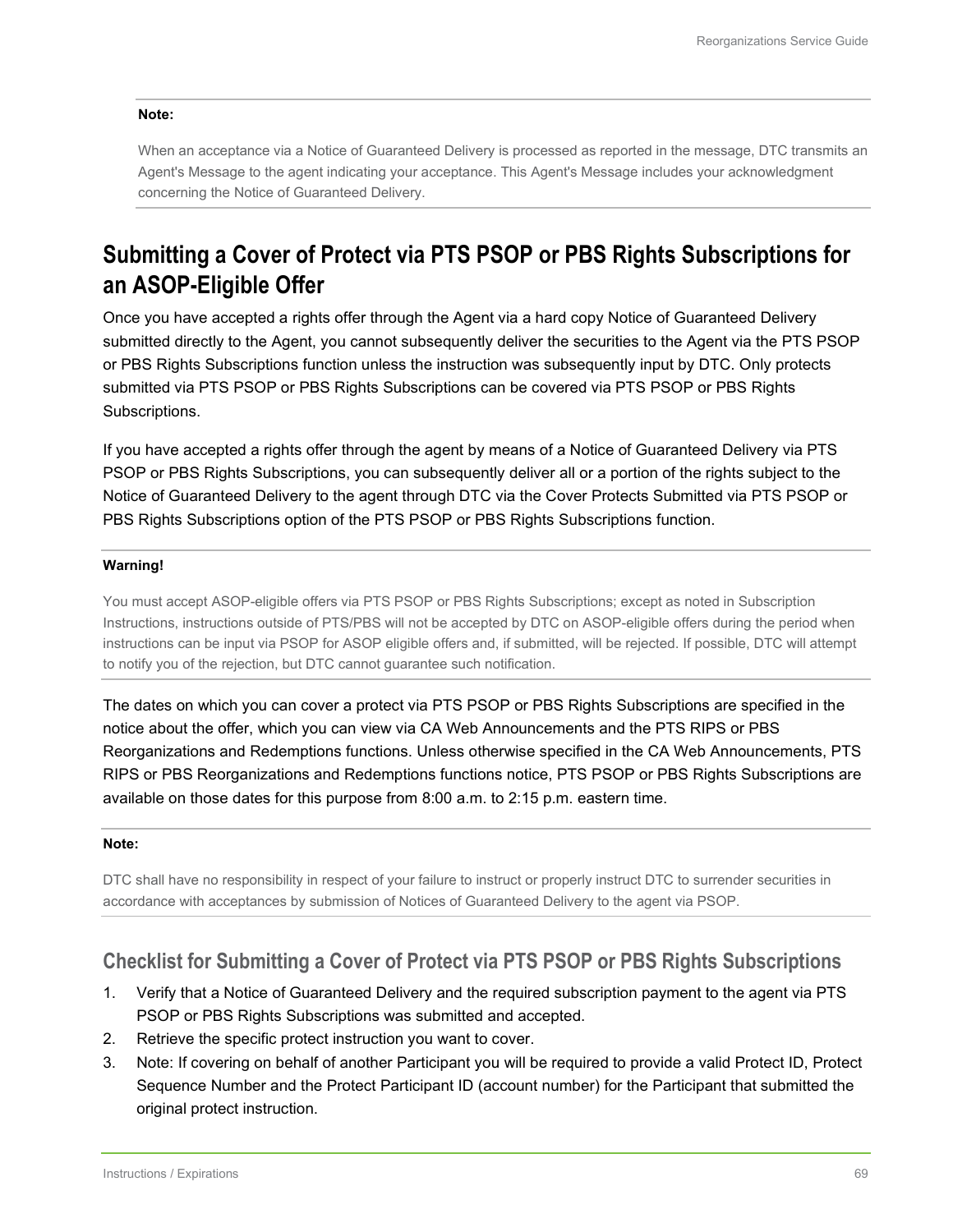- 4. Enter and transmit an instruction to cover the protect via PTS PSOP or PBS Rights Subscriptions during the period when cover of protect submissions can be input.
- 5. Acknowledge the Subscription Form. When you transmit an instruction to cover a protect via PTS PSOP or PBS Rights Subscriptions, a space will be indicated on the PTS PSOP or PBS Rights Subscriptions screen for you to enter an acknowledgment concerning the Subscription Form required by the offer identified by the rights CUSIP you specify in your instruction. If you do not enter the acknowledgment, PTS PSOP or PBS Rights Subscriptions will reject the instruction. By entering the acknowledgment via PTS PSOP or PBS Rights Subscriptions, you agree that (i) you have received, and will be bound by the terms of, the Subscription Form required by the offer identified in the instruction and (ii) the agreement set forth in the preceding clause (i) may be enforced against you by the Offeror in such offer.

#### **Note:**

The Subscription Form referred to in these procedures is the form of documentation required by the offer when you transmit the instruction.

An instruction to deliver rights to cover a Notice of Guaranteed Delivery that was submitted under these procedures can be for a quantity less than, but not more than, the original quantity of the acceptance submitted via PTS PSOP or PBS Rights Subscriptions. You can submit more than one instruction to cover the Notice of Guaranteed Delivery as long as the quantity of rights indicated in those instructions does not exceed the original Notice of Guaranteed Delivery quantity with the total of all cover of protects instructions equaling the amount of the protect submission.

You must monitor the status of acceptances submitted via PTS PSOP or PBS Rights Subscriptions to ensure that the rights subject to the Notice of Guaranteed Delivery are subsequently delivered by the date indicated and in accordance with the Notice of Guaranteed Delivery and the terms of the offer. Use the PTS PSOP or PBS Rights Subscriptions function's Protect Submissions with Uncovered Quantities option to inquire about the status of Notices of Guaranteed Delivery.

- 6. Receive the PTS PSOP or PBS Rights Subscriptions input response screen after having transmitted to DTC the information entered in Steps 2, 3, and 4 above. The PTS PSOP or PBS Rights Subscriptions input response screen displays error messages for any input errors (such as an error message indicating that the number of shares reflected in the oversubscription field for the PTS PSOP or PBS Rights Subscriptions input screen exceeds the maximum allowed by the terms of the offer). If necessary, correct the required fields of the PTS PSOP or PBS Rights Subscriptions input screen and re-transmit the instruction to DTC for editing.
- 7. Receive the PTS PSOP or PBS Rights Subscriptions input response screen showing that the instruction does not contain errors. Verify the information you have entered and re-transmit the instruction to DTC for processing.
- 8. Receive a PTS PSOP or PBS Rights Subscriptions message acknowledging transmission of the cover of protect. The message includes the status of the transaction.
	- Confirm via Settlement Web that 1) the quantity of rights subject of the instruction has been deducted from your position in the specified rights CUSIP number, 2) that you now have the quantity of underlying securities to which you are entitled through the basic subscription and any step-up privilege shown in your position in the basic subscription sub-account with the underlying security CUSIP number specified in the acceptance and 3) that you now have the quantity of underlying securities to which you are entitled through the exercise of any oversubscription privilege shown in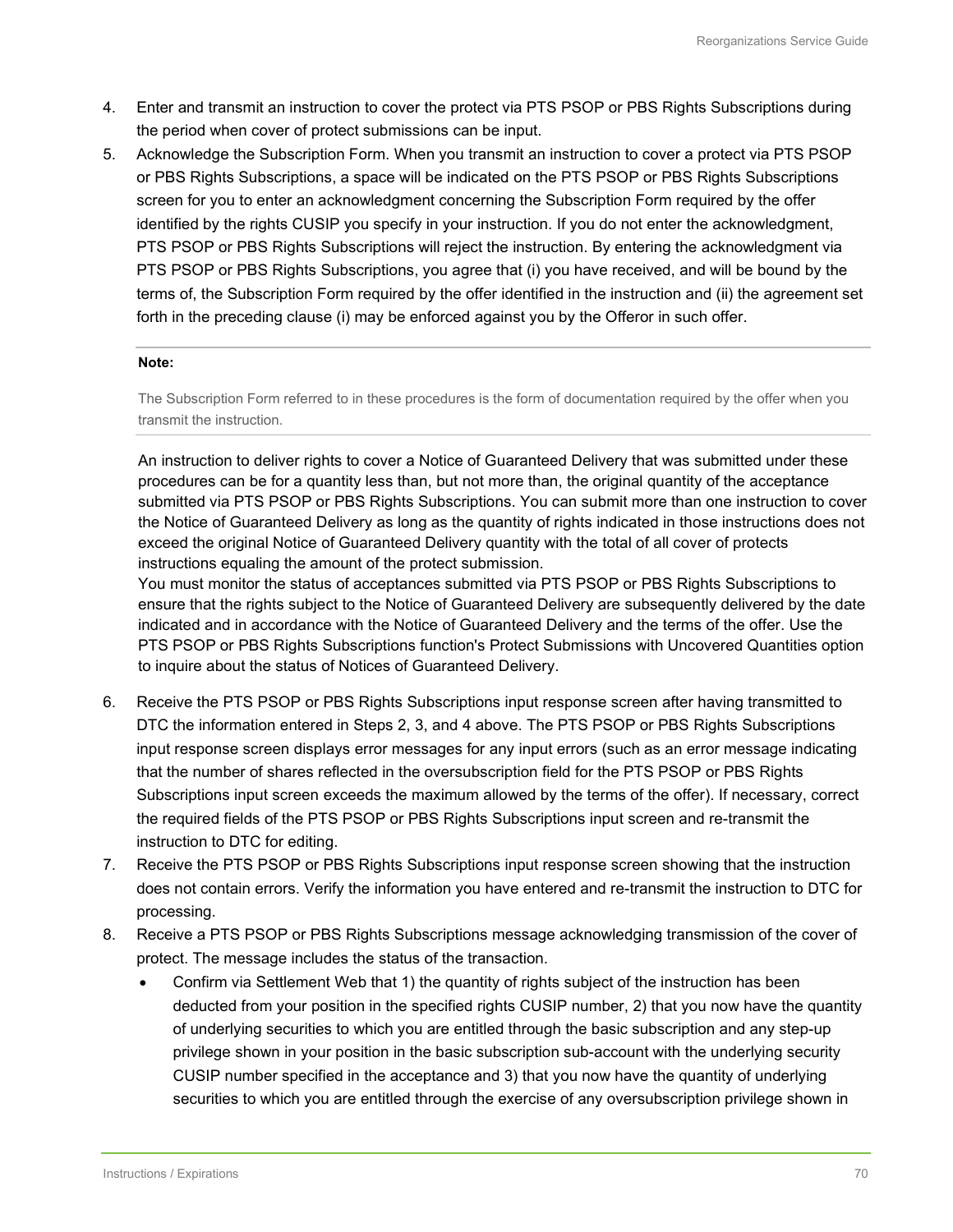your position in the oversubscription sub-account with the underlying security CUSIP number specified in the acceptance.

If the cover of protect instruction was not processed and is pending (recycling), monitor future PTS PSOP or PBS Rights Subscriptions messages to determine that the instruction is subsequently processed. Instructions to cover protects are not transmitted to the agent and securities are not moved into the reorganization account of the underlying security CUSIP number until the acceptance has been processed (made). You must monitor PTS PSOP or PBS Rights Subscriptions messages carefully to ensure that all your transactions are processed, and take appropriate action to resolve pending (recycling) acceptances.

#### **Note:**

When an instruction to cover a protect is processed as reported in the PTS PSOP or PBS Rights Subscriptions message, DTC transmits an Agent's Message to the agent indicating your instruction. This Agent's Message includes your acknowledgment concerning the Subscription Form.

## **Submitting a Cover of Protect via PTS PSOP or PBS Rights Subscriptions on Behalf of Another Participant**

### **Warning!**

To be able to cover a protect via PTS PSOP or PBS Rights Subscriptions on behalf of another participant you must submit protects on ASOP-eligible offers via PTS PSOP or PBS Rights Subscriptions or have had a protect submitted directly to the agent via email and subsequently communicated to DTC and input to PSOP by DTC; cover of protect instructions outside of PTS/PBS will not be accepted by DTC on ASOP-eligible offers and, if submitted, will be rejected. If possible, DTC will attempt to notify you of the rejection, but cannot guarantee such notification.

The dates on which you can submit a cover of protect are specified in the notice about the offer, which you can view via CA Web Announcements, ISO 20022 messaging, and the PTS RIPS or PBS Reorganizations and Redemptions functions. Unless otherwise specified in the CA Web Announcement, PTS RIPS or PBS Reorganizations and Redemptions functions notice, PTS PSOP or PBS Rights Subscriptions are available on those dates for this purpose from 8:00 a.m. to 2:15 p.m. eastern time.

### **Checklist for Submitting a Cover of Protect via PTS PSOP or PBS Rights Subscriptions on Behalf of Another Participant**

- 1. Determine the terms of the acceptance of the protect that was submitted by another Participant through PTS PSOP or PBS Rights Subscriptions, and which you now want to cover via PTS PSOP or PBS Rights Subscriptions and input the information, including, but not limited to:
	- Protect ID: The Instruction Identification Number for the Protect with an uncovered quantity. The participant ID for the entered Protect ID must not match the signed-on participant ID.
	- Protect Sequence Number: The Protect ID Sequence Number for the Cover of Protect instruction. Values 01-12.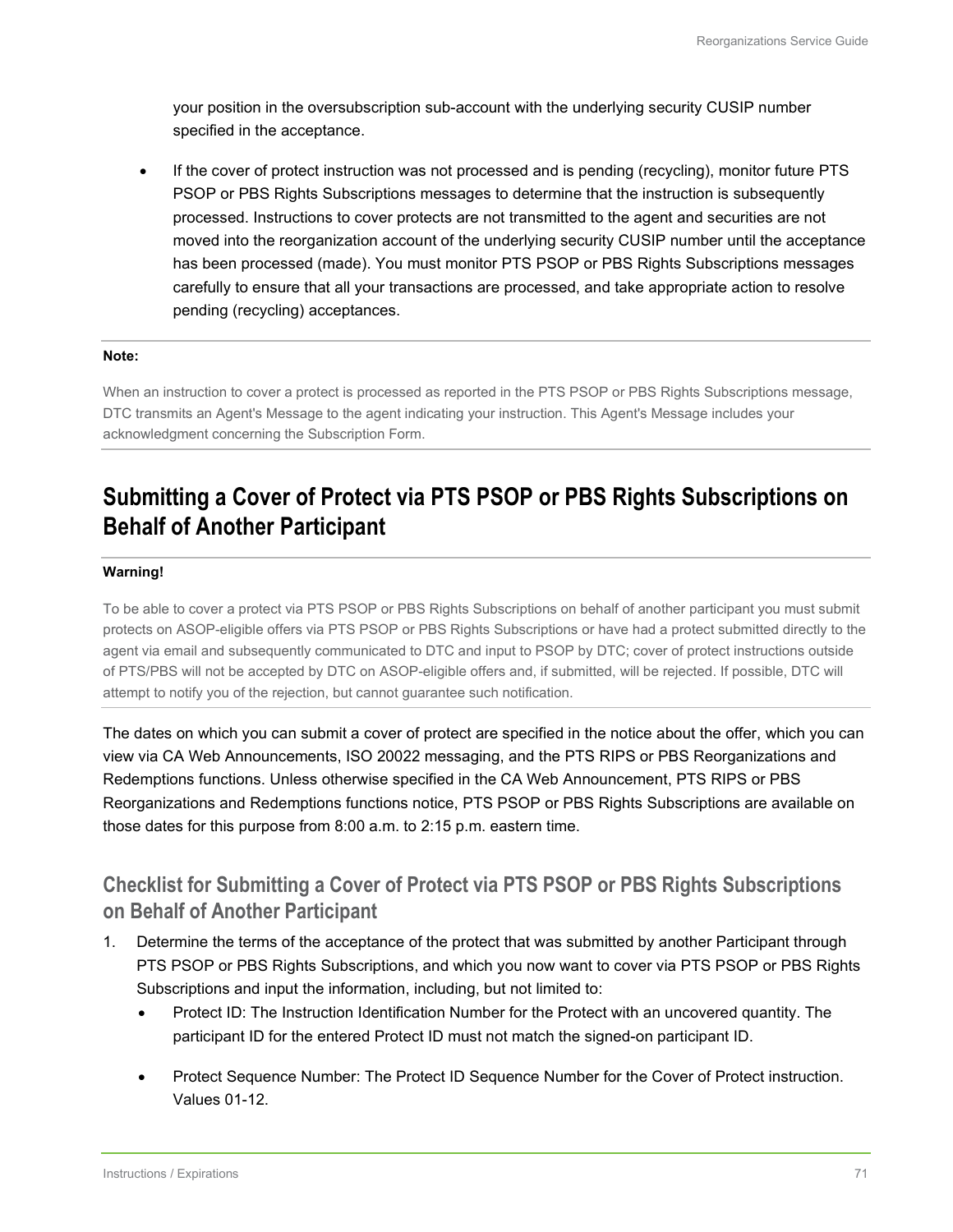- Protect Participant ID: A valid participant ID and must not match the signed-on participant ID. Must match the participant ID for the entered Protect ID.
- 2. Enter and transmit an instruction to surrender rights and cover the protect via PTS PSOP or PBS Rights Subscriptions during the period when cover of protect submissions can be input.
- 3. Acknowledge the Subscription Form. When you transmit an instruction to cover a protect via PTS PSOP or PBS Rights Subscriptions, a space will be indicated on the PTS PSOP or PBS Rights Subscriptions screen for you to enter an acknowledgment concerning the Subscription Form required by the offer identified by the rights CUSIP you specify in your instruction. If you do not enter the acknowledgment, PTS PSOP or PBS Rights Subscriptions will reject the instruction. By entering the acknowledgment, you agree that (i) you have received and will be bound by the terms of the Subscription Form required by the offer identified in the instruction and (ii) the agreement set forth in the preceding clause (i) may be enforced against you by the Offeror in such offer.

#### **Note:**

The Subscription Form referred to in these procedures is the form of documentation required by the offer when you transmit the instruction.

- 4. If there are errors, you will receive the PTS PSOP or PBS Rights Subscriptions input response screen displaying the input errors. Once you correct the errors, re-transmit the instruction to DTC for processing.
- 5. If the acceptance was processed (made), verify that the quantity of rights subject of the instruction has been deducted from your position in the specified rights CUSIP number.

#### **Note:**

The entitlement amount based on the rights position covered is credited to the Participant that submitted the original protect.

If the cover of protect instruction was not processed and is now pending (recycling), monitor PTS PSOP or PBS Rights Subscriptions to determine the appropriate action to resolve pending (recycling) acceptances, and so your transactions may be appropriately processed.

### **Note:**

When an instruction to cover a protect is processed as reported in the PSOP message, DTC transmits an Agent's Message to the agent indicating your instruction. This Agent's Message includes your acknowledgment concerning the Subscription Form. Participants that subscribe to the ISO 20022 Instructions Statement Report (CAST) will be able to verify instructions status on the message.

### **Surrendering Rights for Sale via ASOP**

After you receive information from DTC about an ASOP-eligible rights offer, and after determining that the terms of the rights offer provide for the sale of rights through the agent, you can surrender such rights for the purpose of selling them through the agent via the Sell Instructions option of the PTS PSOP or PBS Rights Subscriptions functions. See Checklist for Submitting a Sell Instruction.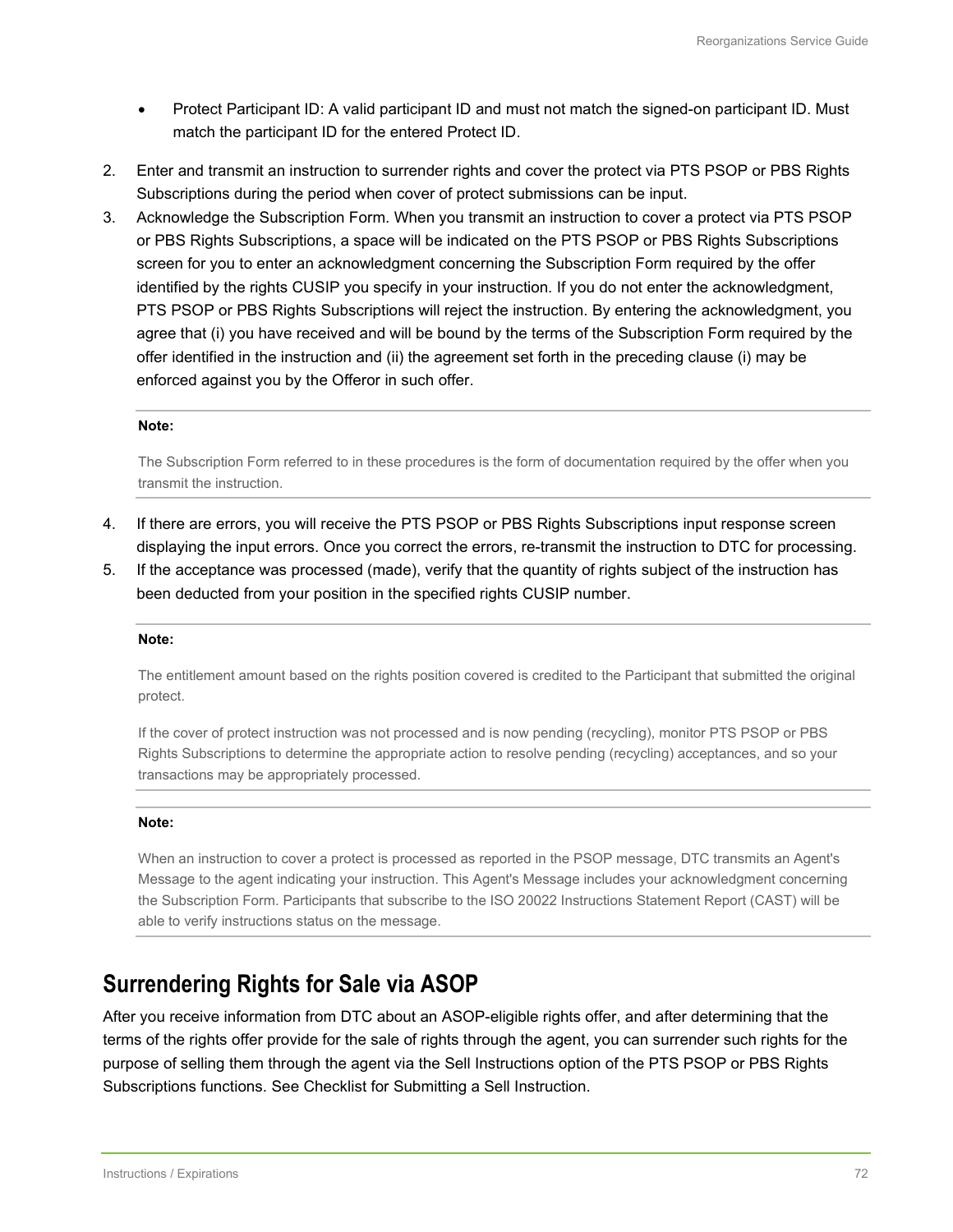#### **Warning!**

You must submit sell instructions for ASOP-eligible offers via PTS PSOP or PBS Rights Subscriptions during the period when sell submissions can be input; except as noted in Subscription Instructions, instructions will not be accepted by DTC on ASOP-eligible offers and, if submitted, will be rejected. If possible, DTC will attempt to notify you of the rejection, but DTC cannot guarantee such notification.

The dates on which you can submit instructions to sell rights are specified in the notice about the offer, which you can view via CA Web Announcements, PTS RIPS or PBS Reorganizations and Redemptions functions. Unless otherwise specified in the PTS RIPS or PBS Reorganizations and Redemptions functions, PTS PSOP or PBS Rights Subscriptions is available on those dates for this purpose from 8:00 a.m. to 2:15 p.m. eastern time.

#### **Checklist for Submitting Sell Instructions**

- 1. Obtain the Offering Circular/Prospectus and review the terms of the rights offer as stated in those documents.
- 2. Determine the quantity of rights you want to deliver in your instruction to sell the rights via PTS PSOP or PBS Rights Subscriptions.
- 3. Enter and transmit an instruction to sell rights via the Sell Instructions option of the PTS PSOP or PBS Rights Subscriptions function.
- 4. Acknowledge the Subscription Form. When you transmit sell instructions via PTS PSOP or PBS Rights Subscriptions, a space will be indicated on the PTS PSOP or PBS Rights Subscriptions screen for you to enter an acknowledgment of the Subscription Form required by the offer identified by the rights CUSIP you specify in your acceptance. If you do not enter the acknowledgment, PTS PSOP or PBS Rights Subscriptions will reject the acceptance. By entering the acknowledgment via PTS PSOP or PBS Rights Subscriptions, you agree that (i) you have received, and will be bound by the terms of the Subscription Form required by the offer identified in the acceptance and (ii) the agreement set forth in the preceding clause (i) may be enforced against you by the Offeror in such offer.

#### **Note:**

The Subscription Form referred to in these procedures is the form of documentation required by the offer when you transmit the instruction.

- 5. Receive the PTS PSOP or PBS Rights Subscriptions input response screen after having transmitted to DTC the information entered in Steps 2 and 3 above. The PTS PSOP or PBS Rights Subscriptions input response screen displays error messages for any input errors (such as an error message indicating that the number of shares reflected in the oversubscription field for the PTS PSOP or PBS Rights Subscriptions input screen exceeds the maximum allowed by the terms of the offer). If necessary, correct the required fields of the PTS PSOP or PBS Rights Subscriptions input screen and re-transmit the instruction to DTC for editing.
- 6. Receive the PTS PSOP or PBS Rights Subscriptions input response screen showing that the instruction does not contain errors. Verify the information you have entered and re-transmit the instruction to DTC for processing.
- 7. Receive a message acknowledging transmission of the sell instruction and reporting the status.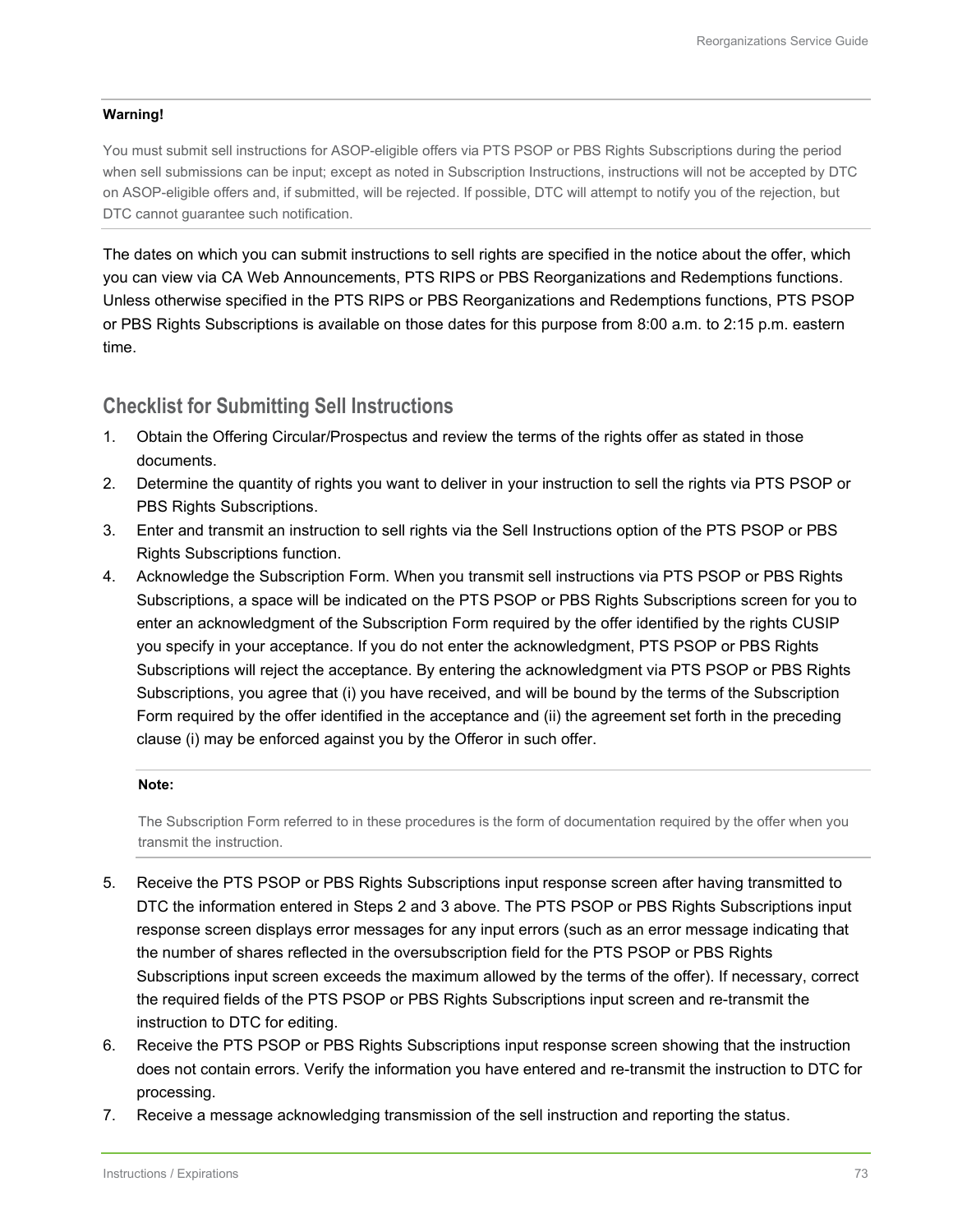- If the sell instruction was processed (made), confirm via Settlement Web that the quantity of rights subject of the instruction has been deducted from your general free account position and added to your sell sub-account position with the rights CUSIP number you specified in the instruction.
- If the sell instruction was not processed and is pending (recycling), monitor future PTS PSOP or PBS Rights Subscriptions messages to determine that the instruction is subsequently processed. Instructions to sell rights are not transmitted to the agent and securities are not moved into the reorganization account of the rights CUSIP number until the instruction has been processed (made). You must monitor PTS PSOP or PBS Rights Subscriptions messages carefully to ensure that all your transactions are processed, and take appropriate action to resolve pending (recycling) acceptances.

Participants that subscribe to the ISO 20022 Instructions Statement Report (CAST) will be able to verify instructions status on the message.

#### **Note:**

When the sell instruction is processed as reported in the message, DTC transmits an Agent's Message to the agent indicating your acceptance. This Agent's Message includes your acknowledgment concerning the Subscription Form.

### **Rejection of Acceptances, Covers of Protects, or Sell Instructions**

The agent may reject acceptances, including those by Notices of Guaranteed Delivery, or instructions to cover protects or to sell rights. In the event of such rejections, it is the obligation of the agent to notify you.

DTC will follow the directions of the agent with respect to the delivery of any rights subject of the rejected acceptance or instruction by book-entry from the agent's account to your general free account. At the same time, any subscription payment previously charged to your settlement account with respect to the rejected acceptance or instruction will be credited to your settlement account.

## **Warrant Exercises**

## **About the Service**

DTC's Warrant Exercises service provides you with a method for exercising warrants by book entry as a cash or as a cashless exercise. When you use this service, DTC will:

- Announce key terms and dates related to the warrant as provided by the issuer and/or agent
- Process your instructions on warrants and collect the appropriate cash from your DTC Participant account (for a cash exercise)
- Submit securities to agents and collect from them the underlying stock or cash
- In the case of a cash exercise, allocate underlying securities to you on the date instructions are processed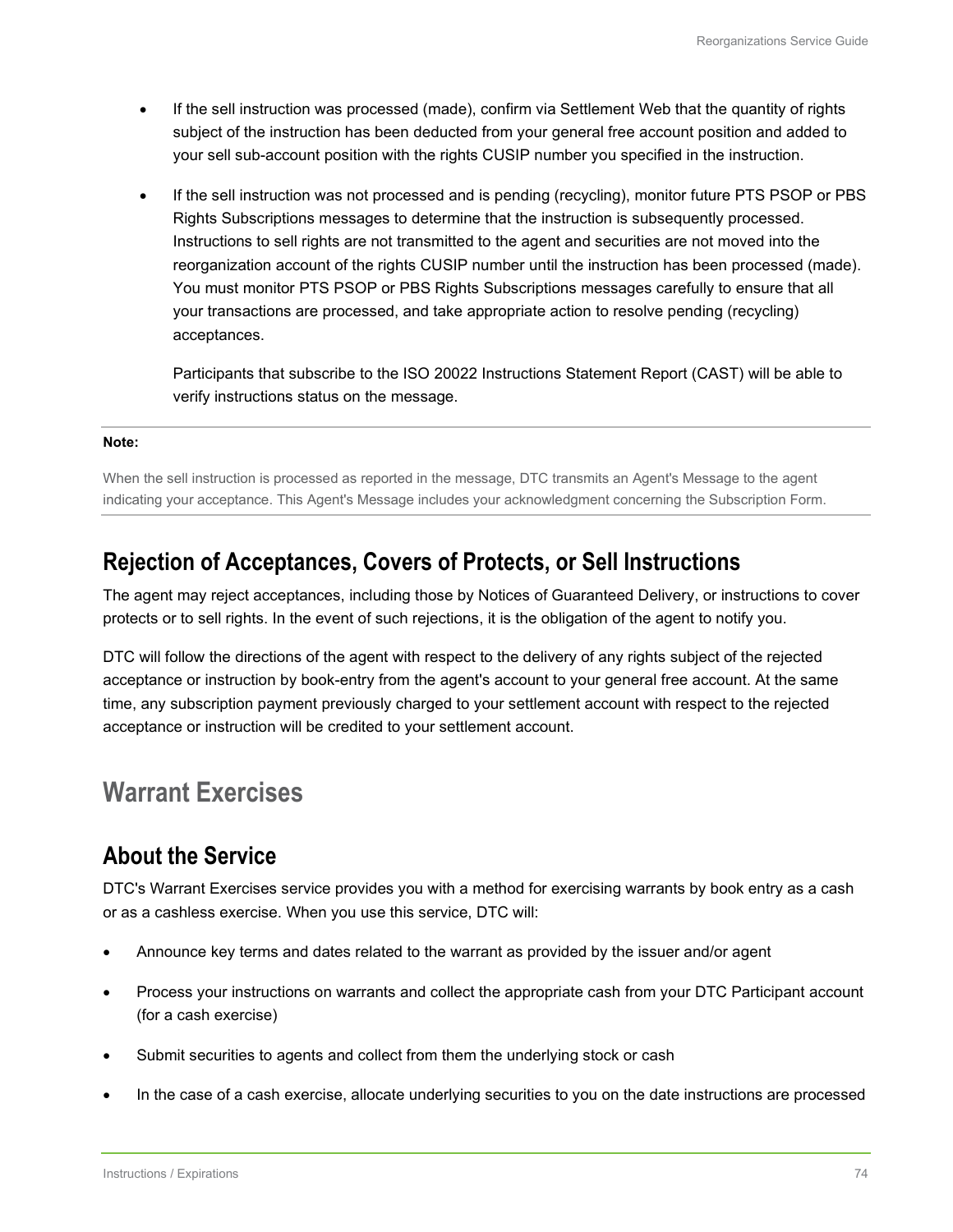• In the case of a cashless exercise, allocate into a contra-CUSIP on the date of instruction and subsequently to the underlying securities upon receipt of securities from the agent

#### **Note:**

You should check your Participant Daily Activity Statement or Security Position tab on CA Web, or ISO 20022 messages to ensure that your transactions were properly processed and recorded. For Warrant Exercises, the entry on the report is Warrant Exercises (Account#3333), showing that DTC has deducted the warrant from your account and added the underlying securities.

## **About Warrants**

Warrant exercises allow the holder to purchase the underlying security at a preset price. The typical life of a warrant is three to five years, unless it is called for redemption or its maturity is accelerated. There is often a prescribed waiting period during which you cannot exercise the warrant. After the waiting period ends, you can exercise your warrants at any time during the life of the warrants.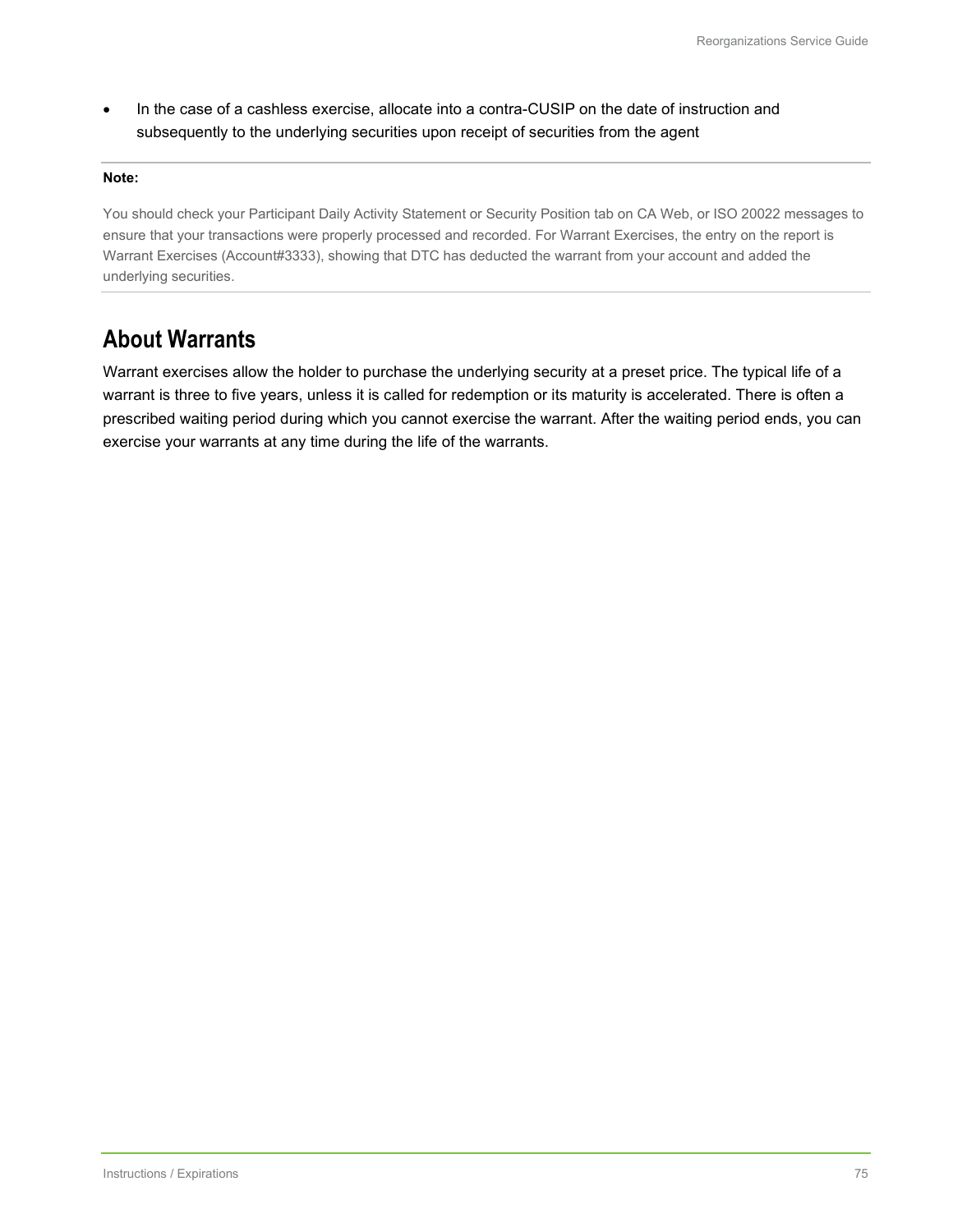## **How the Service Works**

DTC determines which warrants qualify for Warrant Exercises processing. You can view a cumulative listing of eligible securities via the PTS WARR or PBS Warrant Subscriptions or PTS WARI or PBS Warrant Instructions Inquiry functions.

DTC will notify you via the PTS RIPS or PBS Reorganizations and Redemptions functions when it receives notification from the issuer or its agent that:

- A warrant is called for redemption
- A warrant privilege will expire
- There is a temporary reduction in the warrant price.

The announcement will indicate the cutoff date and time by which you must submit your warrant exercise instructions.

#### **Note:**

Legal deposits on warrants undergoing any of the above are not permitted.

Once DTC receives a warrant exercise instruction via PTS WARR / PBS Warrant Subscriptions, DTC deducts the warrant position from your account, debits you the exercise proceeds, and adds the underlying securities to your account. The underlying securities are immediately eligible for all of DTC's services, including book-entry delivery and pledges for collateral loans.

#### **Note:**

A warrant may not be eligible for exercise through DTC if a shareholder is required to be a resident of a certain state in order to exercise the warrant. When this is the case, you must withdraw your position and exercise outside of DTC. When these items are exercisable at DTC, you must certify, with accompanying documentation, that the owner of the warrant is a resident of the state, and submit a hard copy instruction (see Procedures for Submitting Instructions Outside of PTS/PBS).

Also, some warrants may not be eligible for the processing of instructions through DTC if, for example, the new shares are not registered with the Securities and Exchange Commission (SEC), or have restrictions placed upon them. If notified of such warrants, DTC will announce these events for the purposes of information only.

## **Pledge and Transfer of Underlying Securities by Book-Entry**

Since the exercise process will not have been completed at the time of the credit of the underlying securities to your general free account, a credit to any participant's or pledgee's account, whether or not the participant or pledgee has participated in the exercise, will represent rights in:

1. The quantity of underlying securities in the custody of DTC or of a custodian bank or of a nominee of either, including underlying securities resulting from warrant exercise instructions that are held by the agent,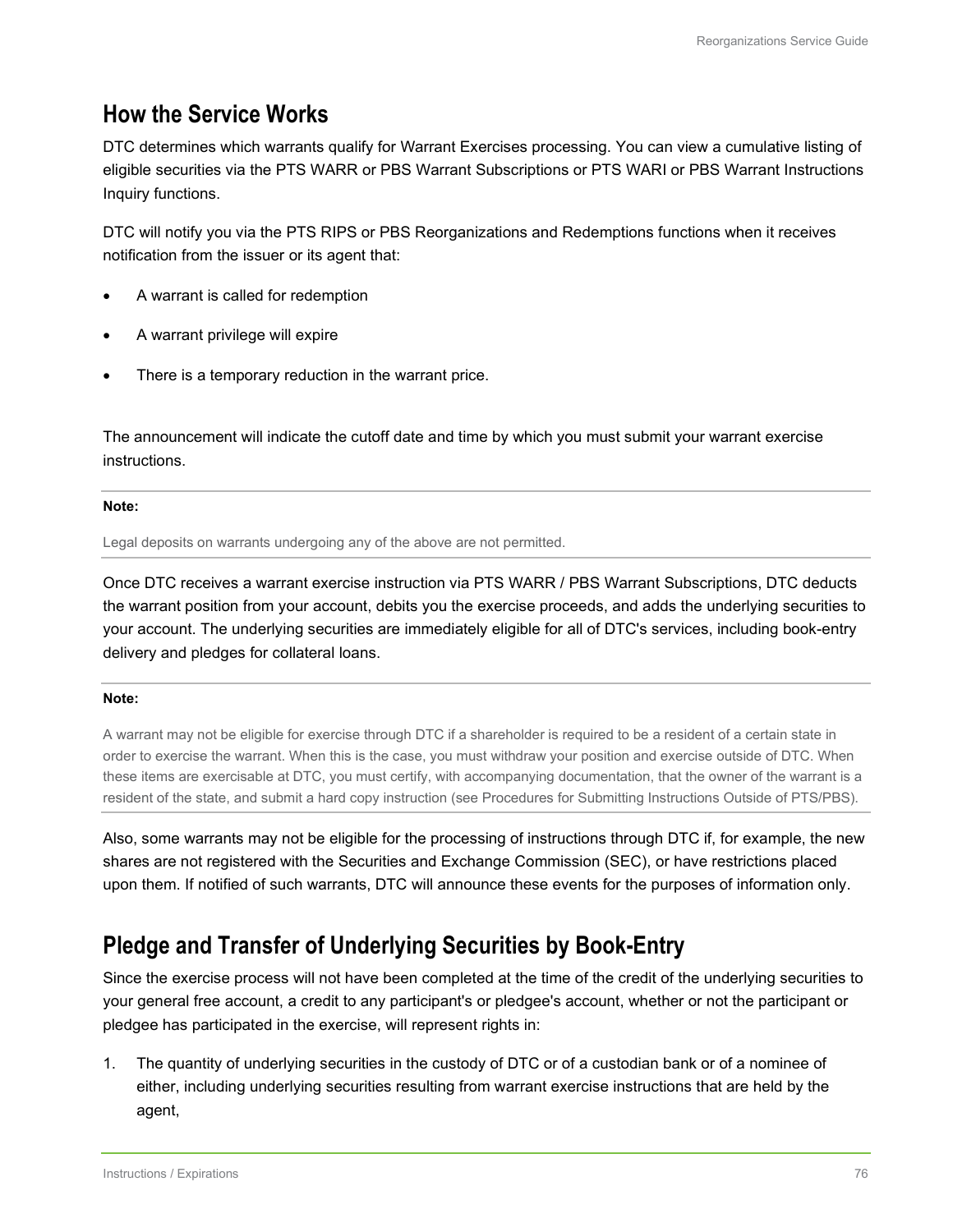- 2. The quantity of warrants subject to warrant exercise instructions that are in the custody of DTC or of a custodian bank or a nominee of either, including such warrants that are held by the agent,
- 3. The cash payments and additional cash payments subject to your warrant exercise instructions that have been debited to your money settlement account and are in the possession of DTC or the agent,
- 4. The quantity of payment securities subject to your warrant exercise instructions that are in the custody of DTC or of a custodian bank or of a nominee of either, including such securities that are held by the agent,
- 5. The rights, if any, in the underlying securities prior to their issuance pursuant to the terms governing the warrants, and
- 6. The rights against the agent and the issuer arising from the submission of warrants and exercise payments to the agent.

Any instruction given by a participant or a pledgee to transfer, pledge or release from pledge underlying securities by book-entry will be deemed for all purposes of DTC's Rules and Procedures to be an instruction to transfer, pledge or release from pledge the rights described in 1, 2, 3, 4, 5, and 6 of the preceding sentence rather than the underlying securities identified in the instruction. Any instruction given by a participant or a pledgee to withdraw from DTC physical certificates representing underlying securities shall nevertheless be deemed to be an instruction to DTC to deliver only the quantity of underlying securities identified in the instruction. Should, for any reason, the underlying securities subject to such withdrawal exceed the amount of underlying securities available for withdrawal, such instruction may be rejected by DTC.

# **Procedures for Submitting Instructions Outside of PTS/PBS**

## **Submitting the Instruction**

No hard copy instructions are accepted by DTC unless specifically authorized in advance.

In the event that a Participant needs to revert to a hard copy instruction, use the following procedure to submit a hard copy instruction to DTC:

- Complete the appropriate form including signature medallion stamp. (See the table at the end of this section for a list of forms.)
- Submit it via email to the appropriate address at DTC as per the chart below.
- Verify that your position (and payment if applicable) has been adjusted according to your instructions and approved by the agent when necessary.

#### **Note:**

If the transaction date is the *dividend record date* for the underlying security, and there is an earlier standard industry *dividend cutoff date* that is not applicable to DTC, enter an X in the Dividend Record Date box.

Also, if the transaction date is DTC's dividend cutoff date, you must enter an X in the Dividend Cutoff Date box. See the Warning below. Deliver the instructions as directed by DTC.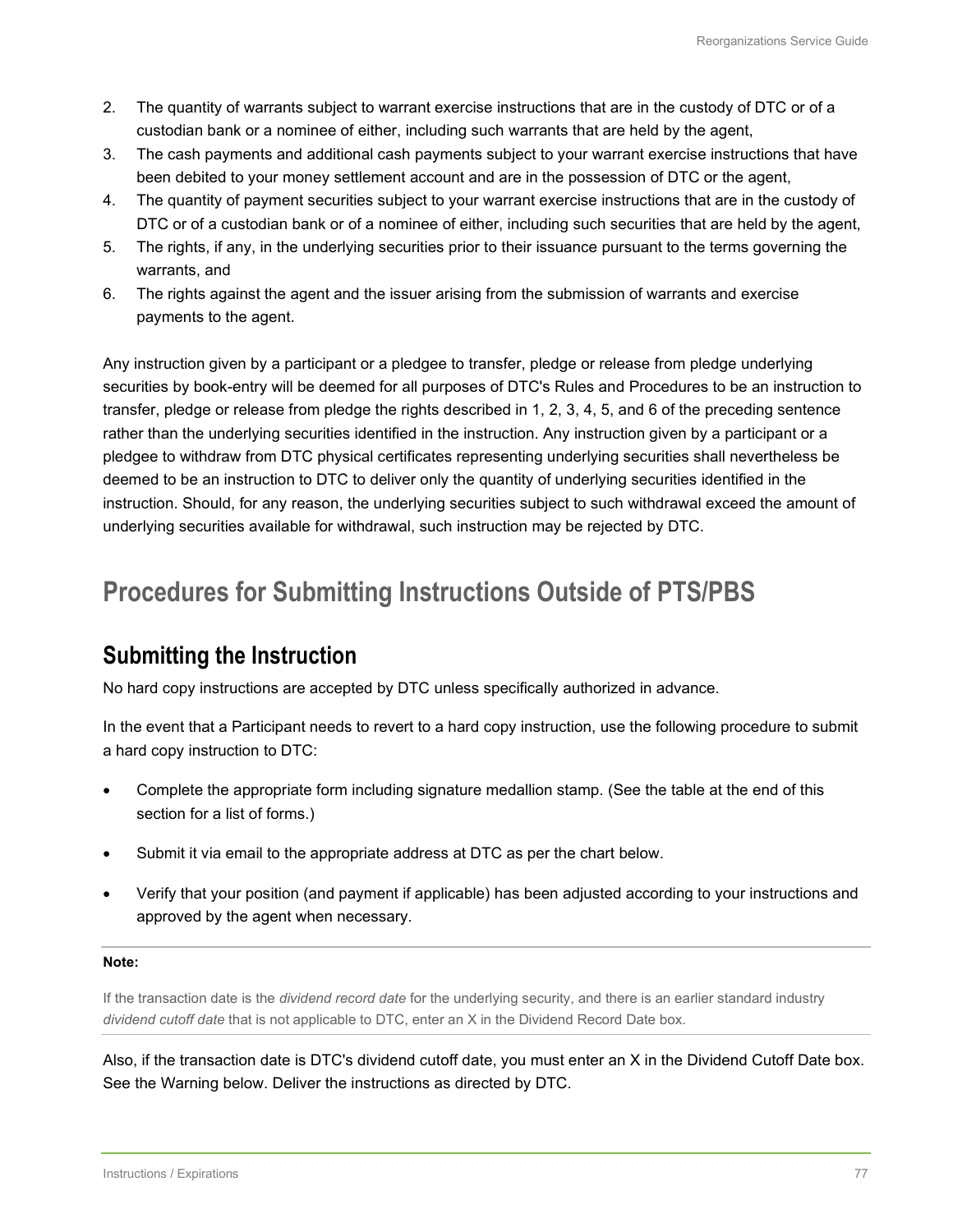#### **Warning!**

DTC takes no responsibility for arranging the conversion of convertible securities processed by DTC on the dividend record date or the standard industry dividend cutoff date in time to obtain dividend protection on the underlying securities if you do not mark the required box. Also, DTC may reject the instruction if you mark a box that is not required to be marked.

#### **Warning!**

DTC has no obligation to examine for completeness or accuracy any instruction forms or accompanying documents submitted to DTC. Nevertheless, if DTC makes such an examination, and the form or accompanying documents do not appear to be complete or accurate, or your general free position is insufficient, the instruction may be rejected by DTC.

#### **Warning!**

DTC has no obligation to examine for completeness or accuracy warrant exercise instructions that have been submitted to it or, if it does examine them, to conduct a thorough or accurate examination. Nevertheless, if DTC makes such an examination and the instructions do not appear to be complete or accurate, or if your general free position is, at any time after submission of the instructions, insufficient to permit deduction of the warrants to be surrendered or of the payment securities to be surrendered, or if DTC in its sole judgment elects not to debit your net settlement account for the cash payment or the additional cash payment at any time after submission of the instructions because such action might result in a financial loss to Participants generally or to DTC, DTC may reject the instructions.

Any action taken by DTC pursuant to Warrant Subscription Instructions received by DTC from you on a business day for which, pursuant to the Instructions, an amount is to be debited from your money settlement account with DTC shall not constitute an entry on DTC's books increasing your account for the quantity of underlying securities subject of the Instructions until such time as you pay your Net Debit Balance, if any, as finally determined by DTC for such business day. If DTC, prior to such time, ceases to act for you pursuant to DTC's Rules, DTC shall have the right to complete the transaction contemplated by the Instructions, sell out the underlying securities subject of the Instructions in the manner specified in DTC's Rule and credit the proceeds of such sale to your money settlement account; provided, however, that if any of such securities have been transferred out of or withdrawn from your account, such securities shall be deemed for all purposes to have been delivered to you.

Also, DTC takes no responsibility for arranging the exercise of the warrants processed by DTC on the dividend record date or the standard industry dividend cutoff date in time to obtain dividend protection on the underlying securities if you do not mark the required box. Also, DTC may reject the instruction if you mark a box that is not required to be marked.

#### **Warning!**

IMPORTANT: To accept offers that are eligible under DTC's Automated Tender Offer Program (ATOP), you must use the PTS PTOP or PBS Voluntary Tenders and Exchanges functions; hard copy Voluntary Offering Instructions forms and Letters of Transmittal will not be accepted. DTC will attempt to notify your designated coordinator by telephone of the rejection, but DTC cannot guarantee that this will be done. ATOP-eligible offers are identified in the PTS RIPS or PBS Reorganizations and Redemptions and/or PTS PTOP or PBS Voluntary Tenders and Exchanges functions.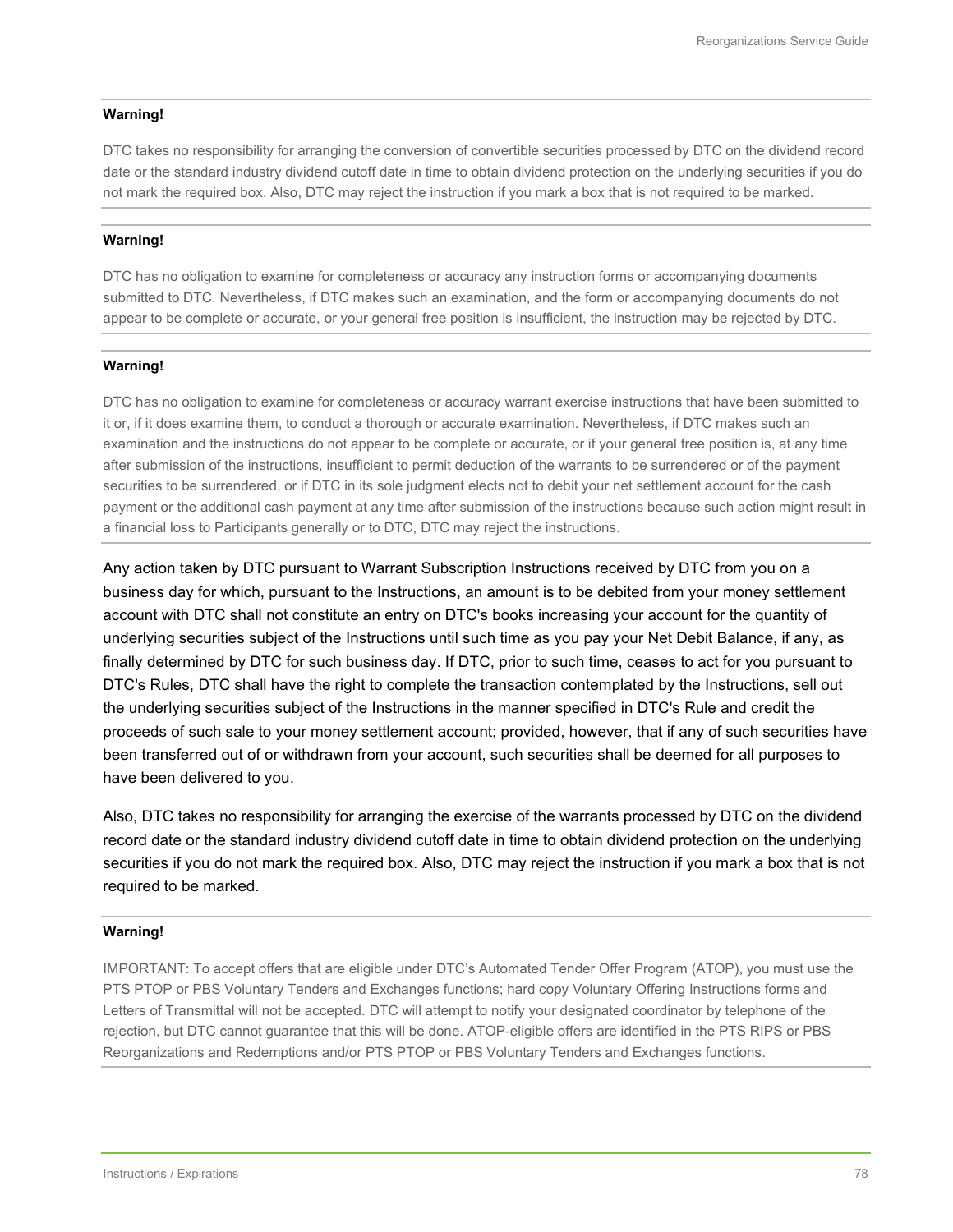#### **Warning!**

Before submitting an instruction, you should carefully review the terms of the offer and make sure you understand the election you are making. You should review the information in the PTS RIPS or PBS Reorganizations and Redemptions functions, CA Web and ISO 20022 messages, as well as the offering materials and Letter of Transmittal prepared by the Offeror.

## **Forms for Instructions Outside PTS/PBS**

| <b>Event Type</b> | <b>Form</b>                                                         | <b>Description</b>                                                                                                                                          | <b>Send To</b>          |
|-------------------|---------------------------------------------------------------------|-------------------------------------------------------------------------------------------------------------------------------------------------------------|-------------------------|
| Tender/Exchanges  | <b>Voluntary Offering</b><br>Instruction (VOI) Form                 | Use this form for all tender<br>and exchange instructions<br>including guaranteed<br>delivery instructions, bid<br>tenders, odd lots,<br>conditionals, etc. | reorgtenders@dtcc.com   |
| Tender/Exchanges  | Withdrawal of Voluntary<br>Offering Instruction Form                | Use this form for the<br>withdrawal of any<br>previously submitted tender<br>or exchange instruction.                                                       | reorgtenders@dtcc.com   |
| Puts              | Puts - VOI Form                                                     | Use this form for all puts<br>offer instructions including<br>repayment or retainment<br>options.                                                           | putsprocessing@dtcc.com |
| Puts              | Withdrawal of Puts - VOI<br>Form                                    | Use this form for the<br>withdrawal of any<br>previously submitted<br>voluntary puts offer<br>instructions.                                                 | putsprocessing@dtcc.com |
| <b>Rights</b>     | <b>Rights Subscription Cover</b><br><b>Protect Instruction Form</b> | Use this form for the<br>submission of instructions<br>to cover any previously<br>submitted rights<br>subscription protect<br>instructions.                 | reorgconv@dtcc.com      |
| <b>Rights</b>     | <b>Rights Subscription/Sell</b><br><b>Instruction Form</b>          | Use this form for all rights<br>instructions including basic,<br>oversubscription, sell, etc.                                                               | reorgconv@dtcc.com      |
| <b>Rights</b>     | Withdrawal of Sell of Rights<br><b>Instruction Form</b>             | Use this form for<br>withdrawal of any<br>previously submitted rights<br>sell instructions.                                                                 | reorgconv@dtcc.com      |
| <b>Rights</b>     | Withdrawal of Rights<br>Subscription Instruction<br>Form            | Use this form for<br>withdrawal of any<br>previously submitted basic                                                                                        | reorgconv@dtcc.com      |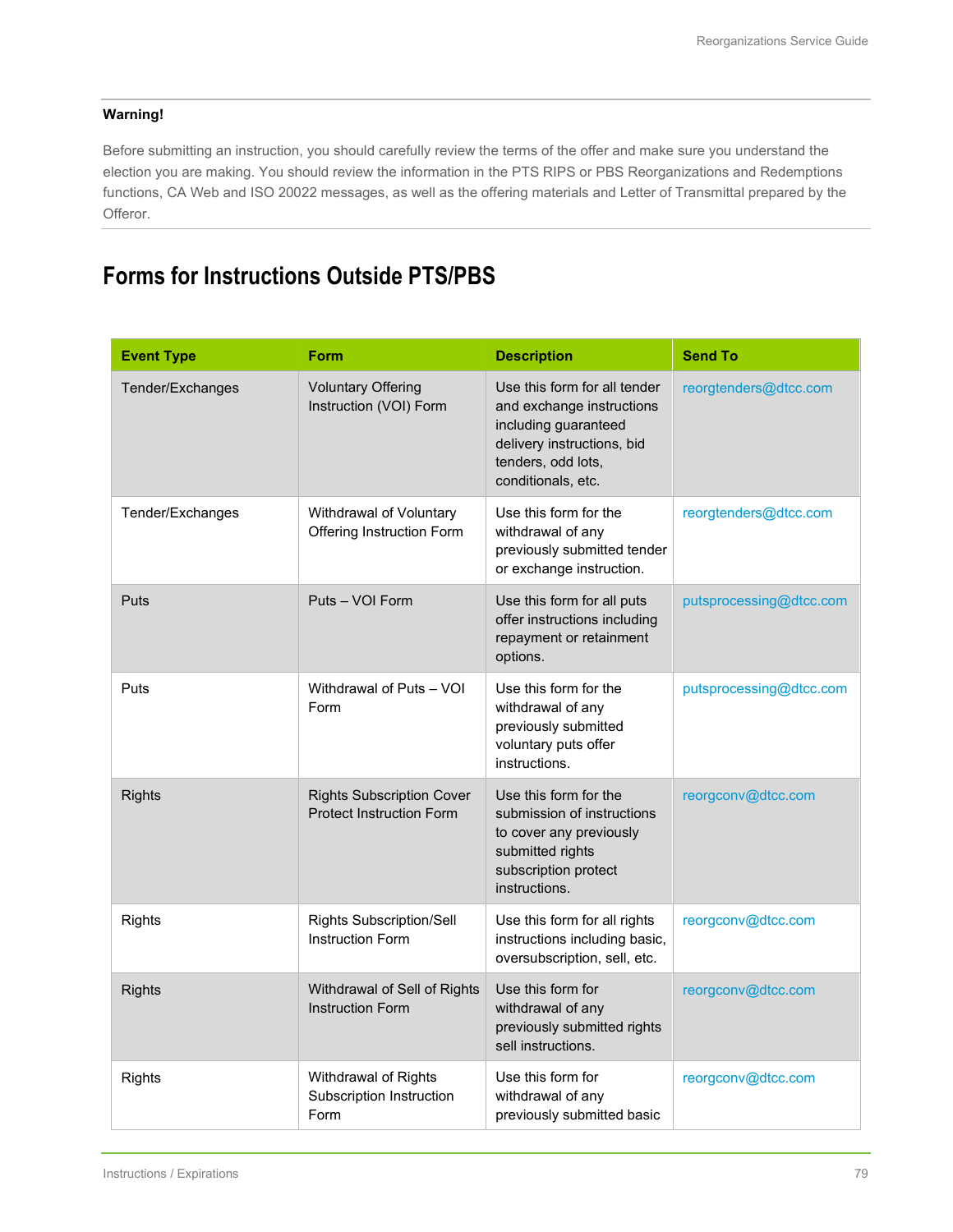| <b>Event Type</b> | Form                                                                    | <b>Description</b>                                                                                                                          | <b>Send To</b>     |
|-------------------|-------------------------------------------------------------------------|---------------------------------------------------------------------------------------------------------------------------------------------|--------------------|
|                   |                                                                         | subscription and<br>oversubscription<br>instructions.                                                                                       |                    |
| Conversions       | <b>Voluntary Conversion</b><br>Instruction (RCNV) Form                  | Use this form for all<br>immediate credit<br>conversion instructions via<br>the immediate credit RCNV<br>platform.                          | reorgconv@dtcc.com |
| Conversions       | <b>Voluntary Conversion</b><br>Instruction (RCNV) Form                  | Use this form for all<br>immediate credit<br>conversion instructions via<br>the immediate credit RCNV<br>platform.                          | reorgconv@dtcc.com |
| Conversions       | Withdrawal of Voluntary<br><b>Conversion Instruction</b><br>(RCNV) Form | Use this form for the<br>withdrawal of any<br>previously submitted<br>immediate credit<br>conversion instructions via<br>the RCNV platform. | reorgconv@dtcc.com |
| Warrants          | <b>Warrant Exercise</b><br>Instruction (WARR) Form                      | Use this form for all<br>immediate credit warrant<br>exercise instructions via the<br>immediate credit WARR<br>platform.                    | reorgconv@dtcc.com |
| Warrants          | Withdrawal of Warrant<br><b>Exercise Instruction</b><br>(WARR) Form     | Use this form for the<br>withdrawal of any<br>immediate credit<br>instructions previously<br>submitted via the WARR<br>platform.            | reorgconv@dtcc.com |

## **Reorganization Presentments for MMI Issues**

A "Reorganization Presentment" is a Delivery Versus Payment (as defined in Rule 1) of money market instruments (MMI Securities) in response to a reorganization action from the account of a presenting Participant to a designated agent account for that issue, and is subject to, and is processed in accordance with Rule 9(A), Rule 9(B), Rule 9(C) of DTC and the Procedures set forth in the Settlement Service Guide. Reorganization Presentments are not attempted for processing until the issuer's issuing and paying agent (IPA) makes a funding decision in the form of an "MMI Funding Acknowledgment." Once a funding decision is made items will be processed subject to risk controls and the sufficient inventory of the relevant Participants. IPAs and other Participants may submit input and inquiries relating to processing of transactions in MMI Securities through the Settlement User Interface. See the DTC Settlement Service Guide, available at [http://www.dtcc.com/~/media/Files/Downloads/legal/service-guides/Settlement.pdf,](http://www.dtcc.com/%7E/media/Files/Downloads/legal/service-guides/Settlement.pdf) for the DTC Procedures relating to the processing of transactions in MMI Securities.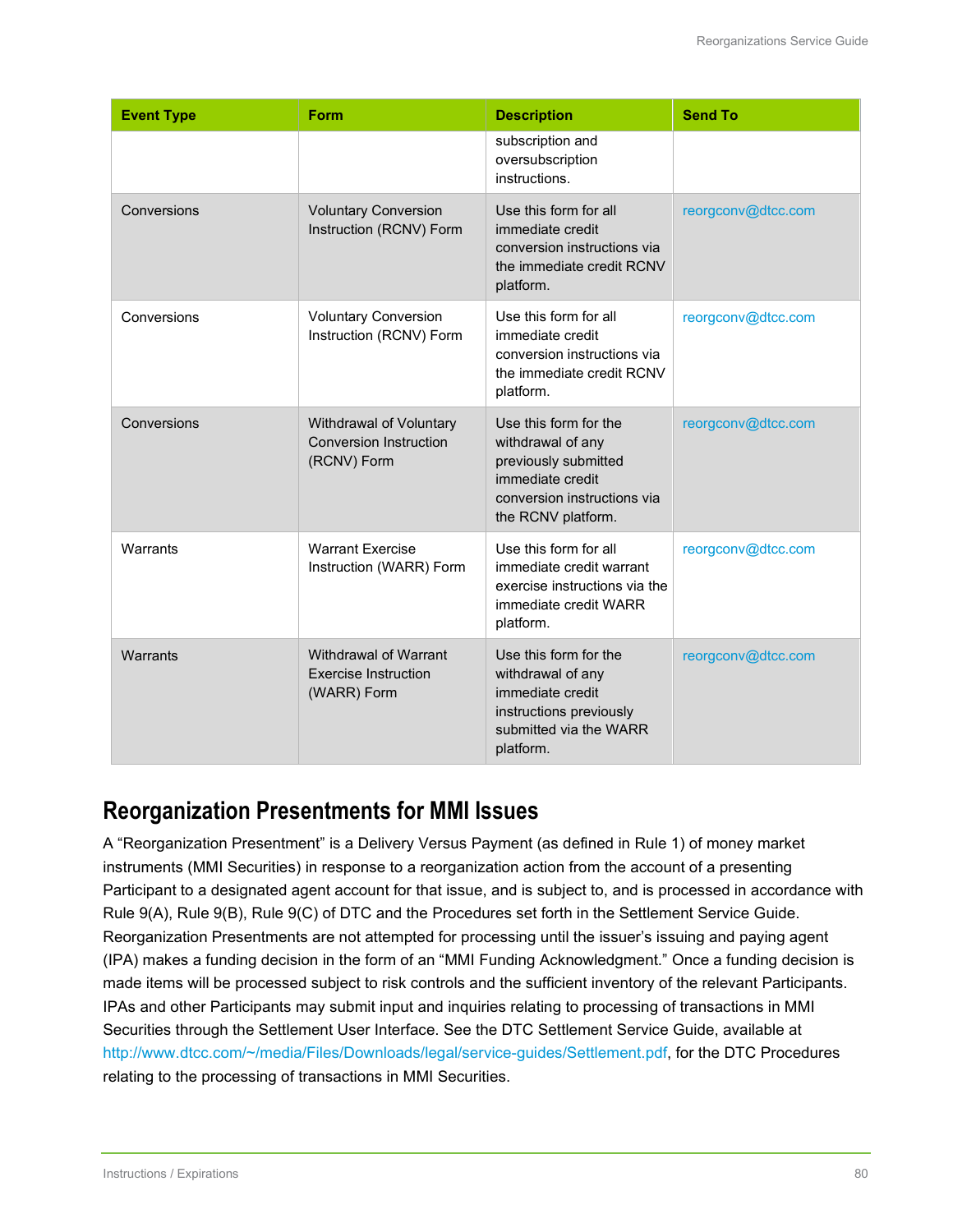# **CD Early Redemptions**

## **About the Service**

The CD Early Redemptions service allows you to exercise the early redemption privilege of eligible CDs. When you use the CD Early Redemptions service, DTC will:

- Allow you to view certificates of deposit (CDs) eligible for early redemption
- Process your instructions to redeem your CDs prior to maturity
- Submit securities to redemption agents and allocate redemption proceeds to you upon receipt

This service allows you to exercise the early withdrawal privilege of eligible CDs and receive the resulting redemption proceeds in a fully automated book-entry environment.

## **How the Service Works**

When you submit an early redemption instruction, DTC deducts the principal amount of the CD securities from your general free account and adds it to your reorganization account. The redemption instruction is then presented by DTC to the issuer for payment. When payment is received from the issuer, the net amount to which you are entitled is credited to your settlement account. On the settlement date, the securities previously segregated in your reorganization account are also removed.

## **Exempt Instructions**

An exempt instruction allows you to redeem securities for accounts that qualify for an exemption from any early withdrawal penalty that would otherwise be deducted by the issuer from the redemption payment. You can submit early redemption instructions exempt from penalty when the underlying beneficial owner is deceased or has been adjudicated incompetent.

When you submit an exempt instruction via the PTS CERR/PBS CD Early Redemption Requests functions, you must indicate the reason for the exemption and submit the proper documentation to DTC. In those cases where the issuer has agreed to accept instructions without the necessary documentation, you must acknowledge that you have possession of the documentation proving the exemption. You must also indicate that such documentation will be promptly provided to the issuer if requested within 30 months of the redemption payment, or be forwarded to DTC within five business days.

DTC will present the instructions, and required documentation, to the Issuer promptly after receiving them. You are credited the principal and accrued interest amount (if any) after DTC receives payment from the Issuer. DTC does not know in advance the date of payment or the amount of accrued interest.

#### **Warning!**

If the issuer requests the documentation and you fail to provide it promptly, you will be liable for the payment of any penalty. In such cases, DTC will charge the amount of the penalty to your settlement account and remit it to the requesting issuer.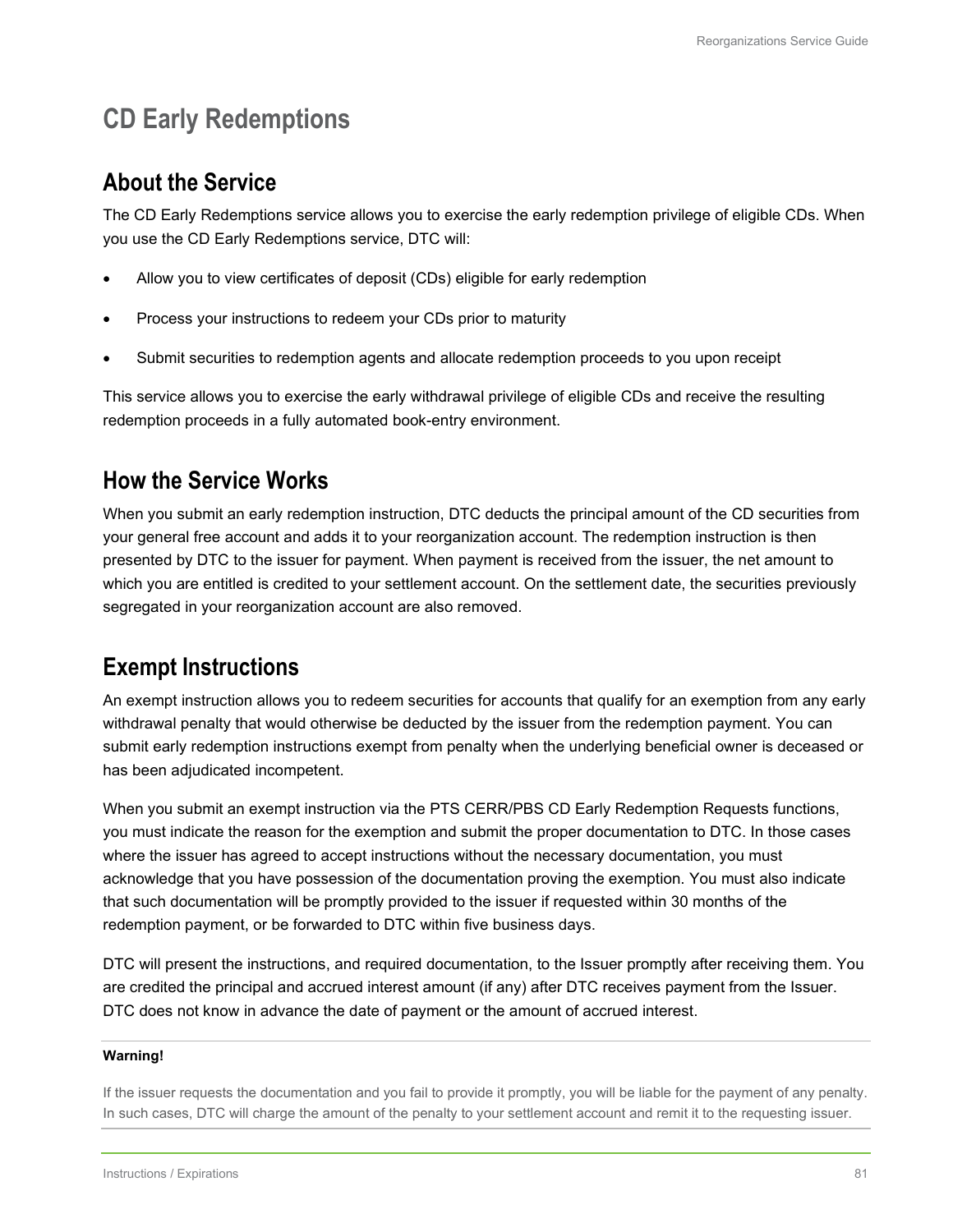## **Non-Exempt Instructions**

A non-exempt instruction allows you to redeem securities for beneficial owners who are not exempt from an early withdrawal penalty. The penalty, which could be forfeited interest earnings and/or part of the principal amount, is determined by the issuer.

DTC will present the instructions, and required documentation, to the issuer promptly after receiving them. The documents must be received by DTC within five days of the instruction otherwise the instruction will drop off the system (i.e., an incomplete instruction) and will have to be reentered into the system to re-initiate the process. You are credited the principal and accrued interest amount (if any) after DTC receives payment from the issuer. DTC does not know in advance the date of payment, amount of accrued interest or the amount of any applicable penalties.

### **Issuer Acceptance**

Both exempt and non-exempt instructions are subject to acceptance by the issuer. An accepted instruction results in DTC crediting your settlement account with the amount of proceeds received from the issuer. If an instruction is not accepted by the issuer, DTC will return the securities to your general free account.

# **Change Mode of Payment (CMOP)**

## **About the Service**

DTC's Change Mode of Payment (CMOP) service allows you to switch between different payment periods on DTC-eligible Unit Investment Trusts (UITs) and Variable Mode Preferred stocks (VMPs). Dividend payment periods are:

- On UITs: annual, semiannual, quarterly and monthly
- On VMPs: 7 days and 49 days.

Each mode is represented by a different CUSIP number.